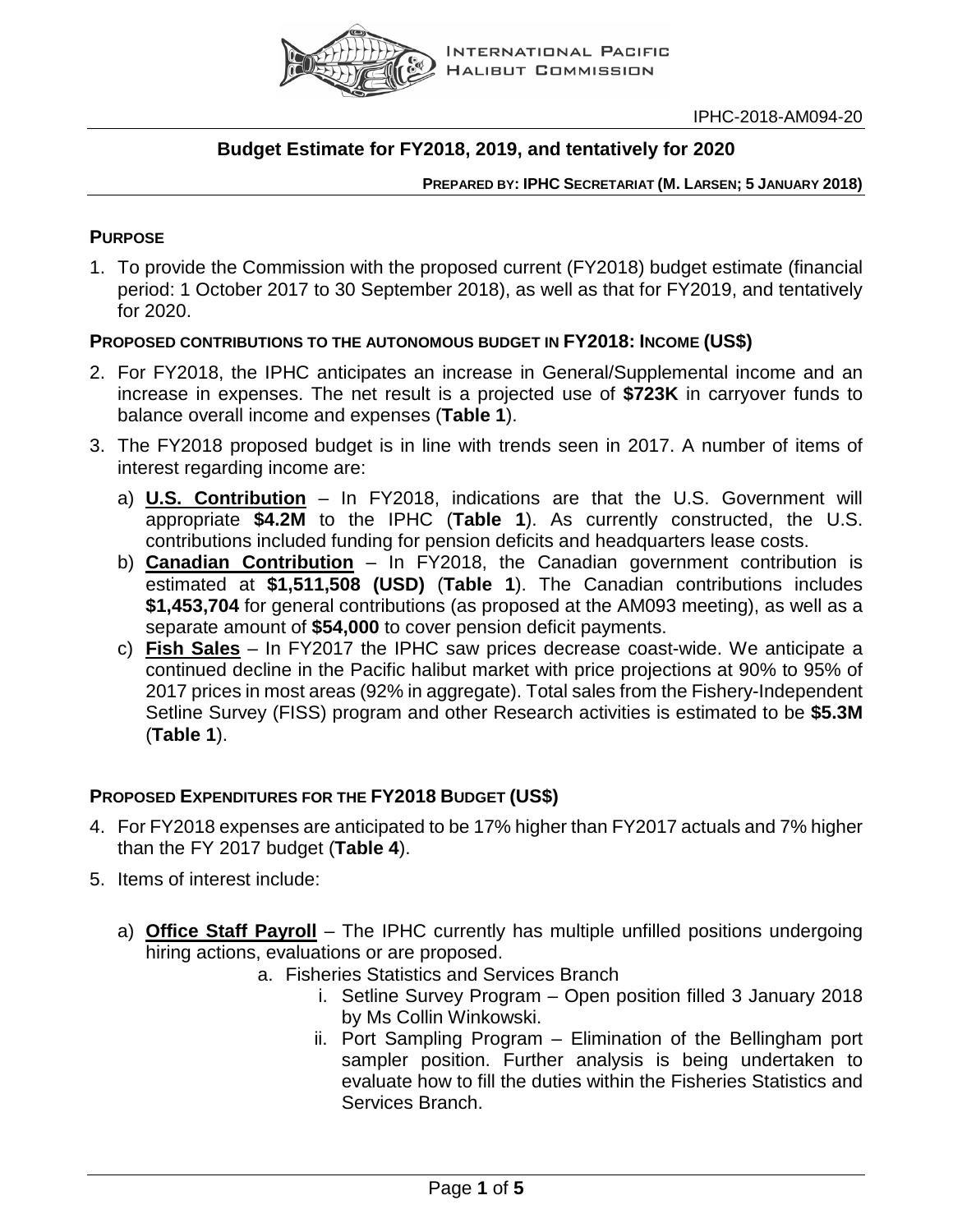- b. Administrative Services Branch currently hiring for one position. Position was changed with the movement of a staff member to parttime in June 2017.
- c. Biological and Ecosystems Sciences Branch
	- i. Laboratory Technician The two new external research grants require preparation and processing of biological samples and other laboratory duties. We are currently planning to hire for a two-year contract in January 2018. Position is funded partially (50%) by the two grants over the two year period.
- d. Quantitative Sciences Branch
	- i. Management Strategy Evaluations (MSE) programmer position – Anticipate filling a two-year contract position in March 2018. Position had been approved for FY2016 and FY2017 but unfilled due to task sequencing requirements within the MSE process.
	- ii. Post-Doctoral position The proposed budget includes a twoyear commitment for a post-doctoral position. The position will be used to work on projects within the Quantitative Sciences Branch
- b) **Personnel Benefits** The IPHC realized higher than average increases in health care costs due to uncertainties with the Affordable Care Act and changes in IPHC demographics. Health care cost increases were 17% and an overall 21% increase with additional staff (see above) for 2018 (**Table 5-1 row7241x**). Other benefit and insurance costs are stable with the exception of the employer pension payments (both per employee and deficit payments) resulting from the triennial valuation of the plan. An additional benefit (Cancer Care) is included for office and port staff (**Table 5-1 row72434 - \$15,003**).
- c) **I.T Initiatives** The IPHC is planning a series of additional information technology projects for FY2018 and beyond. These include:
	- a. Website redesign: Phase II
	- b. Managed IT services
	- c. Data Warehouse Development
	- d. Security Analysis
- d) **Research Lab buildout** The current lab space will require additional equipment and supplies for conducting a number of the proposed experiments - **\$50,000** (**Table 8 row 82832– Scientific Equipment**). The budget for FY2017 was \$84,600 and most of the purchases were deferred to FY2018 while the lab was under renovation.
- e) **Setline survey Regulatory Area 2B/2C Expansion** For 2018 the IPHC will expand the survey in Regulatory Areas 2B and 2C. The setline survey is integrated into the Regulatory Area 2B and 2C regions (**Table 6-1**).
- f) **Performance Review** Paper IPHC-2017-AM093-18 described the proposed performance review. FY2018 budget of \$28,150 and FY2019 budget of \$23,465– Total \$51,615.

### **EXTRA-BUDGETARY FUNDS**

6. The IPHC will continue to receive a grant for costs associated to the implementation of the extended sampling in Alaska and a contract for the collection of Sablefish logbooks from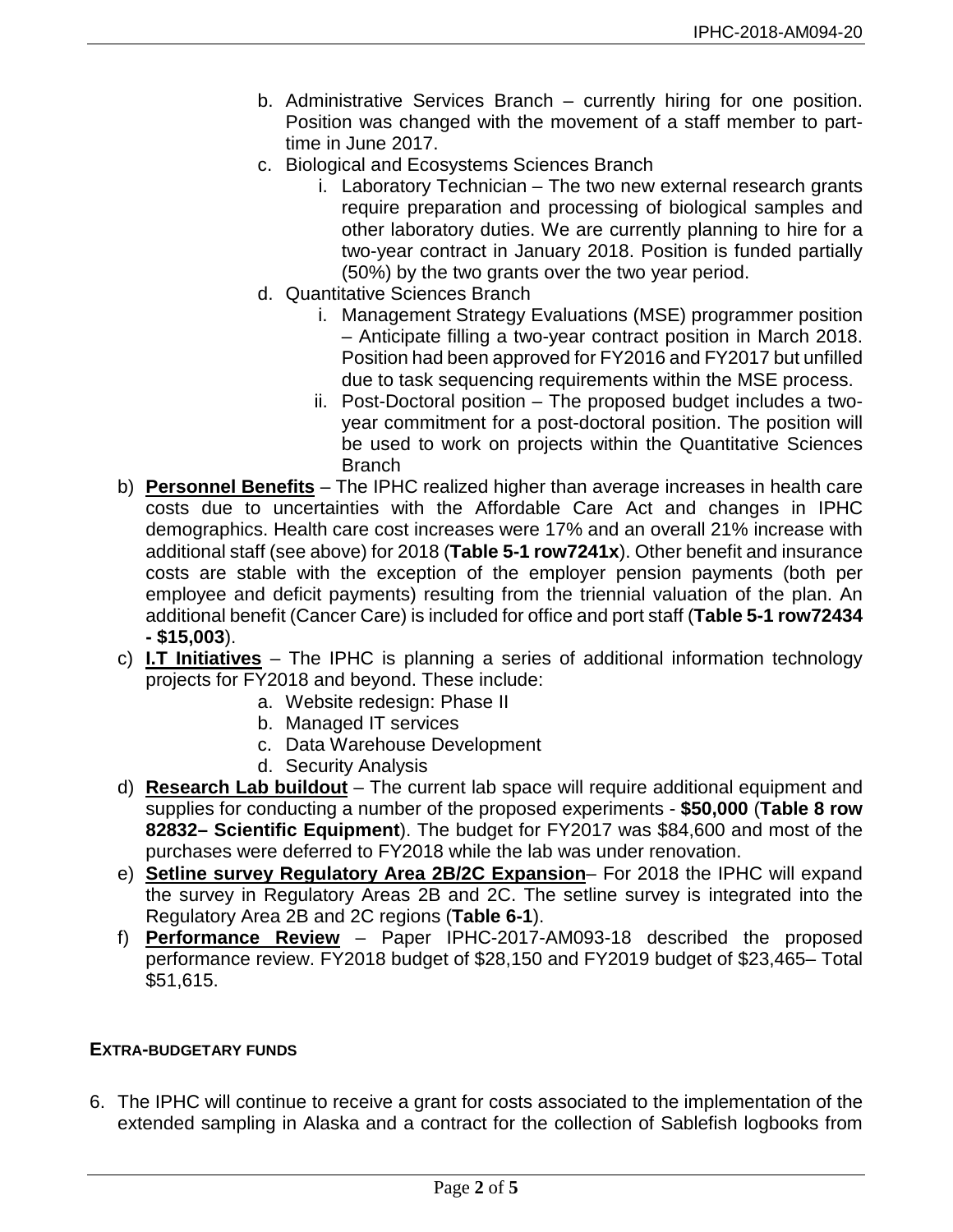NOAA-Fisheries (National Marine Fisheries Service). Included in FY2018 and FY2019 are two new grants to support the Discard Mortality and Growth Marker projects. The Commission will also receive funds from the Department of Fisheries and Oceans, Canada and Washington Department of Fish and Wildlife for additional work being conducted on the fisheries-independent surveys in 2018 (**Table 3**).

## **PERSONNEL MATTERS**

- 7. The IPHC Secretariat is currently undertaking a review of numerous processes inherent to the operations. Two changes to the pay tables are proposed below.
	- a. *Further extension of the General Series pay table steps*: The Commission approved the extension of the steps from 10 per grade to 13 in 2005 in recognition of the length of service for some staff. However, this has proved inadequate and the recommendation is to extend the table to 15 steps while maintaining the standard 3 years between steps once past step 8.
	- b. Removal of the pay table limit: Currently the pay table is limited to the rate for level IV of the US Executive Schedule. This is an artificial limit based on the assumption of higher-grade personnel within the organization. There is no requirement for the IPHC to adhere specifically to the US Federal Civil Service policy.

## **PROPOSED EXPENDITURES FOR THE FY2019 AND FY2020 BUDGETS (US\$)**

- **1. FY2019 INCOME AND EXPENSES –** The IPHC budget for FY2019 has a proposed \$478K USD in expenses above the projected income for the fiscal year. This will reduce the carryover to \$2.72M. The primary changes in the income are based on a change in Canadian contribution to \$1.57M and \$4.4M for the United States. This is a proposed increase of 3% annual increase from FY2018 for both contributions. Change in income (and expenses) for fish sales are based on the setline survey expansion in Regulatory Areas 3A and 3B. Other cost assumptions include a 2.5% increase in salaries (based on cost of living and step increases) and a 5% increase in health care costs.
- **2. FY2020 INCOME AND EXPENSES –** The IPHC notional budget for FY2020 has a proposed \$570K in expenses above the projected income for the fiscal year. This will reduce the aggregate carryover to \$2.2M. The primary changes in the income are based on a 3% increase in U.S. and Canadian contributions to \$1.6M and \$4.5M respectively. Change in income (and expenses) for fish sales is based a return to the standard series of setline survey stations across the range. Other cost assumptions include a 2.5% increase in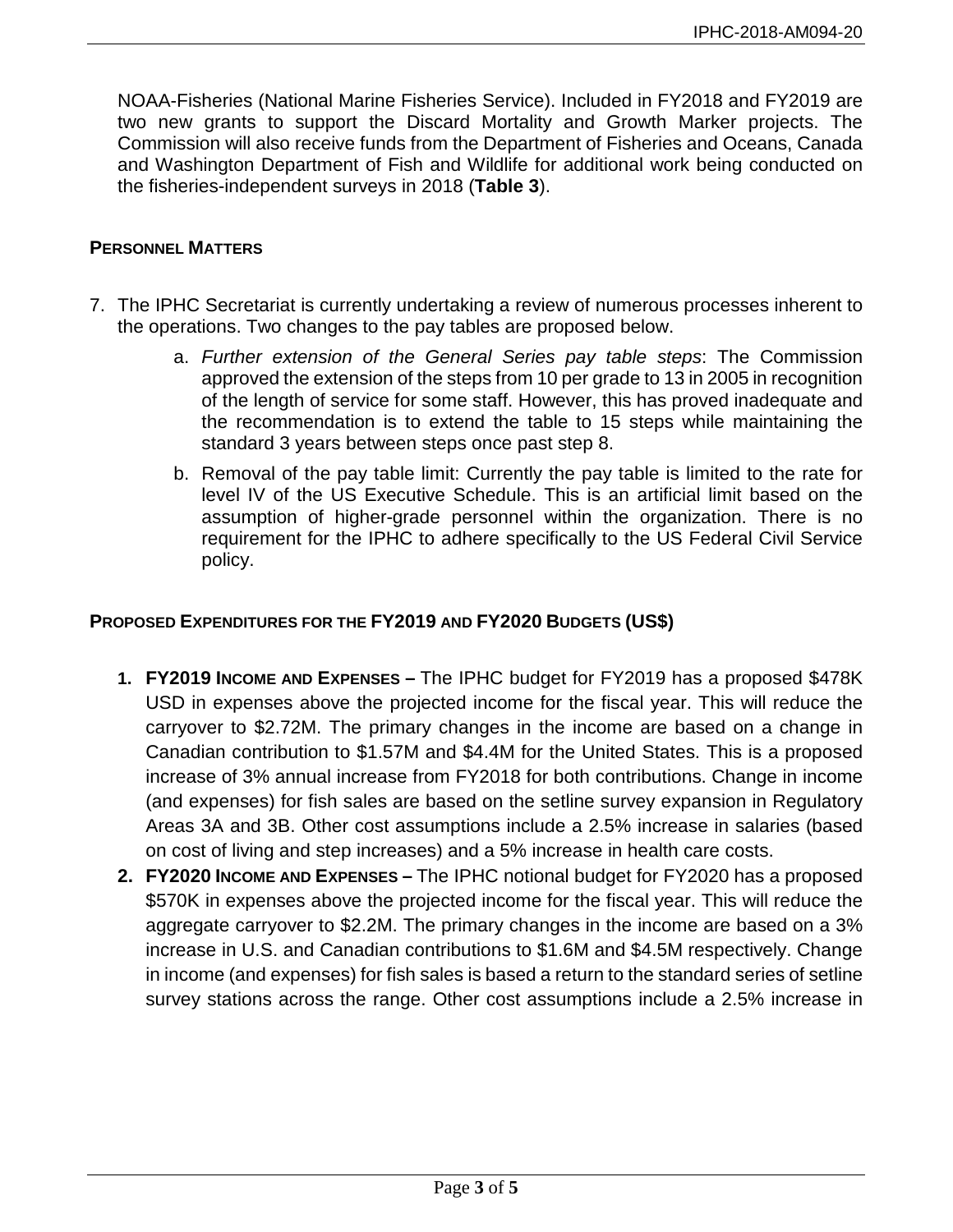salaries (based on cost of living and step increases) and a 5% increase in health care costs.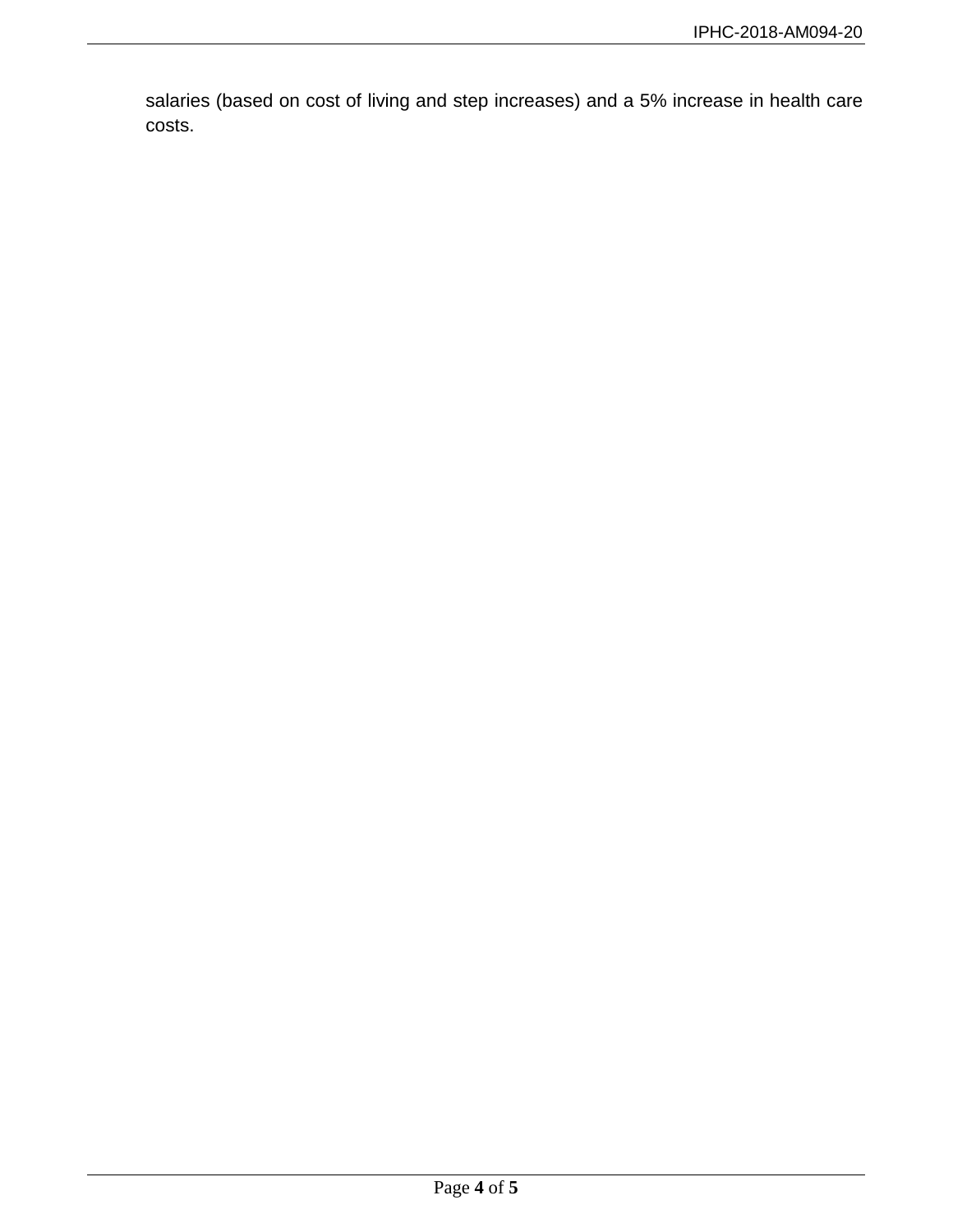# **RECOMMENDATION/S**

- 1) That the Commission:
	- a. **NOTE** paper IPHC-2018-AM094-20 which provided the Commission with the proposed FY2018 budget (financial period: 1 October 2017 to 30 September 2018), as well as FY2019 and tentatively for FY2020.

# **APPENDICES**

**Appendix I:** Proposed Format for FY2018-FY2020 General and Supplemental Carryover

**Appendix II:** FY2018 Proposed Financial Budget – Interim Meeting (ver. 0.9)

**Appendix III:** FY2019 Proposed Financial Budget – Interim Meeting (ver. 0.9)

**Appendix IV:** FY2020 Proposed Financial Budget – Interim Meeting (ver. 0.9)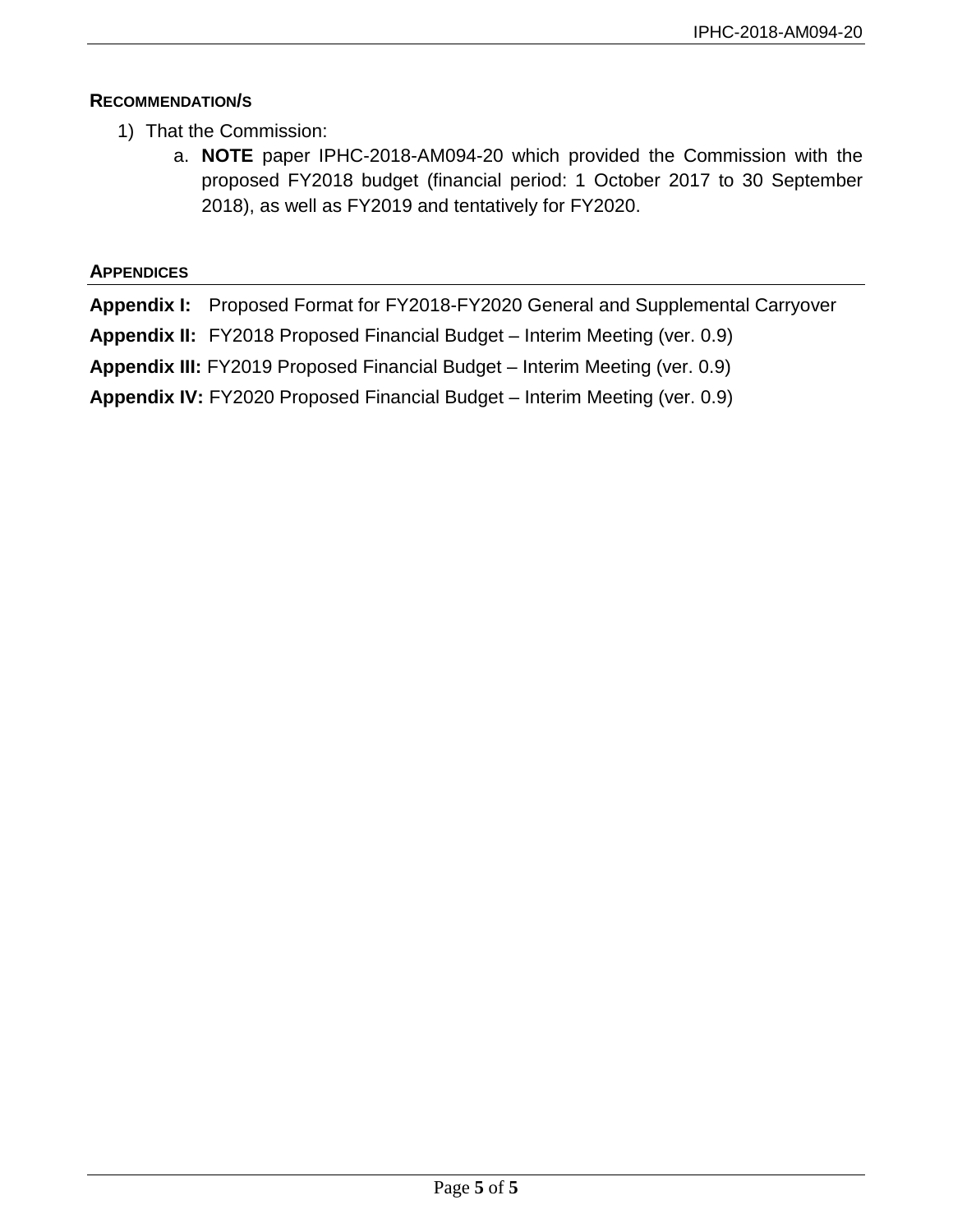# International Pacific Halibut Commission

Summary of General and Suppemental Carryover (FY2017-FY2020)

# General Account

|                                                 |    | Actuals                        |           | <b>Budget</b>      | <b>Budget</b>    |          | <b>Budget</b> |
|-------------------------------------------------|----|--------------------------------|-----------|--------------------|------------------|----------|---------------|
| <b>Core Programs</b>                            |    | FY2017                         |           | FY2018             | FY2019           |          | FY2020        |
| <b>Income</b>                                   |    |                                |           |                    |                  |          |               |
| U.S. Contributions \$                           |    | 4,160,000<br>Ş                 | 4,200,000 | \$                 | 4,400,000        | \$       | 4,532,000     |
| <b>CDN Contributions</b>                        | \$ | 848,720<br>\$                  | 1,457,508 | \$                 | 1,501,233        | Ş        | 1,546,270     |
| CDN Pension Payment \$                          |    | \$<br>658,984                  |           | \$<br>54,000       | 72,000           | \$       | 72,000        |
| Grant & Contracts \$                            |    | \$<br>541,966                  |           | \$<br>452,397      | 447,551          | \$       | 469,929       |
| Investments \$                                  |    | \$<br>$\overline{\phantom{a}}$ |           | \$<br>5,000        | 5,000            | \$       | 5,000         |
| F.I.S. Program Cost Recovery                    | \$ | \$<br>314,082                  |           | \$<br>364,295      | 390,357          | \$       | 404,109       |
| Core Program Income                             | \$ | $\zeta$<br>6,523,752           | 6,533,200 | $\zeta$            | 6,816,141        | \$       | 7,029,308     |
| <b>Expenses</b>                                 |    |                                |           |                    |                  |          |               |
| Administration & Scientific                     | \$ | $(5, 186, 103)$ \$             |           | $(5,462,311)$ \$   | $(5,569,497)$ \$ |          | (5,493,548)   |
| <b>Port Sampling</b>                            | \$ | $(547,010)$ \$                 |           | $(598, 244)$ \$    | $(603, 313)$ \$  |          | (618,082)     |
| U.S. Contributions - Survey                     | \$ | - \$<br>(750,000)              |           | (40, 564)<br>-\$   | $(761, 324)$ \$  |          | (357, 717)    |
| Core Program Expenses                           | \$ | $(6,483,112)$ \$               |           | $(6, 101, 119)$ \$ | $(6,934,134)$ \$ |          | (6, 469, 346) |
|                                                 |    |                                |           |                    |                  |          |               |
| <b>Research Program</b>                         |    |                                |           |                    |                  |          |               |
| <b>Income</b>                                   |    |                                |           |                    |                  |          |               |
| Fish Sales - Halibut \$                         |    | \$                             |           | 320,428<br>\$      | 43,428           | \$       |               |
| Grants & Contracts \$                           |    | \$                             |           | 313,175<br>\$      | 104,837          | \$       |               |
| Research Program Income                         | \$ | \$                             |           | 633,603 \$         | 148,265          | $\zeta$  |               |
| Research Program Expenses                       | \$ | $(480, 397)$ \$                |           | $(1, 158, 603)$ \$ | $(698, 265)$ \$  |          | (575,000)     |
|                                                 |    |                                |           |                    |                  |          |               |
| <b>General Account</b>                          |    |                                |           |                    |                  |          |               |
| Net Fiscal Year \$                              |    | $(439, 757)$ \$                |           | $(92, 919)$ \$     | (667, 993)       | \$       | (15,039)      |
| Net Year-end Carryover \$                       |    | \$<br>1,882,555                | 1,789,636 | \$                 | 1,121,643        | \$       | 1,106,604     |
|                                                 |    |                                |           |                    |                  |          |               |
| <b>Supplemental Account</b>                     |    |                                |           |                    |                  |          |               |
|                                                 |    | Actuals                        |           | <b>Budget</b>      | <b>Budget</b>    |          | <b>Budget</b> |
| <b>Survey Program</b>                           |    | FY2017                         |           | FY2018             | FY2019           |          | FY2020        |
| <b>Income</b>                                   |    |                                |           |                    |                  |          |               |
| Fish Sales - Halibut \$                         |    | 3,791,447<br>\$                | 4,960,756 | \$                 | 5,518,735        | -\$      | 4,954,510     |
| Fish Sales - Bycatch \$                         |    | \$<br>53,953                   |           | \$<br>56,351       | 56,351           | -\$      | 56,351        |
| U.S. Contributions \$                           |    | 750,000 \$                     |           | 40,564 \$          | 761,324 \$       |          | 357,717       |
| Grants & Contracts                              | S  | 47,665<br>\$                   |           | 46,100<br>\$       | 46,100           | \$       | 46,100        |
| Interest & Reserve Rollover                     | \$ | 14,884<br>Ş                    |           | 11,125<br>\$,      | 11,125           | Ş        | 11,125        |
| <b>Total Income</b>                             | \$ | \$<br>4,657,949                | 5,114,896 | \$                 | 6,393,635        | \$       | 5,425,803     |
| Expenses                                        |    |                                |           |                    |                  |          |               |
| Program Expenses                                | \$ | $(5, 106, 587)$ \$             |           | $(5,381,265)$ \$   | $(5,813,998)$ \$ |          | (5,576,867)   |
| <b>General Account Expenses</b>                 | \$ | $(314,082)$ \$                 |           | $(364, 295)$ \$    | $(390, 357)$ \$  |          | (404, 109)    |
| <b>Total Expenses</b>                           | \$ | $(5,420,669)$ \$               |           | $(5,745,560)$ \$   | $(6,204,355)$ \$ |          | (5,980,976)   |
|                                                 |    |                                |           |                    |                  |          |               |
| <b>Supplemental Account</b>                     |    |                                |           |                    |                  |          |               |
| Net Fiscal Year \$<br>Net Year-end Carryover \$ |    | $(762, 720)$ \$<br>\$          |           | $(630, 664)$ \$    | 189,280          | \$<br>\$ | (555, 173)    |
|                                                 |    | 2,028,965                      | 1,398,301 | \$                 | 1,587,581        |          | 1,032,408     |
| Total Carryover \$                              |    | 3,911,520<br>-\$               |           | \$<br>3,187,937    | 2,709,224        | \$       | 2,139,012     |
|                                                 |    |                                |           |                    |                  |          |               |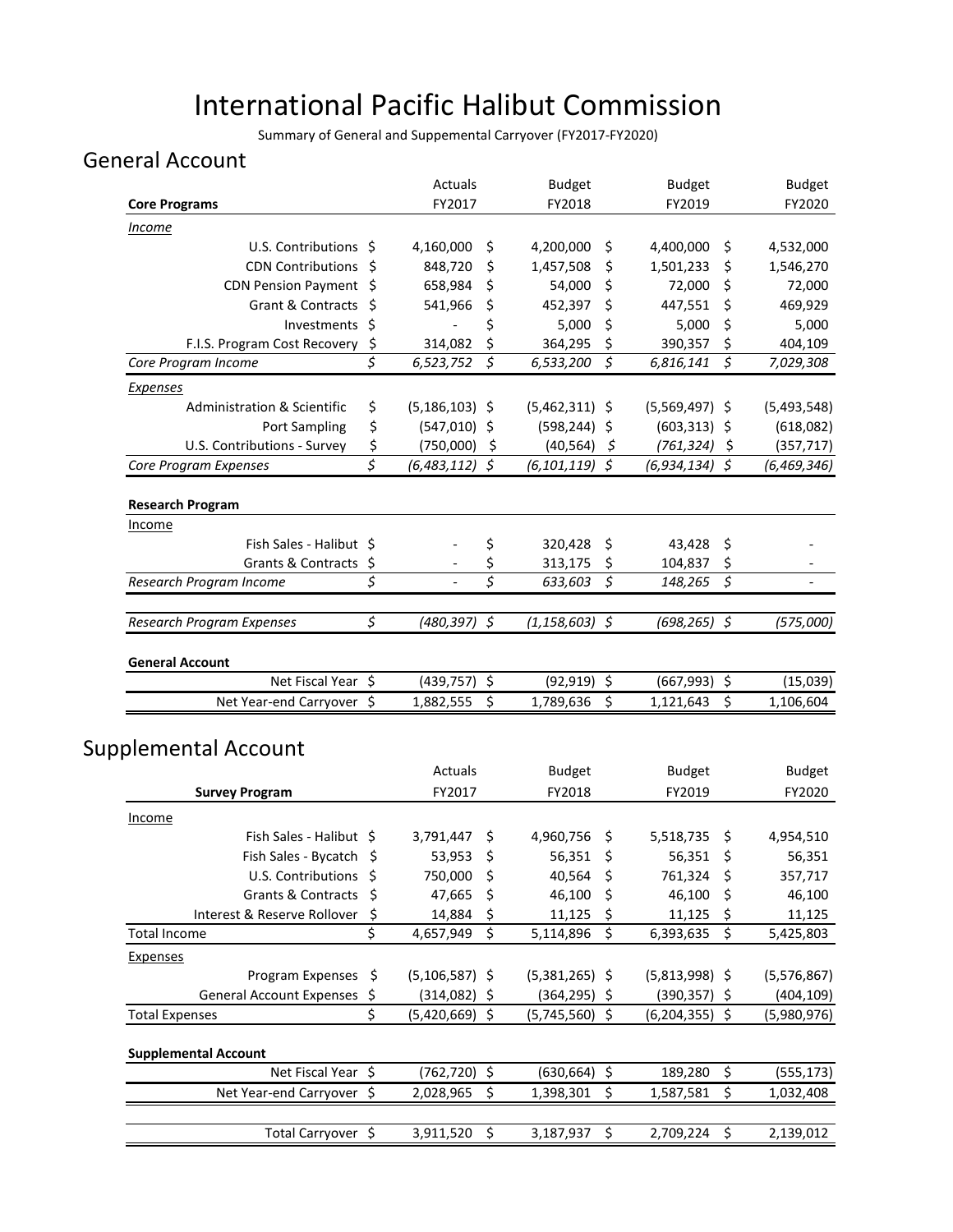# *IPHC Income and Expenses*

Consolidated General & Supplemental FY2018 Budget 1 Oct. 2017 to 30 Sept. 2018

| <i><b>Income</b></i>     |                  | <b>Expenses</b>                    |                  |
|--------------------------|------------------|------------------------------------|------------------|
| <b>Contributions</b>     |                  | <b>Core IPHC Activities</b>        |                  |
| United States \$         | 4,200,000        | Administration \$                  | 1,937,121        |
| Canada \$                | 1,511,508        | Scientific \$                      | 3,525,190        |
|                          |                  | Catch Sampling \$                  | 598,244          |
| <b>Fish Sales Income</b> |                  | <b>Survey Expenses</b>             |                  |
| FISS Program \$          | 5,017,097        | FISS Program \$                    | 5,381,265        |
| Other Research \$        | 320,428          |                                    |                  |
| <b>Other Income</b>      |                  | <b>Research Activities</b>         |                  |
| Grants & Contracts \$    | 811,672          | Field Research \$                  |                  |
| Interest Income \$       | 16,125           | Other Research \$                  | 1,158,603        |
| Misc. Income \$          |                  |                                    |                  |
|                          |                  | Transfer to Restricted Accounts \$ |                  |
| Total FY2018 Income      | \$<br>11,876,830 | Total FY2018 Expenses              | \$<br>12,600,423 |

Unrestricted Funds Balance \$ 3,194,788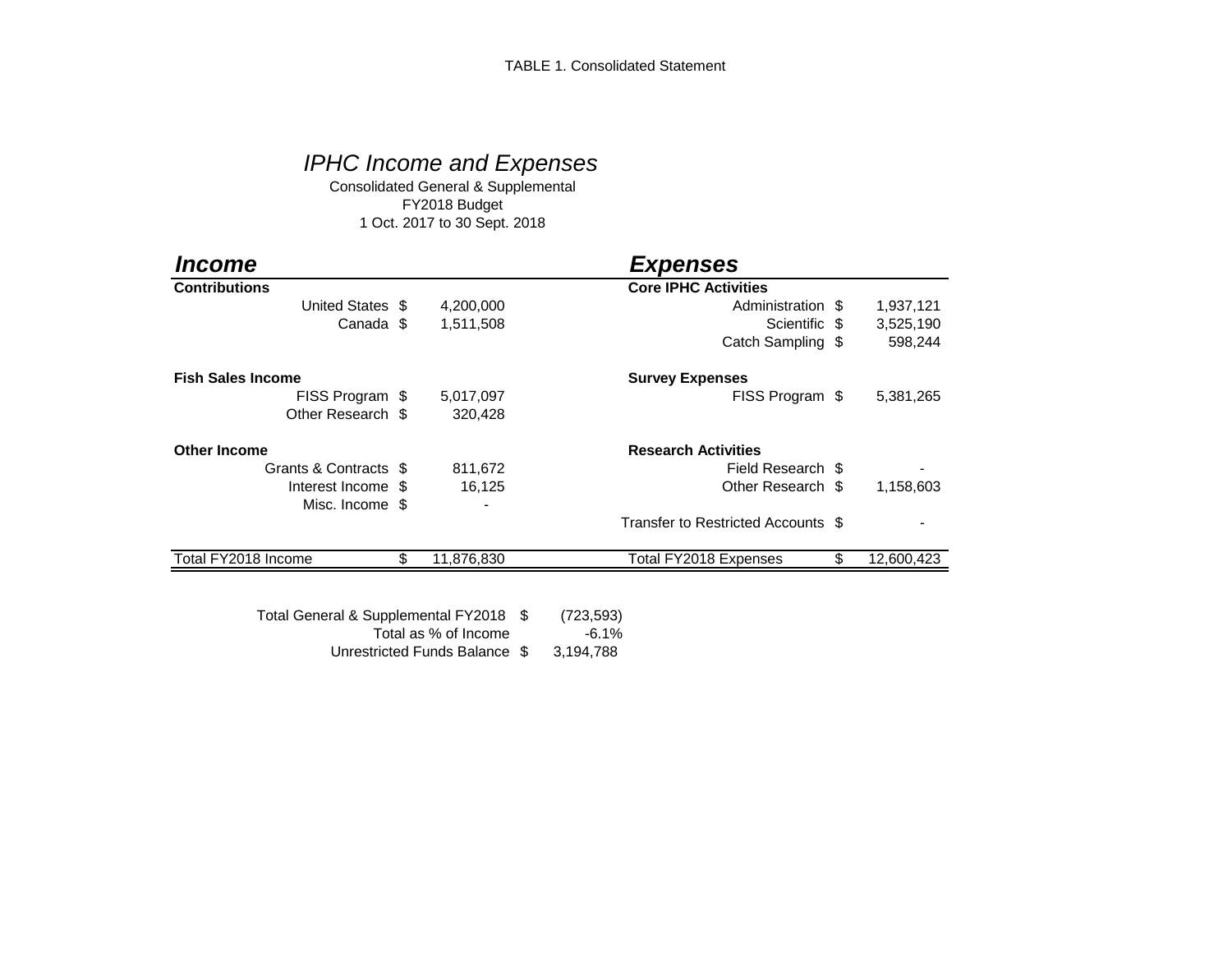### International Pacific Halibut Commission Income and Expenses - FY2018 Budget

|                   | <b>INCOME</b>                   | FY 2018          |
|-------------------|---------------------------------|------------------|
| General           |                                 |                  |
|                   | Carry over from Prior FY        | \$<br>250,436    |
|                   | <b>US Contributions</b>         | \$<br>4,200,000  |
|                   | <b>CDN Contributions</b>        | \$<br>1,457,508  |
|                   | <b>CDN Pension Funding</b>      | \$<br>54,000     |
|                   | Interest                        | \$<br>5,000      |
|                   | Other income                    | \$               |
|                   | <b>UW Lease Payments</b>        | \$               |
|                   | <b>Current FY Income</b>        | \$<br>5,716,508  |
|                   | Appropriations Income Total     | \$<br>5,966,944  |
| Supplemental      |                                 |                  |
|                   | Supplemental Offset             | \$<br>6,916,104  |
|                   | (fish sales, contracts, grants) |                  |
| TOTAL INCOME      |                                 | \$<br>12,883,048 |
|                   |                                 |                  |
|                   | <b>EXPENSES</b>                 |                  |
| <b>Operations</b> |                                 |                  |
|                   | Personnel                       | \$<br>4,739,071  |
|                   | Programs                        | \$<br>502,075    |
|                   | Administration                  | \$<br>1,367,523  |
|                   | <b>Supplies</b>                 | \$<br>610,239    |
|                   | Sub-total                       | \$<br>7.218.908  |

| GENERAL ACCOUNT CARRYOVER \$282,875 |  |
|-------------------------------------|--|
|                                     |  |
|                                     |  |

Version Date Comments<br>0.8 Interim Mee

**Stock Assessment**

0.8 Interim Meeting Draft<br>1.0 Annual Meeting Annual Meeting

- Increased Health Care to 19% from 15%

- Adjusted survey WPUE/fish sales price down

Survey Personnel  $$629,294$ <br>Survey Programs  $$629,550$ Survey Programs \$ 183,550<br>Survey Vessels and Contracts \$ 3,736,452 Survey Vessels and Contracts  $\begin{array}{r} 1,3,736,452 \text{ S} \\ \text{Stively, Supplies} \\ \text{Stab} \\ \text{Stab} \\ \text{Stab} \\ \text{Stab} \\ \text{Stab} \\ \text{Stab} \\ \text{Stab} \\ \text{Stab} \\ \text{Stab} \\ \text{Stab} \\ \text{Stab} \\ \text{Stab} \\ \text{Stab} \\ \text{Stab} \\ \text{Stab} \\ \text{Stab} \\ \text{Stab} \\ \text{Stab} \\ \text{Stab} \\ \text{Stab} \\ \text{Stab} \\ \text{Stab} \\ \text{$ Survey Supplies \$ 831,969<br>Sub-total SSA Surveys \$ 5,381,265 **Sub-total SSA Surveys** \$

- Addition of 2A densified grid stations

**TOTAL EXPENSES \$ 12,600,173**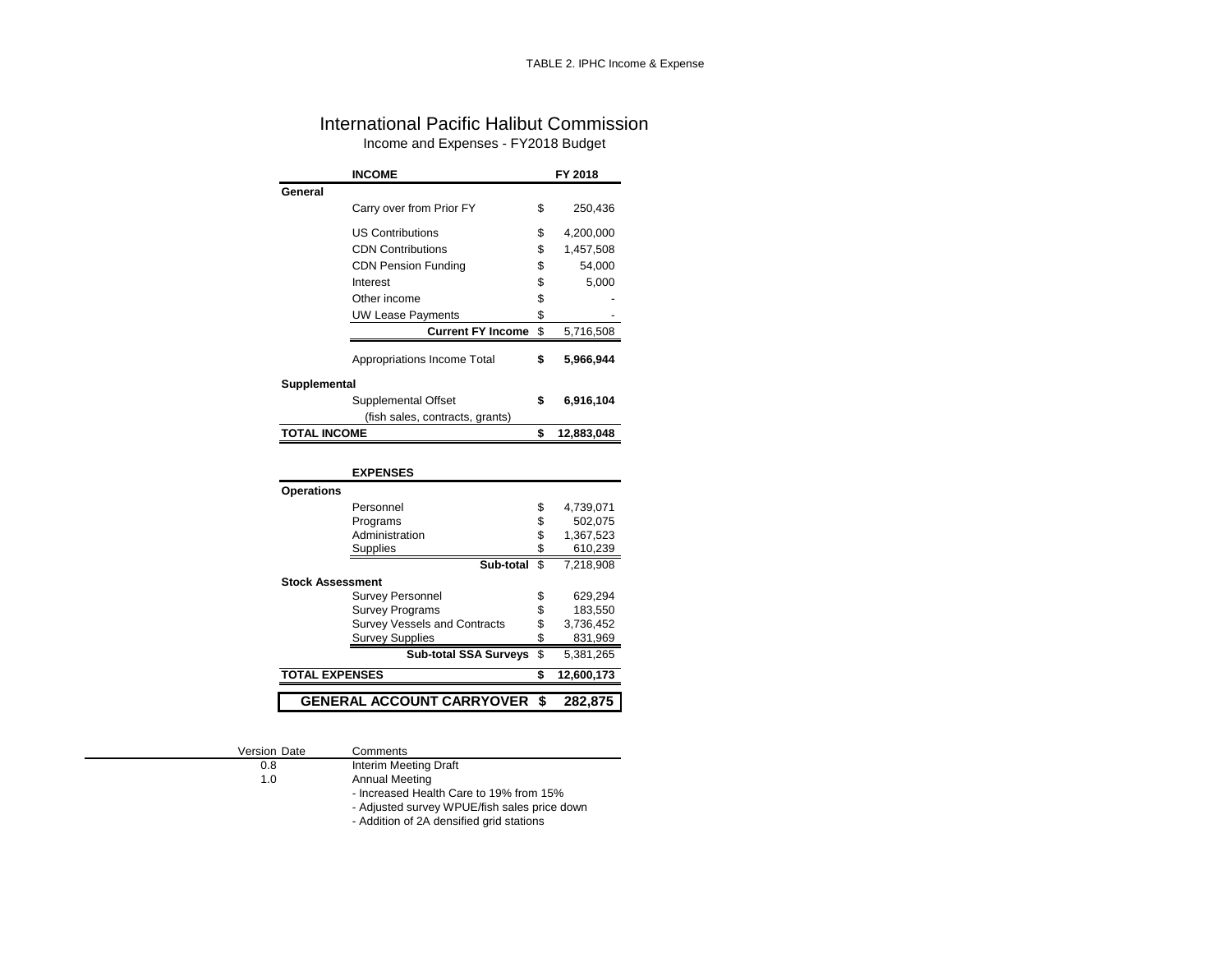#### Opening Fund Balance as of October 1, 2017

| <b>Beginning Balance</b><br>61,179<br>\$<br>Carryover<br>Interest Earned<br>612<br>Carryover from prior FY<br>\$<br>3,667,945<br><b>Fish Sales</b><br>Expenses<br><b>Funds Transferred</b><br>Halibut Proceeds - FIS<br>4,960,746<br>\$<br>\$<br>61,791<br>Fund Balance<br><b>Bycatch Proceeds - FIS</b><br>56,351<br><b>DMR Classification</b><br>125,000<br><b>Medical Annuitants (40)</b><br>195,428<br>Reproductive Cycle Project<br>\$<br>513,901<br><b>Beginning Balance</b><br>Interest Earned<br>5,139<br><b>Grants &amp; Contracts</b><br>NMFS - Sampling Grant<br>(90, 502)<br>452,397<br>Expenses<br>\$<br><b>Funds Transferred</b><br><b>Additional Funds</b><br>NMFS - Sablefish logbooks<br>\$<br>\$<br><b>NPRB - Growth Markers</b><br><b>Fund Balance</b><br>57,773<br>428,538<br><b>SK-DMR Classification</b><br>255,402<br><b>Reserve Account (50)</b><br><b>DFO Rockfish Contract</b><br>34,520<br>\$<br><b>Beginning Balance</b><br>1,000,000<br><b>WDFW Rockfish Contract</b><br>\$<br>\$<br>11.580<br>Interest Earned<br>10.000<br>Other Income<br>Expenses<br><b>Funds Transferred</b><br>Misc. Income<br>\$<br>(10,000) To Supplemental<br>S<br>Rollover from Reserve<br>1,000,000<br>10.000<br><b>Fund Balance</b><br>1,125<br>Interest<br><b>Scholarship Account (60)</b><br><b>Current FY Income</b><br>\$<br>6,160,322<br>253,224<br><b>Beginning Balance</b><br><b>Interest Earned</b><br><b>Income Total</b><br>9,828,267<br>2.532<br>\$.<br>(6,000) 3 Scholarships<br>Expenses<br><b>Funds Transferred</b><br>Budget<br>Expenses<br><b>Fund Balance</b><br>\$<br>249.756<br>Supplemental | Leave Liability (30) |  | <b>Notes</b><br>Income | <b>Budget</b> |
|-------------------------------------------------------------------------------------------------------------------------------------------------------------------------------------------------------------------------------------------------------------------------------------------------------------------------------------------------------------------------------------------------------------------------------------------------------------------------------------------------------------------------------------------------------------------------------------------------------------------------------------------------------------------------------------------------------------------------------------------------------------------------------------------------------------------------------------------------------------------------------------------------------------------------------------------------------------------------------------------------------------------------------------------------------------------------------------------------------------------------------------------------------------------------------------------------------------------------------------------------------------------------------------------------------------------------------------------------------------------------------------------------------------------------------------------------------------------------------------------------------------------------------------------------------------------------------------------------------------------------|----------------------|--|------------------------|---------------|
|                                                                                                                                                                                                                                                                                                                                                                                                                                                                                                                                                                                                                                                                                                                                                                                                                                                                                                                                                                                                                                                                                                                                                                                                                                                                                                                                                                                                                                                                                                                                                                                                                         |                      |  |                        |               |
|                                                                                                                                                                                                                                                                                                                                                                                                                                                                                                                                                                                                                                                                                                                                                                                                                                                                                                                                                                                                                                                                                                                                                                                                                                                                                                                                                                                                                                                                                                                                                                                                                         |                      |  |                        |               |
|                                                                                                                                                                                                                                                                                                                                                                                                                                                                                                                                                                                                                                                                                                                                                                                                                                                                                                                                                                                                                                                                                                                                                                                                                                                                                                                                                                                                                                                                                                                                                                                                                         |                      |  |                        |               |
|                                                                                                                                                                                                                                                                                                                                                                                                                                                                                                                                                                                                                                                                                                                                                                                                                                                                                                                                                                                                                                                                                                                                                                                                                                                                                                                                                                                                                                                                                                                                                                                                                         |                      |  |                        |               |
|                                                                                                                                                                                                                                                                                                                                                                                                                                                                                                                                                                                                                                                                                                                                                                                                                                                                                                                                                                                                                                                                                                                                                                                                                                                                                                                                                                                                                                                                                                                                                                                                                         |                      |  |                        |               |
|                                                                                                                                                                                                                                                                                                                                                                                                                                                                                                                                                                                                                                                                                                                                                                                                                                                                                                                                                                                                                                                                                                                                                                                                                                                                                                                                                                                                                                                                                                                                                                                                                         |                      |  |                        |               |
|                                                                                                                                                                                                                                                                                                                                                                                                                                                                                                                                                                                                                                                                                                                                                                                                                                                                                                                                                                                                                                                                                                                                                                                                                                                                                                                                                                                                                                                                                                                                                                                                                         |                      |  |                        |               |
|                                                                                                                                                                                                                                                                                                                                                                                                                                                                                                                                                                                                                                                                                                                                                                                                                                                                                                                                                                                                                                                                                                                                                                                                                                                                                                                                                                                                                                                                                                                                                                                                                         |                      |  |                        |               |
|                                                                                                                                                                                                                                                                                                                                                                                                                                                                                                                                                                                                                                                                                                                                                                                                                                                                                                                                                                                                                                                                                                                                                                                                                                                                                                                                                                                                                                                                                                                                                                                                                         |                      |  |                        |               |
|                                                                                                                                                                                                                                                                                                                                                                                                                                                                                                                                                                                                                                                                                                                                                                                                                                                                                                                                                                                                                                                                                                                                                                                                                                                                                                                                                                                                                                                                                                                                                                                                                         |                      |  |                        |               |
|                                                                                                                                                                                                                                                                                                                                                                                                                                                                                                                                                                                                                                                                                                                                                                                                                                                                                                                                                                                                                                                                                                                                                                                                                                                                                                                                                                                                                                                                                                                                                                                                                         |                      |  |                        |               |
|                                                                                                                                                                                                                                                                                                                                                                                                                                                                                                                                                                                                                                                                                                                                                                                                                                                                                                                                                                                                                                                                                                                                                                                                                                                                                                                                                                                                                                                                                                                                                                                                                         |                      |  |                        |               |
|                                                                                                                                                                                                                                                                                                                                                                                                                                                                                                                                                                                                                                                                                                                                                                                                                                                                                                                                                                                                                                                                                                                                                                                                                                                                                                                                                                                                                                                                                                                                                                                                                         |                      |  |                        |               |
|                                                                                                                                                                                                                                                                                                                                                                                                                                                                                                                                                                                                                                                                                                                                                                                                                                                                                                                                                                                                                                                                                                                                                                                                                                                                                                                                                                                                                                                                                                                                                                                                                         |                      |  |                        |               |
|                                                                                                                                                                                                                                                                                                                                                                                                                                                                                                                                                                                                                                                                                                                                                                                                                                                                                                                                                                                                                                                                                                                                                                                                                                                                                                                                                                                                                                                                                                                                                                                                                         |                      |  |                        |               |
|                                                                                                                                                                                                                                                                                                                                                                                                                                                                                                                                                                                                                                                                                                                                                                                                                                                                                                                                                                                                                                                                                                                                                                                                                                                                                                                                                                                                                                                                                                                                                                                                                         |                      |  |                        |               |
|                                                                                                                                                                                                                                                                                                                                                                                                                                                                                                                                                                                                                                                                                                                                                                                                                                                                                                                                                                                                                                                                                                                                                                                                                                                                                                                                                                                                                                                                                                                                                                                                                         |                      |  |                        |               |
|                                                                                                                                                                                                                                                                                                                                                                                                                                                                                                                                                                                                                                                                                                                                                                                                                                                                                                                                                                                                                                                                                                                                                                                                                                                                                                                                                                                                                                                                                                                                                                                                                         |                      |  |                        |               |
|                                                                                                                                                                                                                                                                                                                                                                                                                                                                                                                                                                                                                                                                                                                                                                                                                                                                                                                                                                                                                                                                                                                                                                                                                                                                                                                                                                                                                                                                                                                                                                                                                         |                      |  |                        |               |
|                                                                                                                                                                                                                                                                                                                                                                                                                                                                                                                                                                                                                                                                                                                                                                                                                                                                                                                                                                                                                                                                                                                                                                                                                                                                                                                                                                                                                                                                                                                                                                                                                         |                      |  |                        |               |
|                                                                                                                                                                                                                                                                                                                                                                                                                                                                                                                                                                                                                                                                                                                                                                                                                                                                                                                                                                                                                                                                                                                                                                                                                                                                                                                                                                                                                                                                                                                                                                                                                         |                      |  |                        |               |
|                                                                                                                                                                                                                                                                                                                                                                                                                                                                                                                                                                                                                                                                                                                                                                                                                                                                                                                                                                                                                                                                                                                                                                                                                                                                                                                                                                                                                                                                                                                                                                                                                         |                      |  |                        |               |
|                                                                                                                                                                                                                                                                                                                                                                                                                                                                                                                                                                                                                                                                                                                                                                                                                                                                                                                                                                                                                                                                                                                                                                                                                                                                                                                                                                                                                                                                                                                                                                                                                         |                      |  |                        |               |
|                                                                                                                                                                                                                                                                                                                                                                                                                                                                                                                                                                                                                                                                                                                                                                                                                                                                                                                                                                                                                                                                                                                                                                                                                                                                                                                                                                                                                                                                                                                                                                                                                         |                      |  |                        |               |
|                                                                                                                                                                                                                                                                                                                                                                                                                                                                                                                                                                                                                                                                                                                                                                                                                                                                                                                                                                                                                                                                                                                                                                                                                                                                                                                                                                                                                                                                                                                                                                                                                         |                      |  |                        |               |
|                                                                                                                                                                                                                                                                                                                                                                                                                                                                                                                                                                                                                                                                                                                                                                                                                                                                                                                                                                                                                                                                                                                                                                                                                                                                                                                                                                                                                                                                                                                                                                                                                         |                      |  |                        |               |

**Total Retricted Funds \$ 1,740,085** 

# Expected Investment 1.00%<br>Rate

#### **Restricted Accounts Supplemental Account**

| Income                                 | <b>Budget</b>   |
|----------------------------------------|-----------------|
| Carryover                              |                 |
| Carryover from prior FY                | \$<br>3,667,945 |
| <b>Fish Sales</b>                      |                 |
| Halibut Proceeds - FIS                 | \$<br>4,960,746 |
| <b>Bycatch Proceeds - FIS</b>          | \$<br>56,351    |
| <b>DMR Classification</b>              | \$<br>125,000   |
| Reproductive Cycle Project             | \$<br>195,428   |
| <b>Grants &amp; Contracts</b>          |                 |
| <b>NMFS - Sampling Grant</b>           | \$<br>452,397   |
| NMFS - Sablefish logbooks              | \$              |
| <b>NPRB - Growth Markers</b>           | \$<br>57,773    |
| <b>SK- DMR Classification</b>          | \$<br>255,402   |
| <b>DFO Rockfish Contract</b>           | \$<br>34.520    |
| <b>WDFW Rockfish Contract</b>          | \$<br>11,580    |
| Other Income                           |                 |
| Misc. Income                           | \$              |
| Rollover from Reserve                  | \$<br>10,000    |
| Interest                               | \$<br>1,125     |
| <b>Current FY Income</b>               | \$<br>6,160,322 |
| <b>Income Total</b>                    | \$<br>9,828,267 |
| Expenses                               | <b>Budget</b>   |
| Supplemental                           |                 |
| Administration                         | \$<br>250       |
| <b>Transfer to Restricted Accounts</b> | \$              |
| Sub-Total                              | \$<br>250       |
| Offset to General Account              | \$<br>6,916,104 |
| <b>Total Expenses</b>                  | \$<br>6,916,354 |
|                                        |                 |
| Balance                                | \$<br>2,911,913 |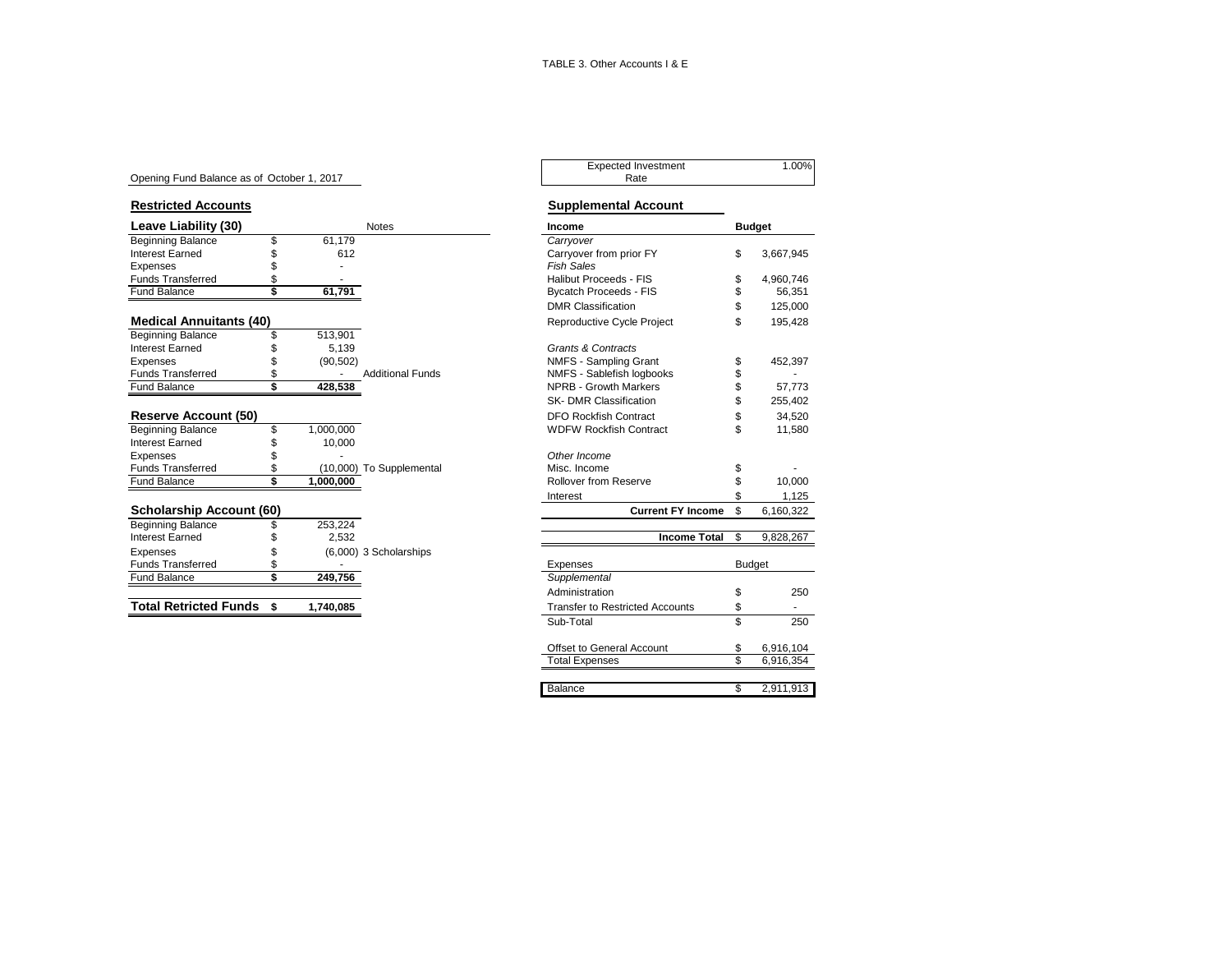TABLE 4. Operations

|                                                     |                                                                                             |                |      |                      |      |                   |      | International Pacific Halibut Commission |    |                |    |                      |                    |                          |      | Year                                                                           |          | 2018                     |      |               |                |               |
|-----------------------------------------------------|---------------------------------------------------------------------------------------------|----------------|------|----------------------|------|-------------------|------|------------------------------------------|----|----------------|----|----------------------|--------------------|--------------------------|------|--------------------------------------------------------------------------------|----------|--------------------------|------|---------------|----------------|---------------|
|                                                     |                                                                                             |                |      |                      |      |                   |      | <b>Fiscal Year Actuals and Budgets</b>   |    |                |    |                      |                    |                          |      |                                                                                |          |                          |      |               |                |               |
|                                                     |                                                                                             |                |      |                      |      |                   |      |                                          |    |                |    |                      |                    |                          |      |                                                                                |          |                          |      |               |                |               |
|                                                     |                                                                                             | 10             |      | 20                   |      | 30                |      | 40                                       |    | 60             |    |                      |                    | 50                       |      |                                                                                |          | <b>Prior Fiscal Year</b> |      |               | % of           | $%$ of        |
| Personnel                                           |                                                                                             | Administration |      | Scientific           |      | <b>Statistics</b> |      | <b>Field Experiments</b>                 |    | Other Research |    | Sub-Total            |                    | <b>FIS Survey</b>        |      | <b>Budget</b>                                                                  |          | <b>Actuals</b>           |      | <b>Budget</b> | <b>Actuals</b> | <b>Budget</b> |
| <b>Related Expenses</b>                             | - \$                                                                                        | 15,300         |      | 1,800                | \$.  | 20,600            | \$   |                                          |    |                | \$ | 37,700               | - \$               | 12,086                   | - \$ | 49,786                                                                         | \$       | 26,228                   | \$   | 77,625        | 190%           | 64%           |
| Salaries \$                                         |                                                                                             |                |      | 550,220 \$ 2,141,731 | -\$  | 348,070           | \$   |                                          |    | 141,230        |    | \$3,181,250          | \$                 | 523,553                  | \$   | 3,704,803                                                                      | \$       | 3,491,441                | \$   | 3,519,191     | 106%           | 105%          |
| Benefits \$                                         |                                                                                             | 407,608        | -\$  | 701,803              | - \$ | 68,772            | S.   |                                          |    | 44,694         |    | \$1,222,878          | l \$               | $53,718$ \$              |      | 1,276,596                                                                      | \$       | 992,796                  | \$   | 1,077,147     | 129%           | 119%          |
| Taxes                                               | \$                                                                                          | 38,500 \$      |      | 163,636              | \$   | 20,158            | \$   |                                          |    |                | \$ | 222,294              | \$                 | 39,936                   | \$   | 262,230                                                                        | \$       | 242,151                  | \$   | 256,723       | 108%           | 102%          |
| Other                                               | -\$                                                                                         | 25,200 \$      |      | ٠                    | \$   |                   | \$   |                                          |    |                | \$ | 25,200               | -\$                |                          | \$   | 25,200                                                                         | \$       | 11,712                   | \$   | 58,350        | 215%           | 43%           |
| Contracted \$                                       |                                                                                             |                | \$   | 49,750               | \$.  |                   |      |                                          |    | $\sim$         | \$ | 49,750               | - \$               | $\overline{\phantom{a}}$ |      | 49,750                                                                         | \$       | 25,267                   | \$   | 12,500.00     | n/a            | n/a           |
| Subtotal   \$ 1,036,828 \$ 3,058,720                |                                                                                             |                |      |                      | - \$ | 457,599           | - \$ |                                          | \$ | 185.924        |    | \$4,739,071          | \$                 | 629,294                  | \$   | 5,368,365                                                                      | \$       | 4,789,594                | \$   | 5,001,536     | 112%           | 107%          |
| Programs                                            |                                                                                             |                |      |                      |      |                   |      |                                          |    |                |    |                      |                    |                          |      |                                                                                |          |                          |      |               |                |               |
| Meetings & Conferences \$                           | 192,250 \$<br>44,400 \$<br>236,650<br>-\$<br>S<br>-\$<br>$\sim$                             |                |      |                      |      |                   |      |                                          |    |                |    |                      |                    |                          | - \$ | 236,650 \$                                                                     |          | 178,277 \$               |      | 200,250       | 133%           | 118%          |
| Travel \$                                           |                                                                                             | 73,700 \$      |      | 11,500 \$            |      | 46,000            | \$   |                                          |    | 38,190         | \$ | 169,390              | -\$                | 100,900                  | l \$ | 270,290                                                                        | -\$      | 153,863 \$               |      | 210,797       | 176%           | 128%          |
| Communications \$                                   |                                                                                             | 29,500 \$      |      | 300 <sup>5</sup>     |      | 8,145             | - \$ |                                          | \$ | 16,340         | \$ | 54,285               | \$                 | $82,650$ \$              |      | 136,935                                                                        | \$       | 117,957 \$               |      | 163,054       | 116%           | 84%           |
|                                                     | \$<br>21,000 \$<br>15,000<br>1,750<br>4,000<br>41,750<br>Publications \$<br>-\$<br>\$<br>\$ |                |      |                      |      |                   |      |                                          |    |                |    |                      |                    |                          | -S   | 41,750                                                                         | <b>S</b> | 39,600                   | \$   | 61,000        | 105%           | 68%           |
| Subtotal S                                          |                                                                                             | 316.450        | - \$ | 71.200               |      | 55,895 \$         |      |                                          |    | 58.530         | \$ | 502,075              | $\sqrt{3}$<br>∣ \$ | 183.550                  | -\$  | 685.625                                                                        | l \$     | 489.697 \$               |      | 635,101       | 140%           | 108%          |
|                                                     |                                                                                             |                |      |                      |      |                   |      |                                          |    |                |    |                      |                    |                          |      |                                                                                |          |                          |      |               |                |               |
| Administration                                      |                                                                                             |                |      |                      |      |                   |      |                                          |    |                |    |                      |                    |                          |      |                                                                                |          |                          |      |               |                |               |
| Contracts \$                                        |                                                                                             | 94,952 \$      |      | 236,899              |      | 37,250            | - \$ |                                          |    | 410,821        | \$ | 779,922              |                    | \$3,059,070              | -\$  | 3,838,993                                                                      |          | 3,376,607                | - \$ | 3,895,442     | 114%           | 99%           |
| Maintenance \$                                      |                                                                                             | 111,690 \$     |      | 43,952 \$            |      |                   | \$   |                                          |    |                | \$ | $155,642$ \$         |                    | $40,000$ \$              |      | 195,642                                                                        | -\$      | 129,907                  | \$   | 145,316       | 151%           | 135%          |
| Facility Rentals \$                                 |                                                                                             | 276,701 \$     |      | $\sim$               |      | 8,100             | \$   |                                          |    |                | \$ | 284,801              | $\sqrt{3}$         | $20,000$ \$              |      | 304,801                                                                        | \$       | 289,373 \$               |      | 298,358       | 105%           | 102%          |
| Training & Education \$                             |                                                                                             | 40,500 \$      |      | 33,990               | \$   | 29,800            | S.   |                                          |    |                | \$ | 104,290              | -\$                | $52,000$ \$              |      | 156,290                                                                        | l \$     | 131,883 \$               |      | 186,400       | 119%           | 84%           |
| Fees \$                                             |                                                                                             | 34,750 \$      |      |                      |      | 5,600             | \$   |                                          |    | 2,518          | \$ | 42,868               | - \$               | 565,381                  | l \$ | 608,249                                                                        | -\$      | 448,574                  | \$   | 481,175       | 136%           | 126%          |
| Subtotal \$                                         |                                                                                             | 558,593        | Ŝ.   | 314,841              |      | 80,750 \$         |      |                                          | \$ | 413.339        |    | \$1,367,523          | - \$               | 3,736,452                | Ŝ.   | 5,103,975                                                                      |          | 4,376,344                | Ŝ.   | 5,006,691     | 117%           | 102%          |
| <b>Supplies &amp; Equipment</b>                     |                                                                                             |                |      |                      |      |                   |      |                                          |    |                |    |                      |                    |                          |      |                                                                                |          |                          |      |               |                |               |
| Equipment \$                                        |                                                                                             | $5,000$ \$     |      | 75,229 \$            |      |                   | \$   |                                          |    | 37,561         | \$ | 117,790 \$           |                    | $1,400$ \$               |      | $119,190$ \$                                                                   |          | 38,766 \$                |      | 116,020       | 307%           | 103%          |
| Supplies \$                                         |                                                                                             | 20,000 \$      |      | 5,200                | - \$ | 4,000             | S.   |                                          |    | 463,249        | \$ | 492,449              | <b>\$</b>          | 830,569 \$               |      | 1,323,018                                                                      | <b>S</b> | 1,052,231                | \$   | 981,720       | 126%           | 135%          |
| Subtotal \$                                         |                                                                                             | 25.000         | - \$ | 80.429               |      | 4.000             | -\$  |                                          | \$ | 500,810        | \$ | 610,239              | -\$                | 831,969                  | Ŝ.   | 1.442.208                                                                      | \$       | 1.090.997                | Ŝ.   | 1,097,740     | 132%           | 131%          |
|                                                     |                                                                                             |                |      |                      |      |                   |      |                                          |    |                |    |                      |                    |                          |      |                                                                                |          |                          |      |               |                |               |
| Grand Total \$ 1,936,871                            |                                                                                             |                |      | \$3,525,190          |      | 598.244 \$        |      |                                          |    | 1.158.603      |    |                      |                    |                          |      | $\frac{1}{2}$ \$ 7,218,908 \ \$ 5,381,265 \ \$ 12,600,173 \ \$ 10,746,632 \ \$ |          |                          |      | 11.741.068    | 117%           | 107%          |
|                                                     |                                                                                             |                |      |                      |      |                   |      |                                          |    |                |    |                      |                    |                          |      |                                                                                |          |                          |      |               |                |               |
| <b>Prior FY Actuals \$ 1,780,653 \$ 2,841,974</b>   |                                                                                             |                |      |                      |      | 547,010           | \$   | $-$ \$                                   |    |                |    | 480,397 \$ 5,650,033 |                    | \$5,106,587              |      |                                                                                |          |                          |      |               |                |               |
| <b>Prior FY Budget \$ 1,911,556 \$ 3,050,610 \$</b> |                                                                                             |                |      |                      |      | 663,064           | \$.  |                                          |    | 625,000        |    | \$6,250,231          |                    | \$5,488,335              |      |                                                                                |          |                          |      |               |                |               |
| % of Actuals                                        |                                                                                             | 109%           |      | 124%                 |      | 109%              |      | n/a                                      |    | 241%           |    | 128%                 |                    | 105%                     |      |                                                                                |          |                          |      |               |                |               |
| % of Budget                                         |                                                                                             | 101%           |      | 116%                 |      | 90%               |      | n/a                                      |    | 185%           |    | 115%                 |                    | 98%                      |      |                                                                                |          |                          |      |               |                |               |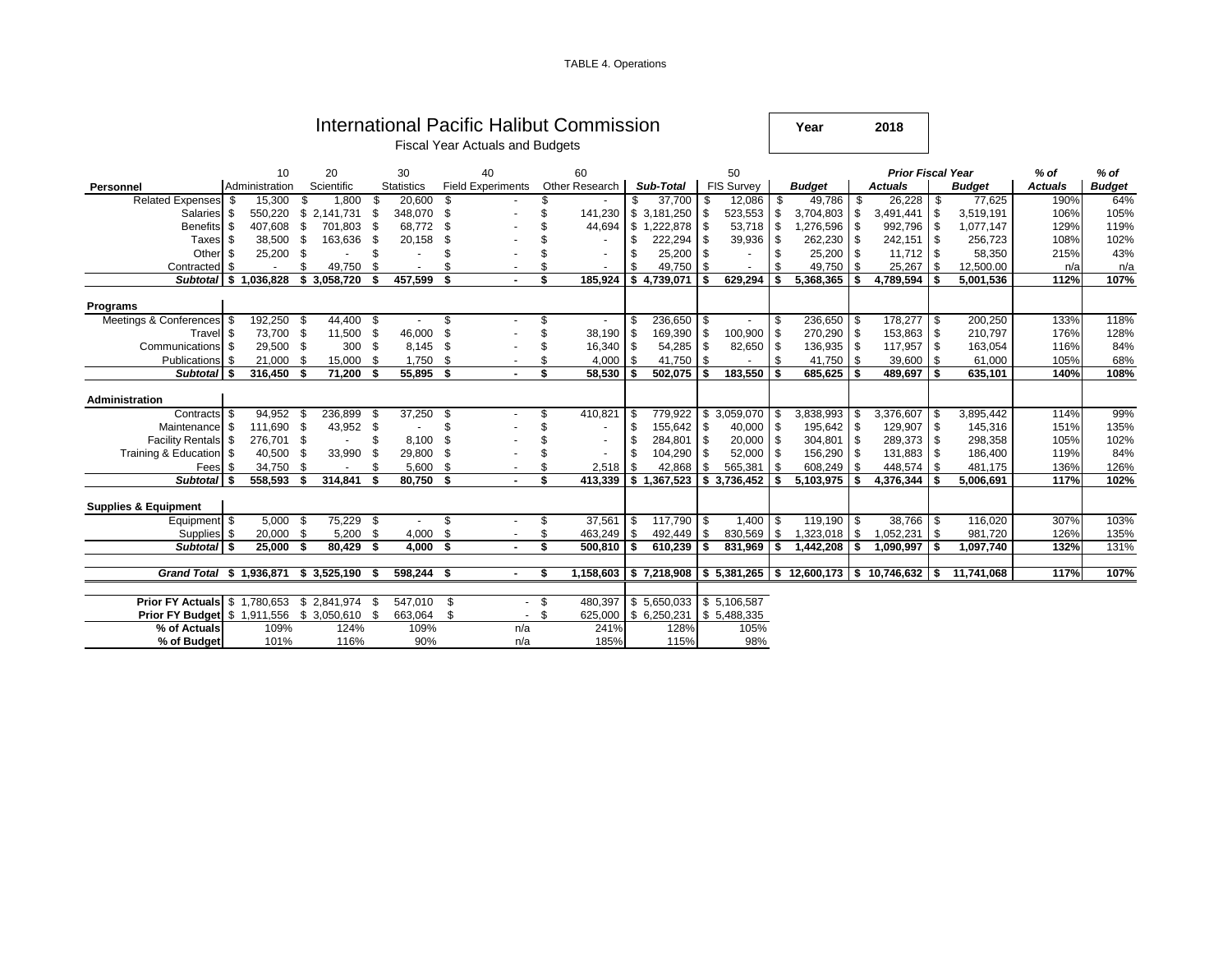#### TABLE 5. Personnel Summary

|                |                                                         |          | 10                       | 2x                                   |          | 30                       |          | 60                       |                |                       |          | 50                       |             | Personnel                               |            |                                   |           | Prior Fiscal Year       |              |             |
|----------------|---------------------------------------------------------|----------|--------------------------|--------------------------------------|----------|--------------------------|----------|--------------------------|----------------|-----------------------|----------|--------------------------|-------------|-----------------------------------------|------------|-----------------------------------|-----------|-------------------------|--------------|-------------|
|                | Item                                                    |          | Administration           | Scientific                           |          | <b>Statistics</b>        |          | Other Research           |                | Subtotal              |          | <b>FIS Survey</b>        |             | <b>Budget</b>                           |            | Actuals                           |           | <b>Budget</b>           | % of Actual  | % of Budget |
|                | <b>Personnel Related Expenses</b>                       |          |                          |                                      |          |                          |          |                          |                |                       |          |                          |             |                                         |            |                                   |           |                         |              |             |
| 70511          | Vehicle Mileage Reimbursed                              | \$       |                          | \$<br>$\blacksquare$                 |          | \$<br>9,350              | \$       |                          | \$             | 9,350                 | \$       |                          | \$          | 9,350                                   | \$         | 8,852 \$                          |           | 11,850                  | 106%         | 79%         |
| 70521          | <b>Hiring Expenses</b>                                  | \$       | 10,000                   | \$<br>$\blacksquare$                 |          | 9,000<br>\$              | \$       |                          | \$             | 19,000                | \$       | 2,000                    | \$          | 21,000                                  | \$         | 2,439                             | -\$       | 41,000                  | 861%         | 51%         |
| 70522          | <b>Employee Separation Expenses</b>                     | \$       | 5,000                    | \$                                   |          | \$                       | \$       |                          | \$             | 5,000                 | \$       |                          | \$          | 5,000                                   | \$         | 1,875                             | - \$      | 10,000                  | 267%         | 50%         |
| 70531          | Gear Allowance                                          | \$       | 300                      | \$<br>1,800                          |          | \$<br>2,250              | \$       |                          | $\mathfrak{R}$ | 4,350                 | \$       | 10,086                   | <b>S</b>    | 14,436                                  | \$         | 13,062                            | Ŝ.        | 14,775                  | 111%         | 98%         |
|                | Subtotal                                                |          | 15,300                   | \$<br>1,800                          |          | \$<br>20,600             | Ŝ        | $\blacksquare$           | \$             | 37,700                | \$       | 12,086                   |             | 49,786                                  | \$         | 26,228                            | \$        | 77,625                  | 190%         | 64%         |
|                |                                                         |          |                          |                                      |          |                          |          |                          |                |                       |          |                          |             |                                         |            |                                   |           |                         |              |             |
|                | <b>Salaries</b>                                         |          |                          |                                      |          |                          |          |                          |                |                       |          |                          |             |                                         |            |                                   |           |                         |              |             |
| 72211          | Salary - Full-Time                                      | \$       | 542.720                  | \$2,090,679                          | \$       |                          | \$       |                          | \$             | 2,633,398             | \$       |                          | \$          | 2,633,398                               |            | \$2,586,234                       | \$        | 2.539.790               | 102%         | 104%        |
| 72221          | Part-Time Salary                                        | \$       | $\overline{\phantom{a}}$ | \$                                   |          | \$<br>317,307            | \$       |                          | \$             | 317,307               | \$       |                          | \$          | 317,307                                 | \$         | 335,651                           | \$        | 333,976                 | 95%          | 95%         |
| 72222          | AK Cola                                                 | \$       |                          | \$                                   | \$       | 17,863                   | \$       |                          | \$             | 17,863                | \$       |                          | \$          | 17,863                                  | \$         | 17,755                            | \$        | 17,221                  | 101%         | 104%        |
| 72231          | <b>Temporary Pay</b>                                    | \$       |                          | 48,352<br>\$                         | \$       |                          | \$       | 141,230                  | \$             | 189,582               | \$       | 516,455                  | \$          | 706,037                                 | \$         | 520,298                           | \$        | 548,150                 | 136%         | 129%        |
| 72241          | Hourly Pay                                              | \$       | 5,000                    | \$<br>$\blacksquare$                 | \$       | 500                      | \$       |                          | \$             | 5,500                 | \$       | 5,598                    | \$          | 11,098                                  | \$         | 21,725                            | \$        | 58,754                  | 51%          | 19%         |
| 72251          | Sea Duty Pay                                            | \$       | $\overline{\phantom{a}}$ | \$                                   | \$       |                          | \$       |                          | \$             |                       | \$       |                          | \$          |                                         | \$         | 8,426                             | \$        |                         | 0%           | n/a         |
| 72252          | Port Duty Pay                                           | \$       |                          | \$.<br>$\overline{a}$                | \$       | 10,900                   | \$       |                          | \$             | 10,900                | \$       |                          | \$          | 10,900                                  | \$         | 1,352                             | \$        | 13,400                  | 806%         | 81%         |
| 72253          | On-Call Duty Pay                                        | \$       |                          | 2,700<br>\$                          | \$       |                          | \$       |                          | \$             | 2,700                 | \$       |                          | \$          | 2,700                                   | \$         | $\overline{\phantom{a}}$          | \$        | 2,400                   | n/a          | 113%        |
| 72261          | Performance Bonus                                       | \$       | 2,500                    | \$.                                  | \$       | 1,500                    | \$       |                          | \$             | 4,000                 | \$       | 1,500                    | \$          | 5,500                                   | \$         |                                   | \$        | 5,500                   | n/a          | 100%        |
|                | <b>Subtotal</b>                                         | \$       | 550,220                  | \$2,141,731                          | \$       | 348,070                  | \$       | 141.230                  | \$             | 3,181,250             | \$       | 523,553                  | \$          | 3,704,803                               | \$         | 3,491,441                         | \$        | 3,519,191               | 106%         | 105%        |
|                |                                                         |          |                          |                                      |          |                          |          |                          |                |                       |          |                          |             |                                         |            |                                   |           |                         |              |             |
|                | <b>Benefits</b>                                         |          |                          |                                      |          |                          |          |                          |                |                       |          |                          |             |                                         |            |                                   |           |                         |              |             |
| 7241x          | <b>Medical Benefits</b>                                 | \$       | 124,930                  | \$<br>425,864                        | \$       | 57,780                   | \$       | 27,097                   | \$             | 635,671               | \$       | 15,467                   | \$          | 651,137                                 | \$         | 468,573                           | \$        | 537,490                 | 139%         | 121%        |
| 72311          | Pension                                                 | \$       | 23,406                   | \$<br>47,737                         | \$       | $\overline{\phantom{a}}$ | \$       |                          | \$             | 71,144                | \$       | $\overline{\phantom{a}}$ | \$<br>\$    | 71,144                                  | \$         | 53,838                            | \$        | 53,840                  | 132%         | 132%        |
| 72421          | 403(b) - Base Contribution                              | \$       | 26,848                   | \$<br>125,558                        | \$       | ÷,                       | \$       |                          | \$             | 152,406               | \$       |                          |             | 152,406                                 | \$         | 131,214                           | \$        | 128,107                 | 116%         | 119%        |
| 72422          | 403(b) - Matching Contribution                          | \$       | 15,342                   | \$<br>71,747<br>$\overline{a}$       | \$       |                          | \$       |                          | \$             | 87,089                | \$       |                          | $\mathbb S$ | 87,089                                  | \$         | 75,024                            | \$        | 73,204                  | 116%         | 119%        |
| 72312          | <b>Pension Shortfall Contributions</b>                  | \$       | 203,508                  | \$                                   | \$       |                          | \$       |                          | \$             | 203,508               | \$       |                          | \$          | 203,508                                 | \$         | 191,016                           | \$        | 191,016                 | 107%         | 107%        |
| 72431<br>72432 | Life Insurance                                          | \$       | 2,629<br>282             | 10,624<br>\$                         | \$       | 2,029<br>217             | \$<br>\$ |                          | \$<br>\$       | 15,282                | \$<br>\$ |                          | \$<br>\$    | 15,282                                  | \$<br>Ŝ.   | 14,646                            | -\$<br>\$ | 14,870                  | 104%<br>103% | 103%        |
|                | AD&D Insurance                                          | \$       |                          | \$<br>1,139                          | \$       |                          | \$       |                          | \$             | 1,638                 |          |                          | \$          | 1,638                                   |            | 1,585<br>$\overline{\phantom{a}}$ | \$        | 1,600<br>$\blacksquare$ |              | 102%        |
| 72434<br>72441 | Cancer Care Insurance<br><b>BC Workers Compensation</b> | \$<br>\$ | 2,748<br>$\blacksquare$  | \$<br>10,417<br>\$<br>$\overline{a}$ | \$<br>\$ | 1,838<br>183             | \$       |                          | \$             | 15,003<br>183         | \$<br>\$ |                          | \$          | 15,003<br>183                           | \$<br>- \$ | 1,244                             | -\$       | 179                     | n/a<br>15%   | n/a<br>102% |
| 72433          | Accident Indemnity                                      | \$       | 1,915                    | \$<br>8,717                          | \$       | 2,225                    | \$       |                          | \$             | 12,858                | \$       | 143                      | \$          | 13,001                                  | \$         | 17,107                            | \$        | 13,137                  | 76%          | 99%         |
| 72452          | <b>Tuition Benefit</b>                                  | \$       |                          | S                                    | \$       |                          | \$       | 17,597                   | \$             | 17,597                | \$       |                          | \$          | 17,597                                  | Ŝ.         | 1,578                             | -\$       | 8,000                   | 1115%        | 220%        |
| 72453          | <b>Housing Allowance Benefit</b>                        | \$       | $\blacksquare$           | \$.                                  | \$       | 4,500                    | \$       |                          | \$             | 4,500                 | \$       |                          | \$          | 4,500                                   | \$         | 400 \$                            |           | 4,500                   | 1125%        | 100%        |
| 72461          | Travel & Accident Insurance                             | \$       | 6,000                    | \$<br>$\blacksquare$                 | \$       | $\overline{a}$           | \$       |                          | \$             | 6,000                 | -\$      |                          | \$          | 6,000                                   | \$         | $5,841$ \$                        |           | 6,000                   | 103%         | 100%        |
| 72462          | Vessel P&I Insurance                                    |          |                          | ፍ                                    | \$       |                          | \$       |                          | \$             |                       | \$       | 38,108                   | \$          | 38,108                                  | \$         | 27,130                            | \$        | 39,704                  | 140%         | 96%         |
|                | <b>Subtotal</b>                                         | \$       | 407.608                  | \$<br>701.803                        | \$       | 68.772                   | \$       | 44.694                   | s.             | 1,222,878             | \$       | 53,718                   | \$          | 1,276,596                               | \$         | 989,196                           |           | \$1,071,647             | 129%         | 119%        |
|                |                                                         |          |                          |                                      |          |                          |          |                          |                |                       |          |                          |             |                                         |            |                                   |           |                         |              |             |
|                | Taxes                                                   |          |                          |                                      |          |                          |          |                          |                |                       |          |                          |             |                                         |            |                                   |           |                         |              |             |
| 72511          | Social Security                                         | \$       | 38,500                   | \$<br>163,636                        | \$       | 20,158                   | \$       | $\overline{\phantom{a}}$ | \$             | 222,294               | \$       | 39,936                   | S           | 262,230                                 |            | 242,151                           | \$        | 256,723                 | 108%         | 102%        |
|                | <b>Subtotal</b>                                         | \$       | 38,500                   | \$<br>163,636                        | \$       | 20,158                   | \$       | $\blacksquare$           | \$             | 222,294               | \$       | 39,936                   | \$          | 262,230                                 |            | 242,151                           | \$        | 256,723                 | 108%         | 102%        |
|                |                                                         |          |                          |                                      |          |                          |          |                          |                |                       |          |                          |             |                                         |            |                                   |           |                         |              |             |
| 75311          | Other<br><b>Legal Fees</b>                              | \$       | 5,000                    | \$                                   | \$       |                          | \$       |                          | \$             | 5,000                 | \$       |                          | \$          | 5,000                                   | \$         | $\overline{\phantom{a}}$          | \$        | 5,000                   | n/a          | 100%        |
| 75312          | Consultation                                            | \$       | 10,000                   | \$                                   | \$       |                          | \$       |                          | \$             | 10,000                | \$       |                          | \$          | 10,000                                  | \$         | 4,530                             | \$        | 43,150                  | 221%         | 23%         |
| 75411          | Cobra TPA                                               | \$       | 2,000                    | \$                                   | \$       |                          | \$       |                          | \$             | 2,000                 | \$       | $\overline{\phantom{a}}$ | \$          | 2,000                                   | \$         | $1,200$ \$                        |           | 2,000                   | 167%         | 100%        |
| 75413          | Section 125/132 Plan TPA                                | \$       | 5,000                    | \$<br>÷,                             | \$       | ÷,                       | \$       |                          | \$             | 5,000                 | \$       | $\sim$                   | \$          | 5,000                                   | \$         | $3,276$ \$                        |           | 5,000                   | 153%         | 100%        |
| 75412          | Defined Benefit TPA                                     | \$       | 3,200                    | \$                                   | \$       |                          | \$       |                          | \$             | 3,200                 | \$       | $\overline{a}$           | \$          | 3,200                                   | \$         | 2,706                             | \$        | 3,200                   | 118%         | 100%        |
|                | <b>Subtotal</b>                                         | S.       | 25,200                   | \$<br>$\blacksquare$                 | \$       |                          | \$       | $\blacksquare$           | \$             | 25,200                | \$       | $\blacksquare$           | \$          | 25,200                                  | \$         | 11,712                            | \$        | 58,350                  | 215%         | 43%         |
|                | Contracted                                              |          |                          |                                      |          |                          |          |                          |                |                       |          |                          |             |                                         |            |                                   |           |                         |              |             |
| 75511          | <b>Contracted Employees</b>                             | \$       |                          | 49,750<br>\$.                        | \$       |                          | \$       |                          | \$             | 49,750                | \$       |                          | \$          | 49,750                                  | S.         | 25,267                            | -\$       | 12,500                  | 197%         | 398%        |
|                | <b>Subtotal</b>                                         | \$       | $\blacksquare$           | \$<br>49,750                         | \$       |                          | \$       | $\blacksquare$           | \$             | 49,750                | \$       | $\sim$                   | \$          | 49,750                                  | \$         | 25,267                            | -\$       | 12,500                  | 197%         | 398%        |
|                |                                                         |          |                          |                                      |          |                          |          |                          |                |                       |          |                          |             |                                         |            |                                   |           |                         |              |             |
|                | Grand Total \$                                          |          | 1,036,828                | \$3,058,720                          | \$       | 457,599                  | -S       |                          |                | 185,924   \$4,739,071 | -\$      |                          |             | $629,294$   \$ 5,368,365   \$ 4,785,994 |            |                                   |           | \$4,996,036             | 112%         | 107%        |
|                |                                                         | \$       | 1,002,395                | \$2,737,001                          | \$       | 428,919                  | - \$     | 4,076                    |                | \$4,172,392           | \$       | 601,804                  |             |                                         |            |                                   |           |                         |              |             |
|                | <b>Prior FY Actuals</b><br><b>Prior FY Budget</b>       |          | 1,027,533                | \$2,783,615                          |          | \$<br>461,876            | \$       | 24,912                   | \$             | 4,297,936             | \$       | 628,323                  |             |                                         |            |                                   |           |                         |              |             |
|                | % of Actuals                                            | \$       | 103%                     | 112%                                 |          | 107%                     |          | 4561%                    |                | 114%                  |          | 105%                     |             |                                         |            |                                   |           |                         |              |             |
|                | % of Budget                                             |          | 101%                     | 110%                                 |          | 99%                      |          | 746%                     |                | 110%                  |          | 100%                     |             |                                         |            |                                   |           |                         |              |             |
|                |                                                         |          |                          |                                      |          |                          |          |                          |                |                       |          |                          |             |                                         |            |                                   |           |                         |              |             |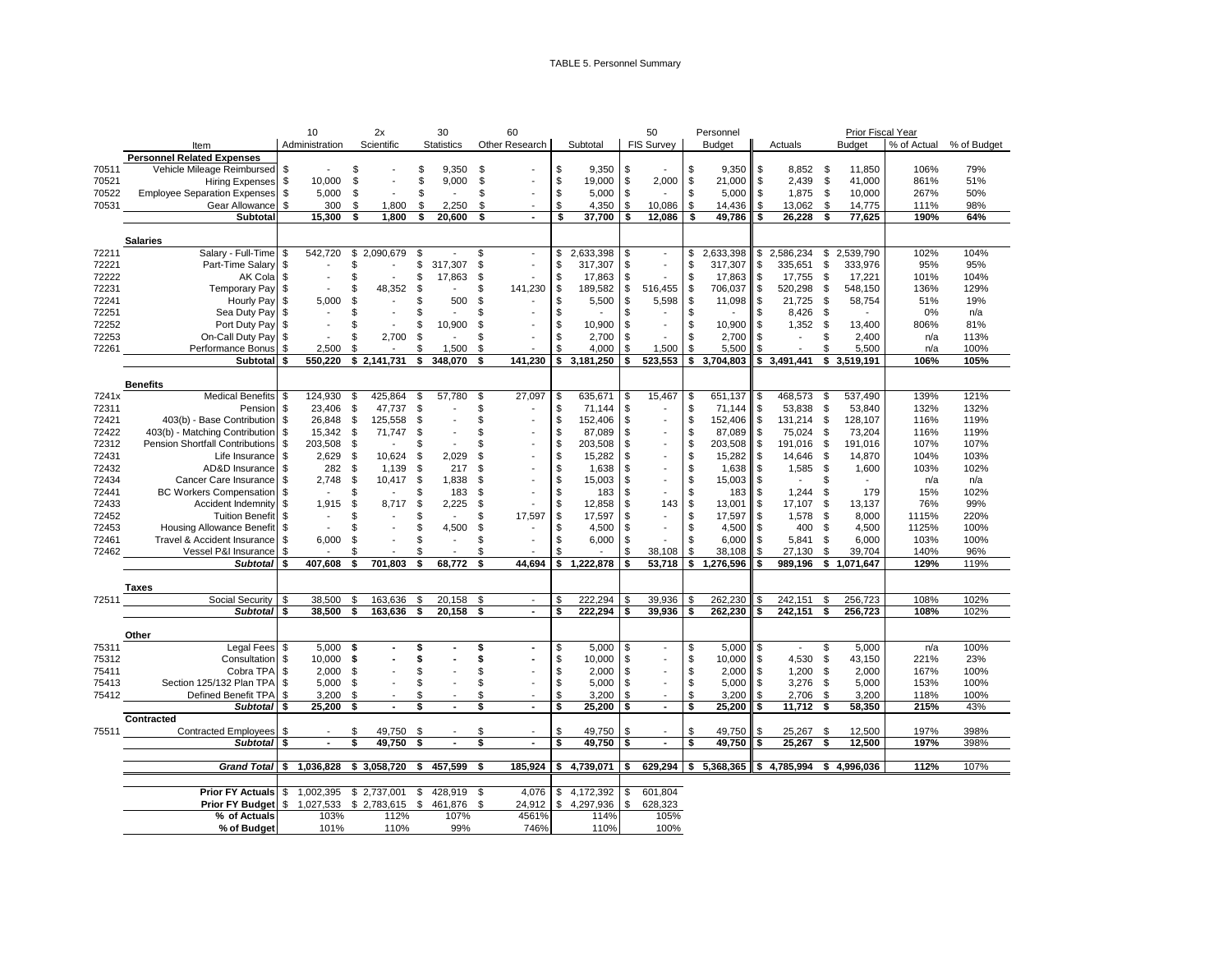### TABLE 6. Programs

|                                   |     | 10             | 2x                   | 30                             |      | 60                       |                           |            |             | 50                       | Operations    |               |           |     | Prior Fiscal Year |              |
|-----------------------------------|-----|----------------|----------------------|--------------------------------|------|--------------------------|---------------------------|------------|-------------|--------------------------|---------------|---------------|-----------|-----|-------------------|--------------|
| Item                              |     | Administration | Scientific           | <b>Statistics</b>              |      | Other Research           |                           | Sub-Totals |             | <b>FIS Survey</b>        | <b>Budget</b> |               | Actuals   |     | <b>Budget</b>     | % of Actuals |
| <b>Meetings &amp; Conferences</b> |     |                |                      |                                |      |                          |                           |            |             |                          |               |               |           |     |                   |              |
| Interim Meeting                   | \$  | 12,000         | \$                   | \$                             | \$   |                          | \$                        | 12,000     | \$          |                          | \$<br>12,000  | \$            | 11,224    | \$  | 6,000             | 107%         |
| <b>Annual Meeting</b>             | \$  | 55,000         | \$                   | \$                             | \$   | $\overline{a}$           | $\ddot{\$}$               | 55,000     | \$          | $\overline{a}$           | \$<br>55,000  | $\sqrt[6]{3}$ | 42,926    | \$  | 45,000            | 128%         |
| Research Advisory Board           | \$  | 5,500          | \$                   | \$                             | \$   |                          | \$                        | 5,500      | \$          | $\overline{a}$           | \$<br>5,500   | $\mathfrak s$ | 5,051     | \$  | 5,500             | 109%         |
| Scholarship Committee             | \$  | 750            | \$                   | \$                             | \$   |                          | \$                        | 750        | \$          | $\overline{\phantom{a}}$ | \$<br>750     | \$            |           | \$  | 750               | n/a          |
| <b>MSAB Meetings</b>              | \$  | 40,000         | \$                   | \$                             | \$   |                          | \$                        | 40,000     | \$          | $\overline{a}$           | \$<br>40,000  | \$            | 29,375    | \$  | 25,000            | 136%         |
| <b>SRB Meetings</b>               | \$  | 35,000         | \$                   | \$                             | \$   |                          | \$                        | 35,000     | \$          |                          | \$<br>35,000  | \$            | 30,785    | \$  | 20,000            | 114%         |
| U.S. Council                      | \$  | 15,000         | \$                   | \$                             | \$   |                          | \$                        | 15,000     | \$          |                          | \$<br>15,000  | \$            | 19,628    | \$  | 12,500            | 76%          |
| HAB - Canada                      | \$  | 1,500          | \$                   | \$                             | \$   | $\overline{a}$           | \$                        | 1,500      | \$          | $\overline{a}$           | \$<br>1,500   | \$            | 1,684     | \$  | 3,000             | 89%          |
| Workshops/Retreat                 | \$  | 5,000          | \$                   | \$                             | \$   |                          | \$                        | 5,000      | \$          | $\blacksquare$           | \$<br>5,000   | \$            | 5,319     | \$  | 5,000             | 94%          |
| Scientific Meeting & Symposia     | \$  |                | \$<br>44,400         | \$                             | \$   |                          | \$                        | 44,400     | \$          | $\overline{a}$           | \$<br>44,400  | \$            | 17,434    | \$  | 47,500            | 255%         |
| <b>Scientific Meeting Support</b> | \$  | 12,500         | \$                   | \$                             | \$   |                          | $\boldsymbol{\mathsf{S}}$ | 12,500     | \$          | $\overline{a}$           | \$<br>12,500  | \$            | 3,058     | \$  | 10,000            | 409%         |
| Local & Trade Show                | \$  | 10,000         | \$                   | \$<br>÷,                       | \$   |                          | \$                        | 10,000     | \$          | $\blacksquare$           | \$<br>10,000  | \$            | 11,794    | \$  | 20,000            | 85%          |
| <b>Subtotal</b>                   | \$  | 192,250        | \$<br>44.400         | \$<br>$\blacksquare$           | \$   | ÷.                       | \$                        | 192,250    | \$          | $\blacksquare$           | \$<br>192,250 | \$            | 178,278   | \$  | 200,250           | 108%         |
|                                   |     |                |                      |                                |      |                          |                           |            |             |                          |               |               |           |     |                   |              |
| <b>Travel</b>                     |     |                |                      |                                |      |                          |                           |            |             |                          |               |               |           |     |                   |              |
| General Travel - Staff \$         |     | 11,000         | \$<br>11,500         | \$<br>14,000                   | \$   | 38,190                   | \$                        | 74,690     | \$          | 100,900                  | \$<br>175,590 | \$            | 108,075   | \$  | 138,297           | 162%         |
| On Job Training Travel            | -\$ | $\blacksquare$ | \$<br>÷,             | \$<br>21,000                   | \$   | $\overline{a}$           | \$                        | 21,000     | \$          |                          | \$<br>21,000  | \$            | 17,765    | -\$ | 21,500            | 118%         |
| Follow-up Travel \$               |     |                | \$                   | \$<br>11,000                   | \$   |                          | \$                        | 11,000     | \$          |                          | \$<br>11,000  | $\sqrt{3}$    | 8,811     | -\$ | 11,000            | 125%         |
| General Travel - Director         | \$  | 62,700         | \$                   | \$                             | \$   |                          | $\mathsf{\$}$             | 62,700     | \$          |                          | \$<br>62,700  | \$            | 19,212 \$ |     | 40,000            | 326%         |
| Subtotal                          | S.  | 73,700         | \$<br>11,500         | \$<br>46,000                   | \$   | 38.190                   | \$                        | 157,890    | \$          | 100,900                  | \$<br>258,790 | \$            | 153,863   | \$  | 210,797           | 168%         |
|                                   |     |                |                      |                                |      |                          |                           |            |             |                          |               |               |           |     |                   |              |
| Communications                    |     |                |                      |                                |      |                          |                           |            |             |                          |               |               |           |     |                   |              |
| Phone Tolls                       | \$  | 7,000          | \$                   | \$<br>$\overline{a}$           | \$   |                          | \$                        | 7,000      | \$          |                          | \$<br>7,000   | \$            | 6,282     | \$  | 7,000             | 111%         |
| Long Distance                     | \$  | 750            | \$                   | \$<br>625                      | \$   |                          | \$                        | 1,375      | \$          | 3.150                    | \$<br>4,525   | \$            | 4,162     | \$  | 6,245             | 109%         |
| <b>Reimbursed Communications</b>  | \$  | 3,500          | \$<br>$\blacksquare$ | \$<br>4,170                    | \$   |                          | \$                        | 7,670      | \$          | $\blacksquare$           | \$<br>7,670   | $\sqrt{3}$    | 5,262     | -\$ | 12,040            | 146%         |
| <b>Internet Service</b>           | \$  | 2.500          | \$<br>$\blacksquare$ | \$<br>÷,                       | \$   |                          | \$                        | 2,500      | \$          | $\blacksquare$           | \$<br>2,500   | \$            | 2.296     | \$  | 2,750             | 109%         |
| Postage                           | \$  | 10,000         | \$<br>$\blacksquare$ | \$<br>2,100                    | \$   |                          | \$                        | 12,100     | \$          | $\overline{a}$           | \$<br>12,100  | \$            | 11,221    | \$  | 15,600            | 108%         |
| <b>Mail Prep Services</b>         | \$  | 1,000          | \$<br>300            | \$<br>1,250                    | \$   | 14,340                   | \$                        | 16,890     | \$          |                          | \$<br>16,890  | \$            | 4,670     | \$  | 4,500             | 362%         |
| <b>Express Mail</b>               | \$  |                | \$                   | \$<br>L,                       | \$   | 2,000                    | $\sqrt[6]{\frac{1}{2}}$   | 2,000      | \$          | 1,000                    | \$<br>3,000   | \$            | 3,785     | -\$ | 12,123            | 79%          |
| <b>Heavy Shipping</b>             | \$  | 4,750          | \$                   | \$<br>÷,                       | \$   |                          | $\mathbb{S}$              | 4,750      | \$          | 78,500                   | \$<br>83,250  | \$            | 80,279    | \$  | 102,796           | 104%         |
| <b>Subtotal</b>                   | -S  | 29,500         | \$<br>300            | \$<br>8,145                    | \$   | 16.340                   | \$                        | 53,985     | \$          | 82,650                   | \$<br>136,935 | \$            | 117,957   | \$  | 163,054           | 116%         |
|                                   |     |                |                      |                                |      |                          |                           |            |             |                          |               |               |           |     |                   |              |
| <b>Publications</b>               |     |                |                      |                                |      |                          |                           |            |             |                          |               |               |           |     |                   |              |
| Annual Report                     | -\$ | 14,000         | \$                   | \$                             | \$   | $\overline{\phantom{a}}$ | \$                        | 14,000     | \$          |                          | \$<br>14,000  | \$            | 28,888    | \$  | 13,500            | 48%          |
| Regulations                       | \$  | 5,000          | \$                   | \$                             | \$   |                          | \$                        | 5,000      | \$          |                          | \$<br>5,000   | \$            | 4,906     | \$  | 4,000             | 102%         |
| <b>Blue Book</b>                  | \$  |                | \$                   | \$                             | \$   |                          | \$                        |            | \$          |                          | \$            | \$            | 1,538     | \$  | 3,750             | 0%           |
| <b>RARA Report</b>                | \$  | $\blacksquare$ | \$                   | \$                             | \$   |                          | \$                        |            | \$          | $\overline{a}$           | \$            | \$            | 660       | \$  | 2,000             | 0%           |
| <b>IPHC Publications</b>          | \$  | $\overline{a}$ | \$<br>15,000         | \$                             | \$   |                          | \$                        | 15,000     | \$          | $\overline{a}$           | \$<br>15,000  | \$            | 2,544     | \$  | 30,000            | 590%         |
| <b>External Journals</b>          | \$  |                | \$                   | \$<br>$\overline{\phantom{a}}$ | \$   | 4,000                    | \$                        | 4,000      | \$          | $\overline{a}$           | \$<br>4,000   | \$            |           | \$  | 2,500             | n/a          |
| Misc. Printing                    | \$  | 2,000          | \$                   | \$                             | \$   |                          | \$                        | 2,000      | \$          | $\blacksquare$           | \$<br>2,000   | \$            | 1,064     | \$  | 2,000             | 188%         |
| Logbooks                          | \$  |                | \$                   | \$<br>1,750                    | \$   |                          | \$                        | 1,750      | \$          | $\overline{\phantom{a}}$ | \$<br>1,750   | \$            |           | \$  | 3,250             | n/a          |
| <b>Subtotal</b>                   | S.  | 21,000         | \$<br>15,000         | \$<br>1,750                    | \$   | 4.000                    | \$                        | 41,750     | \$          |                          | \$<br>41,750  | \$            | 39,600    | \$  | 61,000            | 105%         |
|                                   |     |                |                      |                                |      |                          |                           |            |             |                          |               |               |           |     |                   |              |
| Grand Total \ \$                  |     | 316,450        | \$<br>71,200         | \$<br>55,895                   | -\$  | 58,530                   | \$                        | 445,875    | \$          | 183,550                  | \$<br>629,425 | \$            | 489,698   | \$  | 635,101           | 129%         |
|                                   |     |                |                      |                                |      |                          |                           |            |             |                          |               |               |           |     |                   |              |
| Prior FY Actuals \$               |     | 250,040        | \$<br>38,380         | \$<br>36,846                   | - \$ | 13,294                   | \$                        | 338,561    | $\mathbb S$ | 151,135                  |               |               |           |     |                   |              |
| Prior FY Budget \$                |     | 262,750 \$     | 88,550               | \$<br>61,785                   | -\$  | 16,473                   | \$                        | 429,558    |             | \$ 205,543               |               |               |           |     |                   |              |
| % of Actuals                      |     | 127%           | 186%                 | 152%                           |      | 440%                     |                           | 132%       |             | 121%                     |               |               |           |     |                   |              |
|                                   |     |                |                      |                                |      |                          |                           |            |             |                          |               |               |           |     |                   |              |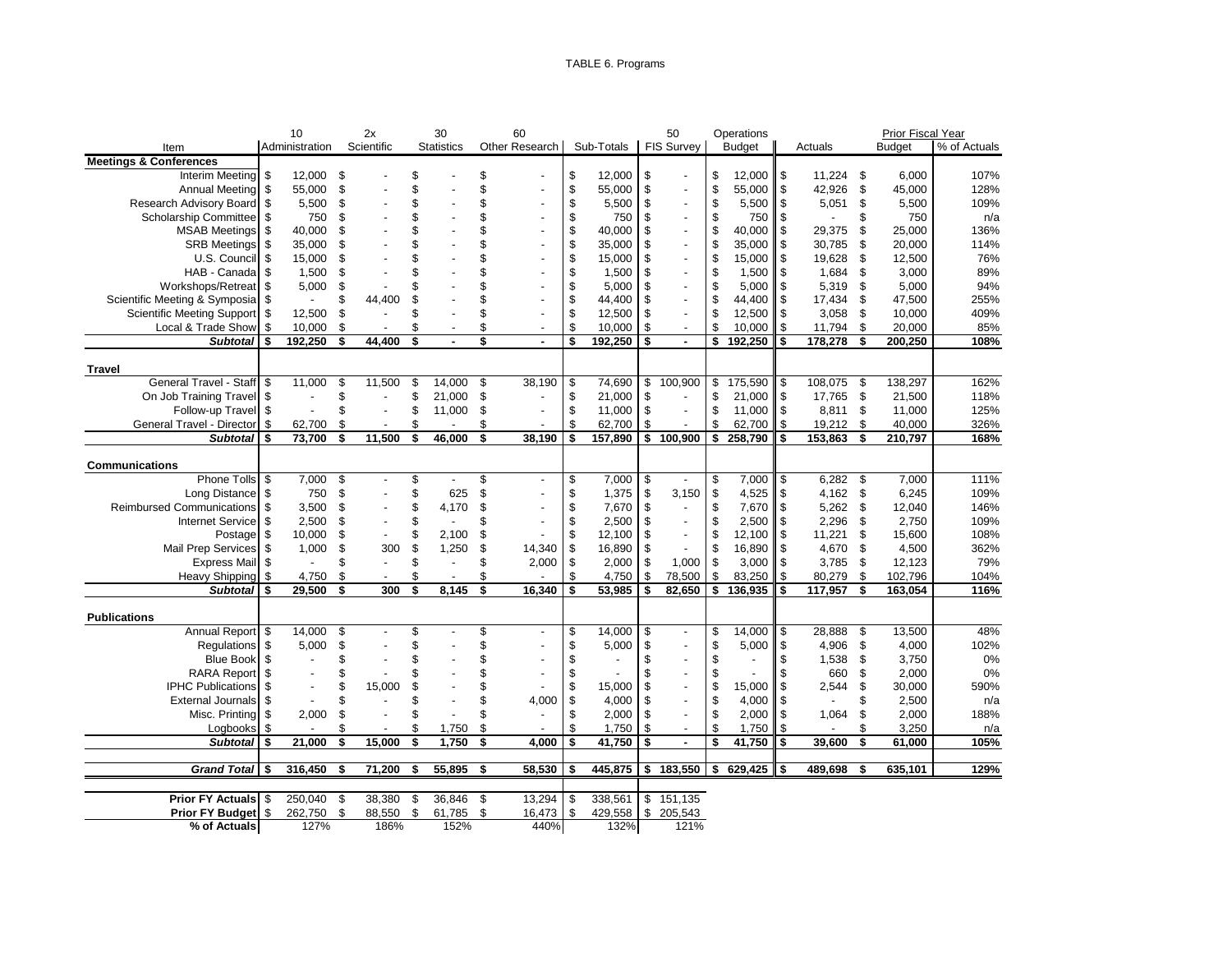#### TABLE 7. Administration

|                |                                                   | 10                |          | 20         |      | 30                |      | 60                       |          |                      |          | 50                                    |          | Operations        |          |                           |          | Prior Fiscal Year |              |             |
|----------------|---------------------------------------------------|-------------------|----------|------------|------|-------------------|------|--------------------------|----------|----------------------|----------|---------------------------------------|----------|-------------------|----------|---------------------------|----------|-------------------|--------------|-------------|
|                | Item                                              | Administration    |          | Scientific |      | <b>Statistics</b> |      | Other Research           |          | Sub-Totals           |          | <b>FIS Survey</b>                     |          | <b>Budget</b>     |          | Actuals                   |          | Budget            | % of Actuals | % of Budget |
|                | <b>Contracts</b>                                  |                   |          |            |      |                   |      |                          |          |                      |          |                                       |          |                   |          |                           |          |                   |              |             |
| 82611          | Leased Vehicle Fees \$                            | 4,000 \$          |          | $\sim$     | \$   | 17,250 \$         |      | $\sim$                   | \$       | 21,250               | \$       |                                       | \$       | 21,250            | \$       | 16,979 \$                 |          | 25,003            | 125%         | 68%         |
| 85611          | Software Leases \$                                | 20,952 \$         |          | 22,021 \$  |      | 4,800             | \$   | $\tilde{\phantom{a}}$    | \$       | 47,773               | \$       |                                       | \$       | 38,067            | \$       | 39,056                    | \$       | 34,395            | 97%          | 114%        |
| 85931          | Vendor Contracts \$                               | 70,000            | \$       | 214,878    | - \$ | 15,200            | - \$ | 410,821                  | \$       | 710,899              | \$       | 3,059,070                             | \$       | 3,340,571         | \$       | 3,320,571                 |          | \$3,836,044       | 101%         | 87%         |
|                | Subtotal \$                                       | 94,952 \$         |          | 236,899    | - \$ | 37,250            | \$   | $410,821$ \$             |          | 779,922              |          | \$3,059,070                           | \$       | 3,838,993         | \$       | 3,376,606                 |          | \$3,895,442       | 114%         | 87%         |
|                |                                                   |                   |          |            |      |                   |      |                          |          |                      |          |                                       |          |                   |          |                           |          |                   |              |             |
|                | <b>Maintenance</b>                                |                   |          |            |      |                   |      |                          |          |                      |          |                                       |          |                   |          |                           |          |                   |              |             |
| 82612          | Copier Maintenance \$                             | 2,000             | - \$     |            |      |                   |      |                          | \$       | 2,000                | \$       |                                       | \$       | 2,000             | \$       | $2,054$ \$                |          | 1,500             | 97%          | 137%        |
| 82613          | Equipment Maintenance \$                          | $\sim$            | \$       | 43,952     |      |                   |      |                          | \$       | 43,952               | \$       | 40,000                                | \$       | 83,952            | \$       | 37,524 \$                 |          | 48,000            | 224%         | 78%         |
| 82614          | Vehicle Maintenance \$                            | 250               | \$       |            | \$.  |                   |      |                          | \$       | 250                  | \$       | $\sim$                                | \$       | 250               | \$       | 80                        | -\$      | 250               | 313%         | 32%         |
| 82615          | Building Maintenance \$                           | 91,440 \$         |          |            | \$   |                   | \$   | $\sim$                   | \$       | 91,440               | \$       |                                       | \$       | 91,440            | \$       | 73,558                    | \$       | 77,566            | 124%         | 95%         |
| 82212          | <b>Building Utilities</b> \$                      | 18,000 \$         |          |            |      |                   | \$   | $\sim$                   | \$       | 18,000               | \$       |                                       | \$       | 18,000            | \$       | 16,692                    | - \$     | 18,000            | 108%         | 93%         |
|                | Subtotal \$                                       | 111,690           | -\$      | 43,952     | -\$  |                   | \$   | $\overline{\phantom{a}}$ | \$       | 155,642              | \$       | 40,000                                | -\$      | 195,642           |          | 129,908                   | \$       | 145,316           | 151%         | 89%         |
|                |                                                   |                   |          |            |      |                   |      |                          |          |                      |          |                                       |          |                   |          |                           |          |                   |              |             |
| 82121          | <b>Facility Rentals</b><br>Field Office Rental \$ |                   | \$       |            |      |                   | \$   |                          | \$       |                      |          |                                       | \$       |                   |          |                           |          |                   | 253%         |             |
|                |                                                   |                   |          |            |      | 8.100             | \$   |                          |          | 8,100                | \$       |                                       | \$       | 8,100             | \$       | $3,205$ \$                |          | 8,100             |              | 40%         |
| 82122<br>82131 | Archival Storage Rental \$<br>Bait Storage \$     | 4,000             | \$<br>\$ |            |      |                   | \$   | $\ddot{\phantom{a}}$     | \$<br>\$ | 4,000                | \$<br>\$ | $\overline{\phantom{a}}$              | \$       | 4,000             | \$<br>\$ | 4,923<br>16,361           | \$<br>\$ | 5,500             | 81%<br>122%  | 90%<br>82%  |
|                | Office Lease \$                                   |                   |          |            | \$   |                   | \$   | $\sim$                   |          |                      |          | 20,000<br>$\omega$                    |          | 20,000            |          |                           |          | 20,000            |              |             |
| 82111          | Storage Lease \$                                  | 258,898<br>13,803 | \$       |            | S    |                   | \$   |                          | \$<br>\$ | 258,898<br>13,803    | \$<br>\$ |                                       | \$<br>\$ | 258,898<br>13,803 | \$<br>\$ | 251,358<br>13,527         | \$<br>\$ | 251,358           | 103%<br>102% | 100%        |
| 82123          | Subtotal \ \$                                     | 276,701 \$        | - \$     |            | \$   | 8,100             | \$   | $\blacksquare$           | \$       | 284,801              | \$       | 20,000                                | -\$      | 304,801           |          | 289,374                   | \$       | 13,400<br>298,358 | 105%         | 101%<br>97% |
|                |                                                   |                   |          |            |      |                   |      |                          |          |                      |          |                                       |          |                   |          |                           |          |                   |              |             |
|                | <b>Training &amp; Education</b>                   |                   |          |            |      |                   |      |                          |          |                      |          |                                       |          |                   |          |                           |          |                   |              |             |
| 85411          | Field Staff Orientation \$                        |                   | \$       |            |      | 21,300            | \$   |                          | \$       | 21,300               | \$       | 52,000                                | -\$      | 73,300            | \$       | 81,554 \$                 |          | 81,300            | 90%          | 100%        |
| 85421          | Management Training \$                            | 20,000            | \$       |            | \$   |                   |      |                          | \$       | 20,000               | \$       |                                       | \$       | 20,000            | \$       | 19,422 \$                 |          | 20,000            | 103%         | 97%         |
| 85422          | Skill Training \$                                 | $\sim$            | \$       | 30,490 \$  |      | 8,500             | \$.  | $\ddot{\phantom{a}}$     | \$       | 38,990               | \$       | $\blacksquare$                        | \$       | 38,990            | \$       | 11,828 \$                 |          | 63,100            | 330%         | 19%         |
| 81811          | Fisheries Journals \$                             | 2,500             | \$       | $2,000$ \$ |      | $\sim$            | \$.  | $\sim$                   | \$       | 4,500                | \$       | $\overline{\phantom{a}}$              | \$       | 4,500             | \$       | 2,544                     | \$       | 3,000             | 177%         | 85%         |
| 81812          | Professional Journals \$                          | 18,000 \$         |          | 1,500 \$   |      |                   | \$   | $\sim$                   | \$       | 19,500               | \$.      |                                       | \$       | 19,500            | \$       | 16,535                    | <b>S</b> | 19,000            | 118%         | 87%         |
|                | Subtotal \$                                       | 40,500            | \$       | 33,990     | \$   | 29.800            | \$   | $\overline{a}$           | \$       | 104.290              | \$       | 52,000                                | \$       | 156.290           |          | 131,883                   | Ŝ.       | 186,400           | 119%         | 71%         |
|                |                                                   |                   |          |            |      |                   |      |                          |          |                      |          |                                       |          |                   |          |                           |          |                   |              |             |
|                | Fees                                              |                   |          |            |      |                   |      |                          |          |                      |          |                                       |          |                   |          |                           |          |                   |              |             |
| 85911          | Audit \$                                          | $8,000$ \$        |          |            |      |                   |      |                          | \$       | 8,000                | \$       |                                       | \$       | 8,000             | \$       |                           | \$       | 8,000             | n/a          | 0%          |
| 85921          | Bank Charges \$                                   | 8,000             | -\$      |            |      |                   | \$   | $\sim$                   | \$       | 8,000                | \$       | $\overline{\phantom{a}}$              | \$       | 8,000             | \$       | 8,782                     | - \$     | 8,000             | 91%          | 110%        |
| 85211          | Vehicle Insurance \$                              | 4,250             | \$       |            | \$   | 5,600             | \$   | ÷,                       | \$       | 9,850                | \$       |                                       | \$       | 9,850             | \$       | 9,388                     | -\$      | 4,250             | 105%         | 221%        |
| 85212          | General Liability Insurance \$                    | 5,500             | -\$      |            |      |                   | \$   | 200                      | \$       | 5,700                | \$       |                                       | \$       | 5,700             | \$       | 6,283                     | -\$      | 5,500             | 91%          | 114%        |
| 85213          | Bonding \$                                        | 500               | \$       |            |      |                   |      | $\sim$                   | \$       | 500                  | \$       |                                       | \$       | 500               | \$       | 494                       | -\$      | 500               | 101%         | 99%         |
| 85214          | Customs \$                                        | 1,000             | \$       |            |      |                   |      | $\overline{\phantom{a}}$ | \$       | 1,000                | \$       |                                       | \$       | 1,000             | \$       | 313                       | - \$     | 1,500             | 320%         | 21%         |
| 85941          | Legal Fees \$                                     | 7,500             | £.       |            |      |                   |      |                          | \$       | 7,500                | \$       |                                       | \$       | 7,500             | \$       | 2,338                     | \$       | 10,000            | 321%         | 23%         |
| 85932          | Vessel Revenue Share \$                           |                   |          |            |      |                   |      | 2,318                    | \$       | 2,318                | \$       | 527,502                               | \$       | 529,820           | \$       | 411,133                   | \$       | 410,664           | 129%         | 100%        |
| 81155          | Agency Revenue Share \$                           |                   | \$       |            |      |                   |      | $\overline{\phantom{a}}$ | \$       |                      | \$       | 28,175                                | \$       | 28,175            | \$       | $\mathbf{r}$              | \$       | 28,747            | n/a          | 0%          |
| 67111          | Realized Gain/loss \$                             |                   | £.       |            | \$   |                   | \$   | $\blacksquare$           | \$       |                      | \$       |                                       | \$       |                   | \$       | 4,510                     | \$       |                   | 0%           | n/a         |
| 85951          | Dockside Monitoring \$                            |                   | \$       |            | \$   |                   | \$   |                          | \$       |                      | \$       | 7,704                                 | \$       | 7,704             | \$       | 5,333                     | -\$      | 4,014             | 144%         | 133%        |
|                | Subtotal \$                                       | 34,750            | \$       |            |      | 5,600             | \$   | 2,518                    | \$       | 42,868               | \$       | 565,381                               |          | 606,249           |          | 448,574                   | \$       | 481,175           | 135%         | 93%         |
|                | Grand Total \$                                    | 558,593           | - \$     | 314,841    | - \$ | 80,750            | -\$  | $413,339$ \$             |          |                      |          | $1,367,523$ \$ 3,736,452 \$ 5,103,975 |          |                   |          | $$4,376,345$ $$5,006,691$ |          |                   | 117%         | 87%         |
|                |                                                   |                   |          |            |      |                   |      |                          |          |                      |          |                                       |          |                   |          |                           |          |                   |              |             |
|                | <b>Prior FY Actuals \$</b>                        | 506,169           | - \$     | 26,007 \$  |      | 77,833 \$         |      | 138,817 \$               |          | 748,826              | \$       | 3,639,842                             |          |                   |          |                           |          |                   |              |             |
|                | Prior FY Budget \$                                | 595,974 \$        |          | 73,195 \$  |      | 127,453 \$        |      |                          |          | 346,252 \$ 1,142,874 |          | \$3,921,817                           |          |                   |          |                           |          |                   |              |             |
|                | % of Actuals                                      | 110%              |          | 1211%      |      | 104%              |      | 298%                     |          | 183%                 |          | 103%                                  |          |                   |          |                           |          |                   |              |             |
|                | % of Budget                                       | 94%               |          | 430%       |      | 63%               |      | 119%                     |          | 120%                 |          | 95%                                   |          |                   |          |                           |          |                   |              |             |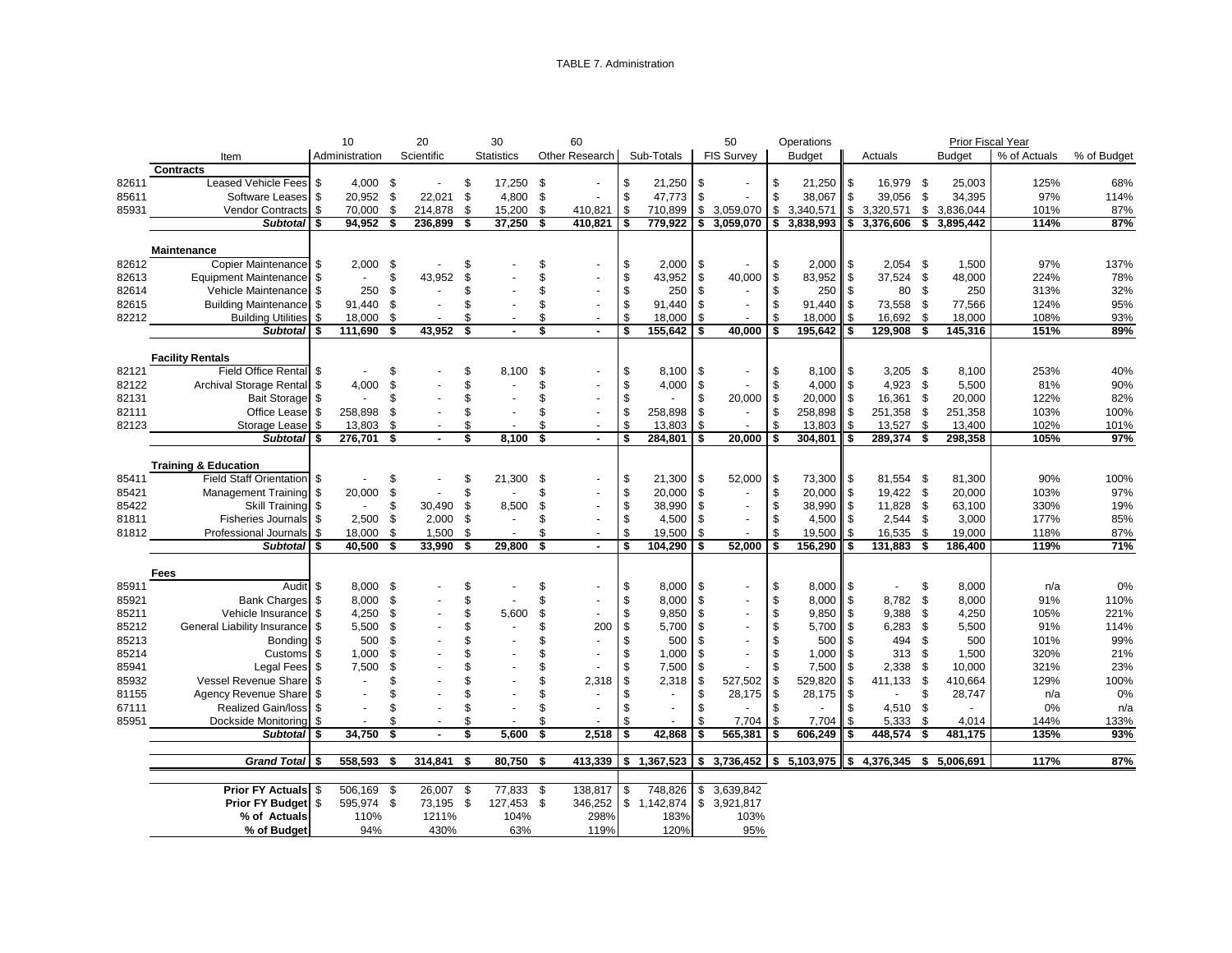|       |                                         |      | 10             |      | 20         |      | 30                       |     | 60                       |                          |              |      | 50                |     |                                       |                 |                          |      | Prior Fiscal Year |              |             |
|-------|-----------------------------------------|------|----------------|------|------------|------|--------------------------|-----|--------------------------|--------------------------|--------------|------|-------------------|-----|---------------------------------------|-----------------|--------------------------|------|-------------------|--------------|-------------|
|       | Item                                    |      | Administration |      | Scientific |      | <b>Statistics</b>        |     | Other Research           |                          | Sub-Totals   |      | <b>FIS Survey</b> |     | <b>Budget</b>                         |                 | Actuals                  |      | <b>Budget</b>     | % of Actuals | % of Budget |
|       | Equipment                               |      |                |      |            |      |                          |     |                          |                          |              |      |                   |     |                                       |                 |                          |      |                   |              |             |
| 82811 | Computer Equipment - Replace \$         |      |                |      | 7,400      | \$   |                          |     | $\overline{\phantom{a}}$ |                          | 7,400        | - \$ |                   |     |                                       |                 | $5,825$ \$               |      | 5,000             | 127%         | 148%        |
| 82812 | Computer Equipment - Long Term \$       |      |                |      | 17,600     | \$.  |                          |     |                          | -\$                      | 17,600       | - \$ |                   |     | $17,600$   \$                         |                 | 7,872                    | - \$ | 2,900             | 224%         | 607%        |
| 82831 | Field Equipment - Capital \$            |      |                |      |            |      |                          |     | 37,561                   |                          | 37,561       |      |                   |     | $37,561$ \$                           |                 | $\overline{\phantom{a}}$ |      | 14,000            | n/a          | 268%        |
| 82821 | Field Equipment - non-Capital \$        |      |                |      |            |      |                          |     |                          |                          |              |      | 1,400             |     |                                       |                 | 1,407                    |      | 2,270             | 100%         | 62%         |
| 82832 | Scientific Equipment - Capital \$       |      |                |      | 50,000     |      |                          |     | $\overline{\phantom{a}}$ |                          | 50,000       |      |                   |     | $50,000$ \$                           |                 | 23,353                   |      | 84,600            | 214%         | 59%         |
| 82822 | Scientific Equipment - non-Capital   \$ |      |                |      | 229        |      |                          |     | $\overline{\phantom{a}}$ |                          | 229          |      |                   |     | 229                                   |                 | 309                      |      | 2,250             | 74%          | 10%         |
| 82833 | Office Equipment - Capital \$           |      |                |      |            |      |                          |     | $\overline{\phantom{a}}$ |                          |              |      |                   |     |                                       |                 |                          |      |                   | n/a          | n/a         |
| 82823 | Office Equipment - non-Capital \$       |      | 5,000          |      |            |      |                          |     |                          |                          | 5,000        | - \$ |                   |     | $5,000$   \$                          |                 |                          |      | 5,000             | n/a          | 100%        |
|       | SubTotal S                              |      | 5,000          |      | 75,229     | £.   |                          |     | 37,561                   |                          | 117,790      |      | 1,400             |     | 119,190 ┃\$                           |                 | 38,766                   |      | 116,020           | 307%         | 103%        |
|       |                                         |      |                |      |            |      |                          |     |                          |                          |              |      |                   |     |                                       |                 |                          |      |                   |              |             |
|       | <b>Supplies</b>                         |      |                |      |            |      |                          |     |                          |                          |              |      |                   |     |                                       |                 |                          |      |                   |              |             |
| 81121 | Supplies \$                             |      | 20,000         | \$.  | 5,200      | \$   | 4,000                    | -\$ | 404,241                  | $\overline{\phantom{a}}$ | 433,441      |      | 28,800            | \$  | $462,241$ \$                          |                 | 397,444                  |      | 280,493           | 116%         | 165%        |
| 81122 | Tag Recoveries \$                       |      |                |      |            |      |                          |     | $17.150$ \ \$            |                          | $17,150$ \$  |      |                   |     |                                       |                 | $3,731$ \$               |      | 8,800             | 460%         | 195%        |
| 81151 | Bait \$                                 |      |                |      |            |      | $\overline{\phantom{0}}$ |     | 41,450                   | -\$                      | 41,450       | - \$ | 670,337           | \$  | 711,787 \$                            |                 | 565,560                  |      | 580,630           | 126%         | 123%        |
| 81152 | Icel                                    | - \$ |                |      |            |      |                          |     |                          |                          |              |      | 13,700            |     | $13,700$ \ \$                         |                 | 11,962 \$                |      | 11,680            | 115%         | 117%        |
| 81153 | Gear Replacement \$                     |      |                |      |            |      |                          |     | 408                      |                          | 408          |      | 89,732            |     | $90.140$ \\$                          |                 | 65,197 \$                |      | 67,275            | 138%         | 134%        |
| 81154 | Misc. Expenses \$                       |      |                |      |            |      |                          |     |                          |                          |              |      | 28,000            | \$. | $28,000$   \$                         |                 | 8,337                    |      | 32,842            | 336%         | 85%         |
|       | SubTotal S                              |      | 20,000         |      | 5,200      | S    | 4,000                    |     | 463,249                  |                          | 492,449      |      | 830,569           | \$  | ,323,018                              | 15 <sup>2</sup> | 1,052,231                |      | 981,720           | 126%         | 135%        |
|       |                                         |      |                |      |            |      |                          |     |                          |                          |              |      |                   |     |                                       |                 |                          |      |                   |              |             |
|       | Grand Total \$                          |      | 25,000         | - \$ | 80,429     | - \$ | $4,000$ \$               |     | $500,810$ \$             |                          | $610,239$ \$ |      |                   |     | $831,969$   \$1,442,208   \$1,090,997 |                 |                          |      | \$1,097,740       | 132%         | 131%        |
|       |                                         |      |                |      |            |      |                          |     |                          |                          |              |      |                   |     |                                       |                 |                          |      |                   |              |             |
|       | <b>Prior FY Actuals \$</b>              |      | 22,049         | -S   | 40,585     | - \$ | $3,411$ \$               |     | 324,209                  | -\$                      | 390,254      | -\$  | 713,805           |     |                                       |                 |                          |      |                   |              |             |
|       | Prior FY Budget \$                      |      | 25,300         | - \$ | 105,250    | - \$ | 11,950 \$                |     | 237,363 \$               |                          | 379,863      | - \$ | 732,652           |     |                                       |                 |                          |      |                   |              |             |
|       | % of Actuals                            |      | 113%           |      | 198%       |      | 117%                     |     | 154%                     |                          | 156%         |      | 117%              |     |                                       |                 |                          |      |                   |              |             |
|       | % of Budget                             |      | 99%            |      | 76%        |      | 33%                      |     | 211%                     |                          | 161%         |      | 114%              |     |                                       |                 |                          |      |                   |              |             |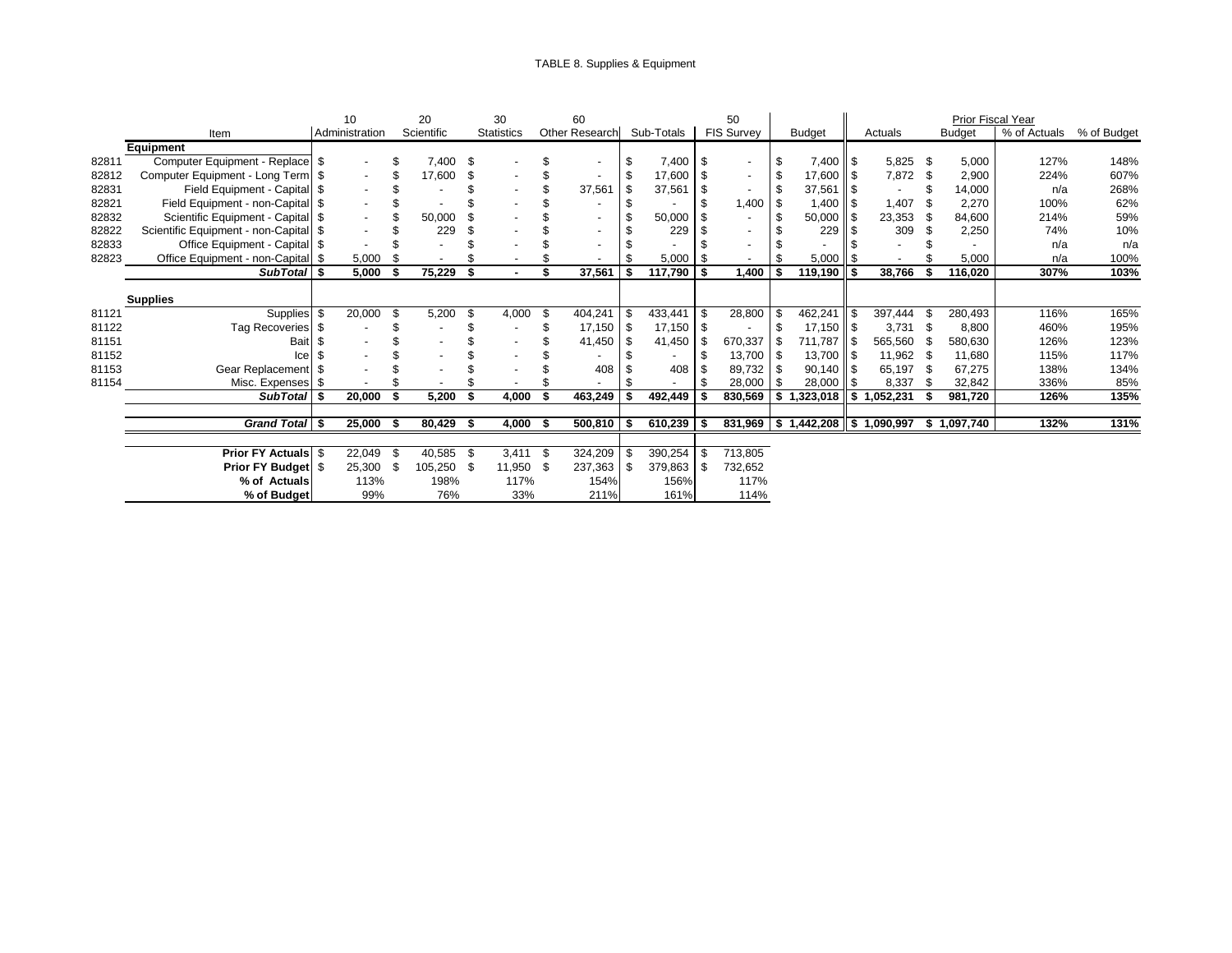# Catch Effort Program

|                                     |       | 51-53        |         | 00           |       | 64             |                | 61-63                    |                | 00                       |              | 82                       |            | 71-92          |         | 00                       | 81                             |                |                          |               |               |               |    |                          |         |
|-------------------------------------|-------|--------------|---------|--------------|-------|----------------|----------------|--------------------------|----------------|--------------------------|--------------|--------------------------|------------|----------------|---------|--------------------------|--------------------------------|----------------|--------------------------|---------------|---------------|---------------|----|--------------------------|---------|
|                                     |       |              |         |              |       |                |                |                          |                |                          |              |                          |            |                |         | 12                       |                                |                |                          |               |               |               |    |                          |         |
|                                     |       |              |         | WA/OR/CA     |       |                |                |                          |                | Canada                   |              |                          |            |                |         | Alaska                   |                                |                | Grand                    |               | FY2017        | % of          |    | 2017                     | % of    |
|                                     | Ports |              | General |              | Total |                | Ports          |                          |                | General                  | Total        |                          |            | Ports          | General |                          | Total                          |                | Total                    |               | <b>Budget</b> | <b>Budget</b> |    | Actuals                  | Actuals |
| <b>Salaries and Benefits</b>        |       |              |         |              |       |                |                |                          |                |                          |              |                          |            |                |         |                          |                                |                |                          |               |               |               |    |                          |         |
| Part-Time Salary                    | \$    |              | \$      |              | \$    |                | \$             | 56,081                   | \$             |                          | \$.          | 56,081                   | \$         | 261,225        | - \$    |                          | 261,225<br>\$                  | \$             | 317,307                  | \$            | 333,545       | $95%$ \$      |    | 336,755                  | 94%     |
| AK Cola                             | \$    |              | \$.     |              | \$    |                | \$             |                          | \$             |                          | £.           |                          | \$         | 17.863         | . ፍ     |                          | 17,863<br>\$                   | \$             | 17,863                   | \$            | 17,871        | 100% \$       |    | 15,061                   | 119%    |
| Port Premium Pay                    | \$    |              | \$      |              | \$    | ٠              | \$             |                          | \$             |                          | \$.          |                          | \$         |                |         |                          | £.                             | \$             |                          | \$            |               | $n/a$ \$      |    |                          | n/a     |
| Temporary                           |       |              | \$      |              | \$    |                |                |                          | \$             |                          | \$           |                          | \$         | $\overline{a}$ |         |                          |                                | $\mathfrak{s}$ | $\overline{\phantom{a}}$ | \$            | $\sim$        | $n/a$ \$      |    |                          | n/a     |
| Hourly                              | \$    | 500          | \$      |              | \$    | 500            | - \$           |                          | ዳ              |                          | \$           |                          | \$         |                |         |                          | ዳ                              | \$             | 500                      | \$            | 500           | 100%          | \$ | 1,348                    | 37%     |
| Port Duty                           | \$    | 900          | \$      |              | \$    | 900            | \$             | 1,500                    | £.             |                          | \$           | 1,500                    | \$         | 8,500          |         |                          | 8,500<br>£.                    | \$             | 10,900                   | \$            | 13,400        | 81% \$        |    | 1,148                    | 949%    |
| <b>Medical Benefits</b>             | \$    |              | \$      |              | \$    | ÷,             | \$             | 12.341                   | \$             |                          | \$           | 12,341                   | \$         | 45,439         |         |                          | 45,439<br>\$                   | \$             | 57,780                   | \$            | 61,933        | 93% \$        |    | 52,740                   | 110%    |
| Life Insurance                      |       |              | \$      |              | \$    |                | - \$           | 339                      | \$             |                          | £.           | 339                      | \$         | 1.690          |         |                          | 1,690                          | \$             | 2,029                    | \$            | 2,128         | 95% \$        |    | 1,579                    | 129%    |
| AD&D                                |       |              | \$      |              | \$    |                |                | 36                       | \$             |                          | \$           | 36                       | \$         | 181            |         |                          | 181<br>£.                      | \$             | 217                      | \$            | 228           | 95%           | \$ | 170                      | 128%    |
| <b>BC Workers Comp</b>              |       |              | \$      |              | \$    | $\overline{a}$ | \$.            | 183                      | £              |                          | \$           | 183                      | \$         |                |         |                          | £.                             | $\mathfrak{s}$ | 183                      | <b>S</b>      | 179           | 102% \$       |    | 257                      | 71%     |
| Accident Indemnity                  |       |              | \$      |              | \$    |                | \$.            | 475                      | $\mathfrak{s}$ |                          | \$           | 475                      | \$         | 1.750          |         |                          | 1,750                          | \$             | 2,225                    | \$            | 2,439         | $91\%$ \$     |    | 2,551                    | 87%     |
| Cancer Care                         |       |              | £.      |              | \$    |                |                | 393                      | \$             |                          | \$           | 393                      | \$         | 1,445          |         |                          | £.<br>1,445                    | \$             | 1,838                    | <sup>\$</sup> | $\sim$        | n/a           | S  | $\overline{\phantom{a}}$ | n/a     |
| Performance Bonus                   |       |              | £.      |              | \$    | L.             |                |                          | \$             | 500                      | \$.          | 500                      | \$.        | $\overline{a}$ |         | 1,000                    | 1,000<br>-9                    | \$             | 1,500                    | \$            | 1,500         | 100%          | \$ |                          | n/a     |
| <b>Housing Allowance</b>            | S     |              | S       |              | S     |                | \$             |                          | \$             |                          | \$           |                          | \$         | 4.500          | Я.      |                          | 4,500<br>S                     | \$             | 4,500                    | \$            | 4,500         | 100% \$       |    | 4,000                    | 113%    |
| Social Security                     | \$    | 200          | \$      |              | \$    | 200            | \$             |                          | \$             | $\overline{a}$           | \$           |                          | \$         | 19,958         | \$      |                          | \$<br>19,958                   | \$             | 20,158                   | \$            | 21,486        | 94%           | \$ | 18,109                   | 111%    |
| <b>Hiring Expenses</b>              | \$    |              | \$      |              | \$    | ÷,             | -S             |                          | \$             | 3,000                    | \$           | 3,000                    | \$         | $\overline{a}$ | .ፍ      | 6,000                    | \$<br>6,000                    | \$             | 9,000                    | \$            | 9,000         | 100%          | \$ | 708                      | 1271%   |
| <b>Employee Separation Expenses</b> | \$    |              | \$      |              | \$    |                | \$             |                          | \$             |                          | \$.          |                          | \$         |                |         |                          | £                              | \$             |                          |               |               | n/a           |    |                          | n/a     |
| Subtotal - Salary and Benefits      | \$    | 1,600        | \$      | $\mathbf{r}$ | \$    | 1,600          | $\mathfrak{L}$ | 71,349                   | $\mathfrak{s}$ | 3,500                    | $\mathbf{s}$ | 74,849                   | \$         | 362,550        |         | 7,000                    | \$<br>369,550                  |                | 445,999                  | \$            | 460,861       | 97%           | \$ | 417,101                  | 107%    |
| Programs                            |       |              |         |              |       |                |                |                          |                |                          |              |                          |            |                |         |                          |                                |                |                          |               |               |               |    |                          |         |
| General Travel - Staff              | \$    | 3,000        | - \$    |              | S     | 3,000          | \$             |                          | \$             |                          | \$           |                          | \$         | 7,000          | - \$    | 4,000                    | 11,000<br>-\$                  | \$             | 14,000                   | \$            | 21,000        | 67% \$        |    | 5,541                    | 253%    |
| On Job Training Travel              | \$    | 1,500        | \$      |              | \$    | 1,500          |                |                          | \$             | 6.500                    | \$           | 6,500                    | \$         | $\overline{a}$ | \$      | 13,000                   | \$<br>13,000                   | \$             | 21,000                   | \$            | 17,500        | 120%          | \$ | 17,603                   | 119%    |
| Follow-up Travel                    |       |              | \$      |              | \$    |                | £.             |                          | \$             | 3.000                    | \$           | 3,000                    | \$.        |                | .ፍ      | 8,000                    | - \$<br>8,000                  | l \$           | 11.000                   | l \$          | 9,000         | 122% \$       |    | 10.855                   | 101%    |
| Long Distance                       |       |              | \$      |              | \$    |                | \$             |                          | \$             | 200                      | \$           | 200                      | \$         |                | \$      | 425                      | -\$<br>425                     | \$             | 625                      | \$            | 545           | 115%          | \$ | 488                      | 128%    |
| Comm Allow - Port                   |       |              | \$      |              | \$    |                | \$             | 1,360                    | $\mathfrak{s}$ | $\mathbf{r}$             | \$           | 1,360                    | \$         | 2,810          |         |                          | \$<br>2.810                    | \$             | 4,170                    | \$            | 7,280         | 57%           | \$ | 2,184                    | 191%    |
| <b>USPS Postage</b>                 |       |              | \$      | 100          | \$    | 100            | \$             | $\overline{\phantom{a}}$ | \$             | 1,000                    | \$           | 1,000                    | \$         | $\blacksquare$ |         | 1,000                    | - \$<br>1.000                  | \$             | 2,100                    | Ŝ.            | 3,100         | 68%           | Ŝ. | 859                      | 244%    |
| <b>Express Mail</b>                 |       |              | \$      | 50           | \$    | 50             | Ŝ.             | $\overline{\phantom{a}}$ | \$             | 200                      | \$           | 200                      | \$         | $\blacksquare$ | \$      | 1,000                    | \$<br>1,000                    | \$             | 1,250                    | \$            | 2,250         | 56%           | Ŝ. | 993                      | 126%    |
| Logbooks                            | \$    |              | \$      |              | \$    |                |                |                          | \$             | $\overline{a}$           | £.           |                          |            |                | \$.     | 1,750                    | 1,750<br>\$                    | \$             | 1,750                    | \$.           | 1,750         | 100%          | \$ | 3.495                    | 50%     |
| Subtotal - Programs                 | \$    | 4,500        | \$      | 150          | Ŝ.    | 4,650          | Ŝ.             | 1,360                    | \$             | 10,900                   | \$           | 12,260                   | \$         | 9,810          | \$      | 29,175                   | 38,985<br>\$                   |                | 55,895                   |               | 62,425        | 90%           | \$ | 42,018                   | 133%    |
| Administration                      |       |              |         |              |       |                |                |                          |                |                          |              |                          |            |                |         |                          |                                |                |                          |               |               |               |    |                          |         |
| <b>Leased Vehicle Fees</b>          | \$    |              | \$      |              | \$    |                | \$             |                          | \$             |                          | \$.          |                          | \$         | 17.250         | - \$    |                          | 17,250<br>\$.                  | \$             | 17,250                   | \$            | 21,000        | 82% \$        |    | 13,083                   | 132%    |
| Vehicle Mileage Reimbursed          | \$    |              | \$      |              | \$    |                | $\mathfrak{s}$ | 3,850                    | \$             |                          | \$           | 3,850                    | \$         | 5,500          | . ፍ     |                          | 5,500<br>\$                    | \$             | 9,350                    | \$            | 11,850        | 79%           | \$ | 9,495                    | 98%     |
| Software Leases                     | \$    |              | \$      |              | \$    | $\overline{a}$ | \$             |                          | \$             | 1,800                    | \$           | 1,800                    | \$         | $\sim$         | \$      | 3,000                    | 3,000<br>-\$                   | \$             | 4,800                    | \$            | 2,800         | 171% \$       |    | 4,544                    | 106%    |
| <b>Vendor Contracts</b>             |       |              | \$      |              | \$    |                | \$             |                          | \$             | 200                      | \$.          | 200                      | \$         |                |         | 15,000                   | -\$<br>15,000                  | \$             | 15,200                   | l \$          | 45,000        | $34\%$ \$     |    | 8.995                    | 169%    |
| <b>Field Office Rental</b>          |       |              | \$      |              | \$    |                | \$.            |                          | \$             | $\overline{\phantom{a}}$ | \$.          | $\sim$                   | \$         | 8,100          | Ŝ.      |                          | \$<br>8,100                    | \$             | 8,100                    | \$            | 5,700         | 142%          | \$ | 3,205                    | 253%    |
| <b>Field Staff Orientation</b>      |       |              |         | 300          | \$    | 300            | \$             |                          | \$             | 4,000                    | \$           | 4,000                    | \$         | $\blacksquare$ |         | 17.000                   | 17,000<br>- \$                 | \$             | 21,300                   | <b>S</b>      | 25,300        | 84%           | \$ | 22,513                   | 95%     |
| <b>Skill Training</b>               |       |              | \$      |              | S     |                | \$.            |                          | \$             | 1,000                    | \$           | 1,000                    | \$         | $\sim$         |         | 7,500                    | \$<br>7,500                    | \$             | 8,500                    | \$            | 12,650        | 67% \$        |    | 3,034                    | 280%    |
| Vehicle Insurance                   |       |              | \$      |              | \$    |                |                |                          | \$             | $\blacksquare$           | \$           | $\overline{\phantom{a}}$ | \$         | 5,600          | \$      |                          | \$<br>5,600                    | \$             | 5,600                    | \$            | 7,050         | 79% \$        |    | 5,585                    | 100%    |
| Customs                             | ٩     |              | £.      |              | \$    |                | \$             |                          | \$             |                          | \$           |                          | \$         | $\blacksquare$ | . ፍ     |                          | \$<br>$\overline{\phantom{a}}$ | \$             | $\blacksquare$           |               |               | n/a           | \$ | 32                       | 0%      |
| Area 4 Clearances                   | \$    |              | \$      |              | \$    |                | -S             |                          | \$             |                          | \$           |                          | \$         |                |         |                          | £                              | \$             |                          |               |               | n/a           | \$ |                          | n/a     |
| Subtotal - Administration           | Ś.    | $\sim$       | \$      | 300          | \$    | 300            | $\mathfrak{L}$ | 3,850                    | s,             | 7,000                    | \$           | 10,850                   | \$         | 36,450         | £.      | 42,500                   | \$<br>78,950                   | \$             | 90,100                   | \$            | 131,350       | 69%           | \$ | 70,486                   | 128%    |
| <b>Supplies and Equipment</b>       |       |              |         |              |       |                |                |                          |                |                          |              |                          |            |                |         |                          |                                |                |                          |               |               |               |    |                          |         |
| Field Equipment - Non-Capital       | \$    |              | S       |              | S     |                | \$             |                          | \$             |                          | \$           |                          | \$         |                | \$      |                          | S                              | \$             |                          | \$            |               | n/a           | \$ | 8,915                    | 0%      |
| Office Equipment - Non-Capital      | \$    |              | \$      |              | \$    | $\overline{a}$ | \$             |                          | \$             |                          | \$           |                          | \$         |                | \$.     |                          | \$                             | \$             |                          | \$            |               | $n/a$ \$      |    |                          | n/a     |
| Supplies                            | \$    | ٠            | \$      | 400          | \$    | 400            | l \$           |                          | \$             | 800                      | \$           | 800                      | \$         | $\overline{a}$ | £.      | 2,800                    | \$<br>2,800                    | \$             | 4,000                    | Ŝ.            | 5,800         | 69% \$        |    | 9.312                    | 43%     |
| Gear Allowance                      | \$    | 150          | \$      |              | \$    | 150            | \$             | 300                      | $\mathfrak{s}$ | $\blacksquare$           | \$.          | 300                      | \$         | 1,800          | \$.     |                          | 1,800<br>\$                    | \$             | 2,250                    | \$            | 3,050         | 74%           | \$ | 1,704                    | 132%    |
| Subtotal - Supplies and Equipment   | \$    | 150          | \$      | 400          | \$    | 550            | \$             | 300                      | \$             | 800                      | \$.          | 1,100                    | \$         | 1,800          |         | 2,800                    | 4,600<br>\$                    | \$             | 6,250                    |               | 8,850         | 71%           | \$ | 19,931                   | 31%     |
|                                     |       |              |         |              |       |                |                |                          |                |                          |              |                          |            |                |         |                          |                                |                |                          |               |               |               |    |                          |         |
| <b>Prior Fiscal Year Expense</b>    | \$    | $\mathbf{r}$ | \$      | $\sim$       | \$    | $\blacksquare$ |                | $\sim$                   | \$             | $\blacksquare$           | \$.          | $\sim$                   | \$         | $\mathbf{r}$   |         | $\overline{\phantom{a}}$ | \$<br>$\mathbf{r}$             | \$             | $\mathbf{r}$             |               | $\mathbf{r}$  | n/a           | S  | $\sim$                   | n/a     |
|                                     |       |              |         |              |       |                |                |                          |                |                          |              |                          |            |                |         |                          |                                |                |                          |               |               |               |    |                          |         |
| Catch Effort Program Totals         | \$    | 6,250        | S.      | 850          | - \$  | 7,100          | l \$           | 76,859                   | \$             | 22,200                   | \$           | 99,059                   | $\sqrt{3}$ | 410,610        | \$      | 81,475                   | \$<br>492,085                  | - \$           | 598,244                  | \$            | 663,486       | 90%           | Ŝ. | 549,537                  | 109%    |
|                                     |       |              |         |              |       |                |                |                          |                |                          |              |                          |            |                |         |                          |                                |                |                          |               |               |               |    |                          |         |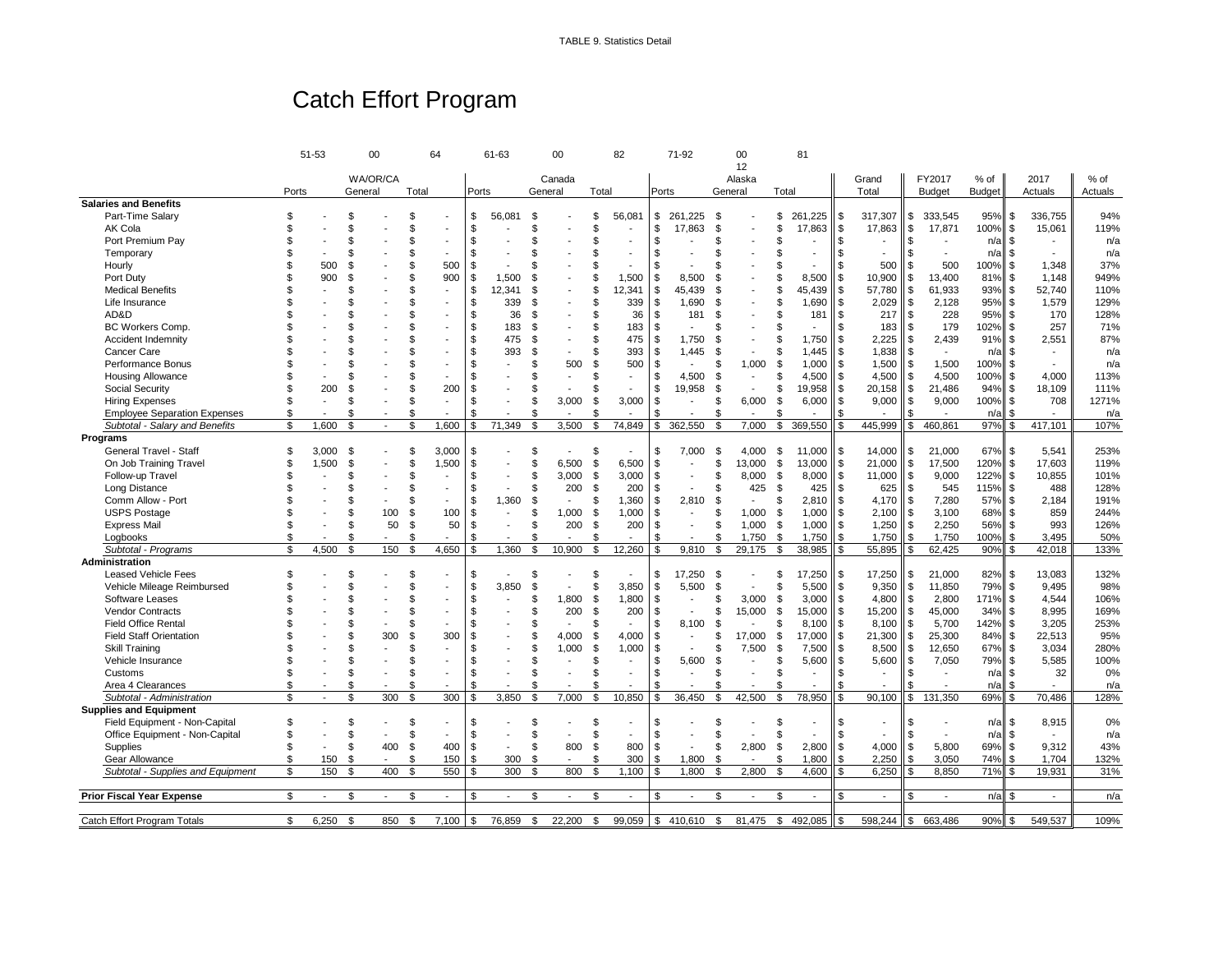TABLE 10. Statistics Ports

Dept

Catch Effort Program - by ports

| 30           | Grant ID<br>Port ID                               | 81<br>61      | 81<br>71                | 81<br>72                                | 81<br>73        | 81<br>81                         | 81<br>82         | 81<br>83                   | 81<br>89                 | 81<br>91                         | 81<br>92         |                                 |
|--------------|---------------------------------------------------|---------------|-------------------------|-----------------------------------------|-----------------|----------------------------------|------------------|----------------------------|--------------------------|----------------------------------|------------------|---------------------------------|
|              |                                                   |               |                         |                                         |                 |                                  |                  |                            |                          |                                  |                  |                                 |
|              |                                                   | Bellingtam    | Petersburg              |                                         |                 |                                  |                  |                            | Sandpoint                | Duch Hatoot                      |                  |                                 |
|              |                                                   |               |                         | Sitta                                   | Juneau          | Seward                           | Homer            | Kodiał                     |                          |                                  | Paul<br>త        |                                 |
| 5121         | U.S Ports<br>Part-Time Salary                     |               | 38,603<br>\$            | 35,472<br>\$<br>\$                      | 36,516          | 34,428<br>S<br>S                 | 38,603<br>S      | 34,428<br>Ŝ                |                          | 32,341<br>\$                     | 10,834           | <b>AK Total</b><br>261,225<br>S |
| 5122         | AK Cola                                           | \$.           | 2,640<br>\$             | $\mathfrak{s}$<br>2,426<br>\$           | 2,497           | \$<br>2,354<br>\$                | 2,640<br>\$      | 2,354<br>£                 |                          | 2,212<br>\$.<br>\$               | 741              | \$<br>17,863                    |
| 5123         | Port Premium Pay                                  |               | \$                      | \$<br>\$                                |                 | S<br>9                           | S                | S                          |                          | \$                               |                  | S                               |
| 5131         | Temporar                                          |               | \$                      | \$<br>\$                                |                 | S                                | S                | \$                         |                          | \$<br>s                          |                  | S                               |
| 5132         | Hourl                                             |               | \$.<br>ä,               | \$<br>\$                                |                 | S                                | S                | S                          |                          | \$<br>S.                         |                  | S                               |
| 5142         | Port Duty                                         |               | 500<br>\$               | \$<br>500<br>\$                         | 500             | 500<br>£.<br>9                   | 500<br>£.        | 500<br>ş                   |                          | 500<br>\$.<br>\$                 | 5,000            | 8,500<br>\$                     |
| 5211         | Medica                                            |               | 5,142<br>\$             | \$<br>\$<br>5,142                       | 5,142           | ş.<br>£.<br>5,142                | 5,142<br>£.      |                            |                          | \$<br>S.<br>5.142                | 1,870            | 32,723<br>\$                    |
| 5212         | Medical Reimbursemen                              |               | £.                      | \$<br>\$                                |                 | S                                | S                | S                          |                          | \$<br>\$                         |                  | S                               |
| 5214<br>5215 | <b>HRA Expenses</b><br>Medical Benefit (Taxable)  |               | 1,028<br>\$.<br>\$<br>٠ | \$<br>1,028<br>\$<br>\$<br>\$           | 1,028           | 1,028<br>ş.<br>£.<br>S<br>9<br>× | 1,028<br>£.<br>S | 6,171<br>9                 |                          | 1,028<br>\$.<br>S.<br>\$         | 374              | 12,715<br>\$<br>\$<br>$\sim$    |
| 5231         | Life Insurance                                    |               | \$<br>250               | -S<br>229<br>\$                         | 236             | 223<br>£.<br>s                   | 250<br>£.        | 223<br>£.                  |                          | \$<br>209<br>£.                  | 70               | S<br>1.690                      |
| 5232         | AD&C                                              |               | 27<br>\$                | \$<br>25<br>\$                          | 25              | 24<br>S<br>9                     | 27<br>\$         | 24<br>\$                   |                          | 22<br>\$<br>S.                   | 8                | 181<br>\$                       |
| 5241         | <b>BC Workers Comp</b>                            |               | £.                      | \$<br>\$                                |                 | S                                | S                | S.                         |                          | \$<br>S.                         |                  | \$                              |
| 5242         | Accident Indemnity                                |               | 238<br>\$               | \$<br>238<br>\$                         | 238             | 238<br>S<br>9                    | 238<br>S         | 238<br>£                   |                          | 238<br>\$<br>\$                  | 86               | 1,750<br>\$                     |
| 5243         | Cancer Care                                       |               | 196<br>\$.              | 196<br>\$.<br>\$                        | 196             | \$.<br>196<br>£.                 | 196<br>£.        | 196<br>£.                  |                          | 196<br>\$                        | 71               | 1.445<br>\$                     |
| 5254         | <b>Housing Allowance</b>                          | \$            | \$                      | \$<br>\$                                |                 | £.<br>9<br>×.                    | S                | S<br>÷.                    |                          | 4,500<br>\$<br>\$                | $\sim$           | 4,500<br>S                      |
| 5311         | Social Security                                   |               | \$<br>2.949             | \$<br>2,710<br>\$                       | 2,790           | 2,630<br>\$<br>\$                | 2,949<br>\$      | 2,630<br>£.                |                          | 2,471<br>\$<br>\$                | 828              | \$<br>19,958                    |
|              | <b>Salary and Benefits</b>                        | $\sim$        | 51,572                  | 47,967<br>\$<br>\$                      | 49,169          | 46,764<br>S                      | 51,572<br>S      | 46,764<br>Ś                | $\sim$                   | 48,859<br>\$                     | 19,882           | 362,550                         |
| 6211         | General Travel - Staf                             |               |                         | \$<br>S                                 |                 | S                                | S                |                            |                          | \$                               | 7,000            | 7,000<br>S                      |
| 6313         | Comm Allow - Por                                  | \$            | 315<br>\$<br>£.         | \$<br>\$<br>315<br>\$<br>\$             | 315             | 315<br>S.<br>£.<br>\$.<br>S      | 315<br>£.<br>S   | 315<br>£.<br>S             |                          | 680<br>\$.<br>\$<br>\$.<br>\$    | 240              | \$<br>2,810<br>\$               |
| 7111<br>7112 | Leased Vehicle Fees<br>Vehicle Mileage Reimbursed | \$            | 500                     | \$<br>\$<br>2,000                       | 4,000           | 4,000<br>S                       | S<br>3,000       | 5,000<br>S                 |                          | 4,250                            |                  | 17,250<br>5,500<br>S            |
| 7311         | Field Office Renta                                |               |                         | 2,400<br>\$<br>\$                       | 2,400           | \$<br>s                          | 3,300<br>S       | \$                         |                          | S                                |                  | 8,100<br>S                      |
| 7513         | Vehicle Insurance                                 |               | £.                      | \$<br>\$                                | 1,100           | \$.<br>1,200<br>\$               | \$               | 1,000<br>£.                | 1,200                    | \$<br>1.100<br>S.                |                  | 5,600<br>£.                     |
| 8225         | Gear Allowance                                    |               | 150                     | $\mathfrak{S}$<br>150<br>$\mathfrak{L}$ | 150             | s<br>350<br>¢                    | \$.<br>150       | 150<br>£.                  |                          | \$<br>350<br>¢                   | 350              | 1,800                           |
|              | Total                                             |               | 52,537                  | 52,832                                  | 57,134          | 52,629                           | 58,337           | 53,229                     | 1,200                    | 55,239                           | 27,472           | 410,610                         |
|              |                                                   |               |                         |                                         |                 |                                  |                  |                            |                          |                                  |                  |                                 |
|              |                                                   |               |                         |                                         |                 |                                  |                  |                            |                          |                                  |                  |                                 |
|              | <b>Grant ID</b>                                   | 64            | 64                      | 64                                      | 64              |                                  | 82               | 82                         | 82                       |                                  |                  |                                 |
|              | Port ID                                           | 00            | 51                      | 52                                      | 53              |                                  | 61               | 62                         | 63                       |                                  |                  |                                 |
|              |                                                   |               |                         |                                         |                 |                                  |                  |                            |                          |                                  |                  |                                 |
|              |                                                   |               |                         |                                         |                 |                                  |                  |                            |                          |                                  |                  |                                 |
|              |                                                   |               |                         |                                         |                 |                                  |                  |                            |                          |                                  |                  |                                 |
|              |                                                   | Aging/General |                         |                                         |                 | Area 2A Total                    |                  |                            |                          | <b>Cdn Total</b>                 | <b>US Total</b>  | <b>Grand Total</b>              |
| 5121         | Part-Time Salar                                   |               | Tribat (2A)             | Newport (2A)                            | Washington (2A) | \$                               | Vancouver<br>\$  | Port Hardy<br>25,703<br>\$ | Prince Ruper<br>30,378   | \$<br>56,081<br>\$               | 261,225          | \$<br>317,307                   |
| 5122         | AK Cola                                           |               |                         |                                         |                 | \$                               | S                | £                          |                          | \$<br>\$.                        | 17,863           | 17,863<br>\$                    |
| 5123         | Port Premium Pay                                  |               |                         |                                         |                 | \$                               | S                | \$                         |                          | \$<br>S                          |                  | £.                              |
| 5132         | Hourly                                            |               |                         | 500                                     |                 | \$<br>500                        | S                | S                          | $\overline{\phantom{a}}$ | \$<br>\$.                        | 500              | 500<br>\$                       |
| 5142         | Port Duty                                         |               |                         | 900                                     |                 | \$<br>900                        | 500<br>\$        | 500<br>S                   | 500                      | \$<br>1,500<br>\$                | 9,400            | 10,900<br>\$                    |
| 5211         | Medica                                            |               |                         |                                         |                 | S                                | S                | S                          |                          | \$.<br>S                         | 32,723           | \$<br>32,723                    |
| 5212         | Medical Reimbursemen                              |               |                         |                                         |                 | S                                | S                | S                          |                          | \$<br>\$                         |                  | S                               |
| 5214         | <b>HRA Expenses</b>                               |               |                         |                                         |                 | S                                | \$               | S                          |                          | \$<br>\$                         | 12,715           | <b>S</b><br>12,715              |
| 5215<br>5231 | Medical Benefit (Taxable)<br>Life Insurance       |               |                         |                                         |                 | S                                | S<br>S           | Ŝ<br>6,171                 | 6,171                    | \$<br>12,341<br>\$               |                  | 12,341<br>\$<br>\$              |
| 5232         | AD&D                                              |               |                         |                                         |                 | S<br>S                           | S                | 156<br>€<br>17             | 184<br>20                | $\frac{3}{5}$<br>339<br>\$<br>36 | 1,690<br>181     | 2,029<br>217<br>£.              |
| 5241         | <b>BC Workers Comp</b>                            |               |                         |                                         |                 | \$                               | S                | 84<br>£.                   | 99                       | \$<br>183<br>\$                  |                  | 183<br>£.                       |
| 5242         | Accident Indemnity                                |               |                         |                                         |                 | \$                               | S                | 238<br>£                   | 238                      | \$<br>475<br>\$                  | 1,750            | 2,225<br>\$                     |
| 5243         | Cancer Care                                       |               |                         |                                         |                 | \$                               | S                | 196<br>-\$                 | 196                      | \$<br>393<br>-S                  | 1,445            | 1,838<br>S                      |
| 5254         | Housing Allowance                                 |               |                         |                                         |                 | \$                               | S                | £.<br>×,                   | ÷.                       | \$<br>\$                         | 4,500            | 4,500<br>\$                     |
| 5311         | Social Security                                   |               | 100                     | 100                                     |                 | S<br>200                         | S                | \$                         |                          | $\mathfrak{S}$<br>\$             | 20,158           | 20,158                          |
|              | <b>Salary and Benefits</b>                        | $\mathbf{r}$  | 100                     | 1,500                                   | $\blacksquare$  | 1,600<br>£.                      | 500<br>S         | 33,064<br>\$               | 37,785                   | 71,349<br>\$                     | 364,150          | 435,499                         |
| 6211         | General Travel - Staf                             |               |                         | 3,000                                   |                 | 3,000<br>S                       | S<br>\$          | S<br>\$<br>ä,              |                          | \$<br>\$                         | 10,000           | 10,000                          |
| 6212         | On Job Training Trave                             |               | 1,500                   |                                         |                 | 1,500<br>\$                      | S                | £                          |                          | \$                               | 1,500            | 1,500<br>S                      |
| 6313<br>7111 | Comm Allow - Port<br>Leased Vehicle Fees          |               |                         |                                         |                 | \$<br>\$                         | S                | 680<br>S                   | 680                      | \$<br>1,360<br>\$<br>\$<br>\$    | 2,810            | 4,170<br>\$<br>\$               |
| 7112         | Vehicle Mileage Reimbursed                        |               |                         |                                         |                 | S                                | S                | 350<br>S                   | 3,500                    | 3,850<br>\$<br>\$                | 17,250<br>5,500  | 17,250<br>9,350<br>\$           |
| 7311         | Field Office Renta                                |               |                         |                                         |                 | \$                               | £.               | \$                         |                          | $\mathfrak{S}$<br>\$             | 8,100            | 8,100<br>S                      |
| 7513         | Vehicle Insurance                                 |               |                         |                                         |                 | \$                               | S                | S                          |                          | \$<br>\$                         | 5,600            | 5,600<br>\$                     |
| 8225         | Gear Allowance<br>Total                           |               | 1.600                   | 150<br>4.650                            |                 | S<br>150<br>6.250<br>\$          | S<br>500<br>s    | 150<br>£.<br>34,244<br>\$  | 150<br>42,115            | \$<br>300<br>\$<br>76,859<br>\$  | 1,950<br>416,860 | 2,250<br>S<br>493,719           |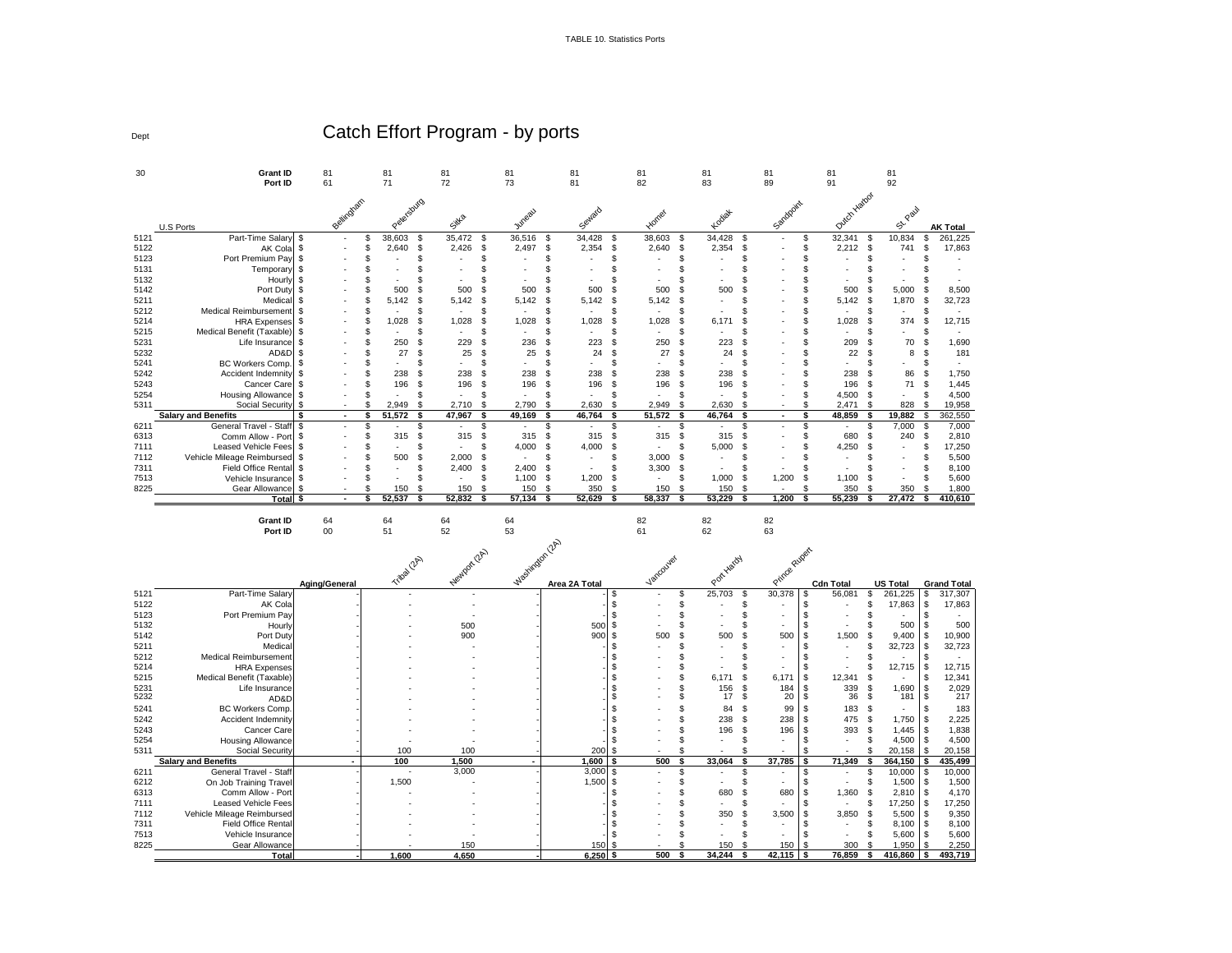#### FIS Cost/Revenue Projections

|                           |                 |                     |             | % Prior Yr. |
|---------------------------|-----------------|---------------------|-------------|-------------|
| <b>FIS Program Totals</b> |                 | Assumptions         | Rate/Amt    | Actual      |
| Total Pounds Landed       | 789,098         | Price               | \$6.29      | 92%         |
| Net Halibut Proceeds      | \$4,960,746     | <b>WPUE</b>         | 83          | 105%        |
| Net Bycatch proceeds      | \$56,351        | <b>Vessel Costs</b> | \$5,030,978 | 112%        |
| <b>Vessel Expenses</b>    | $(\$5,030,978)$ | Personnel COLA      | 2.11%       |             |
| <b>Office Expenses</b>    | (S293, 845)     |                     |             |             |
| <b>Trawl Survey</b>       | $($ \$56,442)   |                     |             |             |

| $(\$364,167)$<br>Net Proceeds |
|-------------------------------|

| Reg. Area Totals           | 2A            | 2B          | 2C          | 3A            | 3B            | 4A            | 4B            | 4D            |               | <b>Detailed Expenses</b>                           |                 |
|----------------------------|---------------|-------------|-------------|---------------|---------------|---------------|---------------|---------------|---------------|----------------------------------------------------|-----------------|
|                            | All Regions   | All Regions | All Regions | All Regions   | All Regions   | All Regions   | All Regions   | All Regions   | Totals        | Personnel                                          | Expense         |
| Net Halibut proceeds       | \$199,733     | \$1,139,483 | \$1,303,127 | \$1,412,629   | \$456,641     | \$202,618     | \$116,613     | \$129,902     | \$4,960,746   | <b>Salaries</b>                                    |                 |
| <b>Bycatch proceeds</b>    | \$1,069       | \$14,358    | \$14,179    | \$11,274      | \$8,664       | \$4,088       | \$1,883       | \$837         | \$56,351      | Sea Samplers \$                                    | 516,455         |
| Office Expenses (prorated) | (\$28,078)    | (S60, 446)  | (S32,758)   | (S72, 925)    | (\$45,042)    | (S23,983)     | (S17, 354)    | (\$13,259)    | (S293, 845)   | Temporary Personnel \$                             | 5,598           |
| Vessel expenses            | (S474, 325)   | (S920,311)  | (\$584,018) | (\$1,227,766) | (S776, 582)   | ( \$408,393)  | (S415,706)    | $(\$223,876)$ | (S5,030,978)  | <b>Benefits</b>                                    |                 |
| Net Per Reg Area           | $(\$301,602)$ | \$173,084   | \$700,530   | \$123,211     | $(\$356,318)$ | $(\$225,671)$ | $(\$314,564)$ | $(\$106,396)$ | $(\$307,726)$ | Sea Samplers Medical \$<br>Office Staff Medical \$ | 14,442<br>1,025 |
| <b>Hal. Sale Proceeds</b>  | 2A            | 2B          | 2C          | 3A            | 3B            | 4A            | 4B            | 4D            |               | Industrial Insurance \$                            | 143             |
|                            | All Regions   | All Regions | All Regions | All Regions   | All Regions   | All Regions   | All Regions   | All Regions   | Totals        | Performance Bonus \$                               | 1,500           |
| Number of charters regions |               |             |             |               |               |               |               |               |               | Payroll Taxes                                      |                 |
| Number of stations         | 142.6         | 306.9       | 166.3       | 370.3         | 228.7         | 121.8         | 88.1          | 67.3          | 1.492         | Sea Samplers \$                                    | 38,958          |
| Standard skates fished     | 1140.5        | 1841.4      | 997.9       | 2221.6        | 1372.1        | 756.6         | 616.8         | 538.6         | 9,485         | Office Staff \$                                    | 979             |
| Average WPUE               | 30            | 78          | 200         | 106           | 59            | 52            | 42            | 54            | 83            | Other                                              |                 |
| Total pounds sold          | 34,439        | 143,668     | 199,966     | 235,106       | 81,510        | 39.387        | 25,787        | 29,234        | 789,098       | Vessel P&I \$                                      | 38,108          |
| Avg. price per pound       | \$5.80        | \$7.93      | \$6.52      | \$6.01        | \$5.60        | \$5.14        | \$4.52        | \$4.44S       | 6.29          | Hiring Expenses \$                                 | 2,000           |
| Less fish sale taxes       | \$0           | \$0         | \$0         | \$7,365       | \$16,562      | \$6,877       | \$3,607       | \$4,018       | 38,428        | Total<br>- \$                                      | 619,208         |
| Net Halibut Proceeds       | \$199,733     | \$1,139,483 | \$1,303,127 | \$1,412,629   | \$456,641     | \$202,618     | \$116,613     | \$129,902     | \$4,960,746   | Programs<br>$ -$                                   |                 |
|                            |               |             |             |               |               |               |               |               |               |                                                    |                 |

| <b>Vessel Expenses</b>               | 2A          |    | 2B          |     | 2C          |     | 3A          | 3B          |     | 4A          |     | 4B          |      | 4D          |     |                      | Travel Expenses \$             |             | 100,900   |
|--------------------------------------|-------------|----|-------------|-----|-------------|-----|-------------|-------------|-----|-------------|-----|-------------|------|-------------|-----|----------------------|--------------------------------|-------------|-----------|
|                                      | All Regions |    | All Regions |     | All Regions |     | All Regions | All Regions |     | All Regions |     | All Regions |      | All Regions |     | Totals               | Communications                 |             |           |
| Charter days                         |             |    | 151         |     | 80          |     | 184         | 118         |     |             |     | 59          |      |             |     | 767                  | Phone Communications \$        |             | 3,150     |
| Sea Sampler salary \$                | 32,329      |    | 92,575      |     | 49.727      | - 8 | 114,668     | 73,699      |     | 32,824      |     | 37,832      |      | 28.274      |     | 461,927              | Express Shipping \$            |             | 1,000     |
| Sea Sampler benefits \$              | 958         |    | 2.744       | - 8 | 1.474 \$    |     | 3.399 \$    | 2.184       | -8  | 973         | - S | 1.121 S     |      | 838         |     | 13,692               |                                | Shipping \$ | 78,500    |
| Payroll taxes \$                     | 2.473       |    | 7.082       |     | 3.804 \$    |     | 8,772 \$    | 5.638       |     | 2.511       |     | $2.894$ \$  |      | $2.163$ S   |     | 35,337               |                                | SubTotal \$ | 82,650    |
| Vessel P&I \$                        | 2.649 S     |    | 3.143S      |     | 1.380 \$    |     | 10.682 S    | 7.985       |     | 3.305 S     |     | $6.054$ \$  |      | $2.911$ S   |     | 38,108               |                                | Total       | 183,550   |
| Travel Expenses \$                   | 3,000 S     |    | 7.850 \$    |     | 8.250 \$    |     | 24,000 S    | 18,000      |     | 11.200      |     | 18,000      |      | 5.600       |     | 95,900               | <b>Administration</b>          |             |           |
| Lump sum payments \$                 | 317,520 \$  |    | 521.143 \$  |     | 294,699 \$  |     | 727,033 \$  | 498,150     |     | 271,010     |     | 282.838     |      | 125,460     | - S | 3,037,852            | <b>Rentals &amp; Contracts</b> |             |           |
| Vessel share halibut/bycatch revenue | 20,439      |    | 124.448 \$  |     | 137,402 \$  |     | 146,900 \$  | 49.996      |     | 22,306      |     | 12,603      |      | 13,409 \$   |     | 527,502              | Lump Sum Contracts \$          |             | 3,037,852 |
| Running bonus \$                     | $\sim$      |    |             |     |             |     |             | 2,000       |     |             |     |             |      |             |     | 2,000                | Other Contracts \$             |             | 21,218    |
| Dockside Monitoring Fees             |             |    | 5.887       |     | 1.817 \$    |     |             |             |     |             |     |             |      |             |     | 7.704                | Gear Maintenance               |             | 40,000    |
| Misc. expenses \ \$                  | 2,000 S     |    | 4,000       |     | 3.000 S     |     | 8.000       | 5,000       |     | 2.000       |     | 3,000S      |      | 000.        |     | 28,000               | <b>Bait Storage</b>            |             | 20,000    |
| Bait inc. storage                    | 80.598 \$   |    | 130.132 \$  |     | 70.523 \$   |     | 156,998 \$  | 96,969      |     | 53,470      | -8  | 43.587      | - \$ | 38,060      |     | 670.337              | Training                       |             | 52,000    |
| Ice                                  | 1,000 S     |    | 2,000 S     |     | 1.500 S     |     | 4,000 S     | 2.500       | - S | 1.000S      |     | 1.200S      |      | 500 \$      |     | 13,700               | Fees                           |             |           |
| Longline gear maint/replace \$       | 10.789      | -8 | 17.420 \$   |     | 9.440 \$    |     | 21,016 \$   | 12,980      | - 8 | 7.158 S     |     | 5.835 \$    |      | $5.095$ S   |     | 89,732               | Revenue Share \$               |             | 527,502   |
| Gear Allowance \$                    | 571 S       |    | 1.887       |     | $1,003$ \$  |     | 2,300S      | 1,480       |     | 637         |     | 742 \$      |      | 567 \$      |     | 9,186                | Agency Bycatch Share \$        |             | 28,175    |
| <b>Total Vessel Expenses</b>         | 474,325     |    | 920,311     |     | 584.018 \$  |     | 1.227.766   | 776,582     |     | 408,393     |     | 415,706     |      |             |     | 223,876 \$ 5,030,978 | Running Bonus \$               |             | 2,000     |

| <b>Hal. Sale Proceeds</b><br>2C<br>2A<br>2B<br>3A<br>3B<br>4A<br>4B<br>Industrial Insurance \$<br>4D<br>All Regions<br>All Regions<br>All Regions<br>All Regions<br>All Regions<br>All Regions<br>All Regions<br>All Regions<br>Totals<br>Performance Bonus \$<br>$\mathbf{3}$<br>27<br>Number of charters regions<br>$\overline{2}$<br>$\overline{4}$<br>8<br>5<br>Payroll Taxes<br>$\mathcal{D}$<br>2<br>142.6<br>370.3<br>228.7<br>121.8<br>88.1<br>1,492<br>Number of stations<br>306.9<br>166.3<br>67.3<br>Sea Samplers \$<br>9,485<br>Standard skates fished<br>1140.5<br>1841.4<br>997.9<br>2221.6<br>1372.1<br>538.6<br>Office Staff \$<br>756.6<br>616.8<br>30<br>106<br>42<br>Average WPUE<br>78<br>200<br>59<br>52<br>83<br>Other<br>54<br>Vessel P&I \$<br>Total pounds sold<br>34,439<br>235,106<br>81,510<br>39,387<br>25,787<br>29,234<br>789,098<br>143,668<br>199,966<br>\$5.80<br>\$7.93<br>\$6.01<br>\$5.60<br>\$5.14<br>\$4.52<br>\$4.44S<br>6.29<br>Hiring Expenses \$<br>\$6.52<br>Avg. price per pound<br>38,428<br>Total $\overline{\$}$<br>619,208<br>\$0<br>\$0<br>\$0<br>\$7,365<br>\$6,877<br>\$3,607<br>Less fish sale taxes<br>\$16,562<br>\$4,018<br>Net Halibut Proceeds<br>\$199,733<br>\$1.139.483<br>\$1,303,127<br>\$1,412,629<br>\$456.641<br>\$202,618<br>\$4,960,746<br>\$116,613<br>\$129,902<br>Programs<br>Travel<br><b>Vessel Expenses</b><br>2A<br>2B<br>2C<br>3A<br>3B<br>4A<br>4B<br>4D<br>Travel Expenses \$<br>All Regions<br>All Regions All Regions<br>All Regions<br>All Regions<br>All Regions<br>All Regions<br>All Regions<br>Totals<br>Communications<br>77<br>80<br>184<br>151<br>118<br>59<br>767<br>Charter days<br>51<br>Phone Communications \$<br>45<br>32,329<br>92,575 \$<br>49,727 \$<br>32,824<br>37,832 \$<br>28,274<br>461,927<br>Sea Sampler salary \$<br>114,668<br>73,699<br>Express Shipping \$<br>- S<br>- S<br>-8<br>-S<br>-S<br>958 \$<br>$2,744$ \$<br>3,399 \$<br>973 \$<br>838<br>13,692<br>Sea Sampler benefits \$<br>1.474 S<br>$2,184$ \$<br>$1,121$ \$<br>-S<br>Shipping \$<br>82,650<br>2.473 S<br>7.082 \$<br>8.772 \$<br>2.511S<br>$2.894$ \$<br>2,163<br>s<br>35,337<br>SubTotal \$<br>Payroll taxes \$<br>3.804 S<br>5.638 S<br>Total $\overline{s}$<br>183,550<br>Vessel P&I \$<br>$2,649$ \$<br>$3,143$ \$<br>1,380 \$<br>$10,682$ \$<br>7.985 \$<br>3.305 S<br>$6,054$ \$<br>2,911<br>s<br>38,108<br>3,000S<br>7,850 \$<br>8,250 \$<br>24,000S<br>18,000<br>- S<br>11,200 \$<br>18,000 \$<br>5,600<br>s<br>95,900<br>Travel Expenses \$<br>Administration<br>271,010 \$<br>282,838<br>125,460<br>3.037.852<br><b>Rentals &amp; Contracts</b><br>Lump sum payments \$<br>317,520 \$<br>521.143 \$<br>294,699 \$<br>727,033 \$<br>498.150 \$<br>s.<br>-S<br>13,409<br>3,037,852<br>Vessel share halibut/bycatch revenue \$<br>20,439<br>s.<br>124,448 \$<br>137,402<br>-S<br>146,900 \$<br>49,996 \$<br>22,306 \$<br>12,603<br>s<br>527,502<br>Lump Sum Contracts \$<br>$\mathbf{s}$<br>Running bonus \$<br>-S<br>-S<br>\$<br>-S<br>- \$<br><sup>\$</sup><br><sup>\$</sup><br>2,000<br>Other Contracts \$<br>21,218<br>2,000<br>-S<br>$\sim$<br>$\sim$<br>$\sim$<br>$\sim$<br>$\sim$<br>5,887 \$<br>1,817<br><sup>\$</sup><br><sup>\$</sup><br>7,704<br>40,000<br>Dockside Monitoring Fees \$<br><sup>\$</sup><br><b>S</b><br>-S<br><sup>\$</sup><br>-S<br>Gear Maintenance<br>\$<br>$\sim$<br>÷<br>$\sim$<br>$\sim$<br>8,000<br>5,000<br>2,000<br>3,000<br>1,000<br>28,000<br><b>Bait Storage</b><br>20,000<br>2,000<br>4,000S<br>3,000<br>- S<br>- \$<br>-S<br>-S<br>-S<br>Misc. expenses \$<br>- S<br>-S<br>52,000<br>Bait inc. storage \$<br>80,598 \$<br>130,132 \$<br>70,523 \$<br>156,998 \$<br>96,969 \$<br>53,470 \$<br>43,587 \$<br>38,060<br>s<br>670,337<br>Training<br>\$<br>$1,000$ \$<br>$2,000$ \$<br>1,500S<br>$1,200$ \$<br>500<br>13,700<br>Fees<br>$\mathbf{s}$<br>4,000S<br>$2,500$ \$<br>$1,000$ \$<br>-S<br>Ice<br>5,835 \$<br>5,095<br>s<br>89,732<br>Revenue Share \$<br>527,502<br>Longline gear maint./replace \$<br>10,789 \$<br>17,420 \$<br>$9,440$ \$<br>$21,016$ \$<br>12,980 \$<br>7,158 \$<br>2,300S<br>$1,480$ \$<br>637 \$<br>742 \$<br>Agency Bycatch Share \$<br>28,175<br>Gear Allowance \$<br>571 \$<br>1,887 \$<br>$1,003$ \$<br>567<br>s<br>9,186<br>$474,325$ \$<br>415,706<br><b>Total Vessel Expenses</b> \$<br>920.311 \$<br>584,018<br>$1,227,766$ \$<br>776,582<br>408.393<br>223,876<br>5,030,978<br>Running Bonus \$<br>2,000<br>s<br>s<br>s<br>s<br>s<br>7,704<br>Dockside Monitoring \$<br><b>NMFS Trawl Survey (P604)</b><br><b>Office Expenses</b><br>3,736,452<br>Total \$<br>All Regions<br>Category<br>Category<br>Budget<br>\$47,328<br>Temporary Staff Salary<br>\$5,598<br><b>Supplies &amp; Equipment</b><br>Temporary<br><b>Supplies</b><br>Sea Sampler Training Salary<br>\$7,200<br>Medical<br>\$750<br>28,800<br>\$1,025<br>Industrial Ins.<br>\$143<br>Survey Supplies \$<br>Temporary Staff benefits<br>670,337<br>Performance Bonus<br>\$1,500<br><b>Payroll Taxes</b><br>\$3,621<br>Survey Bait \$<br>\$979<br><b>Personnel Total</b><br>\$51.842<br>13,700<br>$lce$ \$<br>Payroll taxes<br>\$2,000<br>89,732<br>\$3,000<br>Gear Replacement \$<br><b>Hiring Expenses</b><br>Travel<br>\$2,750<br>\$400<br>Gear Allowance \$<br>10,086<br>Communications<br>Communications<br>\$3,400<br>Misc. Expenses \$<br>28,000<br><b>Express Shipping</b><br>\$1,000<br><b>Programs Total</b><br>\$78,500<br>Bait & Gear Shipping<br><b>Field Supplies</b><br>\$300<br>Equipment<br>\$1,400<br>Field Equipment \$<br>Profiler Equipment (non-capital)<br>Gear Allowance<br>\$900<br>1,400<br>\$1,200<br>842,055<br>\$40,000<br>Total \$<br>Profiler Maintenance<br><b>Supplies Total</b><br>\$20,000<br>\$56,442<br>SSA Program Total \$<br>5,381,265<br><b>Trawl Survey Total</b><br><b>Bait Storage</b><br>0.31.310<br>$D_{\text{max}}(1) = C_{\text{max}}$ |  |  |  |  |  | Office Staff Medical \$ | 1,025   |
|-----------------------------------------------------------------------------------------------------------------------------------------------------------------------------------------------------------------------------------------------------------------------------------------------------------------------------------------------------------------------------------------------------------------------------------------------------------------------------------------------------------------------------------------------------------------------------------------------------------------------------------------------------------------------------------------------------------------------------------------------------------------------------------------------------------------------------------------------------------------------------------------------------------------------------------------------------------------------------------------------------------------------------------------------------------------------------------------------------------------------------------------------------------------------------------------------------------------------------------------------------------------------------------------------------------------------------------------------------------------------------------------------------------------------------------------------------------------------------------------------------------------------------------------------------------------------------------------------------------------------------------------------------------------------------------------------------------------------------------------------------------------------------------------------------------------------------------------------------------------------------------------------------------------------------------------------------------------------------------------------------------------------------------------------------------------------------------------------------------------------------------------------------------------------------------------------------------------------------------------------------------------------------------------------------------------------------------------------------------------------------------------------------------------------------------------------------------------------------------------------------------------------------------------------------------------------------------------------------------------------------------------------------------------------------------------------------------------------------------------------------------------------------------------------------------------------------------------------------------------------------------------------------------------------------------------------------------------------------------------------------------------------------------------------------------------------------------------------------------------------------------------------------------------------------------------------------------------------------------------------------------------------------------------------------------------------------------------------------------------------------------------------------------------------------------------------------------------------------------------------------------------------------------------------------------------------------------------------------------------------------------------------------------------------------------------------------------------------------------------------------------------------------------------------------------------------------------------------------------------------------------------------------------------------------------------------------------------------------------------------------------------------------------------------------------------------------------------------------------------------------------------------------------------------------------------------------------------------------------------------------------------------------------------------------------------------------------------------------------------------------------------------------------------------------------------------------------------------------------------------------------------------------------------------------------------------------------------------------------------------------------------------------------------------------------------------------------------------------------------------------------------------------------------------------------------------------------------------------------------------------------------------------------------------------------------------------------------------------------------------------------------------------------------------------------------------------------------------------------------------------------------------------------------------------------------------------------------------------------------------------------------------------------------------------------------------------------------------------------------------------------------------------------------------------------------------------------------------------------------------------------------------------------------------------------------------------------------------------------------------------------------------------------------------------------------------------------------------------------------------------------------------------------------------------------------------------------------------------------------------------------------------------------------|--|--|--|--|--|-------------------------|---------|
|                                                                                                                                                                                                                                                                                                                                                                                                                                                                                                                                                                                                                                                                                                                                                                                                                                                                                                                                                                                                                                                                                                                                                                                                                                                                                                                                                                                                                                                                                                                                                                                                                                                                                                                                                                                                                                                                                                                                                                                                                                                                                                                                                                                                                                                                                                                                                                                                                                                                                                                                                                                                                                                                                                                                                                                                                                                                                                                                                                                                                                                                                                                                                                                                                                                                                                                                                                                                                                                                                                                                                                                                                                                                                                                                                                                                                                                                                                                                                                                                                                                                                                                                                                                                                                                                                                                                                                                                                                                                                                                                                                                                                                                                                                                                                                                                                                                                                                                                                                                                                                                                                                                                                                                                                                                                                                                                                                                                                                                                                                                                                                                                                                                                                                                                                                                                                                                                                                                 |  |  |  |  |  |                         | 143     |
|                                                                                                                                                                                                                                                                                                                                                                                                                                                                                                                                                                                                                                                                                                                                                                                                                                                                                                                                                                                                                                                                                                                                                                                                                                                                                                                                                                                                                                                                                                                                                                                                                                                                                                                                                                                                                                                                                                                                                                                                                                                                                                                                                                                                                                                                                                                                                                                                                                                                                                                                                                                                                                                                                                                                                                                                                                                                                                                                                                                                                                                                                                                                                                                                                                                                                                                                                                                                                                                                                                                                                                                                                                                                                                                                                                                                                                                                                                                                                                                                                                                                                                                                                                                                                                                                                                                                                                                                                                                                                                                                                                                                                                                                                                                                                                                                                                                                                                                                                                                                                                                                                                                                                                                                                                                                                                                                                                                                                                                                                                                                                                                                                                                                                                                                                                                                                                                                                                                 |  |  |  |  |  |                         | 1,500   |
|                                                                                                                                                                                                                                                                                                                                                                                                                                                                                                                                                                                                                                                                                                                                                                                                                                                                                                                                                                                                                                                                                                                                                                                                                                                                                                                                                                                                                                                                                                                                                                                                                                                                                                                                                                                                                                                                                                                                                                                                                                                                                                                                                                                                                                                                                                                                                                                                                                                                                                                                                                                                                                                                                                                                                                                                                                                                                                                                                                                                                                                                                                                                                                                                                                                                                                                                                                                                                                                                                                                                                                                                                                                                                                                                                                                                                                                                                                                                                                                                                                                                                                                                                                                                                                                                                                                                                                                                                                                                                                                                                                                                                                                                                                                                                                                                                                                                                                                                                                                                                                                                                                                                                                                                                                                                                                                                                                                                                                                                                                                                                                                                                                                                                                                                                                                                                                                                                                                 |  |  |  |  |  |                         |         |
|                                                                                                                                                                                                                                                                                                                                                                                                                                                                                                                                                                                                                                                                                                                                                                                                                                                                                                                                                                                                                                                                                                                                                                                                                                                                                                                                                                                                                                                                                                                                                                                                                                                                                                                                                                                                                                                                                                                                                                                                                                                                                                                                                                                                                                                                                                                                                                                                                                                                                                                                                                                                                                                                                                                                                                                                                                                                                                                                                                                                                                                                                                                                                                                                                                                                                                                                                                                                                                                                                                                                                                                                                                                                                                                                                                                                                                                                                                                                                                                                                                                                                                                                                                                                                                                                                                                                                                                                                                                                                                                                                                                                                                                                                                                                                                                                                                                                                                                                                                                                                                                                                                                                                                                                                                                                                                                                                                                                                                                                                                                                                                                                                                                                                                                                                                                                                                                                                                                 |  |  |  |  |  |                         | 38,958  |
|                                                                                                                                                                                                                                                                                                                                                                                                                                                                                                                                                                                                                                                                                                                                                                                                                                                                                                                                                                                                                                                                                                                                                                                                                                                                                                                                                                                                                                                                                                                                                                                                                                                                                                                                                                                                                                                                                                                                                                                                                                                                                                                                                                                                                                                                                                                                                                                                                                                                                                                                                                                                                                                                                                                                                                                                                                                                                                                                                                                                                                                                                                                                                                                                                                                                                                                                                                                                                                                                                                                                                                                                                                                                                                                                                                                                                                                                                                                                                                                                                                                                                                                                                                                                                                                                                                                                                                                                                                                                                                                                                                                                                                                                                                                                                                                                                                                                                                                                                                                                                                                                                                                                                                                                                                                                                                                                                                                                                                                                                                                                                                                                                                                                                                                                                                                                                                                                                                                 |  |  |  |  |  |                         | 979     |
|                                                                                                                                                                                                                                                                                                                                                                                                                                                                                                                                                                                                                                                                                                                                                                                                                                                                                                                                                                                                                                                                                                                                                                                                                                                                                                                                                                                                                                                                                                                                                                                                                                                                                                                                                                                                                                                                                                                                                                                                                                                                                                                                                                                                                                                                                                                                                                                                                                                                                                                                                                                                                                                                                                                                                                                                                                                                                                                                                                                                                                                                                                                                                                                                                                                                                                                                                                                                                                                                                                                                                                                                                                                                                                                                                                                                                                                                                                                                                                                                                                                                                                                                                                                                                                                                                                                                                                                                                                                                                                                                                                                                                                                                                                                                                                                                                                                                                                                                                                                                                                                                                                                                                                                                                                                                                                                                                                                                                                                                                                                                                                                                                                                                                                                                                                                                                                                                                                                 |  |  |  |  |  |                         |         |
|                                                                                                                                                                                                                                                                                                                                                                                                                                                                                                                                                                                                                                                                                                                                                                                                                                                                                                                                                                                                                                                                                                                                                                                                                                                                                                                                                                                                                                                                                                                                                                                                                                                                                                                                                                                                                                                                                                                                                                                                                                                                                                                                                                                                                                                                                                                                                                                                                                                                                                                                                                                                                                                                                                                                                                                                                                                                                                                                                                                                                                                                                                                                                                                                                                                                                                                                                                                                                                                                                                                                                                                                                                                                                                                                                                                                                                                                                                                                                                                                                                                                                                                                                                                                                                                                                                                                                                                                                                                                                                                                                                                                                                                                                                                                                                                                                                                                                                                                                                                                                                                                                                                                                                                                                                                                                                                                                                                                                                                                                                                                                                                                                                                                                                                                                                                                                                                                                                                 |  |  |  |  |  |                         | 38,108  |
|                                                                                                                                                                                                                                                                                                                                                                                                                                                                                                                                                                                                                                                                                                                                                                                                                                                                                                                                                                                                                                                                                                                                                                                                                                                                                                                                                                                                                                                                                                                                                                                                                                                                                                                                                                                                                                                                                                                                                                                                                                                                                                                                                                                                                                                                                                                                                                                                                                                                                                                                                                                                                                                                                                                                                                                                                                                                                                                                                                                                                                                                                                                                                                                                                                                                                                                                                                                                                                                                                                                                                                                                                                                                                                                                                                                                                                                                                                                                                                                                                                                                                                                                                                                                                                                                                                                                                                                                                                                                                                                                                                                                                                                                                                                                                                                                                                                                                                                                                                                                                                                                                                                                                                                                                                                                                                                                                                                                                                                                                                                                                                                                                                                                                                                                                                                                                                                                                                                 |  |  |  |  |  |                         | 2,000   |
|                                                                                                                                                                                                                                                                                                                                                                                                                                                                                                                                                                                                                                                                                                                                                                                                                                                                                                                                                                                                                                                                                                                                                                                                                                                                                                                                                                                                                                                                                                                                                                                                                                                                                                                                                                                                                                                                                                                                                                                                                                                                                                                                                                                                                                                                                                                                                                                                                                                                                                                                                                                                                                                                                                                                                                                                                                                                                                                                                                                                                                                                                                                                                                                                                                                                                                                                                                                                                                                                                                                                                                                                                                                                                                                                                                                                                                                                                                                                                                                                                                                                                                                                                                                                                                                                                                                                                                                                                                                                                                                                                                                                                                                                                                                                                                                                                                                                                                                                                                                                                                                                                                                                                                                                                                                                                                                                                                                                                                                                                                                                                                                                                                                                                                                                                                                                                                                                                                                 |  |  |  |  |  |                         |         |
|                                                                                                                                                                                                                                                                                                                                                                                                                                                                                                                                                                                                                                                                                                                                                                                                                                                                                                                                                                                                                                                                                                                                                                                                                                                                                                                                                                                                                                                                                                                                                                                                                                                                                                                                                                                                                                                                                                                                                                                                                                                                                                                                                                                                                                                                                                                                                                                                                                                                                                                                                                                                                                                                                                                                                                                                                                                                                                                                                                                                                                                                                                                                                                                                                                                                                                                                                                                                                                                                                                                                                                                                                                                                                                                                                                                                                                                                                                                                                                                                                                                                                                                                                                                                                                                                                                                                                                                                                                                                                                                                                                                                                                                                                                                                                                                                                                                                                                                                                                                                                                                                                                                                                                                                                                                                                                                                                                                                                                                                                                                                                                                                                                                                                                                                                                                                                                                                                                                 |  |  |  |  |  |                         |         |
|                                                                                                                                                                                                                                                                                                                                                                                                                                                                                                                                                                                                                                                                                                                                                                                                                                                                                                                                                                                                                                                                                                                                                                                                                                                                                                                                                                                                                                                                                                                                                                                                                                                                                                                                                                                                                                                                                                                                                                                                                                                                                                                                                                                                                                                                                                                                                                                                                                                                                                                                                                                                                                                                                                                                                                                                                                                                                                                                                                                                                                                                                                                                                                                                                                                                                                                                                                                                                                                                                                                                                                                                                                                                                                                                                                                                                                                                                                                                                                                                                                                                                                                                                                                                                                                                                                                                                                                                                                                                                                                                                                                                                                                                                                                                                                                                                                                                                                                                                                                                                                                                                                                                                                                                                                                                                                                                                                                                                                                                                                                                                                                                                                                                                                                                                                                                                                                                                                                 |  |  |  |  |  |                         |         |
|                                                                                                                                                                                                                                                                                                                                                                                                                                                                                                                                                                                                                                                                                                                                                                                                                                                                                                                                                                                                                                                                                                                                                                                                                                                                                                                                                                                                                                                                                                                                                                                                                                                                                                                                                                                                                                                                                                                                                                                                                                                                                                                                                                                                                                                                                                                                                                                                                                                                                                                                                                                                                                                                                                                                                                                                                                                                                                                                                                                                                                                                                                                                                                                                                                                                                                                                                                                                                                                                                                                                                                                                                                                                                                                                                                                                                                                                                                                                                                                                                                                                                                                                                                                                                                                                                                                                                                                                                                                                                                                                                                                                                                                                                                                                                                                                                                                                                                                                                                                                                                                                                                                                                                                                                                                                                                                                                                                                                                                                                                                                                                                                                                                                                                                                                                                                                                                                                                                 |  |  |  |  |  |                         | 100,900 |
|                                                                                                                                                                                                                                                                                                                                                                                                                                                                                                                                                                                                                                                                                                                                                                                                                                                                                                                                                                                                                                                                                                                                                                                                                                                                                                                                                                                                                                                                                                                                                                                                                                                                                                                                                                                                                                                                                                                                                                                                                                                                                                                                                                                                                                                                                                                                                                                                                                                                                                                                                                                                                                                                                                                                                                                                                                                                                                                                                                                                                                                                                                                                                                                                                                                                                                                                                                                                                                                                                                                                                                                                                                                                                                                                                                                                                                                                                                                                                                                                                                                                                                                                                                                                                                                                                                                                                                                                                                                                                                                                                                                                                                                                                                                                                                                                                                                                                                                                                                                                                                                                                                                                                                                                                                                                                                                                                                                                                                                                                                                                                                                                                                                                                                                                                                                                                                                                                                                 |  |  |  |  |  |                         |         |
|                                                                                                                                                                                                                                                                                                                                                                                                                                                                                                                                                                                                                                                                                                                                                                                                                                                                                                                                                                                                                                                                                                                                                                                                                                                                                                                                                                                                                                                                                                                                                                                                                                                                                                                                                                                                                                                                                                                                                                                                                                                                                                                                                                                                                                                                                                                                                                                                                                                                                                                                                                                                                                                                                                                                                                                                                                                                                                                                                                                                                                                                                                                                                                                                                                                                                                                                                                                                                                                                                                                                                                                                                                                                                                                                                                                                                                                                                                                                                                                                                                                                                                                                                                                                                                                                                                                                                                                                                                                                                                                                                                                                                                                                                                                                                                                                                                                                                                                                                                                                                                                                                                                                                                                                                                                                                                                                                                                                                                                                                                                                                                                                                                                                                                                                                                                                                                                                                                                 |  |  |  |  |  |                         | 3,150   |
|                                                                                                                                                                                                                                                                                                                                                                                                                                                                                                                                                                                                                                                                                                                                                                                                                                                                                                                                                                                                                                                                                                                                                                                                                                                                                                                                                                                                                                                                                                                                                                                                                                                                                                                                                                                                                                                                                                                                                                                                                                                                                                                                                                                                                                                                                                                                                                                                                                                                                                                                                                                                                                                                                                                                                                                                                                                                                                                                                                                                                                                                                                                                                                                                                                                                                                                                                                                                                                                                                                                                                                                                                                                                                                                                                                                                                                                                                                                                                                                                                                                                                                                                                                                                                                                                                                                                                                                                                                                                                                                                                                                                                                                                                                                                                                                                                                                                                                                                                                                                                                                                                                                                                                                                                                                                                                                                                                                                                                                                                                                                                                                                                                                                                                                                                                                                                                                                                                                 |  |  |  |  |  |                         | 1,000   |
|                                                                                                                                                                                                                                                                                                                                                                                                                                                                                                                                                                                                                                                                                                                                                                                                                                                                                                                                                                                                                                                                                                                                                                                                                                                                                                                                                                                                                                                                                                                                                                                                                                                                                                                                                                                                                                                                                                                                                                                                                                                                                                                                                                                                                                                                                                                                                                                                                                                                                                                                                                                                                                                                                                                                                                                                                                                                                                                                                                                                                                                                                                                                                                                                                                                                                                                                                                                                                                                                                                                                                                                                                                                                                                                                                                                                                                                                                                                                                                                                                                                                                                                                                                                                                                                                                                                                                                                                                                                                                                                                                                                                                                                                                                                                                                                                                                                                                                                                                                                                                                                                                                                                                                                                                                                                                                                                                                                                                                                                                                                                                                                                                                                                                                                                                                                                                                                                                                                 |  |  |  |  |  |                         | 78,500  |
|                                                                                                                                                                                                                                                                                                                                                                                                                                                                                                                                                                                                                                                                                                                                                                                                                                                                                                                                                                                                                                                                                                                                                                                                                                                                                                                                                                                                                                                                                                                                                                                                                                                                                                                                                                                                                                                                                                                                                                                                                                                                                                                                                                                                                                                                                                                                                                                                                                                                                                                                                                                                                                                                                                                                                                                                                                                                                                                                                                                                                                                                                                                                                                                                                                                                                                                                                                                                                                                                                                                                                                                                                                                                                                                                                                                                                                                                                                                                                                                                                                                                                                                                                                                                                                                                                                                                                                                                                                                                                                                                                                                                                                                                                                                                                                                                                                                                                                                                                                                                                                                                                                                                                                                                                                                                                                                                                                                                                                                                                                                                                                                                                                                                                                                                                                                                                                                                                                                 |  |  |  |  |  |                         |         |
|                                                                                                                                                                                                                                                                                                                                                                                                                                                                                                                                                                                                                                                                                                                                                                                                                                                                                                                                                                                                                                                                                                                                                                                                                                                                                                                                                                                                                                                                                                                                                                                                                                                                                                                                                                                                                                                                                                                                                                                                                                                                                                                                                                                                                                                                                                                                                                                                                                                                                                                                                                                                                                                                                                                                                                                                                                                                                                                                                                                                                                                                                                                                                                                                                                                                                                                                                                                                                                                                                                                                                                                                                                                                                                                                                                                                                                                                                                                                                                                                                                                                                                                                                                                                                                                                                                                                                                                                                                                                                                                                                                                                                                                                                                                                                                                                                                                                                                                                                                                                                                                                                                                                                                                                                                                                                                                                                                                                                                                                                                                                                                                                                                                                                                                                                                                                                                                                                                                 |  |  |  |  |  |                         |         |
|                                                                                                                                                                                                                                                                                                                                                                                                                                                                                                                                                                                                                                                                                                                                                                                                                                                                                                                                                                                                                                                                                                                                                                                                                                                                                                                                                                                                                                                                                                                                                                                                                                                                                                                                                                                                                                                                                                                                                                                                                                                                                                                                                                                                                                                                                                                                                                                                                                                                                                                                                                                                                                                                                                                                                                                                                                                                                                                                                                                                                                                                                                                                                                                                                                                                                                                                                                                                                                                                                                                                                                                                                                                                                                                                                                                                                                                                                                                                                                                                                                                                                                                                                                                                                                                                                                                                                                                                                                                                                                                                                                                                                                                                                                                                                                                                                                                                                                                                                                                                                                                                                                                                                                                                                                                                                                                                                                                                                                                                                                                                                                                                                                                                                                                                                                                                                                                                                                                 |  |  |  |  |  |                         |         |
|                                                                                                                                                                                                                                                                                                                                                                                                                                                                                                                                                                                                                                                                                                                                                                                                                                                                                                                                                                                                                                                                                                                                                                                                                                                                                                                                                                                                                                                                                                                                                                                                                                                                                                                                                                                                                                                                                                                                                                                                                                                                                                                                                                                                                                                                                                                                                                                                                                                                                                                                                                                                                                                                                                                                                                                                                                                                                                                                                                                                                                                                                                                                                                                                                                                                                                                                                                                                                                                                                                                                                                                                                                                                                                                                                                                                                                                                                                                                                                                                                                                                                                                                                                                                                                                                                                                                                                                                                                                                                                                                                                                                                                                                                                                                                                                                                                                                                                                                                                                                                                                                                                                                                                                                                                                                                                                                                                                                                                                                                                                                                                                                                                                                                                                                                                                                                                                                                                                 |  |  |  |  |  |                         |         |
|                                                                                                                                                                                                                                                                                                                                                                                                                                                                                                                                                                                                                                                                                                                                                                                                                                                                                                                                                                                                                                                                                                                                                                                                                                                                                                                                                                                                                                                                                                                                                                                                                                                                                                                                                                                                                                                                                                                                                                                                                                                                                                                                                                                                                                                                                                                                                                                                                                                                                                                                                                                                                                                                                                                                                                                                                                                                                                                                                                                                                                                                                                                                                                                                                                                                                                                                                                                                                                                                                                                                                                                                                                                                                                                                                                                                                                                                                                                                                                                                                                                                                                                                                                                                                                                                                                                                                                                                                                                                                                                                                                                                                                                                                                                                                                                                                                                                                                                                                                                                                                                                                                                                                                                                                                                                                                                                                                                                                                                                                                                                                                                                                                                                                                                                                                                                                                                                                                                 |  |  |  |  |  |                         |         |
|                                                                                                                                                                                                                                                                                                                                                                                                                                                                                                                                                                                                                                                                                                                                                                                                                                                                                                                                                                                                                                                                                                                                                                                                                                                                                                                                                                                                                                                                                                                                                                                                                                                                                                                                                                                                                                                                                                                                                                                                                                                                                                                                                                                                                                                                                                                                                                                                                                                                                                                                                                                                                                                                                                                                                                                                                                                                                                                                                                                                                                                                                                                                                                                                                                                                                                                                                                                                                                                                                                                                                                                                                                                                                                                                                                                                                                                                                                                                                                                                                                                                                                                                                                                                                                                                                                                                                                                                                                                                                                                                                                                                                                                                                                                                                                                                                                                                                                                                                                                                                                                                                                                                                                                                                                                                                                                                                                                                                                                                                                                                                                                                                                                                                                                                                                                                                                                                                                                 |  |  |  |  |  |                         |         |
|                                                                                                                                                                                                                                                                                                                                                                                                                                                                                                                                                                                                                                                                                                                                                                                                                                                                                                                                                                                                                                                                                                                                                                                                                                                                                                                                                                                                                                                                                                                                                                                                                                                                                                                                                                                                                                                                                                                                                                                                                                                                                                                                                                                                                                                                                                                                                                                                                                                                                                                                                                                                                                                                                                                                                                                                                                                                                                                                                                                                                                                                                                                                                                                                                                                                                                                                                                                                                                                                                                                                                                                                                                                                                                                                                                                                                                                                                                                                                                                                                                                                                                                                                                                                                                                                                                                                                                                                                                                                                                                                                                                                                                                                                                                                                                                                                                                                                                                                                                                                                                                                                                                                                                                                                                                                                                                                                                                                                                                                                                                                                                                                                                                                                                                                                                                                                                                                                                                 |  |  |  |  |  |                         |         |
|                                                                                                                                                                                                                                                                                                                                                                                                                                                                                                                                                                                                                                                                                                                                                                                                                                                                                                                                                                                                                                                                                                                                                                                                                                                                                                                                                                                                                                                                                                                                                                                                                                                                                                                                                                                                                                                                                                                                                                                                                                                                                                                                                                                                                                                                                                                                                                                                                                                                                                                                                                                                                                                                                                                                                                                                                                                                                                                                                                                                                                                                                                                                                                                                                                                                                                                                                                                                                                                                                                                                                                                                                                                                                                                                                                                                                                                                                                                                                                                                                                                                                                                                                                                                                                                                                                                                                                                                                                                                                                                                                                                                                                                                                                                                                                                                                                                                                                                                                                                                                                                                                                                                                                                                                                                                                                                                                                                                                                                                                                                                                                                                                                                                                                                                                                                                                                                                                                                 |  |  |  |  |  |                         |         |
|                                                                                                                                                                                                                                                                                                                                                                                                                                                                                                                                                                                                                                                                                                                                                                                                                                                                                                                                                                                                                                                                                                                                                                                                                                                                                                                                                                                                                                                                                                                                                                                                                                                                                                                                                                                                                                                                                                                                                                                                                                                                                                                                                                                                                                                                                                                                                                                                                                                                                                                                                                                                                                                                                                                                                                                                                                                                                                                                                                                                                                                                                                                                                                                                                                                                                                                                                                                                                                                                                                                                                                                                                                                                                                                                                                                                                                                                                                                                                                                                                                                                                                                                                                                                                                                                                                                                                                                                                                                                                                                                                                                                                                                                                                                                                                                                                                                                                                                                                                                                                                                                                                                                                                                                                                                                                                                                                                                                                                                                                                                                                                                                                                                                                                                                                                                                                                                                                                                 |  |  |  |  |  |                         |         |
|                                                                                                                                                                                                                                                                                                                                                                                                                                                                                                                                                                                                                                                                                                                                                                                                                                                                                                                                                                                                                                                                                                                                                                                                                                                                                                                                                                                                                                                                                                                                                                                                                                                                                                                                                                                                                                                                                                                                                                                                                                                                                                                                                                                                                                                                                                                                                                                                                                                                                                                                                                                                                                                                                                                                                                                                                                                                                                                                                                                                                                                                                                                                                                                                                                                                                                                                                                                                                                                                                                                                                                                                                                                                                                                                                                                                                                                                                                                                                                                                                                                                                                                                                                                                                                                                                                                                                                                                                                                                                                                                                                                                                                                                                                                                                                                                                                                                                                                                                                                                                                                                                                                                                                                                                                                                                                                                                                                                                                                                                                                                                                                                                                                                                                                                                                                                                                                                                                                 |  |  |  |  |  |                         |         |
|                                                                                                                                                                                                                                                                                                                                                                                                                                                                                                                                                                                                                                                                                                                                                                                                                                                                                                                                                                                                                                                                                                                                                                                                                                                                                                                                                                                                                                                                                                                                                                                                                                                                                                                                                                                                                                                                                                                                                                                                                                                                                                                                                                                                                                                                                                                                                                                                                                                                                                                                                                                                                                                                                                                                                                                                                                                                                                                                                                                                                                                                                                                                                                                                                                                                                                                                                                                                                                                                                                                                                                                                                                                                                                                                                                                                                                                                                                                                                                                                                                                                                                                                                                                                                                                                                                                                                                                                                                                                                                                                                                                                                                                                                                                                                                                                                                                                                                                                                                                                                                                                                                                                                                                                                                                                                                                                                                                                                                                                                                                                                                                                                                                                                                                                                                                                                                                                                                                 |  |  |  |  |  |                         |         |
|                                                                                                                                                                                                                                                                                                                                                                                                                                                                                                                                                                                                                                                                                                                                                                                                                                                                                                                                                                                                                                                                                                                                                                                                                                                                                                                                                                                                                                                                                                                                                                                                                                                                                                                                                                                                                                                                                                                                                                                                                                                                                                                                                                                                                                                                                                                                                                                                                                                                                                                                                                                                                                                                                                                                                                                                                                                                                                                                                                                                                                                                                                                                                                                                                                                                                                                                                                                                                                                                                                                                                                                                                                                                                                                                                                                                                                                                                                                                                                                                                                                                                                                                                                                                                                                                                                                                                                                                                                                                                                                                                                                                                                                                                                                                                                                                                                                                                                                                                                                                                                                                                                                                                                                                                                                                                                                                                                                                                                                                                                                                                                                                                                                                                                                                                                                                                                                                                                                 |  |  |  |  |  |                         |         |
|                                                                                                                                                                                                                                                                                                                                                                                                                                                                                                                                                                                                                                                                                                                                                                                                                                                                                                                                                                                                                                                                                                                                                                                                                                                                                                                                                                                                                                                                                                                                                                                                                                                                                                                                                                                                                                                                                                                                                                                                                                                                                                                                                                                                                                                                                                                                                                                                                                                                                                                                                                                                                                                                                                                                                                                                                                                                                                                                                                                                                                                                                                                                                                                                                                                                                                                                                                                                                                                                                                                                                                                                                                                                                                                                                                                                                                                                                                                                                                                                                                                                                                                                                                                                                                                                                                                                                                                                                                                                                                                                                                                                                                                                                                                                                                                                                                                                                                                                                                                                                                                                                                                                                                                                                                                                                                                                                                                                                                                                                                                                                                                                                                                                                                                                                                                                                                                                                                                 |  |  |  |  |  |                         |         |
|                                                                                                                                                                                                                                                                                                                                                                                                                                                                                                                                                                                                                                                                                                                                                                                                                                                                                                                                                                                                                                                                                                                                                                                                                                                                                                                                                                                                                                                                                                                                                                                                                                                                                                                                                                                                                                                                                                                                                                                                                                                                                                                                                                                                                                                                                                                                                                                                                                                                                                                                                                                                                                                                                                                                                                                                                                                                                                                                                                                                                                                                                                                                                                                                                                                                                                                                                                                                                                                                                                                                                                                                                                                                                                                                                                                                                                                                                                                                                                                                                                                                                                                                                                                                                                                                                                                                                                                                                                                                                                                                                                                                                                                                                                                                                                                                                                                                                                                                                                                                                                                                                                                                                                                                                                                                                                                                                                                                                                                                                                                                                                                                                                                                                                                                                                                                                                                                                                                 |  |  |  |  |  |                         |         |
|                                                                                                                                                                                                                                                                                                                                                                                                                                                                                                                                                                                                                                                                                                                                                                                                                                                                                                                                                                                                                                                                                                                                                                                                                                                                                                                                                                                                                                                                                                                                                                                                                                                                                                                                                                                                                                                                                                                                                                                                                                                                                                                                                                                                                                                                                                                                                                                                                                                                                                                                                                                                                                                                                                                                                                                                                                                                                                                                                                                                                                                                                                                                                                                                                                                                                                                                                                                                                                                                                                                                                                                                                                                                                                                                                                                                                                                                                                                                                                                                                                                                                                                                                                                                                                                                                                                                                                                                                                                                                                                                                                                                                                                                                                                                                                                                                                                                                                                                                                                                                                                                                                                                                                                                                                                                                                                                                                                                                                                                                                                                                                                                                                                                                                                                                                                                                                                                                                                 |  |  |  |  |  |                         |         |
|                                                                                                                                                                                                                                                                                                                                                                                                                                                                                                                                                                                                                                                                                                                                                                                                                                                                                                                                                                                                                                                                                                                                                                                                                                                                                                                                                                                                                                                                                                                                                                                                                                                                                                                                                                                                                                                                                                                                                                                                                                                                                                                                                                                                                                                                                                                                                                                                                                                                                                                                                                                                                                                                                                                                                                                                                                                                                                                                                                                                                                                                                                                                                                                                                                                                                                                                                                                                                                                                                                                                                                                                                                                                                                                                                                                                                                                                                                                                                                                                                                                                                                                                                                                                                                                                                                                                                                                                                                                                                                                                                                                                                                                                                                                                                                                                                                                                                                                                                                                                                                                                                                                                                                                                                                                                                                                                                                                                                                                                                                                                                                                                                                                                                                                                                                                                                                                                                                                 |  |  |  |  |  |                         |         |
|                                                                                                                                                                                                                                                                                                                                                                                                                                                                                                                                                                                                                                                                                                                                                                                                                                                                                                                                                                                                                                                                                                                                                                                                                                                                                                                                                                                                                                                                                                                                                                                                                                                                                                                                                                                                                                                                                                                                                                                                                                                                                                                                                                                                                                                                                                                                                                                                                                                                                                                                                                                                                                                                                                                                                                                                                                                                                                                                                                                                                                                                                                                                                                                                                                                                                                                                                                                                                                                                                                                                                                                                                                                                                                                                                                                                                                                                                                                                                                                                                                                                                                                                                                                                                                                                                                                                                                                                                                                                                                                                                                                                                                                                                                                                                                                                                                                                                                                                                                                                                                                                                                                                                                                                                                                                                                                                                                                                                                                                                                                                                                                                                                                                                                                                                                                                                                                                                                                 |  |  |  |  |  |                         |         |
|                                                                                                                                                                                                                                                                                                                                                                                                                                                                                                                                                                                                                                                                                                                                                                                                                                                                                                                                                                                                                                                                                                                                                                                                                                                                                                                                                                                                                                                                                                                                                                                                                                                                                                                                                                                                                                                                                                                                                                                                                                                                                                                                                                                                                                                                                                                                                                                                                                                                                                                                                                                                                                                                                                                                                                                                                                                                                                                                                                                                                                                                                                                                                                                                                                                                                                                                                                                                                                                                                                                                                                                                                                                                                                                                                                                                                                                                                                                                                                                                                                                                                                                                                                                                                                                                                                                                                                                                                                                                                                                                                                                                                                                                                                                                                                                                                                                                                                                                                                                                                                                                                                                                                                                                                                                                                                                                                                                                                                                                                                                                                                                                                                                                                                                                                                                                                                                                                                                 |  |  |  |  |  |                         |         |
|                                                                                                                                                                                                                                                                                                                                                                                                                                                                                                                                                                                                                                                                                                                                                                                                                                                                                                                                                                                                                                                                                                                                                                                                                                                                                                                                                                                                                                                                                                                                                                                                                                                                                                                                                                                                                                                                                                                                                                                                                                                                                                                                                                                                                                                                                                                                                                                                                                                                                                                                                                                                                                                                                                                                                                                                                                                                                                                                                                                                                                                                                                                                                                                                                                                                                                                                                                                                                                                                                                                                                                                                                                                                                                                                                                                                                                                                                                                                                                                                                                                                                                                                                                                                                                                                                                                                                                                                                                                                                                                                                                                                                                                                                                                                                                                                                                                                                                                                                                                                                                                                                                                                                                                                                                                                                                                                                                                                                                                                                                                                                                                                                                                                                                                                                                                                                                                                                                                 |  |  |  |  |  |                         |         |
|                                                                                                                                                                                                                                                                                                                                                                                                                                                                                                                                                                                                                                                                                                                                                                                                                                                                                                                                                                                                                                                                                                                                                                                                                                                                                                                                                                                                                                                                                                                                                                                                                                                                                                                                                                                                                                                                                                                                                                                                                                                                                                                                                                                                                                                                                                                                                                                                                                                                                                                                                                                                                                                                                                                                                                                                                                                                                                                                                                                                                                                                                                                                                                                                                                                                                                                                                                                                                                                                                                                                                                                                                                                                                                                                                                                                                                                                                                                                                                                                                                                                                                                                                                                                                                                                                                                                                                                                                                                                                                                                                                                                                                                                                                                                                                                                                                                                                                                                                                                                                                                                                                                                                                                                                                                                                                                                                                                                                                                                                                                                                                                                                                                                                                                                                                                                                                                                                                                 |  |  |  |  |  |                         |         |
|                                                                                                                                                                                                                                                                                                                                                                                                                                                                                                                                                                                                                                                                                                                                                                                                                                                                                                                                                                                                                                                                                                                                                                                                                                                                                                                                                                                                                                                                                                                                                                                                                                                                                                                                                                                                                                                                                                                                                                                                                                                                                                                                                                                                                                                                                                                                                                                                                                                                                                                                                                                                                                                                                                                                                                                                                                                                                                                                                                                                                                                                                                                                                                                                                                                                                                                                                                                                                                                                                                                                                                                                                                                                                                                                                                                                                                                                                                                                                                                                                                                                                                                                                                                                                                                                                                                                                                                                                                                                                                                                                                                                                                                                                                                                                                                                                                                                                                                                                                                                                                                                                                                                                                                                                                                                                                                                                                                                                                                                                                                                                                                                                                                                                                                                                                                                                                                                                                                 |  |  |  |  |  |                         |         |
|                                                                                                                                                                                                                                                                                                                                                                                                                                                                                                                                                                                                                                                                                                                                                                                                                                                                                                                                                                                                                                                                                                                                                                                                                                                                                                                                                                                                                                                                                                                                                                                                                                                                                                                                                                                                                                                                                                                                                                                                                                                                                                                                                                                                                                                                                                                                                                                                                                                                                                                                                                                                                                                                                                                                                                                                                                                                                                                                                                                                                                                                                                                                                                                                                                                                                                                                                                                                                                                                                                                                                                                                                                                                                                                                                                                                                                                                                                                                                                                                                                                                                                                                                                                                                                                                                                                                                                                                                                                                                                                                                                                                                                                                                                                                                                                                                                                                                                                                                                                                                                                                                                                                                                                                                                                                                                                                                                                                                                                                                                                                                                                                                                                                                                                                                                                                                                                                                                                 |  |  |  |  |  |                         |         |
|                                                                                                                                                                                                                                                                                                                                                                                                                                                                                                                                                                                                                                                                                                                                                                                                                                                                                                                                                                                                                                                                                                                                                                                                                                                                                                                                                                                                                                                                                                                                                                                                                                                                                                                                                                                                                                                                                                                                                                                                                                                                                                                                                                                                                                                                                                                                                                                                                                                                                                                                                                                                                                                                                                                                                                                                                                                                                                                                                                                                                                                                                                                                                                                                                                                                                                                                                                                                                                                                                                                                                                                                                                                                                                                                                                                                                                                                                                                                                                                                                                                                                                                                                                                                                                                                                                                                                                                                                                                                                                                                                                                                                                                                                                                                                                                                                                                                                                                                                                                                                                                                                                                                                                                                                                                                                                                                                                                                                                                                                                                                                                                                                                                                                                                                                                                                                                                                                                                 |  |  |  |  |  |                         |         |
|                                                                                                                                                                                                                                                                                                                                                                                                                                                                                                                                                                                                                                                                                                                                                                                                                                                                                                                                                                                                                                                                                                                                                                                                                                                                                                                                                                                                                                                                                                                                                                                                                                                                                                                                                                                                                                                                                                                                                                                                                                                                                                                                                                                                                                                                                                                                                                                                                                                                                                                                                                                                                                                                                                                                                                                                                                                                                                                                                                                                                                                                                                                                                                                                                                                                                                                                                                                                                                                                                                                                                                                                                                                                                                                                                                                                                                                                                                                                                                                                                                                                                                                                                                                                                                                                                                                                                                                                                                                                                                                                                                                                                                                                                                                                                                                                                                                                                                                                                                                                                                                                                                                                                                                                                                                                                                                                                                                                                                                                                                                                                                                                                                                                                                                                                                                                                                                                                                                 |  |  |  |  |  |                         |         |
|                                                                                                                                                                                                                                                                                                                                                                                                                                                                                                                                                                                                                                                                                                                                                                                                                                                                                                                                                                                                                                                                                                                                                                                                                                                                                                                                                                                                                                                                                                                                                                                                                                                                                                                                                                                                                                                                                                                                                                                                                                                                                                                                                                                                                                                                                                                                                                                                                                                                                                                                                                                                                                                                                                                                                                                                                                                                                                                                                                                                                                                                                                                                                                                                                                                                                                                                                                                                                                                                                                                                                                                                                                                                                                                                                                                                                                                                                                                                                                                                                                                                                                                                                                                                                                                                                                                                                                                                                                                                                                                                                                                                                                                                                                                                                                                                                                                                                                                                                                                                                                                                                                                                                                                                                                                                                                                                                                                                                                                                                                                                                                                                                                                                                                                                                                                                                                                                                                                 |  |  |  |  |  |                         |         |
|                                                                                                                                                                                                                                                                                                                                                                                                                                                                                                                                                                                                                                                                                                                                                                                                                                                                                                                                                                                                                                                                                                                                                                                                                                                                                                                                                                                                                                                                                                                                                                                                                                                                                                                                                                                                                                                                                                                                                                                                                                                                                                                                                                                                                                                                                                                                                                                                                                                                                                                                                                                                                                                                                                                                                                                                                                                                                                                                                                                                                                                                                                                                                                                                                                                                                                                                                                                                                                                                                                                                                                                                                                                                                                                                                                                                                                                                                                                                                                                                                                                                                                                                                                                                                                                                                                                                                                                                                                                                                                                                                                                                                                                                                                                                                                                                                                                                                                                                                                                                                                                                                                                                                                                                                                                                                                                                                                                                                                                                                                                                                                                                                                                                                                                                                                                                                                                                                                                 |  |  |  |  |  |                         |         |
|                                                                                                                                                                                                                                                                                                                                                                                                                                                                                                                                                                                                                                                                                                                                                                                                                                                                                                                                                                                                                                                                                                                                                                                                                                                                                                                                                                                                                                                                                                                                                                                                                                                                                                                                                                                                                                                                                                                                                                                                                                                                                                                                                                                                                                                                                                                                                                                                                                                                                                                                                                                                                                                                                                                                                                                                                                                                                                                                                                                                                                                                                                                                                                                                                                                                                                                                                                                                                                                                                                                                                                                                                                                                                                                                                                                                                                                                                                                                                                                                                                                                                                                                                                                                                                                                                                                                                                                                                                                                                                                                                                                                                                                                                                                                                                                                                                                                                                                                                                                                                                                                                                                                                                                                                                                                                                                                                                                                                                                                                                                                                                                                                                                                                                                                                                                                                                                                                                                 |  |  |  |  |  |                         |         |
|                                                                                                                                                                                                                                                                                                                                                                                                                                                                                                                                                                                                                                                                                                                                                                                                                                                                                                                                                                                                                                                                                                                                                                                                                                                                                                                                                                                                                                                                                                                                                                                                                                                                                                                                                                                                                                                                                                                                                                                                                                                                                                                                                                                                                                                                                                                                                                                                                                                                                                                                                                                                                                                                                                                                                                                                                                                                                                                                                                                                                                                                                                                                                                                                                                                                                                                                                                                                                                                                                                                                                                                                                                                                                                                                                                                                                                                                                                                                                                                                                                                                                                                                                                                                                                                                                                                                                                                                                                                                                                                                                                                                                                                                                                                                                                                                                                                                                                                                                                                                                                                                                                                                                                                                                                                                                                                                                                                                                                                                                                                                                                                                                                                                                                                                                                                                                                                                                                                 |  |  |  |  |  |                         |         |

|                         |                | <b>NMFS Trawl Survey (P604)</b>                         |          |                                 |
|-------------------------|----------------|---------------------------------------------------------|----------|---------------------------------|
| Category                | All Regions    | Category                                                | Budget   |                                 |
| Temporary Staff Salary  | \$5,598        | Temporary                                               | \$47,328 | <b>Supplies &amp; Equipment</b> |
| Sampler Training Salary | \$7,200        | Medical                                                 | \$750    | Supplies                        |
| emporary Staff benefits | \$1,025        | Industrial Ins.                                         | \$143    |                                 |
| Performance Bonus       | \$1,500        | <b>Payroll Taxes</b>                                    | \$3,621  |                                 |
| Payroll taxes           | \$979          | <b>Personnel Total</b>                                  | \$51.842 |                                 |
| <b>Hiring Expenses</b>  | \$2,000        | Travel                                                  | \$3,000  |                                 |
| Communications          | \$2,750        | Communications                                          | \$400    |                                 |
| <b>Express Shipping</b> | \$1,000        | <b>Programs Total</b>                                   | \$3,400  |                                 |
| Bait & Gear Shipping    | \$78,500       | <b>Field Supplies</b>                                   | \$300    | Equipment                       |
| Equipment (non-capital) | \$1,400        | Gear Allowance                                          | \$900    |                                 |
| Profiler Maintenance    | \$40,000       | <b>Supplies Total</b>                                   | \$1,200  |                                 |
| Dais Crosson            | <b>COO 000</b> | $T_{\text{mean}}I$ $C_{\text{mean}}$ $T_{\text{total}}$ | 056.442  |                                 |

|  | <b>Office Expense</b> |
|--|-----------------------|
|--|-----------------------|

| Category                         | All Regions | Category                  | Budget   |
|----------------------------------|-------------|---------------------------|----------|
| Temporary Staff Salary           | \$5,598     | Temporary                 | \$47,328 |
| Sea Sampler Training Salary      | \$7,200     | Medical                   | \$750    |
| Temporary Staff benefits         | \$1,025     | Industrial Ins.           | \$143    |
| Performance Bonus                | \$1,500     | Payroll Taxes             | \$3,621  |
| Payroll taxes                    | \$979       | <b>Personnel Total</b>    | \$51,842 |
| Hiring Expenses                  | \$2,000     | Travel                    | \$3,000  |
| Communications                   | \$2,750     | Communications            | \$400    |
| Express Shipping                 | \$1,000     | <b>Programs Total</b>     | \$3,400  |
| Bait & Gear Shipping             | \$78,500    | <b>Field Supplies</b>     | \$300    |
| Profiler Equipment (non-capital) | \$1,400     | Gear Allowance            | \$900    |
| Profiler Maintenance             | \$40,000    | <b>Supplies Total</b>     | \$1,200  |
| <b>Bait Storage</b>              | \$20,000    | <b>Trawl Survey Total</b> | \$56,442 |
| <b>Profiler Contract</b>         | \$21,218    |                           |          |
| Sea Sampler train/debrief        | \$52,000    |                           |          |
| Agency bycatch share             | \$28,175    |                           |          |
| <b>Supervision Travel</b>        | \$2,000     |                           |          |
| Survey gear/supplies             | \$28,500    |                           |          |
| <b>Total Office Expenses</b>     | \$293,845   |                           |          |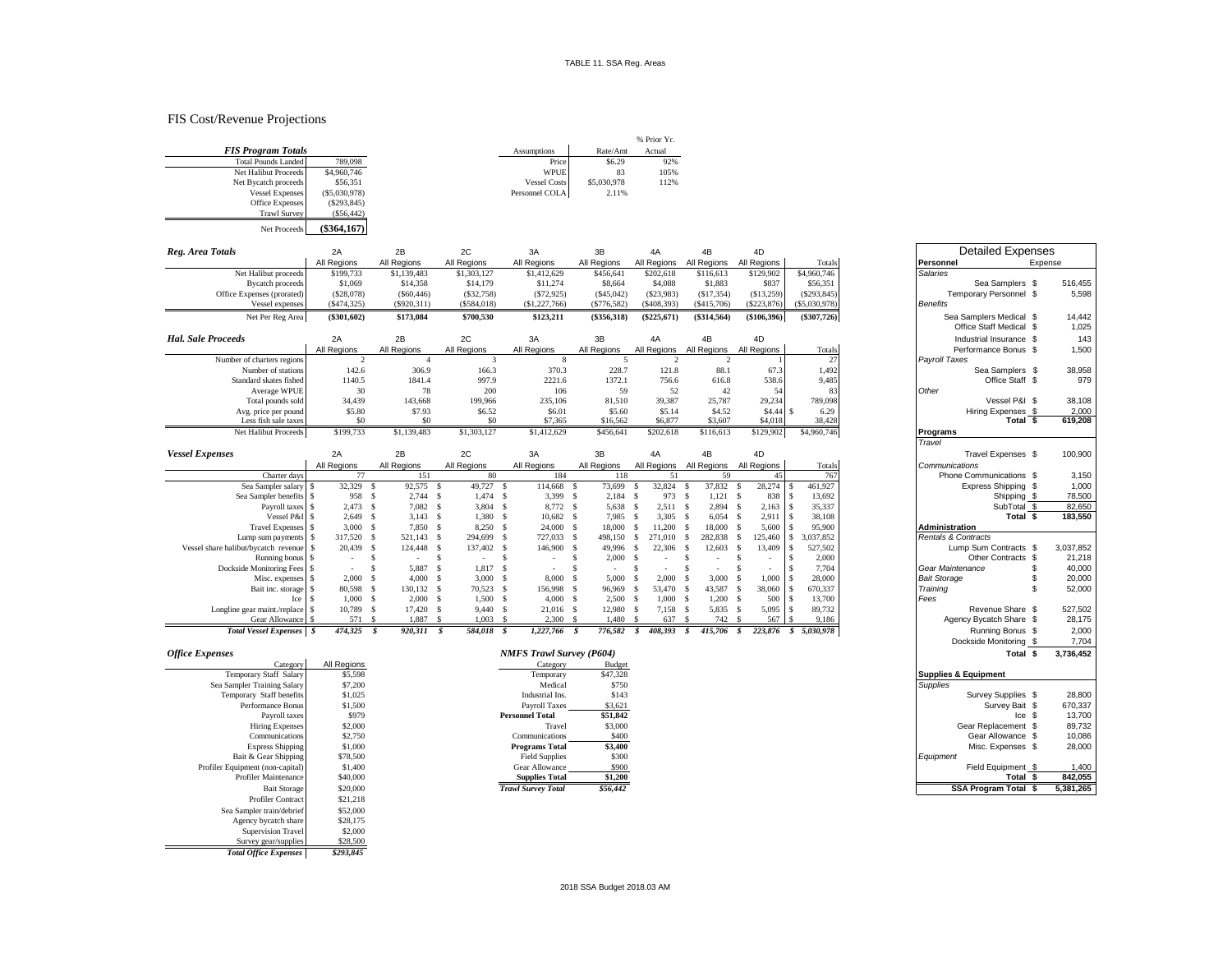### **FY2018 BUDGET OTHER RESEARCH**

| <b>On-going Projects</b>                                   |    | 621-16-00<br><b>Genetic Sex</b> |                               | 642-00-00<br><b>ADEC/EPA</b> |           | 650-18-00<br>Archival           |                                | 661-11-00<br><b>Ichthyophonus</b> |                                          | 673.13<br>Genome         |                               | 675.11<br>Tail           | 650.21<br>Area 4B       |                     |                         | 672.12<br><b>Condition</b> |                              | 669.11<br>Weights-at-sea |                                | 670-11-00<br><b>NMFS Trawl</b>           |                                      | Projects                           |
|------------------------------------------------------------|----|---------------------------------|-------------------------------|------------------------------|-----------|---------------------------------|--------------------------------|-----------------------------------|------------------------------------------|--------------------------|-------------------------------|--------------------------|-------------------------|---------------------|-------------------------|----------------------------|------------------------------|--------------------------|--------------------------------|------------------------------------------|--------------------------------------|------------------------------------|
| Item                                                       |    | ID - Genome                     |                               | Contaminants                 |           | Tag - Geomag                    |                                | Prevalance                        |                                          | Sequencing               |                               | <b>Patterns</b>          | <b>PAT Tags</b>         |                     |                         | Factor                     |                              |                          |                                | <b>Tagging</b>                           |                                      | Sub-Total                          |
| <b>PERSONNEL</b>                                           |    |                                 |                               |                              |           |                                 |                                |                                   |                                          |                          |                               |                          |                         |                     |                         |                            |                              |                          |                                |                                          |                                      |                                    |
| Salaries                                                   |    |                                 |                               |                              |           |                                 |                                |                                   |                                          |                          |                               |                          |                         |                     |                         |                            |                              |                          |                                |                                          |                                      |                                    |
| Temporary \$                                               |    | $\sim$                          | \$                            |                              |           |                                 |                                |                                   |                                          |                          |                               |                          |                         |                     |                         |                            |                              |                          |                                |                                          | \$                                   |                                    |
| Salary \$                                                  |    | $\sim$                          | $\overline{\$}$               |                              | \$        |                                 | \$                             | $\sim$                            | \$                                       |                          | $\mathbf{\hat{s}}$            |                          | \$                      | $\sim$              | \$                      |                            | \$                           |                          | \$                             | $\overline{\phantom{a}}$                 | $\bullet$                            | $\sim$                             |
| Personnel Subtotal \$                                      |    |                                 | s,                            |                              | \$        |                                 | $\overline{\mathbf{s}}$        |                                   | s,                                       |                          | s.                            |                          | $\overline{\mathbf{s}}$ |                     | s,                      |                            | s.                           |                          | \$                             |                                          | <b>S</b>                             |                                    |
| <b>PROGRAMS</b>                                            |    |                                 |                               |                              |           |                                 |                                |                                   |                                          |                          |                               |                          |                         |                     |                         |                            |                              |                          |                                |                                          |                                      |                                    |
| Travel                                                     |    |                                 |                               |                              |           |                                 |                                |                                   |                                          |                          |                               |                          |                         |                     |                         |                            |                              |                          |                                |                                          |                                      |                                    |
| General Travel - Staff \$                                  |    |                                 | \$                            | $2,500$ \$                   |           |                                 | \$                             |                                   |                                          |                          | \$                            |                          | \$                      |                     |                         |                            |                              |                          |                                | $\overline{\phantom{a}}$                 | \$                                   | 2,500                              |
| Travel \$                                                  |    | $\sim$                          | $\overline{\mathbf{s}}$       | 2,500                        | \$        |                                 | \$                             |                                   | \$                                       |                          | \$                            |                          | \$                      |                     | \$                      |                            | \$                           |                          | \$                             | $\mathcal{L}_{\mathcal{A}}$              | $\overline{\mathbf{s}}$              | 2,500                              |
| Communications                                             |    |                                 |                               |                              |           |                                 |                                |                                   |                                          |                          |                               |                          |                         |                     |                         |                            |                              |                          |                                |                                          |                                      |                                    |
| Express Mail \$                                            |    |                                 | \$                            | $2,500$ \$                   |           |                                 | \$                             |                                   | \$                                       |                          | \$                            |                          | \$                      |                     | \$                      |                            | \$                           |                          |                                |                                          | \$                                   | 2,500                              |
| Heavy Shipping \$                                          |    |                                 | \$                            | $\sim$                       | \$        |                                 | \$                             |                                   | \$                                       |                          | \$                            |                          | \$                      |                     | \$                      |                            | \$                           |                          |                                | $\blacksquare$                           | \$                                   | $\sim$                             |
| Communications \$                                          |    | $\sim$                          | \$                            | 2,500                        | \$        |                                 | \$                             |                                   | \$                                       |                          | \$                            |                          | $\mathfrak{s}$          |                     |                         |                            | $\mathbf{\hat{S}}$           |                          | \$                             | $\blacksquare$                           | \$                                   | 2,500                              |
| <b>Publications</b>                                        |    |                                 |                               |                              |           |                                 |                                |                                   |                                          |                          |                               |                          |                         |                     |                         |                            |                              |                          |                                |                                          |                                      |                                    |
| External Journals \$                                       |    |                                 | \$                            |                              | \$        |                                 | \$                             |                                   |                                          |                          |                               |                          | \$                      | $2,000$ \$          |                         |                            | \$                           |                          | \$                             |                                          | \$                                   | 2,000                              |
| <b>Publications</b> \$                                     |    | $\sim$<br>$\sim$                | \$                            | $\blacksquare$               | \$        | $\overline{\phantom{a}}$        | \$                             | $\sim$                            | $\frac{1}{2}$<br>$\overline{\mathbf{s}}$ |                          | \$<br>$\overline{\mathbf{s}}$ | $\overline{\phantom{a}}$ | \$                      | $2,000$ \$          |                         | $\sim$                     | \$                           | $\sim$                   | \$                             | $\overline{\phantom{a}}$<br>$\mathbf{r}$ | \$                                   | 2,000                              |
| <b>Programs Subtotal \$</b>                                |    |                                 | \$                            | $5,000$ \$                   |           |                                 | s,                             |                                   |                                          |                          |                               |                          | \$                      | $2,000$ \$          |                         | $\sim$                     | \$                           | $\sim$                   | \$                             |                                          | $\overline{\mathbf{s}}$              | 7,000                              |
| Administration                                             |    |                                 |                               |                              |           |                                 |                                |                                   |                                          |                          |                               |                          |                         |                     |                         |                            |                              |                          |                                |                                          | \$                                   |                                    |
| Contracts & Fees                                           |    |                                 |                               |                              |           |                                 |                                |                                   |                                          |                          |                               |                          |                         |                     |                         |                            |                              |                          |                                |                                          |                                      |                                    |
| Vendor Contracts                                           |    |                                 |                               |                              | \$        |                                 | \$                             | $6,255$ \$                        |                                          | 30,000                   |                               |                          | \$                      | $3,800$ \$          |                         |                            | S<br>$\overline{\mathbb{S}}$ |                          | \$                             | $\overline{\phantom{a}}$                 | \$                                   | 40,055                             |
| Contracts & Leases \$<br><b>Administration Subtotal \$</b> |    | $\sim$                          | \$<br>$\overline{\mathbf{s}}$ |                              | \$        | $\sim$                          | $\overline{\mathcal{S}}$<br>\$ | 6,255<br>$6,255$ \$               | \$                                       | 30,000<br>$30,000$ \$    | \$                            |                          | s,<br>\$                | 3,800<br>$3,800$ \$ | $\overline{\mathbf{s}}$ | $\sim$                     | s                            | $\sim$                   | $\overline{\mathcal{S}}$<br>\$ | $\mathcal{L}_{\mathcal{A}}$              | $\bullet$<br>$\overline{\mathbf{s}}$ | 40,055                             |
|                                                            |    |                                 |                               | $\sim$                       |           | $\sim$                          |                                |                                   |                                          |                          |                               | $\sim$                   |                         |                     |                         |                            |                              | $\sim$                   |                                | $\sim$                                   |                                      | 40,055                             |
| <b>Supplies &amp; Equipment</b>                            |    |                                 |                               |                              |           |                                 |                                |                                   |                                          |                          |                               |                          |                         |                     |                         |                            |                              |                          |                                |                                          | \$                                   |                                    |
| <b>Supplies</b>                                            |    |                                 |                               |                              |           |                                 |                                |                                   |                                          |                          |                               |                          |                         |                     |                         |                            |                              |                          |                                |                                          |                                      |                                    |
| Supplies                                                   | \$ | 33,928                          | \$<br>\$                      | $3,600$ \$                   |           |                                 | \$                             | $2,500$ \$                        |                                          | $2,500$ \$               |                               | 3,100                    |                         |                     |                         |                            | \$                           |                          | \$                             | 7,490                                    | - \$                                 | 53,118                             |
| Tag Recoveries \$                                          |    | $\blacksquare$                  |                               | $\overline{\phantom{a}}$     | \$        | 800                             | \$<br>\$                       |                                   | \$                                       |                          | \$                            | $\blacksquare$           | -\$                     | $1,000$ \$          |                         |                            | \$                           |                          | \$                             | 5,350 \$                                 | \$                                   | 7,150                              |
| Bait \$<br>Supplies \$                                     |    | 33,928                          | \$<br>\$                      | 3,600                        | \$.<br>\$ | $\overline{\phantom{a}}$<br>800 | \$                             | 2,500                             | \$                                       | 2,500                    | \$                            | 3,100                    | - \$                    | 1,000               | \$                      | $\sim$                     | \$                           | $\sim$                   | \$                             | 12,840                                   | $\sqrt{3}$                           | $\overline{\phantom{a}}$<br>60,268 |
| Equipment                                                  |    |                                 |                               |                              |           |                                 |                                |                                   |                                          |                          |                               |                          |                         |                     |                         |                            |                              |                          |                                |                                          |                                      |                                    |
| Field Equipment - Capital \$                               |    |                                 | \$                            |                              | \$        |                                 | \$                             |                                   |                                          |                          | \$                            | 800                      |                         |                     | \$                      | 9,116                      | $^{\circ}$                   | 7,645 \$                 |                                | $\overline{\phantom{a}}$                 | \$                                   | 17,561                             |
| Scientific Equipment - Capital \$                          |    | $\sim$                          | \$                            | $\sim$                       | \$        | $\overline{\phantom{a}}$        | \$                             | $\blacksquare$                    |                                          |                          |                               |                          |                         |                     | \$                      |                            | \$                           | $\sim$                   | \$                             | $\overline{\phantom{a}}$                 | \$                                   | $\sim$                             |
| Equipment \$                                               |    | $\overline{\phantom{a}}$        | \$                            | $\sim$                       | \$        |                                 | \$                             | $\sim$                            | \$                                       | $\overline{\phantom{a}}$ | \$                            | 800                      |                         |                     | \$                      | $9,116$ \$                 |                              | 7,645 \$                 |                                | $\overline{\phantom{a}}$                 | \$                                   | 17,561                             |
| Supplies & Equipment Subtotal \$                           |    | 33,928                          | \$                            | 3,600                        | \$        | 800                             | S.                             | 2,500                             | \$                                       | 2,500                    | \$                            | 3,900                    | \$                      | 1,000               | \$                      | 9,116                      | - \$                         | 7,645                    | - \$                           | 12,840                                   | S.                                   | 77,829                             |
|                                                            |    |                                 |                               |                              |           |                                 |                                |                                   |                                          |                          |                               |                          |                         |                     |                         |                            |                              |                          |                                |                                          |                                      |                                    |
|                                                            |    |                                 |                               |                              |           |                                 |                                |                                   |                                          |                          |                               |                          |                         |                     |                         |                            |                              |                          |                                |                                          |                                      |                                    |
| Total <sub>s</sub>                                         |    | 33,928                          | -\$                           | $8,600$ \$                   |           | $800*$                          |                                | $8,755$ \$                        |                                          | 32,500 \$                |                               | $3,900$ \$               |                         | $6,800$ \$          |                         | $9,116$ \$                 |                              | $7,645$ \$               |                                |                                          |                                      | 12,840 \$ 124,884                  |
| <b>Income</b>                                              |    |                                 |                               |                              |           |                                 |                                |                                   |                                          |                          |                               |                          |                         |                     |                         |                            |                              |                          |                                |                                          |                                      |                                    |
| Total Income \$                                            |    | $\blacksquare$                  | \$                            |                              | \$        |                                 | \$                             | $\sim$                            |                                          |                          |                               |                          |                         |                     |                         |                            |                              |                          | \$                             | $\blacksquare$                           | S.                                   | $\blacksquare$                     |
|                                                            |    |                                 |                               |                              |           |                                 |                                |                                   |                                          |                          |                               |                          |                         |                     |                         |                            |                              |                          |                                |                                          |                                      |                                    |
| FY2016 Actuals                                             | \$ | 93,853                          |                               | $233$ \$                     |           | $3,000$ \$                      |                                | 2,245                             |                                          |                          |                               |                          |                         |                     |                         |                            |                              |                          | \$                             | 2,562                                    | <b>S</b>                             | 101,894                            |
| FY2016 Budget                                              | s, | 190,361                         | \$<br>$\bullet$               | 4,900                        | \$        | $3,500$ \$                      |                                | 500                               |                                          |                          |                               |                          |                         |                     |                         |                            |                              |                          | \$                             | 6,500                                    | $\sqrt{3}$                           | 205,761                            |
|                                                            |    |                                 |                               |                              |           |                                 |                                |                                   |                                          |                          |                               |                          |                         |                     |                         |                            |                              |                          |                                |                                          |                                      |                                    |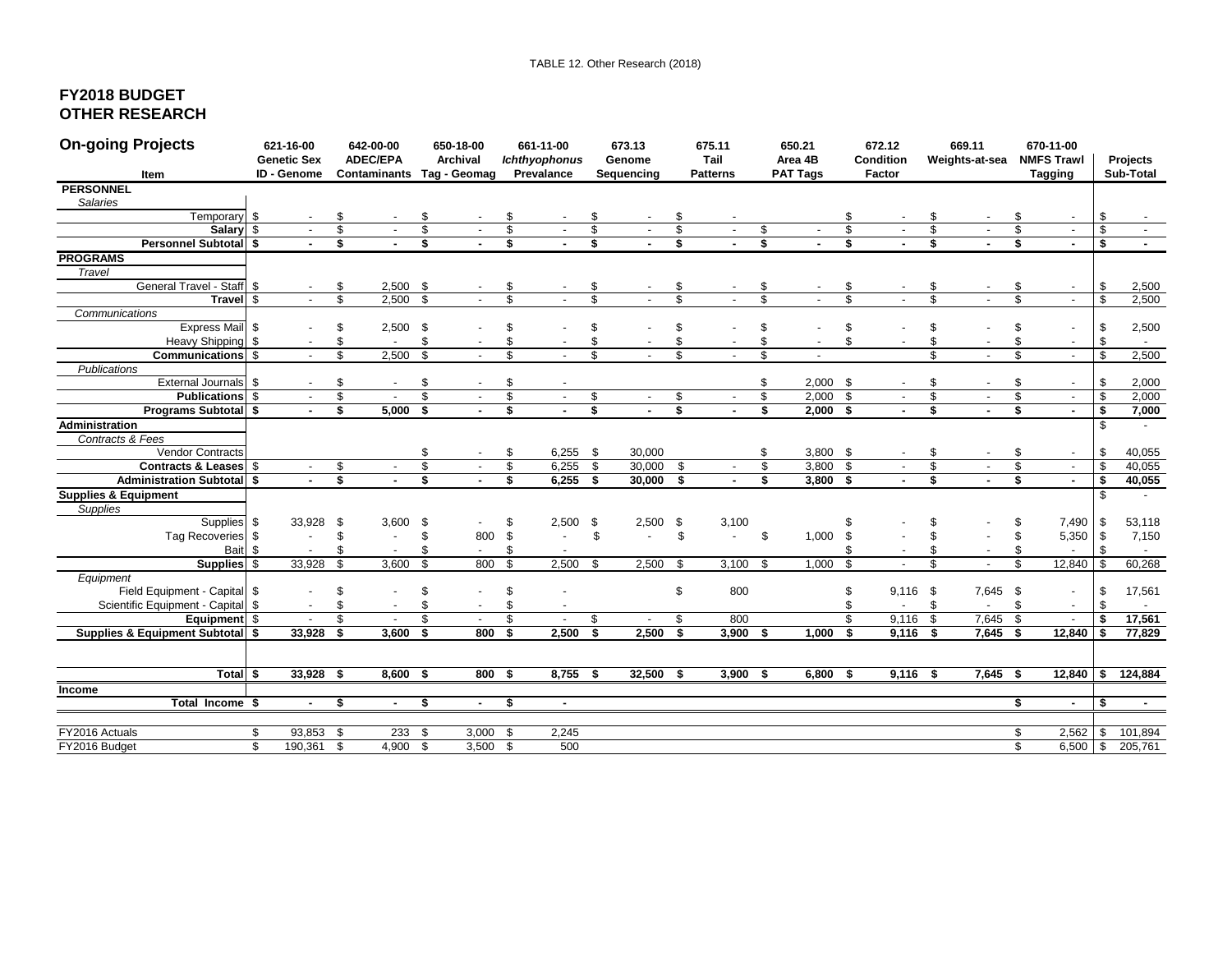### **FY2018 BUDGET OTHER RESEARCH**

| <b>New Projects</b>                | Ongoing                    |            | 673.14                             |                           | 672.13                   |                          | <b>NEW</b>                       |                          | 674.11         |      | <b>NEW</b>     |                          | <b>NEW</b>           |                          | <b>NEW</b>     |                         |                    |
|------------------------------------|----------------------------|------------|------------------------------------|---------------------------|--------------------------|--------------------------|----------------------------------|--------------------------|----------------|------|----------------|--------------------------|----------------------|--------------------------|----------------|-------------------------|--------------------|
|                                    | <b>Projects</b>            |            | Growth                             |                           | <b>DMR</b>               |                          | Larval                           |                          | Reproductive   |      | <b>Thermal</b> |                          | Whale                | Captive                  |                |                         | Projects           |
| Item                               | Subtotal                   |            | markers                            |                           | <b>Classification</b>    |                          | connectivity                     |                          | Cycle          |      | growth history |                          | detection            |                          | holding        |                         | <b>Total</b>       |
| <b>PERSONNEL</b>                   |                            |            |                                    |                           |                          |                          |                                  |                          |                |      |                |                          |                      |                          |                |                         |                    |
| <b>Salaries</b>                    |                            |            |                                    |                           |                          |                          |                                  |                          |                |      |                |                          |                      |                          |                |                         |                    |
| Temporary                          | -\$<br>$\sim$              |            | \$<br>21,401                       | \$                        | 15,200                   | \$                       | 20,000                           | \$                       | 80,849         | - \$ | 3,780          | \$                       |                      | S                        |                | \$                      | 141,230            |
| Salary \$                          |                            |            | \$<br>21,401                       | \$                        | 15,200                   | \$                       | 20,000                           | \$                       | 80,849         | \$   | 3,780          | \$                       |                      |                          |                | \$                      | 141,230            |
| <b>Benefits</b>                    |                            |            |                                    |                           |                          |                          |                                  |                          |                |      |                |                          |                      |                          |                |                         |                    |
| Medical                            | \$                         |            | \$<br>4,280                        | \$                        | 4,037                    | \$                       |                                  | \$                       | 18,670 \$      |      | 110            |                          |                      |                          |                | \$                      | 27,097             |
| Life Insurance                     | \$                         |            | \$<br>÷.                           | \$                        | $\overline{\phantom{a}}$ | \$                       |                                  | \$                       |                | \$   |                | \$                       |                      | \$                       | $\sim$         | \$                      |                    |
| Tuition                            | \$                         |            | \$                                 | \$                        | ÷.                       | \$                       |                                  | \$                       | 17,597         | \$   |                | \$                       |                      | \$                       |                | \$                      | 17,597             |
| <b>Benefits</b>                    | \$<br>$\omega$             |            | $\mathsf{s}$<br>4,280              | \$                        | 4,037                    |                          |                                  | \$                       | 36,267         | \$   | 110            | $\overline{\mathcal{S}}$ | $\mathbf{r}$         | \$                       | $\Delta$       | \$                      | 44,694             |
| Personnel Subtotal \$              |                            |            | \$<br>25,681                       | \$                        | 19,237                   | \$                       | 20,000                           | \$                       | 117,116        | \$   | 3,890          | \$                       |                      | \$                       | $\blacksquare$ | \$                      | 185,924            |
| <b>PROGRAMS</b><br>Travel          |                            |            |                                    |                           |                          |                          |                                  |                          |                |      |                |                          |                      |                          |                |                         |                    |
| General Travel - Staff             | -\$<br>2,500               |            | 2,050<br>\$                        | \$                        | 6,340                    | \$                       |                                  | \$                       | 23,800         | -\$  | 3,500          | \$                       |                      |                          |                | \$                      |                    |
| Travel \$                          |                            | $2,500$ \$ | 2,050                              | $\overline{\mathcal{S}}$  | 6,340                    | $\overline{\mathcal{S}}$ |                                  | $\overline{\mathcal{S}}$ | 23,800         | \$   | 3,500          | \$                       |                      | \$                       | $\sim$         | $\mathsf{s}$            | 38,190<br>38,190   |
| Communications                     |                            |            |                                    |                           |                          |                          |                                  |                          |                |      |                |                          |                      |                          |                |                         |                    |
| Express Mail \$                    |                            | $2,500$ \$ | 500                                | \$                        | 5,440 \$                 |                          |                                  | \$                       |                | \$   | 5,900          | - \$                     |                      | \$                       | $\blacksquare$ | \$                      | 14,340             |
| Heavy Shipping                     | \$                         |            |                                    | \$                        |                          | \$                       |                                  | \$                       | 2,000          | \$   |                | \$                       |                      | \$                       | $\blacksquare$ | \$                      | 2,000              |
| <b>Communications</b>              | \$                         | $2,500$ \$ | 500                                | \$                        | 5.440                    | \$                       |                                  | \$                       | 2.000          | \$   | 5,900          | \$                       | $\overline{a}$       | \$                       | $\mathbf{r}$   | \$                      | 16,340             |
| Publications                       |                            |            |                                    |                           |                          |                          |                                  |                          |                |      |                |                          |                      |                          |                |                         |                    |
| <b>External Journals</b>           | \$<br>2,000                |            |                                    | \$                        |                          | \$                       |                                  | \$                       | 2,000          | - \$ |                | \$                       |                      | \$                       | $\blacksquare$ | \$                      | 4,000              |
| <b>Publications</b>                | 2,000<br>\$                |            |                                    | \$                        |                          | \$                       | $\sim$                           | $\overline{\mathcal{S}}$ | 2.000          | \$   |                | \$                       | $\overline{a}$       | \$                       | $\mathbf{r}$   | \$                      | 4,000              |
| Programs Subtotal \$               |                            | $7,000$ \$ | 2,550                              | \$                        | 11,780                   | \$                       |                                  | \$                       | 27,800         | \$   | 9,400          | \$                       | $\blacksquare$       | \$                       | $\blacksquare$ | \$                      | 58,530             |
| <b>Administration</b>              |                            |            |                                    |                           |                          |                          |                                  |                          |                |      |                |                          |                      |                          |                | \$                      |                    |
| Contracts & Fees                   |                            |            |                                    |                           |                          |                          |                                  |                          |                |      |                |                          |                      |                          |                |                         |                    |
| Vendor Contracts                   | \$<br>40,055 \$            |            | 22,542                             | \$                        | 140,713 \$               |                          |                                  | \$                       | 126,000        | - \$ | 14,000 \$      |                          | 37,511 \$            |                          | 30,000         | \$                      | 410,821            |
| Vessel Revenue Share               | \$<br>$\sim$               |            | \$                                 | \$                        |                          | \$                       | $\sim$                           | \$                       |                | \$   |                | \$                       |                      | \$                       | 2,318          | \$                      | 2,318              |
| Contracts & Leases                 | 40,055<br>\$               |            | $\overline{\mathcal{S}}$<br>22,542 | $\mathsf{s}$              | 140,713                  | $\overline{\mathcal{S}}$ |                                  | $\overline{\mathcal{S}}$ | 126,000        | \$   | 14,000         | $\overline{\mathcal{S}}$ | 37,511               | $\overline{\mathcal{S}}$ | 32,318         | $\overline{\mathbf{s}}$ | 413,139            |
| Insurance                          |                            |            |                                    |                           |                          |                          |                                  |                          |                |      |                |                          |                      |                          |                |                         |                    |
| <b>General Liability Insurance</b> | \$<br>$\blacksquare$       |            | \$<br>$\sim$                       | \$                        |                          | \$                       | $\sim$                           | \$                       | $\mathbf{r}$   | \$   |                | \$                       | $\blacksquare$       | \$                       | 200            | \$                      | 200                |
| Insurance                          | \$                         |            | \$<br>$\overline{\mathbf{s}}$      | \$                        |                          | \$                       | $\blacksquare$<br>$\overline{a}$ | \$<br>\$                 | 126.000        | \$   |                | \$                       |                      | \$                       | 200            | \$                      | 200                |
| <b>Administration Subtotal \$</b>  | 40,055                     |            | 22,542                             | \$                        | 140,713                  | \$                       |                                  |                          |                | \$   | 14,000         | \$                       | 37,511               | \$                       | 32,518         | \$                      | 413,339            |
| <b>Supplies &amp; Equipment</b>    |                            |            |                                    |                           |                          |                          |                                  |                          |                |      |                |                          |                      |                          |                | \$                      |                    |
| Supplies<br>Supplies               | \$<br>$53,118$ \$          |            | 7,000                              | \$                        | 188,409                  | \$                       |                                  | \$                       | 12,000 \$      |      | 98,714         | \$                       |                      | \$                       | 45,000         | \$                      | 404,241            |
| <b>Tag Recoveries</b>              | \$<br>7,150                |            |                                    | \$                        |                          | \$                       |                                  | \$                       |                | \$   | 10,000         | \$                       |                      | \$                       | $\blacksquare$ | \$                      | 17,150             |
| <b>Bait</b>                        | \$<br>÷,                   |            |                                    | \$                        | 21,300                   | \$                       |                                  | \$                       | 16,500         | -\$  |                | \$                       |                      | \$                       | 3,650          | \$                      | 41,450             |
| Gear Replacement                   | \$<br>$\overline{a}$       |            | \$                                 | \$                        |                          | \$                       |                                  | \$                       |                | \$   |                | \$                       |                      | \$                       | 408            | \$                      | 408                |
| <b>Supplies</b>                    | 60,268<br>\$               |            | 7.000<br>\$                        | \$                        | 209,709                  | \$                       |                                  | \$                       | 28,500         | \$   | 108,714        | \$                       |                      | \$                       | 49,058         | \$                      | 463,249            |
| Equipment                          |                            |            |                                    |                           |                          |                          |                                  |                          |                |      |                |                          |                      |                          |                |                         |                    |
| Field Equipment - Capital          | \$<br>17,561               |            |                                    | \$                        |                          | \$                       |                                  | \$                       | 20,000         | - \$ |                |                          |                      |                          |                | \$                      | 37,561             |
| Equipment \$                       | 17,561                     |            |                                    | \$                        | ÷,                       | \$                       |                                  | $\mathsf{s}$             | 20,000         | \$   |                | \$                       | $\mathbf{r}$         | \$                       | $\blacksquare$ | \$                      | 37,561             |
| Supplies & Equipment Subtotal \$   | $77,829$ \$                |            | 7,000                              | s,                        | 209,709                  | \$                       |                                  | \$                       | 48,500         | \$   | 108,714        | \$                       |                      | \$                       | 49,058         | \$                      | 500,810            |
|                                    |                            |            |                                    |                           |                          |                          |                                  |                          |                |      |                |                          |                      |                          |                |                         |                    |
|                                    |                            |            |                                    |                           |                          |                          |                                  |                          |                |      |                |                          |                      |                          |                |                         |                    |
| Total \$                           | $124,884$ \$               |            | 57,773                             | \$                        | 381,439                  | \$                       | 20,000                           | \$                       | 319,416        | -\$  | 136,004        | \$                       | 37,511               | \$                       |                |                         | 81,576 \$1,158,603 |
| Income                             |                            |            |                                    |                           |                          |                          |                                  |                          |                |      |                |                          |                      |                          |                |                         |                    |
| US Federal Grant \$                | $\overline{a}$             |            | \$<br>57,773 \$                    |                           | 255,402 \$               |                          |                                  | \$                       |                | \$   |                | \$                       | ÷                    | \$                       | $\overline{a}$ | \$                      | 313,175            |
| <b>Halibut Sales</b>               | \$<br>$\sim$               |            | \$                                 | \$                        | 125,000 \$               |                          | $\sim$                           | \$                       | 195,428        | \$   |                | \$                       | $\ddot{\phantom{1}}$ | \$                       | $\blacksquare$ | \$                      | 320,428            |
| Total Income                       | -\$<br>$\blacksquare$      |            | \$<br>57,773                       | \$                        | 380,402                  |                          |                                  | \$                       | 195,428        | \$   |                |                          |                      | \$                       | $\blacksquare$ | \$                      | 633,603            |
| <b>Net</b>                         | 124,884<br>\$              |            | -\$<br>$\blacksquare$              | \$                        | 1,037                    | \$                       | 20,000                           | - \$                     | 123,988        | \$   | 136,004        | - \$                     | $37,511$ \$          |                          | $81,576$ \$    |                         | 525,000            |
| FY2016 Actuals                     | $\overline{\$}$<br>101,894 |            |                                    | $\boldsymbol{\mathsf{s}}$ | $\blacksquare$           |                          |                                  | \$                       | $\blacksquare$ | \$   | $\blacksquare$ |                          |                      |                          |                | \$                      | $\bullet$          |
| FY2016 Budget                      | \$<br>205,761              |            |                                    | \$                        | $\Delta$                 | $\overline{\mathcal{S}}$ | $\mathcal{L}^{\mathcal{L}}$      | \$                       | $\mathbf{r}$   | \$   | $\omega$       |                          |                      |                          |                | \$                      | $\sim$             |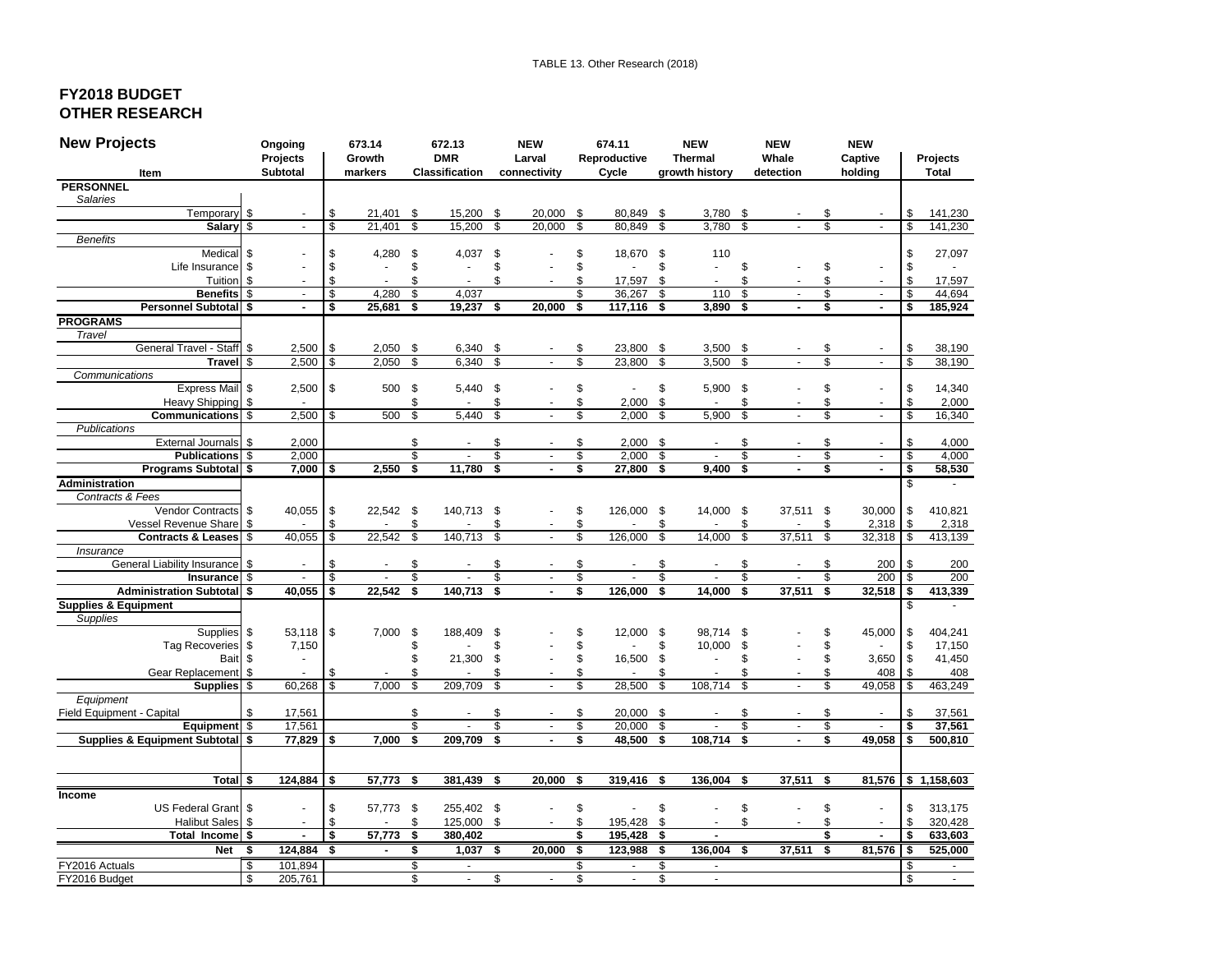# *IPHC Income and Expenses*

Consolidated General & Supplemental FY2019 Budget 1 Oct. 2018 to 30 Sept. 2019

| <i><b>Income</b></i>     |                  | <b>Expenses</b>                    |                  |
|--------------------------|------------------|------------------------------------|------------------|
| <b>Contributions</b>     |                  | <b>Core IPHC Activities</b>        |                  |
| United States \$         | 4,400,000        | Administration \$                  | 1,974,546        |
| Canada \$                | 1,573,233        | Scientific \$                      | 3,595,200        |
|                          |                  | Catch Sampling \$                  | 603,313          |
| <b>Fish Sales Income</b> |                  | <b>Survey Expenses</b>             |                  |
| FISS Program \$          | 5,575,086        | FISS Program \$                    | 5,813,748        |
| Other Research \$        | 43,428           |                                    |                  |
| <b>Other Income</b>      |                  | <b>Research Activities</b>         |                  |
| Grants & Contracts \$    | 598,488          | Field Research \$                  |                  |
| Interest Income \$       | 16,125           | Other Research \$                  | 698,265          |
| Misc. Income \$          |                  |                                    |                  |
|                          |                  | Transfer to Restricted Accounts \$ |                  |
| Total FY2019 Income      | \$<br>12,206,360 | Total FY2019 Expenses              | \$<br>12,685,073 |

Unrestricted Funds Balance \$ 2,716,075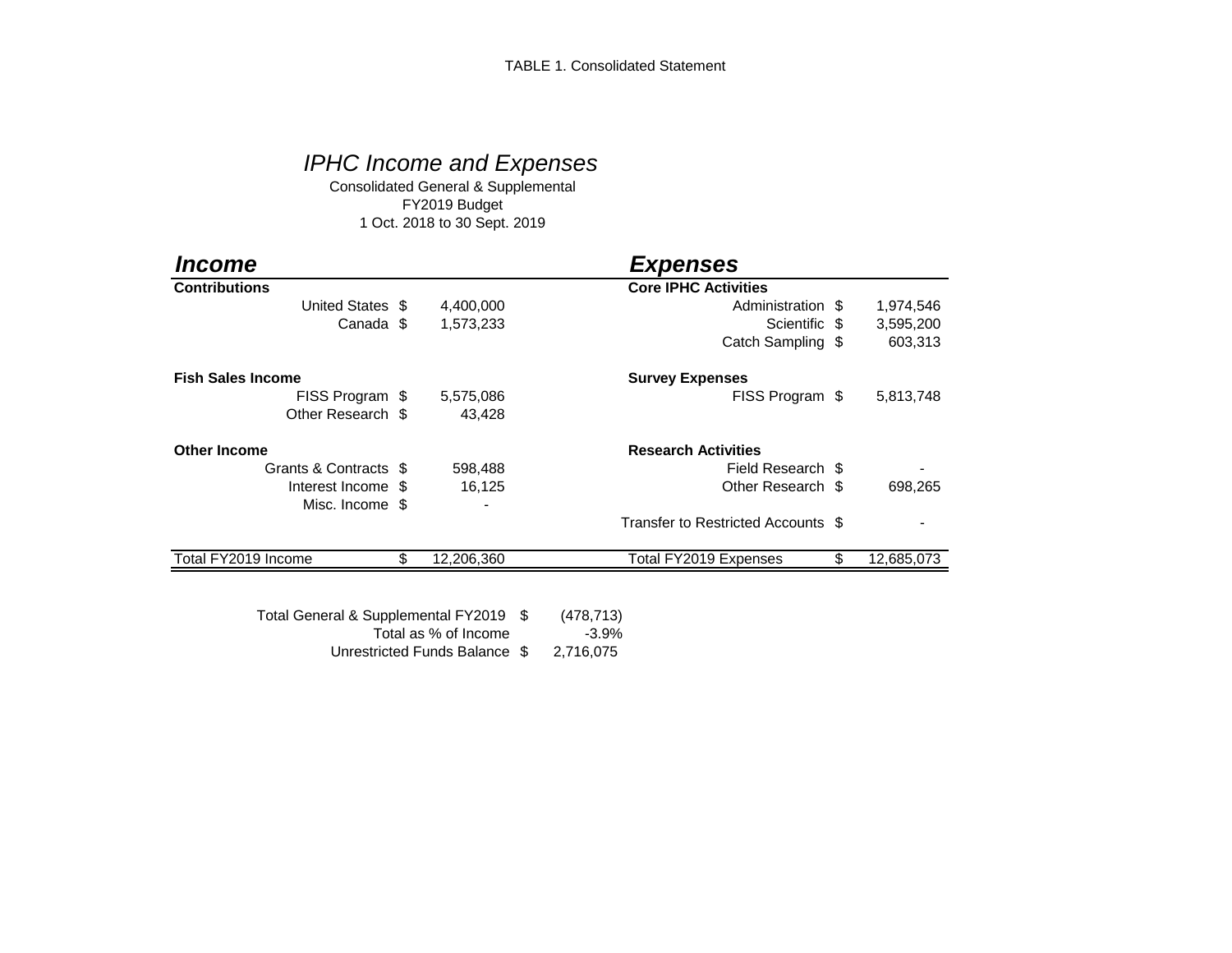### International Pacific Halibut Commission Income and Expenses - FY2019 Budget

|                     | <b>INCOME</b>                   |          | FY 2019    |
|---------------------|---------------------------------|----------|------------|
| General             |                                 |          |            |
|                     | Carry over from Prior FY        | \$       | 282,875    |
|                     | <b>US Contributions</b>         |          | 4,400,000  |
|                     |                                 | \$       |            |
|                     | <b>CDN Contributions</b>        | \$       | 1,501,233  |
|                     | <b>CDN Pension Funding</b>      | \$       | 72,000     |
|                     | Interest                        | \$       | 5,000      |
|                     | Other income                    | \$       |            |
|                     | <b>UW Lease Payments</b>        | \$       |            |
|                     | <b>Current FY Income</b>        | \$       | 5,978,233  |
|                     | Appropriations Income Total     | \$       | 6,261,108  |
| Supplemental        |                                 |          |            |
|                     | Supplemental Offset             | \$       | 6,718,777  |
|                     | (fish sales, contracts, grants) |          |            |
| <b>TOTAL INCOME</b> |                                 | \$       | 12,979,885 |
|                     |                                 |          |            |
|                     | <b>EXPENSES</b>                 |          |            |
| <b>Operations</b>   |                                 |          |            |
|                     | Personnel                       | \$       | 4,902,858  |
|                     | Programs                        | \$       | 464,830    |
|                     | Administration                  | \$       | 1,077,861  |
|                     | Supplies                        | \$       | 425,526    |
|                     | Sub-total                       | \$       | 6,871,075  |
| <b>FISS Program</b> |                                 |          |            |
|                     | Personnel                       | \$       | 605,407    |
|                     | Programs                        | \$<br>\$ | 190,470    |
|                     | <b>Vessels and Contracts</b>    |          | 3,804,831  |
|                     | <b>Supplies</b>                 | \$       | 1,213,040  |
|                     | <b>Sub-total SSA Surveys</b>    | \$       | 5,813,748  |

**TOTAL EXPENSES \$ 12,684,823 GENERAL ACCOUNT CARRYOVER \$ 295,062**

Version Date Comments<br>0.9 Interim Mee

0.9 Interim Meeting Draft<br>1.0 Annual Meeting Draft Annual Meeting Draft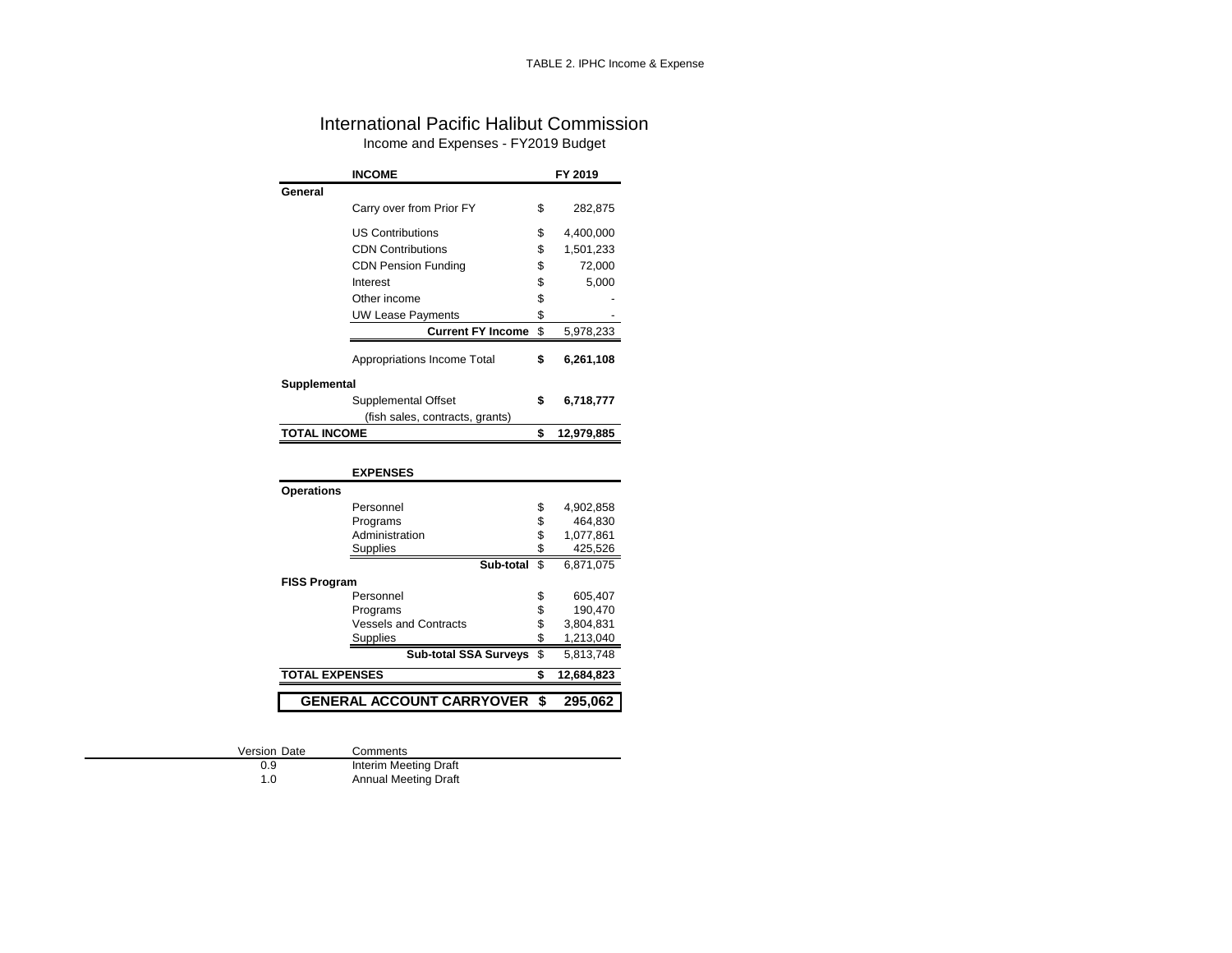#### Opening Fund Balance as of October 1, 2018

| Leave Liability (30)           |                             |           | <b>Notes</b>             | Income                         | <b>Budget</b>   |
|--------------------------------|-----------------------------|-----------|--------------------------|--------------------------------|-----------------|
| <b>Beginning Balance</b>       |                             | 62,348    |                          | Carryover                      |                 |
| <b>Interest Earned</b>         |                             | 623       |                          | Carryover from prior FY        | \$<br>2,911,913 |
| Expenses                       |                             |           |                          | <b>Fish Sales</b>              |                 |
| <b>Funds Transferred</b>       |                             |           |                          | <b>Halibut Proceeds - FISS</b> | 5,518,735       |
| <b>Fund Balance</b>            |                             | 61,791    |                          | <b>Bycatch Proceeds - FISS</b> | 56,351          |
|                                |                             |           |                          | <b>DMR Classification</b>      |                 |
| <b>Medical Annuitants (40)</b> |                             |           |                          | Reproductive Cycle Project     | 43,428          |
| <b>Beginning Balance</b>       |                             | 428,538   |                          |                                |                 |
| <b>Interest Earned</b>         |                             | 4.285     |                          | <b>Grants &amp; Contracts</b>  |                 |
| Expenses                       |                             | (86,002)  |                          | NMFS - Sampling Grant          | 447,551         |
| <b>Funds Transferred</b>       |                             |           | <b>Additional Funds</b>  | NMFS - Sablefish logbooks      |                 |
| Fund Balance                   |                             | 346,821   |                          | <b>NPRB - Growth Markers</b>   | 74,118          |
|                                |                             |           |                          | <b>SK- DMR Classification</b>  | 30,719          |
| <b>Reserve Account (50)</b>    |                             |           |                          | <b>DFO Rockfish Contract</b>   | 34,520          |
| <b>Beginning Balance</b>       |                             | 1,000,000 |                          | <b>WDFW Rockfish Contract</b>  | 11,580          |
| <b>Interest Earned</b>         |                             | 10,000    |                          |                                |                 |
| Expenses                       |                             |           |                          | Other Income                   |                 |
| <b>Funds Transferred</b>       |                             |           | (10,000) To Supplemental | Misc. Income                   |                 |
| Fund Balance                   |                             | 1,000,000 |                          | <b>Rollover from Reserve</b>   | 10,000          |
|                                |                             |           |                          | Interest                       | 1,125           |
| .                              | $\sim$ $\sim$ $\sim$ $\sim$ |           |                          |                                |                 |

| <b>Scholarship Account (60)</b> |          | <b>Current FY Income</b>               |               |
|---------------------------------|----------|----------------------------------------|---------------|
| <b>Beginning Balance</b>        | 249.759  |                                        |               |
| <b>Interest Earned</b>          | 2.498    | <b>Income Total</b>                    |               |
| Expenses                        |          |                                        |               |
| <b>Funds Transferred</b>        |          | Expenses                               | <b>Budget</b> |
| <b>Fund Balance</b>             | 252.257  | Supplemental                           |               |
|                                 |          | Administration                         |               |
| <b>Total Retricted Funds</b> \$ | .660.869 | <b>Transfer to Restricted Accounts</b> |               |

# Expected Investment 1.00%<br>Rate

#### **Restricted Accounts Restricted Accounts**

| Leave Liability (30)            |    |           | <b>Notes</b>             | Income                                 | <b>Budget</b>   |
|---------------------------------|----|-----------|--------------------------|----------------------------------------|-----------------|
| Beginning Balance               | \$ | 62,348    |                          | Carryover                              |                 |
| Interest Earned                 | \$ | 623       |                          | Carryover from prior FY                | \$<br>2,911,913 |
| Expenses                        |    |           |                          | <b>Fish Sales</b>                      |                 |
| <b>Funds Transferred</b>        |    |           |                          | <b>Halibut Proceeds - FISS</b>         | \$<br>5,518,735 |
| <b>Fund Balance</b>             | \$ | 61,791    |                          | <b>Bycatch Proceeds - FISS</b>         | \$<br>56,351    |
|                                 |    |           |                          | <b>DMR Classification</b>              | \$              |
| <b>Medical Annuitants (40)</b>  |    |           |                          | Reproductive Cycle Project             | \$<br>43,428    |
| Beginning Balance               | \$ | 428,538   |                          |                                        |                 |
| <b>Interest Earned</b>          |    | 4,285     |                          | <b>Grants &amp; Contracts</b>          |                 |
| <b>Expenses</b>                 |    | (86,002)  |                          | NMFS - Sampling Grant                  | \$<br>447,551   |
| <b>Funds Transferred</b>        | \$ |           | <b>Additional Funds</b>  | NMFS - Sablefish logbooks              | \$              |
| <b>Fund Balance</b>             | \$ | 346,821   |                          | <b>NPRB - Growth Markers</b>           | \$<br>74,118    |
|                                 |    |           |                          | SK- DMR Classification                 | \$<br>30,719    |
| <b>Reserve Account (50)</b>     |    |           |                          | <b>DFO Rockfish Contract</b>           | \$<br>34,520    |
| Beginning Balance               | \$ | 1,000,000 |                          | <b>WDFW Rockfish Contract</b>          | \$<br>11,580    |
| <b>Interest Earned</b>          | \$ | 10,000    |                          |                                        |                 |
| Expenses                        |    |           |                          | Other Income                           |                 |
| <b>Funds Transferred</b>        | \$ |           | (10,000) To Supplemental | Misc. Income                           | \$              |
| <b>Fund Balance</b>             | \$ | 1,000,000 |                          | Rollover from Reserve                  | \$<br>10,000    |
|                                 |    |           |                          | Interest                               | \$<br>1,125     |
| <b>Scholarship Account (60)</b> |    |           |                          | <b>Current FY Income</b>               | \$<br>6,228,127 |
| Beginning Balance               | \$ | 249.759   |                          |                                        |                 |
| <b>Interest Earned</b>          |    | 2,498     |                          | <b>Income Total</b>                    | \$<br>9,140,040 |
| Expenses                        |    |           |                          |                                        |                 |
| <b>Funds Transferred</b>        | \$ |           |                          | Expenses                               | <b>Budget</b>   |
| <b>Fund Balance</b>             | \$ | 252.257   |                          | Supplemental                           |                 |
|                                 |    |           |                          | Administration                         | \$<br>250       |
| Total Retricted Funds           | S. | 1,660,869 |                          | <b>Transfer to Restricted Accounts</b> | \$              |
|                                 |    |           |                          | Sub-Total                              | \$<br>250       |
|                                 |    |           |                          | Offset to General Account              | \$<br>6,718,777 |
|                                 |    |           |                          | <b>Total Expenses</b>                  | \$<br>6,719,027 |
|                                 |    |           |                          | Balance                                | \$<br>2.421.013 |
|                                 |    |           |                          |                                        |                 |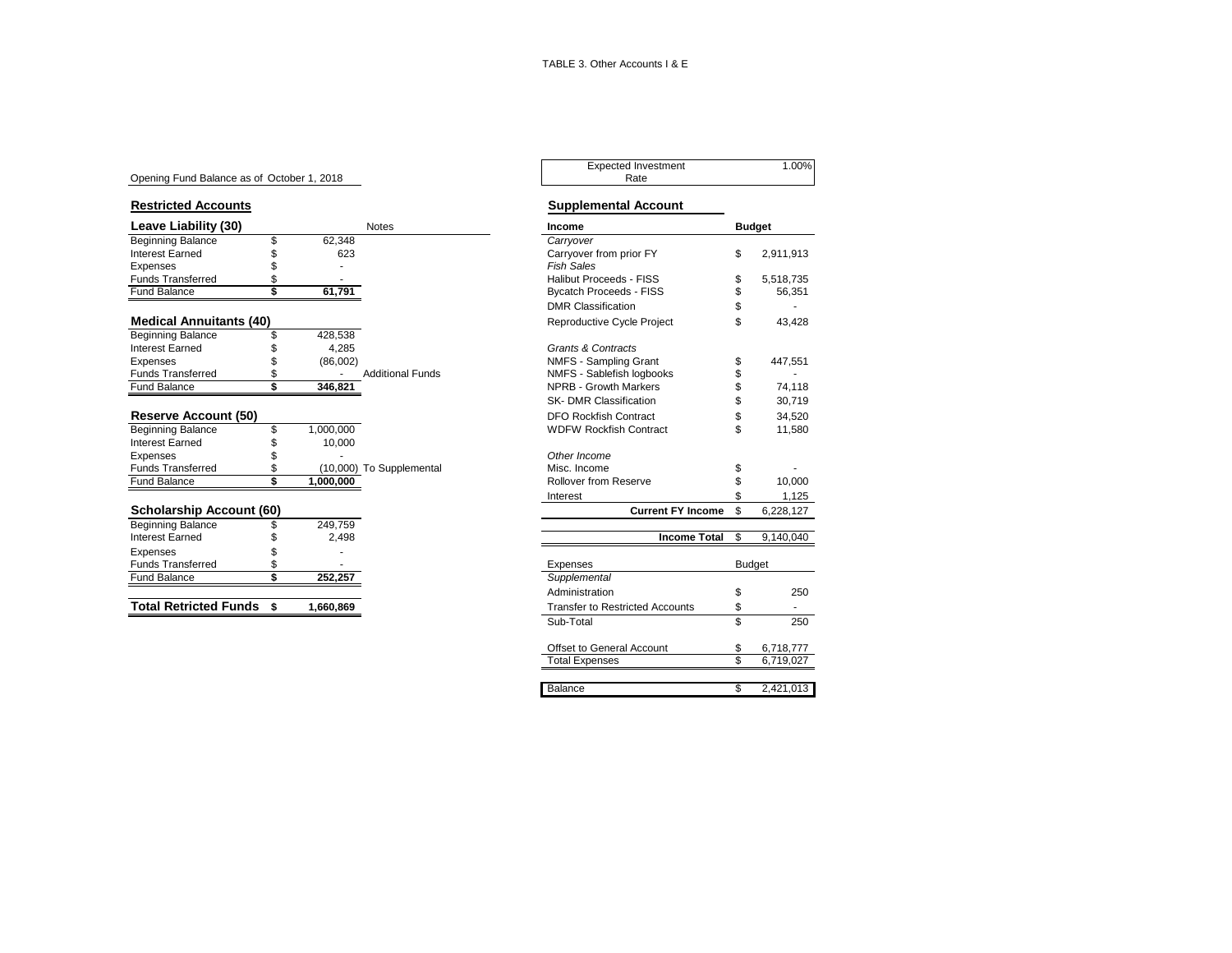|  | <b>TABLE 4. Operations</b> |
|--|----------------------------|
|--|----------------------------|

|                                 |      |                      |      |                  |      |                         |     | International Pacific Halibut Commission<br><b>Fiscal Year Actuals and Budgets</b> |    |                      |    |                |    |                         | Year                 |      | 2019                               |                      |
|---------------------------------|------|----------------------|------|------------------|------|-------------------------|-----|------------------------------------------------------------------------------------|----|----------------------|----|----------------|----|-------------------------|----------------------|------|------------------------------------|----------------------|
| Personnel                       |      | 10<br>Administration |      | 20<br>Scientific |      | 30<br><b>Statistics</b> |     | 40<br><b>Field Experiments</b>                                                     |    | 60<br>Other Research |    | Sub-Total      |    | 50<br><b>FIS Survey</b> | <b>Budget</b>        |      | <b>Prior Year</b><br><b>Budget</b> | $%$ of<br>P.Y.Budget |
| <b>Related Expenses</b>         | \$   | 15,300               | \$   | 1,800            | \$   | 21,000                  | \$  |                                                                                    |    |                      | \$ | 38,100         | S. | 11,625                  | \$<br>49,725         | \$   | 49,786                             | 100%                 |
| Salaries                        | \$   | 563,788              | \$   | 2,208,590        | \$   | 345,794                 | \$  |                                                                                    | \$ | 68,510               |    | \$3,186,681    | \$ | 502,383                 | \$<br>3,689,064      | \$   | 3,704,803                          | 100%                 |
| <b>Benefits</b>                 | \$   | 463,189              | \$   | 758,815          | \$   | 72,978                  |     |                                                                                    | \$ | 29,533               |    | \$1,324,515    | \$ | 53,082                  | \$<br>1,377,597      | \$   | 1,276,596                          | 108%                 |
| Taxes                           | \$   | 39,463               | \$   | 168,743          | \$.  | 20,657                  | S   |                                                                                    | \$ |                      | \$ | 228,862        | \$ | 38,317                  | \$<br>267,179        | \$   | 262,230                            | 102%                 |
| Other                           | \$   | 25,200               | \$   |                  |      |                         |     |                                                                                    | \$ |                      | \$ | 25,200         | \$ |                         | \$<br>25,200         | \$   | 25,200                             | 100%                 |
| Contracted                      | \$   |                      | \$   | 99,500           | \$   |                         |     |                                                                                    | \$ |                      | \$ | 99,500         | \$ |                         | \$<br>99,500         | \$   | 49,750                             | 200%                 |
| <b>Subtotal</b>                 |      | \$1,106,939          |      | \$3,237,447      | \$   | 460,428                 | \$  |                                                                                    | \$ | 98,043               |    | \$4,902,858    | \$ | 605,407                 | \$<br>5,508,265      | \$   | 5,368,365                          | 103%                 |
| <b>Programs</b>                 |      |                      |      |                  |      |                         |     |                                                                                    |    |                      |    |                |    |                         |                      |      |                                    |                      |
| Meetings & Conferences          | - \$ | 189,000              | - \$ | 44,400           | - \$ |                         |     |                                                                                    |    |                      |    | 233,400        | \$ |                         | 233,400              | - \$ | 236,650                            | 99%                  |
| Travel                          | \$   | 58,390               | \$   | 11,500           | \$   | 46,000                  | \$  |                                                                                    | \$ | 18,105               | \$ | 133,995        | \$ | 109,920                 | \$<br>243,915        | \$   | 270,290                            | 90%                  |
| Communications                  | \$   | 29,450               | \$   | 300              | \$   | 10,335                  | \$  |                                                                                    |    | 13,600               | \$ | 53,685         | \$ | 80,550                  | \$<br>134,235        | \$   | 136,935                            | 98%                  |
| <b>Publications</b>             | \$   | 21,000               | \$   | 15,000           | \$   | 1,750                   | \$  |                                                                                    | \$ | 6,000                | \$ | 43,750         | \$ |                         | \$<br>43,750         | \$   | 41,750                             | 105%                 |
| <b>Subtotal</b>                 | \$   | 297,840              | \$   | 71,200           | \$   | 58,085                  | \$  | $\blacksquare$                                                                     | \$ | 37,705               | Ŝ. | 464,830        | \$ | 190,470                 | \$<br>655,300        | \$   | 685,625                            | 96%                  |
| <b>Administration</b>           |      |                      |      |                  |      |                         |     |                                                                                    |    |                      |    |                |    |                         |                      |      |                                    |                      |
| Contracts \$                    |      | 89,952               | -S   | 204,712          | \$   | 37,300                  | \$  |                                                                                    | S  | 182,286              | \$ | 514,250        |    | \$3,114,716             | 3,628,966            | \$   | 3,838,993                          | 95%                  |
| Maintenance                     | \$   | 114,433              | \$   | 41,252           | \$   |                         | \$  |                                                                                    | \$ |                      | \$ | 155,685        | \$ |                         | \$<br>155,685        | -\$  | 195,642                            | 80%                  |
| <b>Facility Rentals</b>         | \$   | 284,882              | \$   |                  | \$   | 8,100                   | \$  |                                                                                    | \$ |                      | \$ | 292,982        | \$ | 20,000                  | \$<br>312,982        | \$   | 304,801                            | 103%                 |
| Training & Education            | \$   | 20,500               | \$   | 21,600           | \$   | 29,800                  | \$. |                                                                                    |    |                      | \$ | 71,900         | \$ | 52,000                  | \$<br>123,900        | \$   | 156,290                            | 79%                  |
| Fees                            | \$.  | 34,750               | \$   |                  |      | 5,600                   | \$  |                                                                                    | \$ | 2,694                | \$ | 43,044         | \$ | 618,115                 | \$<br>661,159        | -\$  | 608,249                            | 109%                 |
| <b>Subtotal</b>                 | \$   | 544,517              | \$   | 267,564          | \$   | 80,800                  | \$  |                                                                                    | \$ | 184,980              |    | \$1,077,861    |    | \$3,804,831             | \$<br>4,882,692      | \$   | 5,103,975                          | 96%                  |
| <b>Supplies &amp; Equipment</b> |      |                      |      |                  |      |                         |     |                                                                                    |    |                      |    |                |    |                         |                      |      |                                    |                      |
| Equipment   \$                  |      | 5,000                | -\$  | 13,529           | \$   |                         | \$  |                                                                                    | \$ | 800 \$               |    | 19,329         | \$ |                         | 19,329               | -\$  | 119,190                            | 16%                  |
| Supplies                        | \$   | 20,000               | \$   | 5,460            | \$   | 4,000                   | \$  |                                                                                    | \$ | 376,737              | \$ | 406,197        |    | \$1,213,040             | \$<br>1,619,237      | \$   | 1,323,018                          | 122%                 |
| <b>Subtotal</b>                 | \$   | 25,000               | \$   | 18,989           | \$   | 4.000                   | \$  | $\overline{a}$                                                                     | \$ | 377,537              | \$ | 425,526        |    | \$1,213,040             | \$<br>1,638,566      | \$   | 1,442,208                          | 114%                 |
|                                 |      |                      |      |                  |      |                         |     |                                                                                    |    |                      |    |                |    |                         |                      |      |                                    |                      |
| <b>Prior FY Expenses</b> \$     |      |                      | \$   |                  | \$   | $\blacksquare$          | \$  | $\blacksquare$                                                                     | \$ | $\blacksquare$       | \$ | $\blacksquare$ |    |                         | \$<br>$\blacksquare$ | \$   | $\blacksquare$                     | 0%                   |
| <b>Grand Total</b>              |      | \$1,974,296          |      | \$3,595,200      | \$   | 603,313 \$              |     | $\blacksquare$                                                                     | \$ | 698,265              |    | \$6,871,075    |    | \$5,813,748             | \$<br>12,684,823     | \$   | 12,600,173                         | 101%                 |
|                                 |      |                      |      |                  |      |                         |     |                                                                                    |    |                      |    |                |    |                         |                      |      |                                    |                      |
| <b>Prior FY Budget</b>          |      | \$1,936,871          |      | \$3,525,190      | \$   | 598,244 \$              |     | $\mathbf{r}$                                                                       | \$ | 1,158,603            |    | \$7,218,908    |    | \$5,381,265             |                      |      |                                    |                      |
| % of P.Y. Budget                |      | 102%                 |      | 102%             |      | 101%                    |     | n/a                                                                                |    | 60%                  |    | 95%            |    | 108%                    |                      |      |                                    |                      |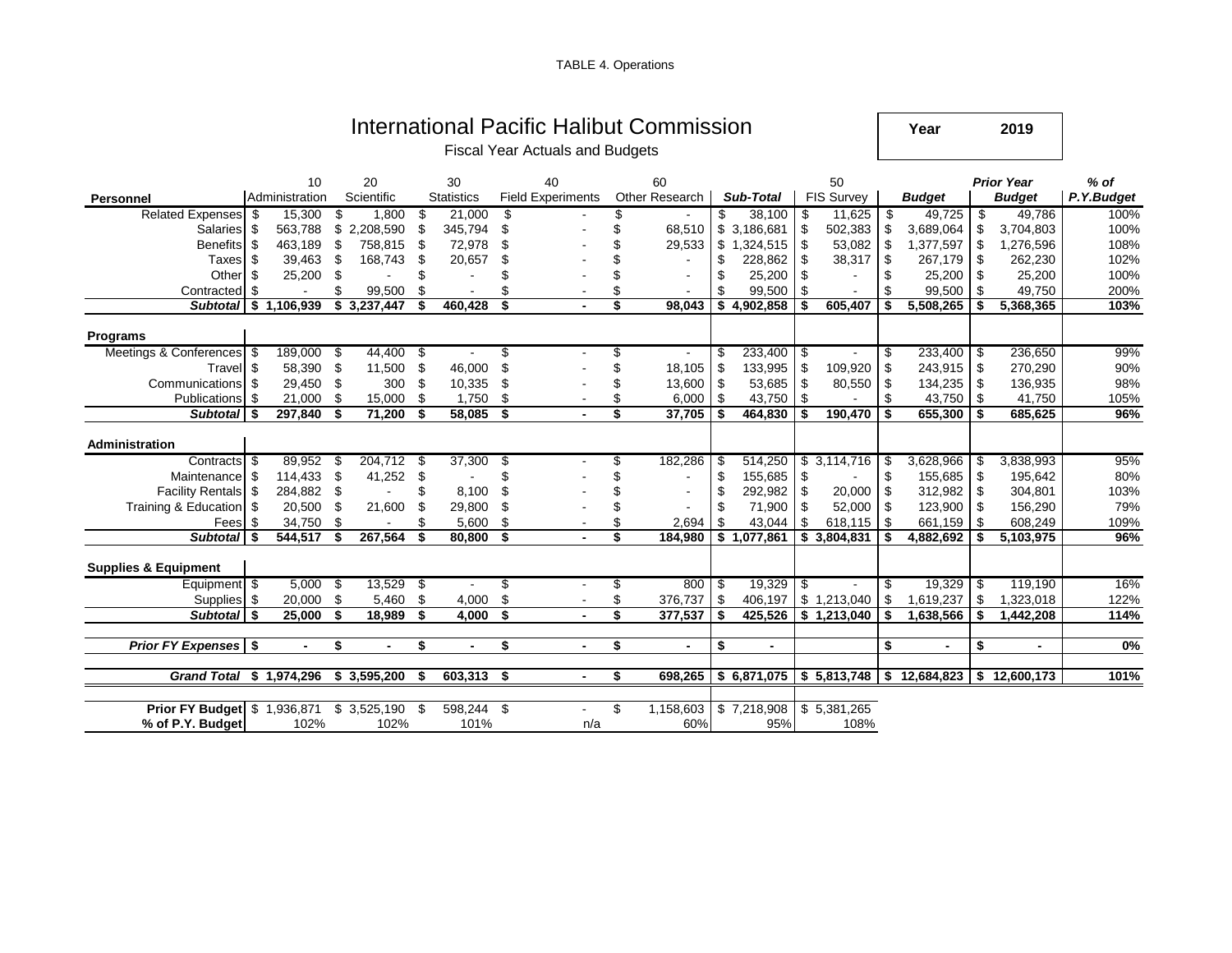|                                        |      | 10             |               | 2x                       |                           | 30                |    | 60                       |    |                |    | 50             |    | Personnel     | Prior Fiscal Yr | % of       |
|----------------------------------------|------|----------------|---------------|--------------------------|---------------------------|-------------------|----|--------------------------|----|----------------|----|----------------|----|---------------|-----------------|------------|
| Item                                   |      | Administration |               | Scientific               |                           | <b>Statistics</b> |    | Other Research           |    | Subtotal       |    | FIS Survey     |    | <b>Budget</b> | <b>Budget</b>   | P.Y.Budget |
| <b>Personnel Related Expenses</b>      |      |                |               |                          |                           |                   |    |                          |    |                |    |                |    |               |                 |            |
| Vehicle Mileage Reimbursed             | \$   |                | \$            |                          | \$                        | 9,350             | \$ |                          | \$ | 9,350          | \$ |                | \$ | 9,350         | \$<br>9,350     | 100%       |
| <b>Hiring Expenses</b>                 | \$   | 10.000         | \$            |                          | \$                        | 9,000             | \$ |                          | \$ | 19,000         | \$ | 2,000          | \$ | 21,000        | \$<br>21,000    | 100%       |
| <b>Employee Separation Expenses</b>    | \$   | 5,000          | \$            |                          | \$                        |                   | \$ |                          | \$ | 5,000          | \$ |                | \$ | 5,000         | \$<br>5,000     | 100%       |
| Gear Allowance                         | \$   | 300            | \$            | 1,800                    | \$                        | 2,650             | \$ |                          | \$ | 4,750          | \$ | 9,625          | \$ | 14,375        | \$<br>14,436    | 100%       |
| <b>Subtotal</b>                        |      | 15,300         | \$            | 1.800                    | \$                        | 21,000            | \$ |                          | \$ | 38,100         | \$ | 11,625         | \$ | 49,725        | \$<br>49,786    | 100%       |
| <b>Salaries</b>                        |      |                |               |                          |                           |                   |    |                          |    |                |    |                |    |               |                 |            |
| Salary - Full-Time                     |      | 556,288        | $\frac{1}{2}$ | 2,142,946                | $\boldsymbol{\mathsf{s}}$ |                   | \$ | $\sim$                   | \$ | 2,699,233      | \$ | $\overline{a}$ | \$ | 2,699,233     | \$<br>2,633,398 | 103%       |
| Part-Time Salary                       | \$   |                | \$            |                          | \$                        | 325,484           | \$ | $\overline{\phantom{a}}$ | \$ | 325,484        | \$ | $\blacksquare$ | \$ | 325,484       | \$<br>317,307   | 103%       |
| AK Cola                                | \$   |                | \$            |                          | \$                        | 18,309            | \$ | $\overline{\phantom{a}}$ | \$ | 18,309         | \$ |                | \$ | 18,309        | \$<br>17,863    | 103%       |
| Temporary Pay                          |      |                | \$            | 62,844                   | \$                        |                   | \$ | 68,510                   | \$ | 131,354        | \$ | 488,063        | \$ | 619,417       | \$<br>706,037   | 88%        |
| Hourly Pay                             | \$   | 5,000          | \$            |                          | \$                        | 500               | \$ |                          | \$ | 5,500          | \$ | 12,820         | \$ | 18,320        | \$<br>11,098    | 165%       |
| Sea Duty Pay                           | \$   |                | \$            |                          | \$                        |                   | \$ |                          | \$ | $\overline{a}$ | \$ |                | \$ | $\sim$        | \$              | n/a        |
| Port Duty Pay                          | \$   |                | \$            |                          | \$                        |                   | \$ |                          | \$ |                | \$ |                | \$ |               | \$<br>10,900    | 0%         |
| On-Call Duty Pay                       | \$   |                | \$            | 2,800                    | \$                        |                   | \$ |                          | \$ | 2,800          | \$ |                | \$ | 2,800         | \$<br>2,700     | 104%       |
| Performance Bonus                      | \$   | 2,500          | \$            |                          | \$                        | 1,500             | \$ |                          | \$ | 4,000          | \$ | 1,500          | \$ | 5,500         | \$<br>5,500     | 100%       |
| Subtotal                               | \$   | 563,788        |               | \$2,208,590              | \$                        | 345,794           | \$ | 68,510                   | \$ | 3,186,681      | Ŝ  | 502,383        | \$ | 3,689,064     | \$<br>3,704,803 | 100%       |
|                                        |      |                |               |                          |                           |                   |    |                          |    |                |    |                |    |               |                 |            |
| <b>Benefits</b>                        |      |                |               |                          |                           |                   |    |                          |    |                |    |                |    |               |                 |            |
| <b>Medical Benefits</b>                | - \$ | 135,570        | \$            | 464,149                  | \$                        | 60,669            | \$ | 11,056                   | \$ | 671,444        | \$ | 14,831         | \$ | 686,275       | \$<br>651,137   | 105%       |
| Pension                                | \$   | 25,264         | \$            | 51,527                   | \$                        |                   | \$ | $\overline{a}$           | \$ | 76,791         | \$ |                | \$ | 76,791        | \$<br>71,144    | 108%       |
| 403(b) - Base Contribution \$          |      | 27,519         | \$            | 132,444                  | \$                        |                   | \$ |                          | \$ | 159,963        | \$ |                | \$ | 159,963       | \$<br>152,406   | 105%       |
| 403(b) - Matching Contribution \$      |      | 15,725         | \$            | 75,682                   | \$                        |                   | \$ |                          | \$ | 91,408         | \$ |                | \$ | 91,408        | \$<br>87,089    | 105%       |
| <b>Pension Shortfall Contributions</b> | \$   | 239,508        | \$            | $\overline{\phantom{a}}$ | \$                        |                   | \$ |                          | \$ | 239,508        | \$ |                | \$ | 239,508       | \$<br>203,508   | 118%       |
| Life Insurance                         | \$   | 2,695          | \$            | 10,969                   | \$                        | 2,082             | \$ |                          | \$ | 15,746         | \$ |                | \$ | 15,746        | \$<br>15,282    | 103%       |
| AD&D Insurance                         | \$   | 289            | \$            | 1,176                    | \$                        | 439               | \$ |                          | \$ | 1,903          | \$ |                | \$ | 1,903         | \$<br>1,638     | 116%       |
| Cancer Care Insurance                  | S    | 3,655          | \$            | 13,855                   | \$                        | 2.444             | \$ | $\overline{\phantom{a}}$ | \$ | 19,955         | \$ |                | \$ | 19,955        | \$<br>15,003    | 133%       |
| <b>BC Workers Compensation</b>         | \$   |                | \$            | $\sim$                   | \$                        | 620               | \$ |                          | \$ | 620            | \$ |                | \$ | 620           | \$<br>183       | 338%       |
| Accident Indemnity                     | -\$  | 1,963          | \$            | 9,012                    | \$                        | 2,225             | \$ |                          | \$ | 13,200         | \$ | 143            | \$ | 13,343        | \$<br>13,001    | 103%       |
| Employee Parking                       | \$   |                | \$            |                          | \$                        |                   | \$ |                          | \$ |                | \$ |                | \$ |               |                 | n/a        |
| Tuition Benefit                        | \$   | 5,000          | \$            |                          | \$                        |                   | \$ | 18,477                   | \$ | 23,477         | \$ |                | \$ | 23,477        | \$<br>17,597    | 133%       |
| Housing Allowance Benefit              | -\$  |                | \$            |                          | \$                        | 4,500             | \$ | $\blacksquare$           | \$ | 4,500          | \$ |                | \$ | 4,500         | \$<br>4,500     | 100%       |
| Travel & Accident Insurance            | S    | 6,000          | \$            |                          | \$                        | $\overline{a}$    | \$ | $\overline{a}$           | \$ | 6,000          | \$ |                | \$ | 6,000         | \$<br>6,000     | 100%       |
| Vessel P&I Insurance                   | \$   |                | \$            |                          | \$                        |                   | \$ |                          | \$ |                | \$ | 38,108         | \$ | 38,108        | \$<br>38,108    | 100%       |
| <b>Subtotal</b>                        | - \$ | 463,189        | s             | 758,815                  | \$                        | 72,978            | Ŝ  | 29.533                   | \$ | 1,324,515      | \$ | 53.082         | \$ | 1,377,597     | \$<br>1,276,596 | 108%       |
| Taxes                                  |      |                |               |                          |                           |                   |    |                          |    |                |    |                |    |               |                 |            |
| Social Security                        | \$   | 39,463         | \$            | 168,743                  | \$                        | 20,657            | \$ | $\mathbf{r}$             | \$ | 228,862        | \$ | 38,317         | \$ | 267,179       | \$<br>262,230   | 102%       |
| <b>Subtotal</b>                        | \$   | 39,463         | \$            | 168,743                  | \$                        | 20,657            | \$ | $\blacksquare$           | \$ | 228,862        | \$ | 38,317         | \$ | 267,179       | \$<br>262,230   | 102%       |
|                                        |      |                |               |                          |                           |                   |    |                          |    |                |    |                |    |               |                 |            |
| Other                                  |      |                |               |                          |                           |                   |    |                          |    |                |    |                |    |               |                 |            |
| <b>Legal Fees</b>                      | \$   | 5,000          | \$            |                          | \$                        |                   | \$ |                          | \$ | 5,000          | \$ |                | \$ | 5,000         | \$<br>5,000     | 100%       |
| Consultation                           | \$   | 10,000         | \$            |                          | \$                        |                   | \$ |                          | \$ | 10,000         | \$ |                | \$ | 10,000        | \$<br>10,000    | 100%       |
| Cobra TPA                              | S    | 2,000          | \$            |                          | \$                        |                   | \$ |                          | \$ | 2,000          | \$ |                | \$ | 2,000         | \$<br>2.000     | 100%       |
| Section 125/132 Plan TPA               | S    | 5,000          | \$            |                          | \$                        |                   | \$ |                          | \$ | 5,000          | \$ |                | \$ | 5,000         | \$<br>5,000     | 100%       |
| Defined Benefit TPA                    | \$   | 3,200          | \$            |                          | \$                        |                   | \$ |                          | \$ | 3,200          | \$ |                | \$ | 3,200         | \$<br>3,200     | 100%       |
| <b>Subtotal</b>                        | \$   | 25.200         | Ŝ             |                          | Ŝ                         |                   | \$ | $\overline{\phantom{a}}$ | s  | 25.200         | s  | $\blacksquare$ | Ŝ  | 25,200        | \$<br>25,200    | 100%       |
| Contracted                             |      |                |               |                          |                           |                   |    |                          |    |                |    |                |    |               |                 |            |
| <b>Contracted Employees</b>            | \$   |                | \$            | 99,500                   | \$                        |                   | \$ |                          | \$ | 99,500         | \$ |                | \$ | 99,500        | \$<br>49,750    | 200%       |
| <b>Subtotal</b>                        | \$   | $\blacksquare$ | \$            | 99,500                   | \$                        |                   | \$ | $\blacksquare$           | \$ | 99,500         | \$ | $\blacksquare$ | \$ | 99,500        | \$<br>49,750    | 200%       |
| <b>Grand Total</b>                     | \$   | 1,106,939      |               | \$3,237,447              | \$                        | 460,428           | \$ | 98,043                   | \$ | 4,902,858      | \$ | 605,407        | \$ | 5,508,265     | \$5,368,365     | 103%       |
|                                        |      |                |               |                          |                           |                   |    |                          |    |                |    |                |    |               |                 |            |
| <b>Prior FY Budget \$</b>              |      | 1,036,828      | \$            | 3,058,720                | \$                        | 457,599           | \$ | 185,924                  | \$ | 4,739,071      | \$ | 629,294        |    |               |                 |            |
| % P.Y. of Budget                       |      | 107%           |               | 106%                     |                           | 101%              |    | 53%                      |    | 103%           |    | 96%            |    |               |                 |            |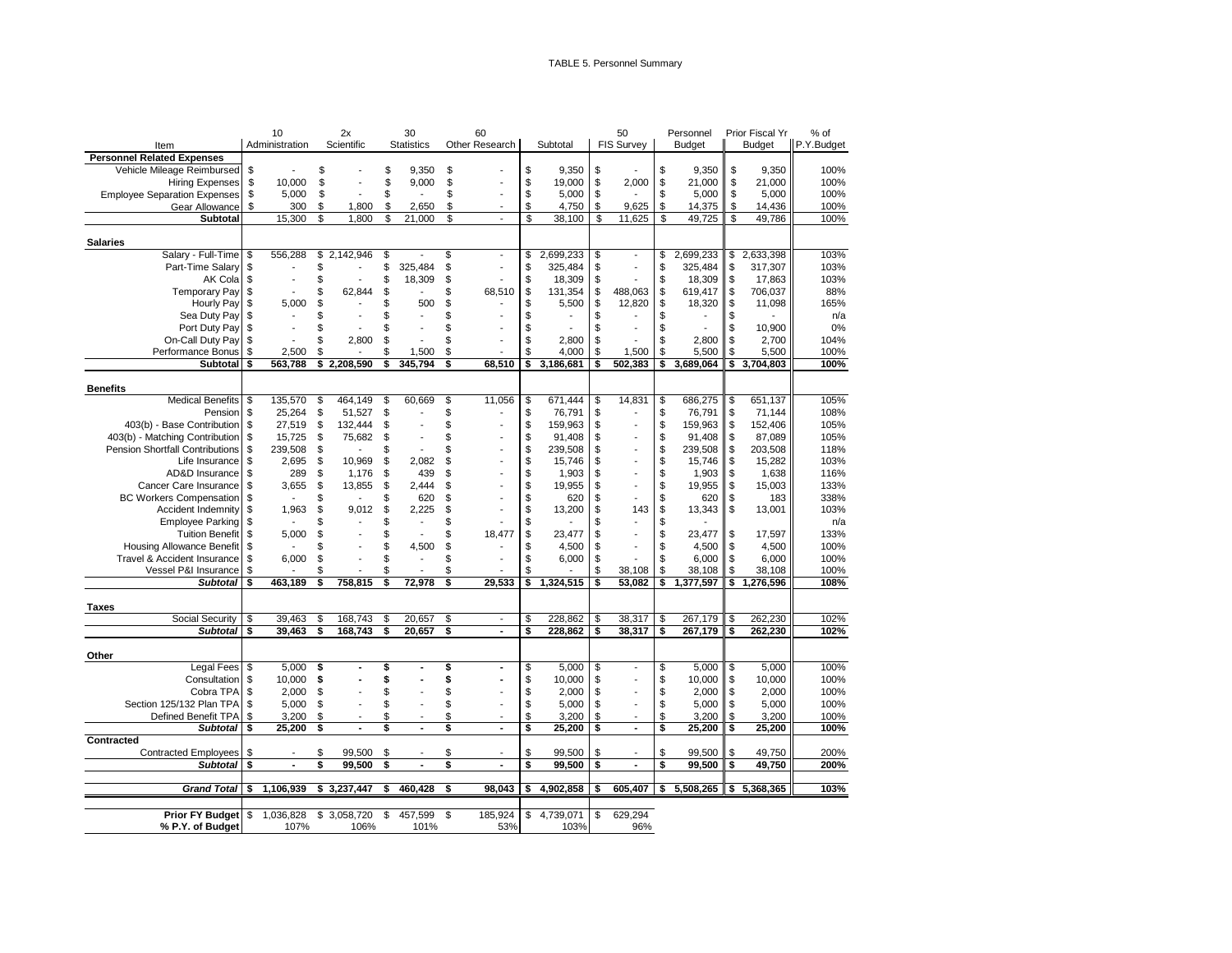### TABLE 6. Programs

|                                   |    | 10             |                         | 2x                       |                         | 30                |                         | 40             | 60                             |      |            |                         | 50                |               |               |          | Operations Prior Fiscal Year | % of        |
|-----------------------------------|----|----------------|-------------------------|--------------------------|-------------------------|-------------------|-------------------------|----------------|--------------------------------|------|------------|-------------------------|-------------------|---------------|---------------|----------|------------------------------|-------------|
| Item                              |    | Administration |                         | Scientific               |                         | <b>Statistics</b> |                         | Field Exp.     | Other Research                 |      | Sub-Totals |                         | <b>FIS Survey</b> |               | <b>Budget</b> |          | <b>Budget</b>                | P.Y. Budget |
| <b>Meetings &amp; Conferences</b> |    |                |                         |                          |                         |                   |                         |                |                                |      |            |                         |                   |               |               |          |                              |             |
| Interim Meeting                   | \$ | 12,000         | \$                      |                          | \$                      |                   | \$                      |                | \$                             | \$   | 12,000     | \$                      |                   | \$            | 12,000        | \$       | 12,000                       | 100%        |
| Annual Meeting                    | \$ | 55,000         | \$                      |                          | S                       |                   | \$                      |                | \$                             | \$   | 55,000     | \$                      |                   | \$            | 55,000        | \$       | 55,000                       | 100%        |
| Research Advisory Board           | \$ | 5,500          | \$                      |                          | S                       |                   | \$                      |                | \$                             | \$   | 5,500      | \$                      |                   | \$            | 5,500         | \$       | 5,500                        | 100%        |
| Scholarship Committee             | \$ |                | \$                      |                          | \$                      |                   | \$                      |                | \$                             | \$   |            | \$                      |                   | \$            |               | \$       | 750                          | 0%          |
| <b>MSAB Meetings</b>              | \$ | 40,000         | Ŝ                       |                          | \$                      |                   | \$                      |                | \$<br>$\overline{a}$           | \$   | 40,000     | \$                      | $\blacksquare$    | \$            | 40,000        | \$       | 40,000                       | 100%        |
| <b>SRB Meetings</b>               | \$ | 35,000         | \$                      |                          | \$                      |                   | \$                      |                | \$                             | \$   | 35,000     | \$                      |                   | \$            | 35,000        | \$       | 35,000                       | 100%        |
| U.S. Council                      | \$ | 15,000         | \$                      |                          | \$                      |                   | \$                      |                | $\overline{a}$                 | \$   | 15,000     | \$                      |                   | \$            | 15,000        | \$       | 15,000                       | 100%        |
| HAB - Canada                      | \$ | 1,500          | \$                      |                          | \$                      |                   | \$                      |                |                                | \$   | 1,500      | \$                      |                   | \$            | 1,500         | \$       | 1,500                        | 100%        |
| Workshops/Retreat                 | S  | 5,000          | \$                      |                          | \$                      |                   | \$                      |                | \$                             | \$   | 5,000      | \$                      |                   | \$            | 5,000         | -\$      | 5,000                        | 100%        |
| Scientific Meeting & Symposia     | \$ |                | \$                      | 44,400                   | 9                       |                   | \$                      |                | \$                             | \$   | 44,400     | \$                      |                   | \$            | 44,400        | \$       | 44,400                       | 100%        |
| <b>Scientific Meeting Support</b> | \$ | 10,000         | \$                      |                          | S                       |                   | \$                      |                | \$                             | \$   | 10,000     | \$                      |                   | \$            | 10,000        | \$       | 12,500                       | 80%         |
| Local & Trade Show                | \$ | 10,000         | \$                      |                          | \$                      |                   | \$                      |                | \$<br>$\overline{\phantom{a}}$ | \$   | 10,000     | \$                      | $\overline{a}$    | \$            | 10,000        | \$       | 10,000                       | 100%        |
| <b>Subtotal</b>                   | \$ | 189,000        | \$                      | 44,400                   | $\overline{\mathbf{s}}$ |                   | $\overline{\mathbf{s}}$ | $\overline{a}$ | \$<br>$\sim$                   | Ŝ    | 189,000    | $\overline{\mathbf{s}}$ | $\blacksquare$    | \$            | 189,000       | \$       | 192,250                      | 98%         |
|                                   |    |                |                         |                          |                         |                   |                         |                |                                |      |            |                         |                   |               |               |          |                              |             |
| Travel                            |    |                |                         |                          |                         |                   |                         |                |                                |      |            |                         |                   |               |               |          |                              |             |
| General Travel - Staff            | \$ | 11,000         | \$                      | 11,500                   | \$                      | 14,000            | \$                      |                | \$<br>18,105                   | \$   | 54,605     | \$                      | 109,920           | \$            | 164,525       | \$       | 175,590                      | 94%         |
| On Job Training Travel            | \$ |                | \$                      |                          | \$                      | 21,000            | \$                      |                | \$                             | \$   | 21,000     | \$                      |                   | \$            | 21,000        | <b>S</b> | 21,000                       | 100%        |
| Follow-up Travel                  | \$ |                | \$                      | $\overline{\phantom{a}}$ | \$                      | 11,000            | \$                      |                | \$<br>$\overline{a}$           | \$   | 11,000     | \$                      | $\overline{a}$    | \$            | 11,000        | \$       | 11,000                       | 100%        |
| General Travel - Director         | \$ | 47,390         | \$                      |                          | \$                      |                   | \$                      |                | \$                             | \$   | 47,390     | \$                      |                   | \$            | 47,390        | \$       | 62,700                       | 76%         |
| <b>Subtotal</b>                   | \$ | 58,390         | \$                      | 11,500                   | \$                      | 46,000            | \$                      | $\sim$         | \$<br>18,105                   | \$   | 122,495    | \$                      | 109,920           | \$            | 232,415       | \$       | 258,790                      | 90%         |
|                                   |    |                |                         |                          |                         |                   |                         |                |                                |      |            |                         |                   |               |               |          |                              |             |
| <b>Communications</b>             |    |                |                         |                          |                         |                   |                         |                |                                |      |            |                         |                   |               |               |          |                              |             |
| Phone Tolls                       | \$ | 7,000          | \$                      | $\overline{\phantom{a}}$ | \$                      | $\overline{a}$    | \$                      |                | \$<br>$\sim$                   | \$   | 7,000      | \$                      | $\blacksquare$    | \$            | 7,000         | \$       | 7.000                        | 100%        |
| Long Distance                     | \$ | 750            | \$                      |                          | \$                      | 625               | \$                      |                | \$<br>$\overline{a}$           | \$   | 1,375      | \$                      | 3,150             | \$            | 4,525         | \$       | 4,525                        | 100%        |
| Reimbursed Communications         | \$ | 3,500          | \$                      |                          | \$                      | 6,360             | \$                      |                | \$                             | \$   | 9,860      | \$                      |                   | \$            | 9,860         | \$       | 7,670                        | 129%        |
| Internet Service                  | \$ | 2,500          | \$                      |                          | \$                      |                   | \$                      |                | \$<br>$\overline{a}$           | \$   | 2,500      | \$                      |                   | \$            | 2,500         | \$       | 2,500                        | 100%        |
| Postage                           | \$ | 10,000         | \$                      |                          | \$                      | 2,100             | \$                      |                | \$                             | \$   | 12,100     | \$                      |                   | \$            | 12,100        | \$       | 12,100                       | 100%        |
| Mail Prep Services                | \$ | 950            | \$                      | 300                      | \$                      | 1,250             | \$                      |                | \$<br>6,500                    | \$   | 9,000      | \$                      |                   | \$            | 9,000         | \$       | 16,890                       | 53%         |
| <b>Express Mail</b>               | \$ |                | \$                      |                          | \$                      |                   | \$                      |                | \$<br>7,100                    | \$   | 7,100      | \$                      | 1.000             | $\mathfrak s$ | 8,100         | \$       | 3,000                        | 270%        |
| <b>Heavy Shipping</b>             | \$ | 4,750          | \$                      |                          | \$                      |                   | \$                      |                | \$                             | \$   | 4,750      | \$                      | 76,400            | \$            | 81,150        | \$       | 83,250                       | 97%         |
| Subtotal \$                       |    | 29,450         | \$                      | 300                      | \$                      | 10,335            | \$                      |                | \$<br>13,600                   | \$   | 53,385     | \$                      | 80,550            | \$            | 134,235       | \$       | 136,935                      | 98%         |
| <b>Publications</b>               |    |                |                         |                          |                         |                   |                         |                |                                |      |            |                         |                   |               |               |          |                              |             |
| Annual Report                     | \$ | 14,000         | \$                      |                          | \$                      |                   | \$                      |                | \$<br>$\overline{a}$           | \$   | 14,000     | \$                      |                   | \$            | 14,000        | \$       | 14,000                       | 100%        |
| <b>Requlations</b>                | \$ | 5,000          | \$                      |                          | \$                      |                   | \$                      |                | \$                             | \$   | 5,000      | \$                      |                   | \$            | 5,000         | \$       | 5,000                        | 100%        |
| <b>Blue Book</b>                  | \$ |                | \$                      |                          | S                       |                   | \$                      |                | \$                             | \$   |            | \$                      |                   | \$            |               | \$       |                              | n/a         |
| <b>RARA Report</b>                | \$ |                | \$                      |                          | Ŝ                       |                   | \$                      |                | \$                             | \$   |            | \$                      |                   | \$            |               |          |                              | n/a         |
| <b>IPHC Publications</b>          | \$ |                | Ŝ                       | 15,000                   | Ŝ                       |                   | \$                      |                | \$                             | \$   | 15,000     | \$                      |                   | \$            | 15,000        | \$       | 15,000                       | 100%        |
| <b>External Journals</b>          | \$ |                | \$                      |                          | Ŝ                       |                   | \$                      |                | \$<br>6,000                    | \$   | 6,000      | \$                      |                   | \$            | 6,000         | \$       | 4,000                        | 150%        |
| Misc. Printing                    | \$ | 2,000          | \$                      |                          | \$                      |                   | \$                      |                | \$<br>$\overline{a}$           | \$   | 2,000      | \$                      | $\overline{a}$    | \$            | 2,000         | \$       | 2,000                        | 100%        |
|                                   | \$ |                | \$                      |                          | \$                      | 1,750             | \$                      |                | \$<br>$\overline{a}$           | \$   | 1,750      | \$                      | $\blacksquare$    | \$            | 1,750         | \$       | 1,750                        | 100%        |
| Logbooks<br><b>Subtotal</b>       | \$ | 21,000         | $\overline{\mathbf{s}}$ | 15,000                   | \$                      | 1,750             | \$                      |                | \$<br>6,000                    | \$   | 43,750     | $\overline{\mathbf{s}}$ | $\blacksquare$    | \$            | 43,750        | \$       | 41,750                       | 105%        |
|                                   |    |                |                         |                          |                         |                   |                         |                |                                |      |            |                         |                   |               |               |          |                              |             |
| Grand Total \$                    |    | 297,840        | \$                      | 71,200                   | \$                      | 58,085            | \$                      |                | \$<br>37,705                   | - \$ | 408,630    | \$                      | 190,470           | \$            | 599,100       | -\$      | 629,425                      | 95%         |
|                                   |    |                |                         |                          |                         |                   |                         |                |                                |      |            |                         |                   |               |               |          |                              |             |
| Prior FY Budget \$                |    | 316,450        | \$                      | 71,200                   | \$                      | $55,895$ \$       |                         |                | \$<br>58,530                   | \$   | 445,875    | \$                      | 183,550           |               |               |          |                              |             |
| % of P.Y. Budget                  |    | 94%            |                         | 100%                     |                         | 104%              |                         | n/a            | 64%                            |      | 92%        |                         | 104%              |               |               |          |                              |             |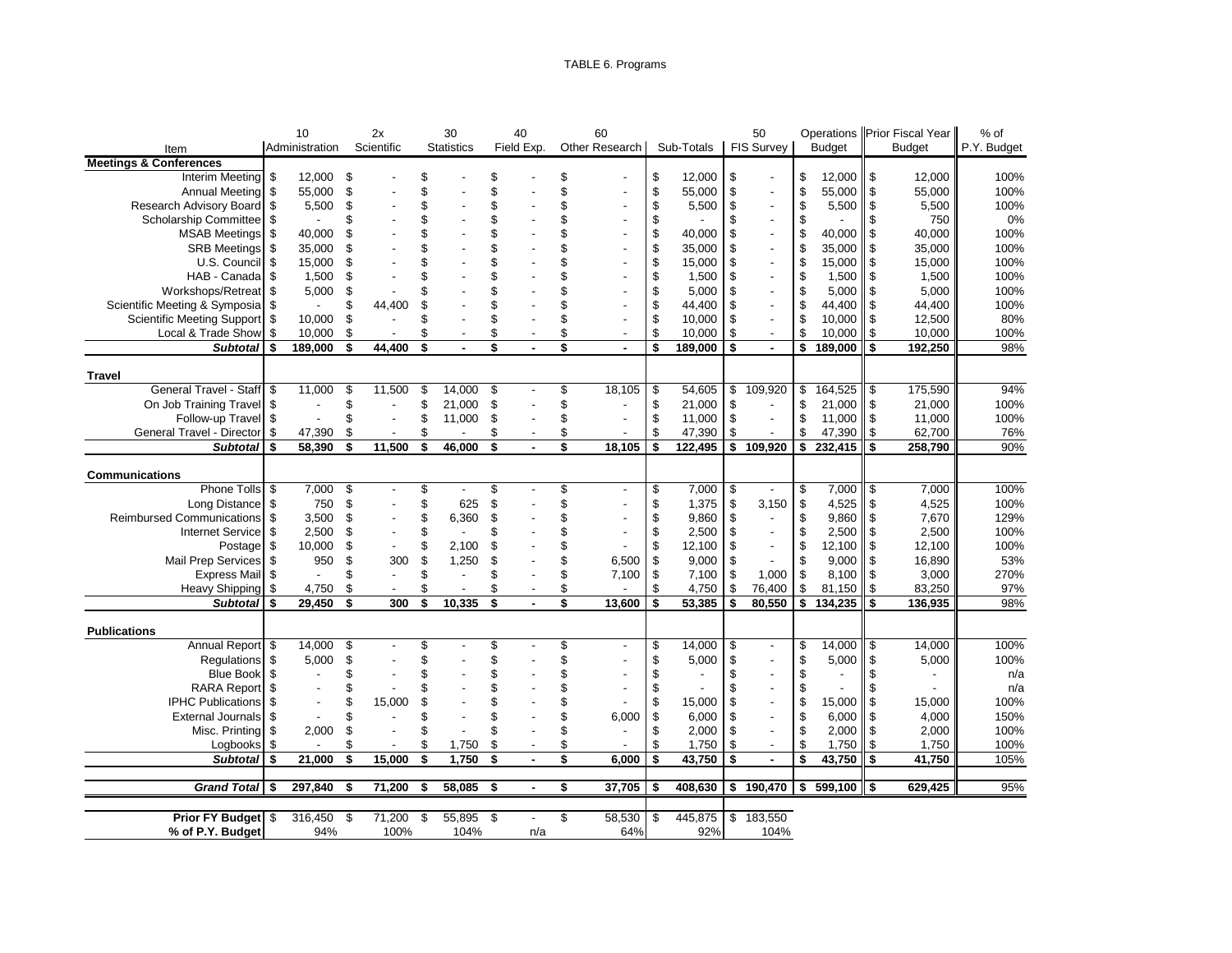#### TABLE 7. Administration

|                                 | 10               |      | 20             |     | 30                |      | 40             |    | 60             |    |            | 50                   |     | Operations     |            | Prior Fiscal Year | % of        |
|---------------------------------|------------------|------|----------------|-----|-------------------|------|----------------|----|----------------|----|------------|----------------------|-----|----------------|------------|-------------------|-------------|
| Item                            | Administration   |      | Scientific     |     | <b>Statistics</b> |      | Field Exp.     |    | Other Research |    | Sub-Totals | <b>SSA Surveys</b>   |     | <b>Budget</b>  |            | <b>Budget</b>     | P.Y. Budget |
| <b>Contracts</b>                |                  |      |                |     |                   |      |                |    |                |    |            |                      |     |                |            |                   |             |
| <b>Leased Vehicle Fees</b>      | \$<br>$4,000$ \$ |      |                | \$  | 17,250            | - \$ |                | \$ |                | \$ | 21,250     | \$                   | \$  | $21,250$ \$    |            | 21,250            | 100%        |
| Software Leases                 | \$<br>20,952 \$  |      | 19,387         | \$  | 4,800             | - \$ |                | \$ |                | \$ | 45,139     | \$                   | \$  | 38,067         | ll \$      | 38,067            | 100%        |
| <b>Vendor Contracts</b>         | \$<br>65,000     | \$   | 185,325        | \$  | 15,250            | \$   |                | \$ | 182,286        | \$ | 447,861    | \$<br>3,114,716      | \$  | 3,340,571      | <b>S</b>   | 3,340,571         | 100%        |
| <b>Subtotal</b>                 | \$<br>89,952     | \$   | 204,712        | \$  | 37,300            | \$   | $\blacksquare$ | \$ | 182,286        | \$ | 514,250    | \$<br>3,114,716      | \$  | 3,628,966      | \$         | 3,838,993         | 95%         |
|                                 |                  |      |                |     |                   |      |                |    |                |    |            |                      |     |                |            |                   |             |
| <b>Maintenance</b>              |                  |      |                |     |                   |      |                |    |                |    |            |                      |     |                |            |                   |             |
| Copier Maintenance              | \$<br>2,000      | \$   |                | \$. |                   | \$.  |                | \$ |                | \$ | 2,000      | \$                   | \$  | 2,000          | <b>S</b>   | 2,000             | 100%        |
| <b>Equipment Maintenance</b>    | \$               | \$   | 41,252         | \$. |                   |      |                | \$ |                | \$ | 41,252     | \$                   | \$  | 41,252         | l \$       | 83,952            | 49%         |
| Vehicle Maintenance             | \$<br>250        | \$   |                | \$  |                   | \$   |                | \$ |                | \$ | 250        | \$                   | \$  | 250            | ا \$       | 250               | 100%        |
| Building Maintenance \$         | 94,183           | - \$ |                | \$  |                   | \$   |                | \$ |                | \$ | 94,183     | \$                   | \$  | 94,183         | ا \$       | 91,440            | 103%        |
| <b>Building Utilities</b>       | \$<br>18,000 \$  |      |                | \$  |                   | \$   |                | \$ |                | \$ | 18.000     | \$<br>$\sim$         | \$  | 18,000         | \$         | 18,000            | 100%        |
| <b>Subtotal</b>                 | \$<br>114,433    | \$   | 41,252         | \$  |                   | \$   |                | \$ | $\overline{a}$ | \$ | 155,685    | \$<br>$\blacksquare$ | \$  | 155,685        | \$         | 195,642           | 80%         |
|                                 |                  |      |                |     |                   |      |                |    |                |    |            |                      |     |                |            |                   |             |
| <b>Facility Rentals</b>         |                  |      |                |     |                   |      |                |    |                |    |            |                      |     |                |            |                   |             |
| <b>Field Office Rental</b>      | \$               | S    |                | \$  | 8.100             | Ŝ.   |                | \$ |                | \$ | 8,100      | \$                   | \$  | 8,100          | ا \$       | 8,100             | 100%        |
| Archival Storage Rental         | \$<br>4.000      | \$   |                | \$  |                   | \$   |                | \$ |                | \$ | 4,000      | \$                   | \$  | 4,000          | ا \$       | 4,000             | 100%        |
| Bait Storage   \$               |                  | £.   |                | \$  |                   | \$   |                | \$ |                | \$ |            | \$<br>20,000         | \$  | 20,000         | ا \$       | 20,000            | 100%        |
| Office Lease                    | \$<br>266,665    | \$   |                | \$  |                   | \$   |                | \$ |                | \$ | 266,665    | \$                   | \$  | 266,665        | <b>S</b>   | 258,898           | 103%        |
| Storage Lease                   | \$<br>14,217     | \$   |                | \$  |                   | \$   |                | \$ |                | \$ | 14,217     | \$                   | \$  | 14,217         | \$         | 13,803            | 103%        |
| <b>Subtotal</b>                 | \$<br>284,882    | \$   | $\blacksquare$ | \$  | 8.100             | \$   |                | \$ | $\blacksquare$ | s  | 292,982    | \$<br>20,000         | \$  | 312,982        | \$         | 304,801           | 103%        |
|                                 |                  |      |                |     |                   |      |                |    |                |    |            |                      |     |                |            |                   |             |
| <b>Training &amp; Education</b> |                  |      |                |     |                   |      |                |    |                |    |            |                      |     |                |            |                   |             |
| <b>Field Staff Orientation</b>  | \$               | S    |                | \$  | 21,300            | -\$  |                | \$ |                | \$ | 21,300     | \$<br>52,000         | \$  | 73,300   \$    |            | 73,300            | 100%        |
| <b>Management Training</b>      | \$               | \$   |                | \$  |                   | \$   |                | \$ |                | \$ |            | \$                   | \$  |                | \$         | 20,000            | 0%          |
| <b>Skill Training</b>           | \$               | \$   | 18,100         | \$  | 8,500             | \$   |                | \$ |                | \$ | 26,600     | \$                   | \$  | 26,600         | \$         | 38,990            | 68%         |
| <b>Fisheries Journals</b>       | \$<br>2,500      | \$   | 2,000          | \$  | $\sim$            | \$   |                | \$ |                | \$ | 4,500      | \$                   | \$  | 4,500          | <b>S</b>   | 4,500             | 100%        |
| Professional Journals           | \$<br>18,000     | \$   | 1,500          | \$  |                   | \$   |                | \$ |                | \$ | 19,500     | \$                   | \$  | 19,500         | \$         | 19,500            | 100%        |
| <b>Subtotal</b>                 | \$<br>20,500     | \$   | 21,600         | \$  | 29,800            | \$   |                | \$ | $\blacksquare$ | \$ | 71,900     | \$<br>52,000         | \$  | 123,900        | \$         | 156,290           | 79%         |
|                                 |                  |      |                |     |                   |      |                |    |                |    |            |                      |     |                |            |                   |             |
| Fees<br>Audit \$                | 8,000            | \$   |                |     |                   | \$   |                | \$ |                | \$ | 8,000      | \$                   | \$  | 8,000          |            | 8,000             | 100%        |
| <b>Bank Charges</b>             | \$<br>8,000      | \$   |                | \$  |                   | £.   |                | \$ |                | \$ | 8,000      | \$                   | \$  | 8,000          | \$<br>ا \$ | 8,000             | 100%        |
| Vehicle Insurance               | \$<br>4,250      | \$   |                | \$  | 5,600             | S    |                | \$ |                | \$ | 9,850      | \$                   | \$  | 9,850          | ا \$       | 9,850             | 100%        |
| General Liability Insurance     | \$<br>5,500      | \$   |                | \$  |                   | ٩    |                | \$ | 214            | \$ | 5,714      | \$                   | \$  | 5,714          | ll \$      | 5,700             | 100%        |
| Bonding                         | \$<br>500        | \$   |                | \$  |                   | \$   |                |    |                | \$ | 500        | \$                   | \$  | 500            | \$         | 500               | 100%        |
| Customs                         | \$<br>1,000      | S    |                | \$  |                   | S    |                | \$ |                | \$ | 1,000      | \$                   | \$  | 1,000          | ا \$       | 1,000             | 100%        |
| Misc. Consultation              | \$               | \$   |                | \$  |                   | \$   |                | \$ |                | \$ |            | \$                   | \$  |                | \$         | 7,500             | 0%          |
| <b>Legal Fees</b>               | \$<br>7,500      | \$   |                | \$  |                   | \$   |                | \$ |                | \$ | 7,500      | \$                   | \$  | 7,500          | l \$       | 529,820           | 1%          |
| Vessel Revenue Share            | \$               | \$   |                | \$  |                   | \$   |                | \$ | 2,480          | \$ | 2,480      | \$<br>583,301        | \$  | 585,781        | \$         | 28,175            | 2079%       |
| Agency Revenue Share            | \$               | \$   |                | \$  |                   | \$   |                | \$ |                | \$ |            | \$<br>28,175         | \$  | 28,175         | \$         |                   | n/a         |
| <b>Running Bonus</b>            | \$               | \$   |                | \$  |                   | \$.  |                | \$ |                | \$ |            | \$<br>2,000          | \$  |                | \$         |                   | n/a         |
| <b>Realized Gain/loss</b>       | \$               | \$.  |                | \$  |                   | \$   |                | \$ |                | \$ |            | \$                   | -\$ |                |            |                   | n/a         |
| Dockside Monitoring \$          |                  | \$   |                | \$  |                   | \$   |                | \$ |                | \$ |            | \$<br>4,639          | \$  | 4,639          | \$         | 7,704             | 60%         |
| <b>Subtotal</b>                 | \$<br>34,750     | s    | $\overline{a}$ | \$  | 5,600             | \$   | $\blacksquare$ | \$ | 2,694          | \$ | 43,044     | \$<br>618,115        | \$  | 659,159        | 5          | 606,249           | 109%        |
|                                 |                  |      |                |     |                   |      |                |    |                |    |            |                      |     |                |            |                   |             |
| Grand Total \$                  | 544,517          | -\$  | 267,564        | \$  | 80,800            | -\$  | $\blacksquare$ | S  | 184,980        | \$ | 1,077,861  | \$<br>3,804,831      | -\$ | $4,882,692$ \$ |            | 5,103,975         | 96%         |
|                                 |                  |      |                |     |                   |      |                |    |                |    |            |                      |     |                |            |                   |             |
| Prior FY Budget \$              | 558,593 \$       |      | 314,841 \$     |     | 80,750            | - \$ |                | \$ | 413,339        | \$ | 1,367,523  | \$<br>3,736,452      |     |                |            |                   |             |
| % of P.Y.Budget                 | 97%              |      | 85%            |     | 100%              |      | n/a            |    | 45%            |    | 79%        | 102%                 |     |                |            |                   |             |
|                                 |                  |      |                |     |                   |      |                |    |                |    |            |                      |     |                |            |                   |             |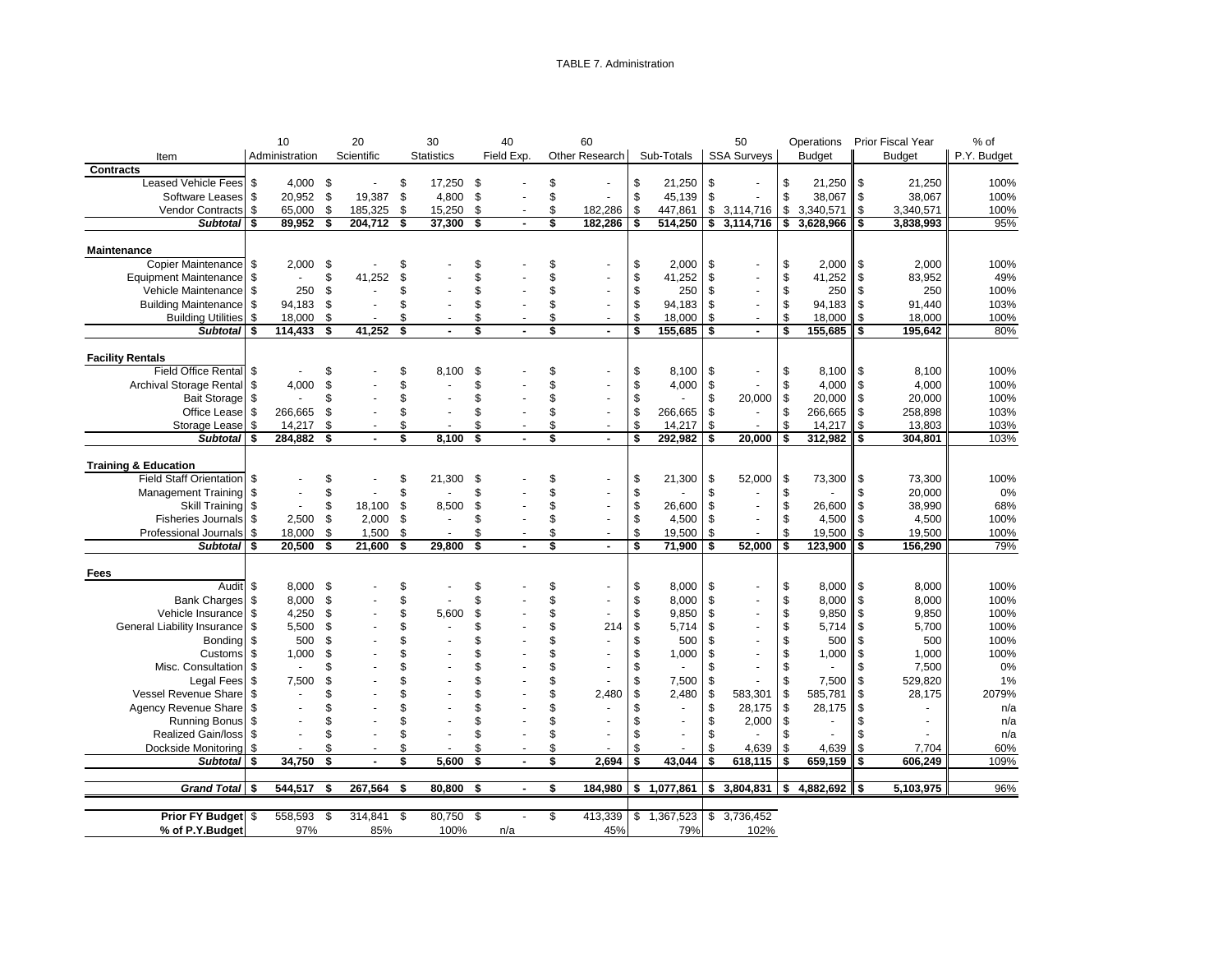### TABLE 8. Supplies & Equipment

|                                       | 10             |      | 20         |     | 30                |     | 40             | 60             |     |            |      | 50                 |                                      | <b>Prior Fiscal Year</b> | $%$ of       |
|---------------------------------------|----------------|------|------------|-----|-------------------|-----|----------------|----------------|-----|------------|------|--------------------|--------------------------------------|--------------------------|--------------|
| Item                                  | Administration |      | Scientific |     | <b>Statistics</b> |     | Field Exp.     | Other Research |     | Sub-Totals |      | <b>SSA Surveys</b> | <b>Budget</b>                        | <b>Budget</b>            | P.Y. Actuals |
| <b>Equipment</b>                      |                |      |            |     |                   |     |                |                |     |            |      |                    |                                      |                          |              |
| Computer Equipment - Replace   \$     |                |      | 7,400      | \$  |                   |     |                |                | \$  | 7,400      |      |                    | $7,400$   \$                         | 7,400                    | 100%         |
| Computer Equipment - Long Term   \$   |                |      | 5,900      |     |                   |     |                |                | \$  | 5,900      |      |                    | $5,900$   \$                         | 17,600                   | 34%          |
| Field Equipment - Capital   \$        |                |      |            |     |                   |     |                | 800            | \$  | 800        |      |                    | 800                                  | 37,561                   | 2%           |
| Field Equipment - non-Capital \$      |                |      |            |     |                   |     |                |                |     |            |      |                    |                                      | 1,400                    | 0%           |
| Scientific Equipment - Capital   \$   |                |      |            |     |                   |     |                |                |     |            |      |                    |                                      | 50,000                   | 0%           |
| Scientific Equipment - non-Capital \$ |                |      | 229        |     |                   |     |                |                |     | 229        |      |                    | 229                                  | 229                      | 100%         |
| Office Equipment - Capital   \$       |                |      |            |     |                   |     |                |                |     |            |      |                    |                                      |                          | n/a          |
| Office Equipment - non-Capital \$     | 5,000          |      |            |     |                   |     |                |                |     | 5,000      | - \$ |                    | 5,000                                | 5,000                    | 100%         |
| SubTotal \ \$                         | 5,000          | Ŝ.   | 13,529     |     | $\blacksquare$    |     | $\blacksquare$ | 800            | \$  | 19,329     |      | $\blacksquare$     | 19,329                               | \$<br>119,190            | 16%          |
|                                       |                |      |            |     |                   |     |                |                |     |            |      |                    |                                      |                          |              |
| <b>Supplies</b>                       |                |      |            |     |                   |     |                |                |     |            |      |                    |                                      |                          |              |
| Supplies \$                           | 20,000         |      | 5,460      | £.  | 4,000             | \$  |                | 336,171        | \$  | 365,631    |      | 27,300             | $392,931$ \$                         | 462,241                  | 85%          |
| Tag Recoveries \$                     |                |      |            |     |                   |     |                | 31,725         | \$  | 31,725     |      |                    | $31,725$ \$                          | 17,150                   | 185%         |
| <b>Bait</b>                           |                |      |            |     |                   |     |                | 8,405          |     | 8,405      | \$   | ,018,882           | $.027.287$ \ \$                      | 711,787                  | 144%         |
| Ice                                   |                |      |            |     |                   |     |                |                |     |            |      | 16,200             | $16,200$ $\parallel$ \$              | 13,700                   | 118%         |
| Gear Replacement \$                   |                |      |            |     |                   |     |                | 436            |     | 436        |      | 113,658            | $114,094$ \$                         | 90,140                   | 127%         |
| Misc. Expenses   \$                   |                |      |            |     |                   |     |                |                |     |            |      | 37,000             | $37,000$   \$                        | 28,000                   | 132%         |
| SubTotal   \$                         | 20,000         | \$   | 5,460      | \$  | 4,000             |     | $\blacksquare$ | 376,737        |     | 406,197    |      | \$1,213,040        | \$<br>1,619,237                      | \$<br>1,323,018          | 122%         |
|                                       |                |      |            |     |                   |     |                |                |     |            |      |                    |                                      |                          |              |
| Grand Total \$                        | 25,000         | -\$  | 18,989     | Ŝ.  | 4,000             | -\$ |                | 377,537        | -\$ | 425,526    |      | \$1,213,040        | $\vert$ \$ 1,638,566 $\vert\vert$ \$ | 1,442,208                | 114%         |
|                                       |                |      |            |     |                   |     |                |                |     |            |      |                    |                                      |                          |              |
| <b>Prior FY Budget \$</b>             | 25,000         | - \$ | 80,429     | -\$ | 4,000             | \$  |                | 500,810        | \$  | 610,239    | \$   | 831,969            |                                      |                          |              |
| % of P.Y. Budget                      | 100%           |      | 24%        |     | 100%              |     | n/a            | 75%            |     | 70%        |      | 146%               |                                      |                          |              |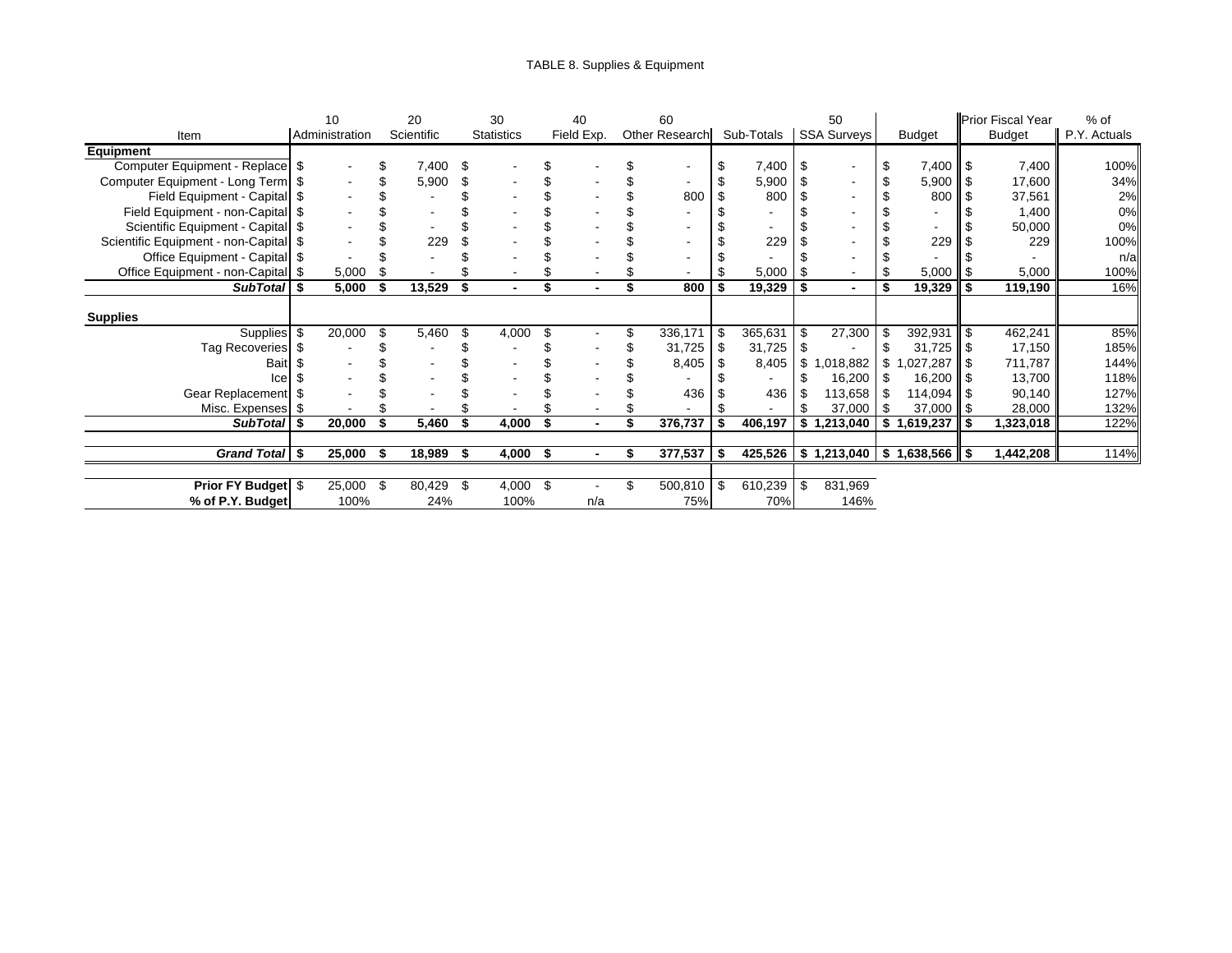# Catch Effort Program

|                                     |       | 51-53          |                | 00       |                | 64             |                | 61-63                    |                | 00                       |               | 82                       |            | 71-92                    |                | 00                       | 81                             |                |                          |               |                          |               |    |                          |         |
|-------------------------------------|-------|----------------|----------------|----------|----------------|----------------|----------------|--------------------------|----------------|--------------------------|---------------|--------------------------|------------|--------------------------|----------------|--------------------------|--------------------------------|----------------|--------------------------|---------------|--------------------------|---------------|----|--------------------------|---------|
|                                     |       |                |                |          |                |                |                |                          |                |                          |               |                          |            |                          |                | 12                       |                                |                |                          |               |                          |               |    |                          |         |
|                                     |       |                |                | WA/OR/CA |                |                |                |                          |                | Canada                   |               |                          |            |                          |                | Alaska                   |                                |                | Grand                    |               | Prior Yr                 | % of          |    | 2017                     | % of    |
|                                     | Ports |                | General        |          | Total          |                | Ports          |                          |                | General                  | Total         |                          |            | Ports                    | General        |                          | Total                          |                | Total                    |               | <b>Budget</b>            | <b>Budget</b> |    | Actuals                  | Actuals |
| <b>Salaries and Benefits</b>        |       |                |                |          |                |                |                |                          |                |                          |               |                          |            |                          |                |                          |                                |                |                          |               |                          |               |    |                          |         |
| Part-Time Salary                    | \$    |                | \$             |          | \$             |                | \$             | 57.483                   | \$             |                          | \$.           | 57,483                   | \$         | 267,756                  | \$             |                          | 267,756<br>\$                  | \$             | 325,239                  | \$            | 333,545                  | 98% \$        |    | 336,755                  | 97%     |
| AK Cola                             | \$    |                | \$.            |          | \$             |                | \$             |                          | \$             |                          | £.            |                          | \$         | 18,309                   | . ፍ            |                          | 18,309<br>\$                   | \$             | 18,309                   | \$            | 17,871                   | 102% \$       |    | 15,061                   | 122%    |
| Port Premium Pay                    | \$    |                | \$             |          | \$             |                | \$             |                          | \$             |                          | \$.           |                          | \$         |                          |                |                          | \$                             | \$             |                          | \$            |                          | $n/a$ \$      |    |                          | n/a     |
| Temporary                           |       |                | \$             |          | \$             |                |                |                          | \$             |                          | \$            |                          | \$         |                          |                |                          |                                | $\mathfrak{s}$ | $\overline{\phantom{a}}$ | \$            | $\sim$                   | $n/a$ \$      |    |                          | n/a     |
| Hourly                              | \$    | 500            | £.             |          | \$             | 500            | \$             |                          | ዳ              |                          | \$.           |                          | \$         |                          |                |                          |                                | \$             | 500                      | \$            | 500                      | 100%          | \$ | 1,348                    | 37%     |
| Port Duty                           |       |                | \$             |          | \$             | ٠              | -96            |                          | \$             |                          | \$            |                          | \$         |                          |                |                          | \$                             | \$             |                          | \$            | 13,400                   | 0%            | \$ | 1,148                    | 0%      |
| <b>Medical Benefits</b>             |       |                | \$             |          | \$             |                | \$             | 12.958                   | £              |                          | \$            | 12,958                   | \$         | 47,710                   |                |                          | 47,710<br>\$                   | \$             | 60,669                   | \$            | 61,933                   | 98% \$        |    | 52,740                   | 115%    |
| Life Insurance                      | \$    |                | \$             |          | \$             |                | \$             | 348                      | £              |                          | £.            | 348                      | \$         | 1.732                    |                |                          | 1.732<br>\$                    | \$             | 2,080                    | \$            | 2,128                    | 98% \$        |    | 1,579                    | 132%    |
| AD&D                                | \$    | 144            | $\mathfrak{s}$ |          | \$             | 144            | \$             | 37                       | \$             |                          | \$            | 37                       | \$         | 186                      |                |                          | 186                            | \$             | 367                      | \$            | 228                      | 161%          | \$ | 170                      | 216%    |
| <b>BC Workers Comp</b>              | \$    | 216            | \$             | 72       | \$             | 288            | \$             | 260                      | \$             |                          | \$            | 260                      | \$         | 72                       |                |                          | 72<br>\$                       | $\mathfrak s$  | 620                      | <b>S</b>      | 179                      | 346% \$       |    | 257                      | 241%    |
| Accident Indemnity                  |       |                | \$             |          | \$             |                | .ኖ             | 475                      | $\mathfrak{s}$ |                          | \$            | 475                      | \$         | 1.750                    |                |                          | 1.750<br>\$                    | \$             | 2,225                    | \$            | 2,439                    | $91\%$ \$     |    | 2,551                    | 87%     |
| Cancer Care                         |       |                | \$             |          | \$             |                |                | 393                      | \$             |                          | \$            | 393                      | \$         | 1,445                    | \$             |                          | \$<br>1,445                    | \$             | 1,838                    | <sup>\$</sup> | $\overline{\phantom{a}}$ | n/a           | S  | $\overline{\phantom{a}}$ | n/a     |
| Performance Bonus                   |       |                | £.             |          | \$             | ÷.             |                |                          | \$             | 500                      | \$.           | 500                      | \$         | $\overline{a}$           |                | 1,000                    | 1,000<br>-9                    | \$             | 1,500                    | \$            | 1,500                    | 100%          | \$ |                          | n/a     |
| <b>Housing Allowance</b>            |       |                | S              |          | S              |                | \$             |                          | \$             |                          | \$            |                          | \$         | 4,500                    | - 35           |                          | 4,500<br>S                     | \$             | 4,500                    | \$            | 4,500                    | 100% \$       |    | 4,000                    | 113%    |
| Social Security                     | \$    | 200            | \$             |          | \$             | 200            | -S             |                          | \$             | $\overline{a}$           | \$            |                          | \$         | 20,457                   | \$             |                          | \$<br>20,457                   | \$             | 20,657                   | \$            | 21,486                   | 96%           | \$ | 18,109                   | 114%    |
| <b>Hiring Expenses</b>              | \$    |                | \$             |          | \$             | ÷,             | -S             |                          | \$             | 3,000                    | \$            | 3,000                    | \$         | $\overline{a}$           | .ፍ             | 6,000                    | \$<br>6,000                    | \$             | 9,000                    | \$            | 9,000                    | 100%          | \$ | 708                      | 1271%   |
| <b>Employee Separation Expenses</b> | \$    |                | \$             |          | \$             |                | \$             |                          | \$             |                          | \$.           |                          | \$         |                          |                |                          | £                              | \$             |                          |               |                          | n/a           |    |                          | n/a     |
| Subtotal - Salary and Benefits      | \$    | 1,060          | \$             | 72       | $\mathfrak{s}$ | 1,132          | \$             | 71,954                   | $\mathfrak{s}$ | 3,500                    | $\mathbf{\$}$ | 75,454                   | \$         | 363,917                  | $\mathfrak{L}$ | 7,000                    | \$<br>370,917                  | \$             | 447,503                  | \$            | 460,861                  | 97%           | \$ | 417,101                  | 107%    |
| Programs                            |       |                |                |          |                |                |                |                          |                |                          |               |                          |            |                          |                |                          |                                |                |                          |               |                          |               |    |                          |         |
|                                     |       |                |                |          |                |                |                |                          |                |                          |               |                          | \$         |                          |                |                          |                                |                |                          |               |                          | 67% \$        |    |                          |         |
| General Travel - Staff              | \$    | 3,000          | - \$           |          | S              | 3,000          | \$             |                          | \$             |                          | \$            |                          |            | 7,000                    | - \$           | 4,000                    | 11,000<br>-\$                  | \$             | 14,000                   | \$            | 21,000                   |               |    | 5,541                    | 253%    |
| On Job Training Travel              | \$    | 1,500          | \$             |          | \$             | 1,500          |                |                          | \$             | 6.500                    | \$            | 6,500                    | \$         | $\overline{a}$           | \$             | 13,000                   | \$<br>13,000                   | $\mathfrak s$  | 21,000                   | \$            | 17,500                   | 120%          | \$ | 17,603                   | 119%    |
| Follow-up Travel                    |       |                | \$             |          | \$             |                | £.             |                          | \$             | 3.000                    | \$            | 3,000                    | \$         |                          | . ፍ            | 8,000                    | - \$<br>8,000                  | l \$           | 11.000                   | l \$          | 9,000                    | 122% \$       |    | 10.855                   | 101%    |
| Long Distance                       |       |                | \$             |          | \$             |                | \$             |                          | \$             | 200                      | \$            | 200                      | \$         |                          | \$             | 425                      | -\$<br>425                     | \$             | 625                      | \$            | 545                      | 115%          | \$ | 488                      | 128%    |
| Comm Allow - Port                   |       |                | \$             |          | \$             |                | \$             | 1,360                    | $\mathfrak{s}$ | $\mathbf{r}$             | \$            | 1,360                    | \$         | 5,000                    |                |                          | 5,000<br>\$                    | \$             | 6,360                    | \$            | 7,280                    | 87%           | \$ | 2,184                    | 291%    |
| <b>USPS Postage</b>                 |       |                | \$             | 100      | \$             | 100            | \$             | $\overline{\phantom{a}}$ | \$             | 1,000                    | \$            | 1,000                    | \$         | $\sim$                   |                | 1,000                    | - \$<br>1.000                  | \$             | 2,100                    | \$            | 3,100                    | 68%           | Ŝ. | 859                      | 244%    |
| <b>Express Mail</b>                 |       |                | \$             | 50       | \$             | 50             | Ŝ.             | $\overline{\phantom{a}}$ | \$             | 200                      | \$            | 200                      | \$         | $\blacksquare$           | \$             | 1,000                    | \$<br>1,000                    | \$             | 1,250                    | \$            | 2,250                    | 56%           | Ŝ. | 993                      | 126%    |
| Logbooks                            | \$    |                | \$             |          | \$             |                |                |                          | \$             | $\overline{a}$           | £.            |                          |            |                          | \$.            | 1,750                    | 1,750<br>\$                    | \$             | 1,750                    | \$.           | 1,750                    | 100%          | \$ | 3.495                    | 50%     |
| Subtotal - Programs                 | \$    | 4,500          | \$             | 150      | Ŝ.             | 4,650          | Ŝ.             | 1,360                    | \$             | 10,900                   | \$            | 12,260                   | \$         | 12,000                   | \$             | 29,175                   | 41,175<br>\$                   |                | 58,085                   |               | 62,425                   | 93%           | \$ | 42,018                   | 138%    |
| Administration                      |       |                |                |          |                |                |                |                          |                |                          |               |                          |            |                          |                |                          |                                |                |                          |               |                          |               |    |                          |         |
| <b>Leased Vehicle Fees</b>          | \$    |                | \$             |          | \$             |                | \$             |                          | \$             |                          | \$.           |                          | \$.        | 17.250                   | - \$           |                          | 17,250<br>£.                   | \$             | 17,250                   | \$            | 21,000                   | 82% \$        |    | 13,083                   | 132%    |
| Vehicle Mileage Reimbursed          | \$    |                | \$             |          | \$             |                | $\mathfrak{s}$ | 3,850                    | \$             |                          | \$            | 3,850                    | \$         | 5,500                    | . ፍ            |                          | 5,500<br>\$                    | \$             | 9,350                    | \$            | 11,850                   | 79%           | \$ | 9,495                    | 98%     |
| Software Leases                     | \$    |                | \$             |          | \$             | $\overline{a}$ | \$             |                          | \$             | 1,800                    | \$            | 1,800                    | \$         | $\sim$                   | \$             | 3,000                    | 3,000<br>-\$                   | \$             | 4,800                    | \$            | 2,800                    | 171% \$       |    | 4,544                    | 106%    |
| <b>Vendor Contracts</b>             |       |                | \$             |          | \$             |                | \$             |                          | \$             | 250                      | \$.           | 250                      | \$.        |                          |                | 15,000                   | -\$<br>15,000                  | \$             | 15,250                   | l \$          | 45,000                   | $34\%$ \$     |    | 8.995                    | 170%    |
| <b>Field Office Rental</b>          |       |                | \$             |          | \$             |                | \$.            |                          | \$             | 1,800                    | \$            | 1,800                    | \$         | 8,100                    | Ŝ.             |                          | \$<br>8,100                    | \$             | 9,900                    | \$            | 5,700                    | 174%          | \$ | 3,205                    | 309%    |
| <b>Field Staff Orientation</b>      |       |                |                | 300      | \$             | 300            | \$             |                          | \$             | 4,000                    | \$            | 4,000                    | \$.        | $\blacksquare$           |                | 17.000                   | 17,000<br>- \$                 | \$             | 21,300                   | \$            | 25,300                   | 84%           | \$ | 22,513                   | 95%     |
| <b>Skill Training</b>               |       |                | \$             |          | S              |                | \$.            |                          | \$             | 1,000                    | \$            | 1,000                    | \$         |                          |                | 7,500                    | \$<br>7,500                    | \$             | 8,500                    | \$            | 12,650                   | 67% \$        |    | 3,034                    | 280%    |
| Vehicle Insurance                   |       |                | \$             |          | \$             |                |                |                          | \$             | $\overline{\phantom{a}}$ | \$            | $\overline{\phantom{a}}$ | \$         | 5,600                    | \$             |                          | \$<br>5,600                    | \$             | 5,600                    | \$            | 7,050                    | 79% \$        |    | 5,585                    | 100%    |
| Customs                             | ٩     |                | £.             |          | \$             |                | \$             |                          | \$             |                          | \$            |                          | \$         |                          | . ፍ            |                          | \$<br>$\overline{\phantom{a}}$ | \$             | $\blacksquare$           |               |                          | n/a           | \$ | 32                       | 0%      |
| Area 4 Clearances                   | \$    |                | \$             |          | \$             |                | -S             |                          | \$             |                          | \$            |                          | \$         |                          |                |                          | £                              | \$             |                          |               |                          | n/a           | \$ |                          | n/a     |
| Subtotal - Administration           | Ś.    | $\sim$         | \$             | 300      | \$             | 300            | $\mathfrak{L}$ | 3,850                    | ŝ,             | 8,850                    | \$            | 12,700                   | \$         | 36,450                   | £.             | 42,500                   | \$<br>78,950                   | \$             | 91,950                   | \$            | 131,350                  | 70%           | \$ | 70,486                   | 130%    |
| <b>Supplies and Equipment</b>       |       |                |                |          |                |                |                |                          |                |                          |               |                          |            |                          |                |                          |                                |                |                          |               |                          |               |    |                          |         |
| Field Equipment - Non-Capital       | \$    |                | S              |          | S              |                | \$             |                          | \$             |                          | \$            |                          | \$         |                          | \$             |                          | S                              | \$             |                          | \$            |                          | n/a           | \$ | 8,915                    | 0%      |
| Office Equipment - Non-Capital      | \$    |                | \$             |          | \$             | $\overline{a}$ | \$             |                          | \$             |                          | \$            |                          | \$         |                          | \$             |                          | \$                             | \$             |                          | \$            |                          | $n/a$ \$      |    |                          | n/a     |
| Supplies                            | \$    | $\blacksquare$ | \$             | 400      | \$             | 400            | l \$           |                          | \$             | 800                      | \$            | 800                      | \$         | Ĭ.                       | £.             | 2,800                    | \$<br>2,800                    | \$             | 4,000                    | Ŝ.            | 5,800                    | 69% \$        |    | 9.312                    | 43%     |
|                                     | \$    |                | \$             |          | \$             |                |                | 400                      | $\mathfrak{s}$ | $\blacksquare$           | \$.           | 400                      | \$         | 2,050                    | \$.            |                          | 2,050<br>\$                    | \$             |                          | \$            | 3,050                    | 87%           | \$ | 1,704                    |         |
| Gear Allowance                      | \$    | 200            | \$             |          |                | 200            | \$             | 400                      | \$             |                          | \$.           |                          | \$.        |                          |                |                          | \$                             | \$             | 2,650                    |               |                          | 75%           | \$ |                          | 156%    |
| Subtotal - Supplies and Equipment   |       | 200            |                | 400      | \$             | 600            | \$             |                          |                | 800                      |               | 1,200                    |            | 2,050                    |                | 2,800                    | 4,850                          |                | 6,650                    |               | 8,850                    |               |    | 19,931                   | 33%     |
|                                     |       | $\mathbf{r}$   |                |          |                |                |                | $\sim$                   |                | $\sim$                   |               | $\sim$                   |            | $\overline{\phantom{a}}$ |                | $\overline{\phantom{a}}$ | $\mathbf{r}$                   |                | $\mathbf{r}$             |               | $\overline{\phantom{a}}$ |               |    | $\sim$                   |         |
| <b>Prior Fiscal Year Expense</b>    | \$    |                | \$             | $\sim$   | \$             | $\blacksquare$ |                |                          | \$             |                          | \$.           |                          | \$         |                          |                |                          | \$                             | \$             |                          |               |                          | n/a           | S  |                          | n/a     |
|                                     | \$    |                |                |          | Ŝ.             | 6,682          |                |                          |                |                          |               |                          |            |                          |                |                          |                                |                |                          |               |                          | $91\%$ \$     |    | 549,537                  | 110%    |
| Catch Effort Program Totals         |       | 5,760          | S.             | 922      |                |                | - \$           | 77,564                   | \$             | 24,050                   | \$            | 101,614                  | $\sqrt{3}$ | 414,417                  | \$             | 81,475                   | \$<br>495,892                  | S              | 604,188                  | \$            | 663,486                  |               |    |                          |         |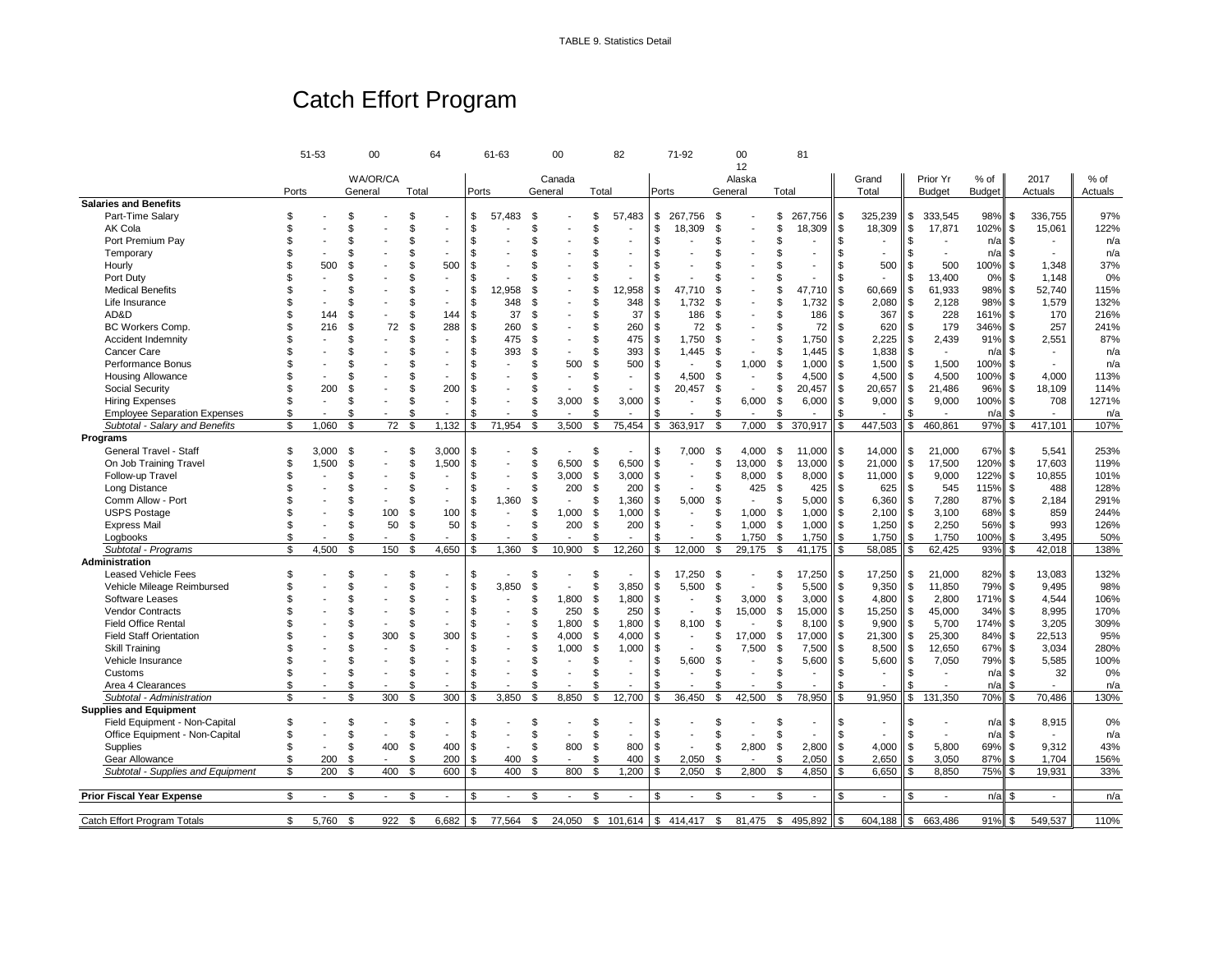TABLE 10. Statistics Ports

30 **Grant ID** 81 81 81 81 81 81 81 81 81 81 **Port ID** 61 71 72 73 81 82 83 89 91 92 Catch Effort Program - by ports U.S Ports Bellingham Petersburg  $rac{5^{11/2}}{36,359}$ Juneau Seward **Horitor Kodiak**<br>35,289 Sandpoint Outer Yarbor  $\frac{8^{36}}{11,105}$  **AK Total**<br>11,105 \$ 267,756 **AK Total** 5121 Part-Time Salary \$ - \$ 39,568 \$ 36,359 \$ 37,429 \$ 35,289 \$ 39,568 \$ 35,289 \$ - \$ 33,149 \$ 11,105 \$ 267,756 5122 AK Cola \$ - \$ 2,706 \$ 2,486 \$ 2,559 \$ 2,413 \$ 2,706 \$ 2,413 \$ - \$ 2,267 \$ 759 \$ 18,309 5123 Port Premium Pay \$ - \$ - \$ - \$ - \$ - \$ - \$ - \$ - \$ - \$ - \$ - 5131 Temporary \$ - \$ - \$ - \$ - \$ - \$ - \$ - \$ - \$ - \$ - \$ - 5132 Hourly \$ - \$ - \$ - \$ - \$ - \$ - \$ - \$ - \$ - \$ - \$ - 5142 Port Duty \$ - \$ - \$ - \$ - \$ - \$ - \$ - \$ - \$ - \$ - \$ - 5211 Medical \$ - \$ 5,399 \$ 5,399 \$ 5,399 \$ 5,399 \$ 5,399 \$ - \$ - \$ 5,399 \$ 1,963 \$ 34,359 5212 Medical Reimbursement \$ - \$ - \$ - \$ - \$ - \$ - \$ - \$ - \$ - \$ - \$ - 5214 HRA Expenses \$ - \$ 1,080 \$ 1,080 \$ 1,080 \$ 1,080 \$ 1,080 \$ 6,479 \$ - \$ 1,080 \$ 393 \$ 13,351 5215 Medical Benefit (Taxable) \$ - \$ - \$ - \$ - \$ - \$ - \$ - \$ - \$ - \$ - \$ - 5231 Life Insurance \$ - \$ 256 \$ 235 \$ 242 \$ 228 \$ 256 \$ 228 \$ - \$ 214 \$ 72 \$ 1,732 5232 AD&D \$ - \$ 27 \$ 25 \$ 26 \$ 24 \$ 27 \$ 24 \$ - \$ 23 \$ 8 \$ 186 5241 BC Workers Comp. \$ 72 \$ - \$ - \$ - \$ - \$ - \$ - \$ - \$ - \$ - \$ 72 5242 Accident Indemnity \$ - \$ 238 \$ 238 \$ 238 \$ 238 \$ 238 \$ 238 \$ - \$ 238 \$ 86 \$ 1,750 5243 Cancer Care \$ - \$ 196 \$ 196 \$ 196 \$ 196 \$ 196 \$ 196 \$ - \$ 196 \$ 71 \$ 1,445 5254 Housing Allowance \$ - \$ - \$ - \$ - \$ - \$ - \$ - \$ - \$ 4,500 \$ - \$ 4,500 5311 Social Security \$ - \$ 3,023 \$ 2,778 \$ 2,860 \$ 2,696 \$ 3,023 \$ 2,696 \$ - \$ 2,533 \$ 848 \$ 20,457  **Salary and Benefits \$ 72 \$ 52,493 \$ 48,797 \$ 50,029 \$ 47,564 \$ 52,493 \$ 47,564 \$ - \$ 49,599 \$ 15,306** \$ 363,917 6211 General Travel - Staff \$ - \$ - \$ - \$ - \$ - \$ - \$ - \$ - \$ - \$ 7,000 \$ 7,000 6313 Comm Allow - Port \$ - \$ 680 \$ 680 \$ 680 \$ 680 \$ 680 \$ 680 \$ 120 \$ 680 \$ 120 \$ 5,000 7111 Leased Vehicle Fees \$ - \$ - \$ - \$ 4,000 \$ 4,000 \$ - \$ 5,000 \$ - \$ 4,250 \$ - \$ 17,250 7112 Vehicle Mileage Reimbursed \$ - \$ 500 \$ 2,000 \$ - \$ - \$ 3,000 \$ - \$ - \$ - \$ - \$ 5,500 7311 Field Office Rental \$ - \$ - \$ 2,400 \$ 2,400 \$ - \$ 3,300 \$ - \$ - \$ - \$ - \$ 8,100 7513 Vehicle Insurance \$ - \$ - \$ - \$ 1,100 \$ 1,200 \$ - \$ 1,000 \$ 1,200 \$ 1,100 \$ - \$ 5,600 8225 Gear Allowance \$ - \$ 200 \$ 200 \$ 200 \$ 200 \$ 200 \$ 350 \$ - \$ 350 \$ 350 \$ 2,050  **Total \$ 72 \$ 53,873 \$ 54,077 \$ 58,409 \$ 53,644 \$ 59,673 \$ 54,594 \$ 1,320 \$ 55,979 \$ 22,776 \$ 414,417 Grant ID** 64 64 64 64 64 82 82 82 **Port ID** 00 51 52 53 61 62 63 Aging/General T<sup>ripa (26</sup>)<br>المسيح المسيح Newport (2A) washington (2A) **Jancou**  $\frac{e^{Q^{\text{c}}\text{Y}^{\text{Y}^{\text{Z}^{\text{C}}}}}}{26,346 \text{ s}}$  Prince Rupert **Total US Total Grand Total**<br>57,483 \$ 267,756 \$ 325,239 5121 Part-Time Salary - - - - - \$ - \$ 26,346 \$ 31,138 \$ 57,483 \$ 267,756 \$ 325,239 5122 AK Cola - - - - - \$ - \$ - \$ - \$ - \$ 18,309 \$ 18,309 5123 Port Premium Pay - | - - - -| - | \$ - \$ - | \$ - \$ - | \$ -5132 Hourly - - 500 - 500 \$ - \$ - \$ - \$ - \$ 500 \$ 500 5142 Port Duty - - - - - \$ - \$ - \$ - \$ - \$ - \$ - 5211 Medical - - - - - \$ - \$ - \$ - \$ - \$ 34,359 \$ 34,359 5212 Medical Reimbursement - - - - - \$ - \$ - \$ - \$ - \$ - \$ - 5214 HRA Expenses | - | - - - | - | \$ - \$ - \$ - \$ - \$ - \$ 13,351 | \$ 13,351 5215 Medical Benefit (Taxable) | - - - - - - - - - - - - - - - \$ 6,479 \$ 6,479 \$ 12,958 \$ - |\$ 12,958 5231 Life Insurance - - - - - \$ - \$ 159 \$ 188 \$ 348 \$ 1,732 \$ 2,080 5232 AD&D - 72 72 - 144 \$ - \$ 17 \$ 20 \$ 37 \$ 330 \$ 367 5241 BC Workers Comp. | 72 72 72 72 216 \$ 72 \$ 86 \$ 102 |\$ 260 \$ 288 |\$ 620 5242 Accident Indemnity - - - - - \$ - \$ 238 \$ 238 \$ 475 \$ 1,750 \$ 2,225 5243 Cancer Care - - - - - \$ - \$ 196 \$ 196 \$ 393 \$ 1,445 \$ 1,838 5254 Housing Allowance - - - - - \$ - \$ - \$ - \$ - \$ 4,500 \$ 4,500 5311 Social Security - 100 100 - 200 \$ - \$ - \$ - \$ - \$ 20,657 \$ 20,657  **Salary and Benefits 72 244 744 72 1,060 \$ 72 \$ 33,522 \$ 38,361 \$ 71,954 \$ 364,977 \$ 437,003** 6211 General Travel - Staff - - 3,000 - 3,000 \$ - \$ - \$ - \$ - \$ 10,000 \$ 10,000 6212 On Job Training Travel - 1,500 - - 1,500 \$ - \$ - \$ - \$ - \$ 1,500 \$ 1,500 6313 Comm Allow - Port - - - - - \$ - \$ 680 \$ 680 \$ 1,360 \$ 5,000 \$ 6,360 7111 Leased Vehicle Fees - - - - - \$ - \$ - \$ - \$ - \$ 17,250 \$ 17,250 7112 Vehicle Mileage Reimbursed - - - - - \$ - \$ 350 \$ 3,500 \$ 3,850 \$ 5,500 \$ 9,350 7311 Field Office Rental - - - - - \$ - \$ - \$ - \$ - \$ 8,100 \$ 8,100 7513 Vehicle Insurance - | - - | -| \$ \$ - \$ - \$ 5,600 | \$ 5,600 8225 Gear Allowance - - 200 - 200 \$ - \$ 200 \$ 200 \$ 400 \$ 2,250 \$ 2,650  **Total 72 1,744 3,944 72 5,760 \$ 72 \$ 34,752 \$ 42,741 \$ 77,564 \$ 420,177 \$ 497,813**

Dept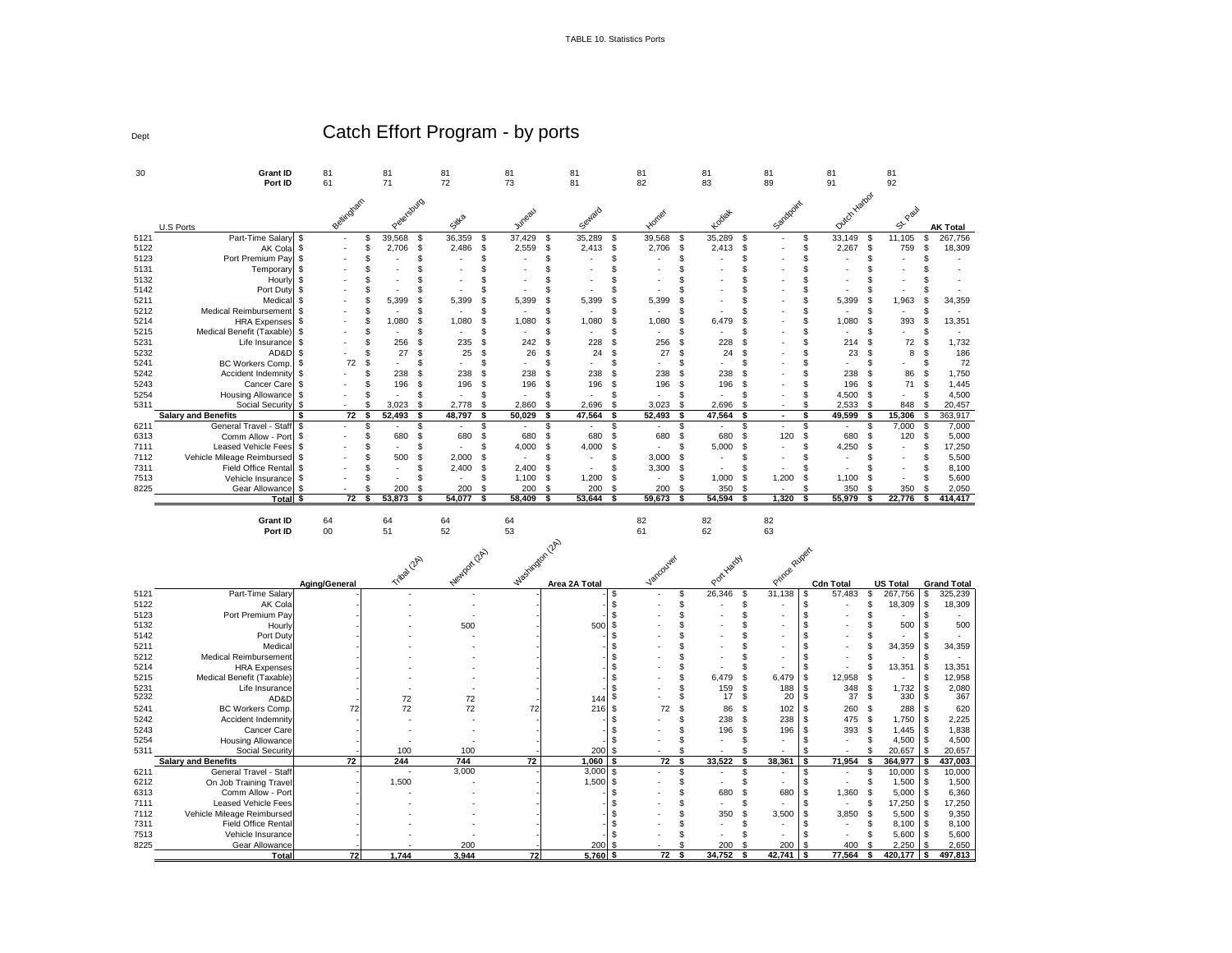#### FIS Cost/Revenue Projections

Net Proceeds **(\$238,663)**

|                            |                 |                     |             | % Prior Yr. |
|----------------------------|-----------------|---------------------|-------------|-------------|
| <b>FIS Program Totals</b>  |                 | Assumptions         | Rate/Amt    | Actual      |
| <b>Total Pounds Landed</b> | 859,946         | Price               | \$6.42      | 94%         |
| Net Halibut Proceeds       | \$5,518,734     | <b>WPUE</b>         | 86          | 102%        |
| Net Bycatch proceeds       | \$56,351        | <b>Vessel Costs</b> | \$5,423,773 | 120%        |
| <b>Vessel Expenses</b>     | $(\$5,423,773)$ | Personnel COLA      | 2.64%       |             |
| <b>Office Expenses</b>     | (S333, 269)     |                     |             |             |
| <b>Trawl Survey</b>        | (\$56,706)      |                     |             |             |

| Budge |  |  |
|-------|--|--|
|       |  |  |

| Reg. Area Totals           | 2A            | 2B            | 2C            | 3A            | 3B             | 4A            | 4B            | 4D          |                | <b>Detailed Expenses</b>                           |                 |
|----------------------------|---------------|---------------|---------------|---------------|----------------|---------------|---------------|-------------|----------------|----------------------------------------------------|-----------------|
|                            | All Regions   | All Regions   | All Regions   | All Regions   | All Regions    | All Regions   | All Regions   | All Regions | Totals         | Personnel                                          | Expense         |
| Net Halibut proceeds       | \$139,605     | \$748,272     | \$1,181,369   | \$2,172,565   | \$785,631      | \$241,616     | \$126,418     | \$123,259   | \$5,518,734    | <b>Salaries</b>                                    |                 |
| <b>Bycatch proceeds</b>    | \$1,069       | \$14,358      | \$14,179      | \$11,274      | \$8,664        | \$4,088       | \$1,883       | \$837       | \$56,351       | Sea Samplers \$                                    | 495,263         |
| Office Expenses (prorated) | (\$24,053)    | (S38,392)     | $(\$28,447)$  | (\$108,469)   | (S69, 152)     | (S28, 447)    | (S20, 584)    | (S15, 727)  | (S333, 269)    | Temporary Personnel \$                             | 5,620           |
| Vessel expenses            | (\$359,772)   | $(\$574,285)$ | $(\$500,597)$ | (\$1,736,696) | (S1, 124, 458) | (\$460, 264)  | (\$435,010)   | (\$232,692) | (S5, 423, 773) | Benefits                                           |                 |
| Net Per Reg Area           | $(\$243,151)$ | \$149,953     | \$666,504     | \$338,674     | $(\$399,314)$  | $(\$243,008)$ | $(\$327,293)$ | (\$124,323) | (\$181,957)    | Sea Samplers Medical \$<br>Office Staff Medical \$ | 13,806<br>1,025 |
| <b>Hal. Sale Proceeds</b>  | 2A            | 2B            | 2C            | 3A            | 3B             | 4A            | 4B            | 4D          |                | Industrial Insurance \$                            | 143             |
|                            | All Regions   | All Regions   | All Regions   | All Regions   | All Regions    | All Regions   | All Regions   | All Regions | Totals         | Performance Bonus \$                               | 1,500           |
| Number of charters regions |               |               |               |               |                |               |               |             |                | <b>Payroll Taxes</b>                               |                 |
| Number of stations         | 103.0         | 164.3         | 121.8         | 464.3         | 296.0          | 121.8         | 88.1          | 67.3        | 1.427          | Sea Samplers \$                                    | 37,337          |
| Standard skates fished     | 720.7         | 1150.4        | 852.4         | 3250.2        | 2072.1         | 878.4         | 616.8         | 471.2       | 10,012         | Office Staff \$                                    | 980             |
| Average WPUE               | 23            | 78            | 202           | 105           | 65             | 53            | 43            | 56          |                | Other                                              |                 |
| Total pounds sold          | 22,308        | 89.722        | 171.450       | 343,525       | 133,206        | 46.971        | 26.484        | 26.279      | 859,946        | Vessel P&I \$                                      | 38,108          |
| Avg. price per pound       | \$6.26        | \$8.34        | \$6.89        | \$6.32        | \$5.90         | \$5.14        | \$4.77        | \$4.69S     | 6.42           | Hiring Expenses \$                                 | 2,000           |
| Less fish sale taxes       | \$0           | 80            | \$0           | \$11,359      | \$28,494       | \$8,204       | \$3,910       | \$3,812     | 55,779         | Total \$                                           | 595,783         |
| Net Halibut Proceeds       | \$139,605     | \$748,272     | \$1,181,369   | \$2,172,565   | \$785,631      | \$241,616     | \$126,418     | \$123,259   | \$5,518,734    | Programs                                           |                 |

| <b>Vessel Expenses</b>               | 2A          |            | 2B          |     | 2C          |     | 3A          | 3B          |     | 4A          |     | 4B          | 4D          |              |             |      | Travel Expenses \$      | 109,920   |
|--------------------------------------|-------------|------------|-------------|-----|-------------|-----|-------------|-------------|-----|-------------|-----|-------------|-------------|--------------|-------------|------|-------------------------|-----------|
|                                      | All Regions |            | All Regions |     | All Regions |     | All Regions | All Regions |     | All Regions |     | All Regions | All Regions |              | Totals      |      | Communications          |           |
| Charter days                         |             | 49         | 82          |     | 59          |     | 231         | 153         |     |             |     | 53          |             |              | 716         |      | Phone Communications \$ | 3,150     |
| Sea Sampler salary \$                | 22,292      |            | 51,682      |     | 37.267      | - S | 143,385 \$  | 95,018      |     | 32.994      |     | 33.967      | 23.884      |              | 440,489     |      | Express Shipping \$     | 1,000     |
| Sea Sampler benefits \$              |             | 661        | 1.532 S     |     | $1,105$ \$  |     | 4.250S      | 2,816       |     | 978 \$      |     | 1.007 S     | 708 S       |              | 13,056      |      | Shipping \$             | 76,400    |
| Pavroll taxes \$                     |             | $1,705$ \$ | 3.954       | - 8 | 2.851 \$    |     | $10.969$ \$ | 7.269       |     | 2.524       | - S | 2.598 S     | .827S       |              | 33,697      |      | SubTotal \$             | 80,550    |
| Vessel P&I \$                        |             | 2.649 S    | 3.143S      |     | 1.380 \$    |     | 10.682 S    | 7,985       |     | 3.305 S     |     | $6.054$ \$  | $2.911$ S   |              | 38,108      |      | Total \$                | 190,470   |
| Travel Expenses \$                   |             | 3,600 S    | 9.420 S     |     | 9.900 S     |     | 28,800 \$   | 21,600      |     | 13.440      |     | 13.440 S    | 6.720       |              | 106,920     |      | <b>Administration</b>   |           |
| Lump sum payments \$                 | 229,320 \$  |            | 278,496 \$  |     | 219.450 \$  |     | 932,383 \$  | 660,573     |     | 277,620     |     | 289,737     | 128,520     |              | 3,016,098   |      | Rentals & Contracts     |           |
| Vessel share halibut/bycatch revenue | 14,426      |            | 85,327      |     | 125,226 \$  |     | 222,893 \$  | 82,895      |     | 26,205      |     | 13.583      | 12,744      |              | 583,301     |      | Lump Sum Contracts \$   | 3,016,098 |
| Running bonus \$                     | ۰           |            |             |     |             |     |             | 2,000       |     |             |     |             |             |              | 2,000       |      | Other Contracts \$      | 98,618    |
| Dockside Monitoring Fees \$          |             |            | 3.178 \$    |     | 1.461 S     |     |             |             |     |             |     |             |             |              | 4,639       |      | Gear Maintenance        |           |
| Misc. expenses \$                    |             | 2,000 S    | 4,000S      |     | 3,000 S     |     | 8,000       | 5,000       |     | 2.000       | -8  | 3,000 S     | 000.        |              | 28,000      |      | <b>Bait Storage</b>     | 20,000    |
| Bait inc. storage \$                 | 73.344      | - \$       | 117,068 \$  |     | 86,743 \$   |     | 330,753 \$  | 210.864     |     | 89.389      |     | $62,765$ \$ | 47,956      | $\mathbf{S}$ | 1.018.882   |      | Training                | 52,000    |
| Ice                                  |             | 1.200 S    | 2,400S      |     | 1.800 \$    |     | 4,800 \$    | 3,000       | - S | .200 S      |     | 1.200S      | 600         |              | 16,200      | Fees |                         |           |
| Longline gear maint/replace \$       |             | 8.182 \$   | 13,059      |     | $9.676$ \$  |     | 36,896 \$   | 23,522      | - S | 9.971       | - 8 | 7.002 S     | $5.350$ S   |              | 113,658     |      | Revenue Share \$        | 583,301   |
| Gear Allowance \$                    |             | 394        | $1.026$ \$  |     | 738 \$      |     | 2,885 \$    | 1.916       |     | 637         |     | 657         | 472 \$      |              | 8,725       |      | Agency Bycatch Share \$ | 28,175    |
| <b>Total Vessel Expenses</b>         | 359,772     |            | 574,285     |     | 500.597     |     | 1,736,696   | 1,124,458   |     | 460,264     |     | 435,010     | 232.692     |              | \$5,423,773 |      | Running Bonus \$        | 2,000     |

|                                      |                   |                              |                |                                 |                         |                        |                  |               |                            | Office Staff Medical \$         | 1,025     |
|--------------------------------------|-------------------|------------------------------|----------------|---------------------------------|-------------------------|------------------------|------------------|---------------|----------------------------|---------------------------------|-----------|
| <b>Hal. Sale Proceeds</b>            | 2A                | 2B                           | 2C             | 3A                              | 3B                      | 4A                     | 4B               | 4D            |                            | Industrial Insurance \$         | 143       |
|                                      | All Regions       | All Regions                  | All Regions    | All Regions                     | All Regions             | All Regions            | All Regions      | All Regions   | Totals                     | Performance Bonus \$            | 1,500     |
| Number of charters regions           | $\overline{c}$    | $\overline{4}$               | $\overline{3}$ | 8                               | $\overline{5}$          |                        | $\mathfrak{D}$   |               | 27                         | Payroll Taxes                   |           |
| Number of stations                   | 103.0             | 164.3                        | 121.8          | 464.3                           | 296.0                   | 121.8                  | 88.1             | 67.3          | 1.427                      | Sea Samplers \$                 | 37,337    |
| Standard skates fished               | 720.7             | 1150.4                       | 852.4          | 3250.2                          | 2072.1                  | 878.4                  | 616.8            | 471.2         | 10,012                     | Office Staff \$                 | 980       |
| Average WPUE                         | 23                | 78                           | 202            | 105                             | 65                      | 53                     | 43               | 56            | 86                         | Other                           |           |
| Total pounds sold                    | 22,308            | 89,722                       | 171,450        | 343,525                         | 133,206                 | 46,971                 | 26,484           | 26,279        | 859,946                    | Vessel P&I \$                   | 38,108    |
| Avg. price per pound                 | \$6.26            | \$8.34                       | \$6.89         | \$6.32                          | \$5.90                  | \$5.14                 | \$4.77           | \$4.69        | 6.42<br>$\mathcal{S}$      | Hiring Expenses \$              | 2,000     |
| Less fish sale taxes                 | \$0               | \$0                          | \$0            | \$11,359                        | \$28,494                | \$8,204                | \$3,910          | \$3,812       | 55,779                     | Total <sub>5</sub>              | 595,783   |
| Net Halibut Proceeds                 | \$139,605         | \$748,272                    | \$1,181,369    | \$2,172,565                     | \$785.631               | \$241,616              | \$126,418        | \$123,259     | \$5,518,734                | Programs                        |           |
|                                      |                   |                              |                |                                 |                         |                        |                  |               |                            | Travel                          |           |
| <b>Vessel Expenses</b>               | 2A                | 2B                           | 2C             | 3A                              | 3B                      | 4A                     | 4B               | 4D            |                            | Travel Expenses \$              | 109,920   |
|                                      | All Regions       | All Regions                  | All Regions    | All Regions                     | All Regions             | All Regions            | All Regions      | All Regions   | Totals                     | Communications                  |           |
| Charter days                         | 49                | 82                           | 59             | 231                             | 153                     | 51                     | 53               | 38            | 716                        | Phone Communications \$         | 3,150     |
| Sea Sampler salary                   | $22,292$ \$<br>.S | 51,682 \$                    | 37,267 \$      | 143,385 \$                      | 95,018                  | 32.994<br>-S           | 33,967 \$<br>- S | 23,884        | 440,489<br>-S              | Express Shipping \$             | 1,000     |
| Sea Sampler benefits \$              | 661 \$            | 1,532 \$                     | $1,105$ \$     | $4,250$ \$                      | $2,816$ \$              | 978 \$                 | $1,007$ \$       | 708           | <sup>\$</sup><br>13,056    | Shipping \$                     | 76,400    |
| Payroll taxes \$                     | $1,705$ \$        | $3,954$ \$                   | 2.851 S        | $10.969$ \$                     | 7.269                   | $2.524$ \$<br>-S       | 2,598 \$         | 1,827         | s<br>33,697                | SubTotal \$                     | 80,550    |
| Vessel P&I \$                        | $2,649$ \$        | $3,143$ \$                   | 1,380 \$       | $10,682$ \$                     | 7,985 \$                | $3,305$ \$             | $6,054$ \$       | 2,911         | <sup>\$</sup><br>38,108    | Total <sub>5</sub>              | 190,470   |
| Travel Expenses \$                   | 3,600S            | 9.420 S                      | 9,900 S        | 28,800 \$                       | 21,600                  | -\$<br>13.440 \$       | 13.440 \$        | 6,720         | s<br>106,920               | Administration                  |           |
| Lump sum payments                    | 229,320 \$<br>S   | 278,496 \$                   | 219,450 \$     | 932,383 \$                      | 660.573 \$              | 277,620 \$             | 289,737 \$       | 128,520       | s<br>3,016,098             | <b>Rentals &amp; Contracts</b>  |           |
| Vessel share halibut/bycatch revenue | 14,426 \$<br>s    | 85,327 \$                    | 125,226        | -S<br>222,893 \$                | 82,895 \$               | $26,205$ \$            | 13,583 \$        | 12,744        | s<br>583,301               | Lump Sum Contracts \$           | 3,016,098 |
| Running bonus \$                     | $\sim$            | <sup>S</sup>                 | -S<br>$\sim$   | \$<br>$\sim$                    | <sup>\$</sup><br>2.000  | -S<br>$\sim$           | -S               | <sup>\$</sup> | s<br>2,000                 | Other Contracts \$              | 98,618    |
| Dockside Monitoring Fees \$          | $\sim$            | 3.178S<br>\$.                | 1.461 S        | $\sim$                          | <sup>\$</sup><br>$\sim$ | <sup>\$</sup>          | <sup>\$</sup>    | -S            | <sup>\$</sup><br>4,639     | Gear Maintenance                | ٠         |
| Misc. expenses \$                    | 2,000             | 4,000S<br>$\mathbf{\hat{s}}$ | 3,000          | 8,000<br>- S                    | 5.000<br>- \$           | 2.000<br>$\mathcal{S}$ | 3,000<br>- S     | 1,000<br>- \$ | s<br>28,000                | <b>Bait Storage</b><br>\$       | 20,000    |
| Bait inc. storage \$                 | 73,344<br>- S     | 117,068 \$                   | 86,743 \$      | 330,753 \$                      | 210,864 \$              | 89,389 \$              | 62,765 \$        | 47,956        | $\mathbb S$<br>1,018,882   | $\mathbf{\hat{z}}$<br>Training  | 52,000    |
| Ice                                  | $1,200$ \$<br>-S  | $2,400$ \$                   | 1,800 \$       | $4,800$ \$                      | 3,000 S                 | $1,200$ \$             | $1,200$ \$       | 600           | <sup>\$</sup><br>16,200    | Fees                            |           |
| Longline gear maint./replace \$      | 8,182 \$          | 13,059 \$                    | $9,676$ \$     | 36,896 \$                       | 23.522 \$               | 9.971 \$               | $7,002$ \$       | 5,350         | <sup>\$</sup><br>113,658   | Revenue Share \$                | 583,301   |
| Gear Allowance \$                    | 394 \$            | $1,026$ \$                   | 738 \$         | 2.885 \$                        | $1.916$ \$              | 637 \$                 | 657 \$           | 472           | s<br>8,725                 | Agency Bycatch Share \$         | 28,175    |
| <b>Total Vessel Expenses</b> \$      | 359,772 \$        | 574,285 \$                   | 500.597        | s<br>1,736,696                  | s<br>1,124,458          | s<br>460,264           | \$<br>435,010    | S.<br>232,692 | $\mathcal{S}$<br>5,423,773 | Running Bonus \$                | 2,000     |
|                                      |                   |                              |                |                                 |                         |                        |                  |               |                            | Dockside Monitoring \$          | 4,639     |
| <b>Office Expenses</b>               |                   |                              |                | <b>NMFS Trawl Survey (P604)</b> |                         |                        |                  |               |                            | Total \$                        | 3,804,831 |
| Category                             | All Regions       |                              |                | Category                        | Budget                  |                        |                  |               |                            |                                 |           |
| Temporary Staff Salary               | \$5,620           |                              |                | Temporary                       | \$47,574                |                        |                  |               |                            | <b>Supplies &amp; Equipment</b> |           |
| Sea Sampler Training Salary          | \$7,200           |                              |                | Medical                         | \$750                   |                        |                  |               |                            | <b>Supplies</b>                 |           |
| Temporary Staff benefits             | \$1,025           |                              |                | Industrial Ins.                 | \$143                   |                        |                  |               |                            | Survey Gear \$                  | 27,300    |
| Performance Bonus                    | \$1,500           |                              |                | Payroll Taxes                   | \$3,639                 |                        |                  |               |                            | Survey Bait \$                  | 1,018,882 |
| Payroll taxes                        | \$980             |                              |                | <b>Personnel Total</b>          | \$52,106                |                        |                  |               |                            | $lce$ \$                        | 16,200    |
| <b>Hiring Expenses</b>               | \$2,000           |                              |                | Travel                          | \$3,000                 |                        |                  |               |                            | Gear Replacement \$             | 113,658   |
| Communications                       | \$2,750           |                              |                | Communications                  | \$400                   |                        |                  |               |                            | Gear Allowance \$               | 9,625     |
| <b>Express Shipping</b>              | \$1,000           |                              |                | <b>Programs Total</b>           | \$3.400                 |                        |                  |               |                            | Misc. Expenses \$               | 37,000    |
| Bait & Gear Shipping                 | \$76,400          |                              |                | <b>Field Supplies</b>           | \$300                   |                        |                  |               |                            | Equipment                       |           |
| Profiler Equipment (non-capital)     | \$0               |                              |                | Gear Allowance                  | \$900                   |                        |                  |               |                            | Field Equipment \$              |           |
| Profiler Maintenance                 | \$0               |                              |                | <b>Supplies Total</b>           | \$1,200                 |                        |                  |               |                            | Total \$                        | 1,222,665 |
| <b>Bait Storage</b>                  | \$20,000          |                              |                | <b>Trawl Survey Total</b>       | \$56,706                |                        |                  |               |                            | SSA Program Total \$            | 5,813,748 |
| Profiler Contract                    | \$18,802          |                              |                |                                 |                         |                        |                  |               |                            |                                 |           |

| enses                         |             | <b>NMFS Trawl Survey (P604)</b> |          |
|-------------------------------|-------------|---------------------------------|----------|
| Category                      | All Regions | Category                        | Budget   |
| Temporary Staff Salary        | \$5,620     | Temporary                       | \$47,574 |
| Sea Sampler Training Salary   | \$7,200     | Medical                         | \$750    |
| Temporary Staff benefits      | \$1,025     | Industrial Ins.                 | \$143    |
| Performance Bonus             | \$1,500     | Payroll Taxes                   | \$3,639  |
| Payroll taxes                 | \$980       | <b>Personnel Total</b>          | \$52,106 |
| <b>Hiring Expenses</b>        | \$2,000     | Travel                          | \$3,000  |
| Communications                | \$2,750     | Communications                  | \$400    |
| <b>Express Shipping</b>       | \$1,000     | <b>Programs Total</b>           | \$3,400  |
| Bait & Gear Shipping          | \$76,400    | <b>Field Supplies</b>           | \$300    |
| filer Equipment (non-capital) | \$0         | Gear Allowance                  | \$900    |
| Profiler Maintenance          | \$0         | <b>Supplies Total</b>           | \$1,200  |
|                               |             |                                 |          |

| Category                         | All Regions |
|----------------------------------|-------------|
| Temporary Staff Salary           | \$5,620     |
| Sea Sampler Training Salary      | \$7,200     |
| Temporary Staff benefits         | \$1,025     |
| Performance Bonus                | \$1,500     |
| Payroll taxes                    | \$980       |
| <b>Hiring Expenses</b>           | \$2,000     |
| Communications                   | \$2,750     |
| <b>Express Shipping</b>          | \$1,000     |
| Bait & Gear Shipping             | \$76,400    |
| Profiler Equipment (non-capital) | \$0         |
| Profiler Maintenance             | \$0         |
| <b>Bait Storage</b>              | \$20,000    |
| <b>Profiler Contract</b>         | \$98,618    |
| Sea Sampler train/debrief        | \$52,000    |
| Agency bycatch share             | \$28,175    |
| Interns/Volunteers/Thirds        | \$9,000     |
| Survey gear/supplies             | \$27,000    |
| <b>Total Office Expenses</b>     | \$333.269   |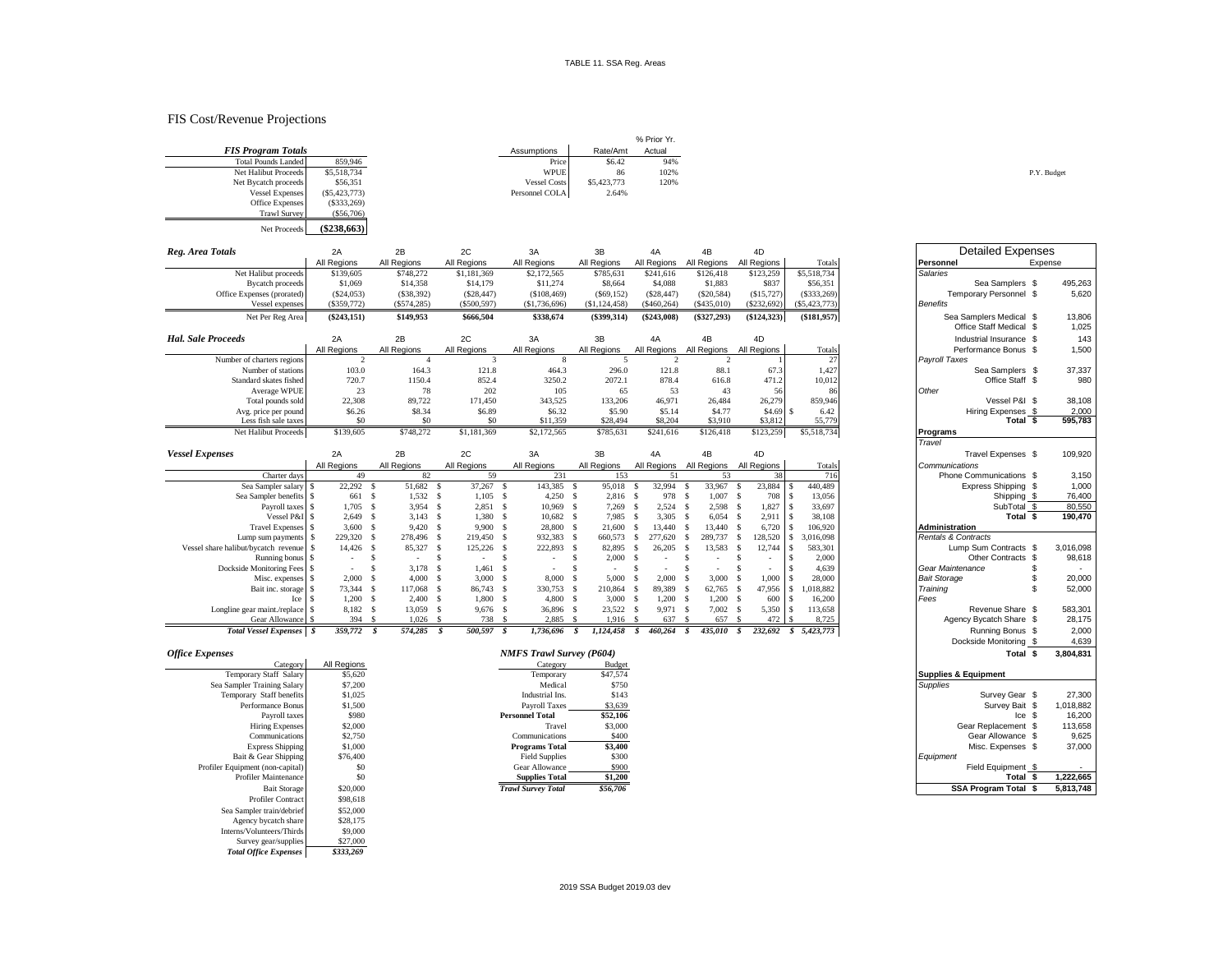# **FY2019 BUDGET OTHER RESEARCH**

|        | <b>On-going Projects</b>                    |                    |                          |                     |                      |                          | 673.13         | 675.11          |                          | 650.21                   |                | 672.12           |     |                   |              |                 |
|--------|---------------------------------------------|--------------------|--------------------------|---------------------|----------------------|--------------------------|----------------|-----------------|--------------------------|--------------------------|----------------|------------------|-----|-------------------|--------------|-----------------|
|        |                                             | 621-16-00          |                          | 642-00-00           | 661-11-00            |                          | 2017-03-00     | 2017-07-00      |                          | 2017-05-00               |                | 2017-01-00       |     | 670-11-00         |              | On-going        |
| Object |                                             | <b>Genetic Sex</b> |                          | <b>ADEC/EPA</b>     | <b>Ichthyophonus</b> |                          | Genome         | Tail            |                          | Area 4B                  |                | <b>Condition</b> |     | <b>NMFS Trawl</b> |              | <b>Projects</b> |
| Code   | <b>Item</b>                                 | <b>ID - Genome</b> |                          | <b>Contaminants</b> | <b>Prevalance</b>    |                          | Sequencing     | <b>Patterns</b> |                          | <b>PAT Tags</b>          |                | <b>Factor</b>    |     | <b>Tagging</b>    |              | Sub-Total       |
|        | <b>PROGRAMS</b>                             |                    |                          |                     |                      |                          |                |                 |                          |                          |                |                  |     |                   |              |                 |
|        | Travel                                      |                    |                          |                     |                      |                          |                |                 |                          |                          |                |                  |     |                   |              |                 |
| 83111  | <b>General Travel - Staff</b>               | \$                 | \$                       |                     |                      | \$                       |                |                 | \$                       |                          |                |                  |     |                   | \$           |                 |
|        | Travel \$                                   |                    | s,                       |                     |                      |                          |                |                 | $\overline{\mathcal{S}}$ |                          | \$             |                  | \$  |                   | \$           |                 |
|        | Communications                              |                    |                          |                     |                      |                          |                |                 |                          |                          |                |                  |     |                   |              |                 |
| 81412  | Express Mail \$                             |                    | \$                       | 2,600               | \$                   | \$                       |                | \$              | \$                       |                          | \$             |                  | £.  | $\sim$            | \$           | 2,600           |
|        | Communications \$                           |                    | $\overline{\mathcal{S}}$ | 2,600               | \$                   | $\overline{\mathcal{S}}$ |                | \$              | \$                       | $\sim$                   | S              |                  | \$  | $\sim$            | \$           | 2,600           |
|        | <b>Programs Subtotal \$</b>                 |                    | \$                       | $2,600$ \$          |                      | \$                       |                | \$              | \$                       |                          | \$             |                  | \$  |                   | \$           | 2,600           |
|        | Administration                              |                    |                          |                     |                      |                          |                |                 |                          |                          |                |                  |     |                   | \$           |                 |
|        | Contracts & Fees                            |                    |                          |                     |                      |                          |                |                 |                          |                          |                |                  |     |                   |              |                 |
| 85931  | <b>Vendor Contracts</b>                     |                    |                          |                     | \$<br>$6,800$ \$     |                          |                |                 | \$                       |                          | \$             |                  | \$  | $\blacksquare$    | \$           | 6,800           |
|        | Contracts & Leases \$                       |                    | \$                       |                     | \$<br>6,800          | \$                       |                |                 | \$                       | $\overline{\phantom{a}}$ | \$             |                  | \$  | $\sim$            | \$           | 6,800           |
|        | <b>Administration Subtotal \$</b>           |                    | s,                       |                     | \$<br>$6,800$ \$     |                          | $\blacksquare$ | \$              | s,                       | $\blacksquare$           | Ŝ              |                  | \$  |                   | \$           | 6,800           |
|        | <b>Supplies &amp; Equipment</b>             |                    |                          |                     |                      |                          |                |                 |                          |                          |                |                  |     |                   | £.           |                 |
|        | <b>Supplies</b>                             |                    |                          |                     |                      |                          |                |                 |                          |                          |                |                  |     |                   |              |                 |
| 81121  | Supplies \$                                 | 36,303             | -\$                      | 3,700               | \$<br>2,750          | \$                       |                | 3,100           | \$                       |                          |                |                  | £.  | 8,575             | -\$          | 54,428          |
| 81122  | Tag Recoveries \$                           |                    | \$                       |                     |                      |                          |                |                 | \$                       | 1,000                    |                |                  |     | 5,725             | -\$          | 6,725           |
| 81151  | Bait \$                                     |                    |                          |                     |                      |                          |                |                 | \$                       |                          |                |                  |     |                   | \$           |                 |
|        | Supplies \$                                 | 36,303             | \$                       | 3,700               | \$<br>2.750          | \$                       |                | \$<br>3.100     | \$                       | 1,000                    | $\mathfrak{s}$ |                  | \$. | 14,300            | $\mathbf{s}$ | 61,153          |
|        | Equipment                                   |                    |                          |                     |                      |                          |                |                 |                          |                          |                |                  |     |                   |              |                 |
|        | 82831 Field Equipment - Capital             | \$                 | \$                       | $\sim$              | \$                   |                          |                | \$<br>800       |                          |                          |                |                  | S   | $\blacksquare$    | \$           | 800             |
|        | Equipment \$                                | $\sim$             | $\overline{\mathcal{S}}$ | $\sim$              | \$                   | \$                       |                | \$<br>800       |                          |                          |                |                  | \$  | $\sim$            | \$           | 800             |
|        | <b>Supplies &amp; Equipment Subtotal \$</b> | 36,303             | -\$                      | 3,700               | \$<br>2,750          | \$                       |                | \$<br>3,900     | \$                       | $1,000$ \$               |                |                  | \$  | 14,300            | -\$          | 61,953          |
|        |                                             |                    |                          |                     |                      |                          |                |                 |                          |                          |                |                  |     |                   |              |                 |
|        | Total \$                                    | 36,303             | - \$                     | 6.300               | \$<br>9,550          | - \$                     | $\blacksquare$ | \$<br>3,900     | \$                       | 1,000                    | - \$           |                  | \$  | $14,300$   \$     |              | 71,353          |
|        | Income                                      |                    |                          |                     |                      |                          |                |                 |                          |                          |                |                  |     |                   |              |                 |
|        | Total Income \$                             |                    | \$                       |                     | \$                   | \$                       |                | \$              | \$                       | $\blacksquare$           | \$             |                  | \$  | $\blacksquare$    | \$           |                 |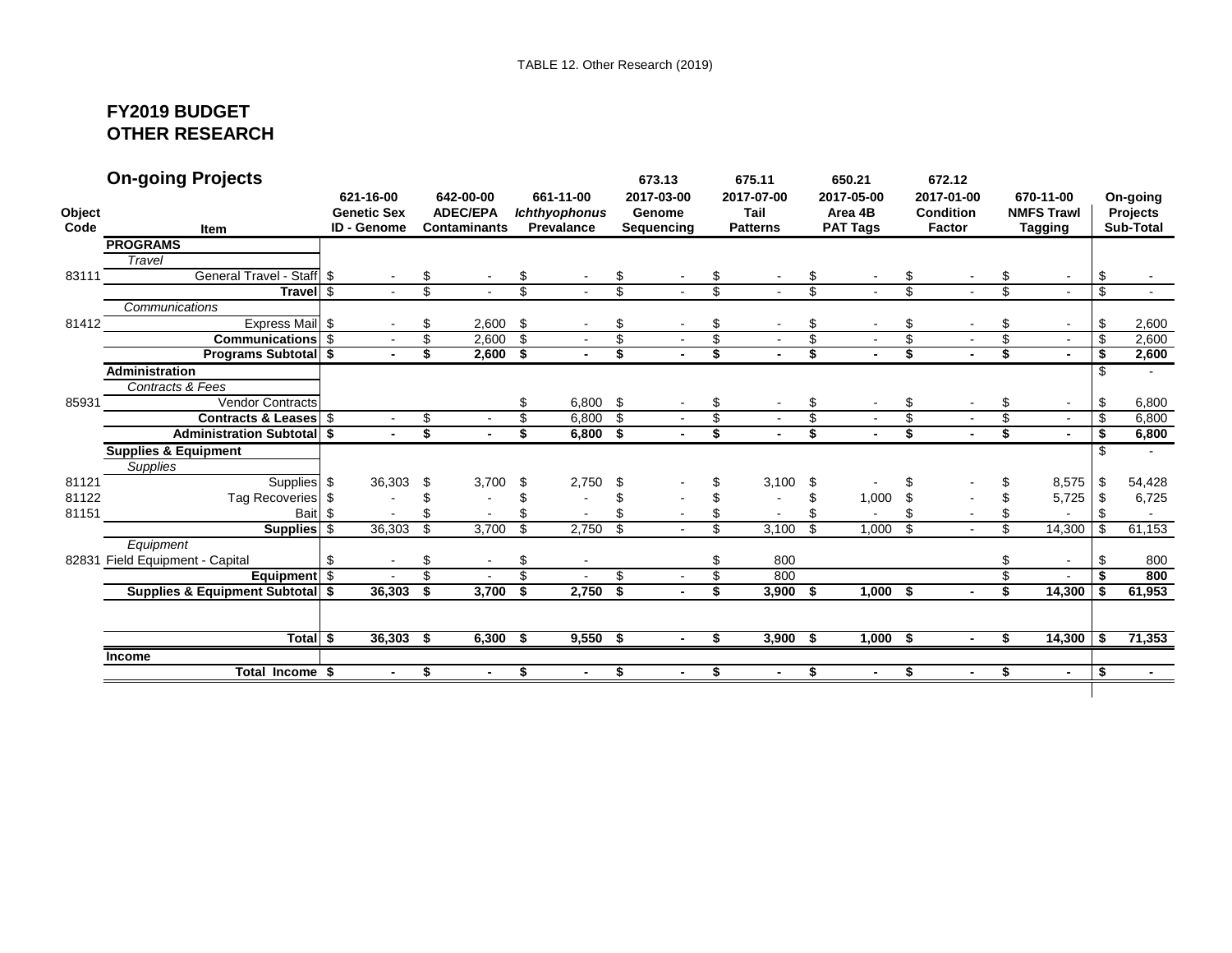### **FY2019 BUDGET OTHER RESEARCH**

|        | <b>New Projects</b>                                                                                                                                                                                                                             | Ongoing         |                          |                    | 673.14<br>2017-06-00     |                          | 672.13<br>2017-02-00     |                         | 674.11<br>2017-04-00 |                         |                          |               |                             |                         |                     |              |                   |
|--------|-------------------------------------------------------------------------------------------------------------------------------------------------------------------------------------------------------------------------------------------------|-----------------|--------------------------|--------------------|--------------------------|--------------------------|--------------------------|-------------------------|----------------------|-------------------------|--------------------------|---------------|-----------------------------|-------------------------|---------------------|--------------|-------------------|
| Object |                                                                                                                                                                                                                                                 | <b>Projects</b> |                          |                    | Growth                   |                          | <b>DMR</b>               |                         | Reproductive         |                         | <b>Thermal</b>           |               | Whale                       |                         | Captive             |              | <b>Projects</b>   |
| Code   | <b>Item</b>                                                                                                                                                                                                                                     | <b>Subtotal</b> |                          |                    | markers                  |                          | <b>Classification</b>    |                         | Cycle                |                         | growth history           |               | detection                   |                         | holding             |              | Total             |
|        | <b>PERSONNEL</b>                                                                                                                                                                                                                                |                 |                          |                    |                          |                          |                          |                         |                      |                         |                          |               |                             |                         |                     |              |                   |
|        | Salaries                                                                                                                                                                                                                                        |                 |                          |                    |                          |                          |                          |                         |                      |                         |                          |               |                             |                         |                     |              |                   |
|        | Temporary \$<br>72231 and the contract of the contract of the contract of the contract of the contract of the contract of the contract of the contract of the contract of the contract of the contract of the contract of the contract of the c |                 | $\blacksquare$           | -\$                | 21,615 \$                |                          | 1,662 \$                 |                         | 41,453 \$            |                         | 3,780                    |               |                             |                         |                     | \$           | 68,510            |
|        | Salary \$                                                                                                                                                                                                                                       |                 | $\overline{\phantom{a}}$ | $\mathbf{\hat{s}}$ | $21.615$ \$              |                          | 1.662                    |                         | $41.453$ \$          |                         | 3.780                    |               |                             |                         |                     |              | 68,510            |
|        | <b>Benefits</b>                                                                                                                                                                                                                                 |                 |                          |                    |                          |                          |                          |                         |                      |                         |                          |               |                             |                         |                     |              |                   |
| 72411  | Medical \$                                                                                                                                                                                                                                      |                 |                          | \$                 | $4,323$ \$               |                          | $1,394$ \$               |                         | $5,229$ \$           |                         | 110 \$                   |               |                             | \$                      |                     | \$           | 11,056            |
| 72452  | <b>Tuition</b> \$                                                                                                                                                                                                                               |                 |                          | \$                 | $\sim$ $-$               | \$                       |                          | \$                      | 18,477 \$            |                         | $-$ \$                   |               |                             | \$                      |                     | \$           | 18,477            |
|        | Benefits \$                                                                                                                                                                                                                                     |                 | $\mathbf{r}$<br>÷.       | \$                 | $4,323$ \$               |                          | $1,394$ \$               |                         | 23,706 \$            |                         | 110S                     |               | $\sim$                      | $\mathbf{\hat{s}}$      | $\blacksquare$      | $\mathsf{s}$ | 29,533            |
|        | <b>Personnel Subtotal \$</b>                                                                                                                                                                                                                    |                 |                          | s.                 | $25,938$ \$              |                          | $3,056$ \$               |                         | $65,159$ \$          |                         | $3,890$ \$               |               | $\overline{a}$              |                         |                     | s.           | 98,043            |
|        | <b>PROGRAMS</b>                                                                                                                                                                                                                                 |                 |                          |                    |                          |                          |                          |                         |                      |                         |                          |               |                             |                         |                     |              |                   |
|        | Travel                                                                                                                                                                                                                                          |                 |                          |                    |                          |                          |                          |                         |                      |                         |                          |               |                             |                         |                     |              |                   |
|        | General Travel - Staff \$<br>$83111$                                                                                                                                                                                                            |                 |                          | \$                 | $7,000$ \$               |                          | $3,405$ \$               |                         | 4,200 \$             |                         | 3,500                    |               |                             |                         |                     | \$           | 18,105            |
|        | Travel \$                                                                                                                                                                                                                                       |                 | $\omega$                 | \$                 | 7,000                    | - \$                     | 3,405                    | \$                      | $4,200$ \$           |                         | $3,500$ \$               |               | $\sim$                      |                         |                     | \$           | 18,105            |
|        | Communications                                                                                                                                                                                                                                  |                 |                          |                    |                          |                          |                          |                         |                      |                         |                          |               |                             |                         |                     |              |                   |
| 81412  | Express Mail \$                                                                                                                                                                                                                                 |                 | 2,600                    | $\sqrt{3}$         | $\sim$                   | \$                       | $\sim$                   | \$                      | $\Delta \sim 100$    | \$                      | 3,900                    |               |                             |                         |                     | \$           | 6,500             |
|        | 81413 Heavy Shipping \$                                                                                                                                                                                                                         |                 | $\sim 100$               |                    |                          | \$                       | $1,600$ \$               |                         | 500 \$               |                         | $\sim 100$ km s $^{-1}$  |               |                             |                         |                     | \$           | 2,100             |
|        | Communications \$                                                                                                                                                                                                                               |                 | 2.600                    | \$                 |                          | \$                       | 1,600                    | \$                      | 500 \$               |                         | $3,900$ \$               |               |                             |                         |                     | \$           | 8,600             |
|        | <b>Publications</b>                                                                                                                                                                                                                             |                 |                          |                    |                          |                          |                          |                         |                      |                         |                          |               |                             |                         |                     |              |                   |
|        | 81932 External Journals \$                                                                                                                                                                                                                      |                 |                          | \$                 | 4.000 \$                 |                          | $2.000$ \$               |                         |                      | \$                      |                          | \$            |                             |                         |                     | \$           | 6.000             |
|        | <b>Publications</b> \$                                                                                                                                                                                                                          |                 | $\sim$ $-$               | \$                 | 4.000                    | - \$                     | $2.000$ \$               |                         | $\sim$               | \$                      |                          | \$            | $\sim$                      |                         |                     | \$           | 6.000             |
|        | Programs Subtotal \$                                                                                                                                                                                                                            |                 | 2.600                    | l \$               | 11.000 \$                |                          | $7.005$ \$               |                         | $4,700$ \$           |                         | $7,400$ \$               |               |                             |                         |                     | s,           | 32,705            |
|        | Administration                                                                                                                                                                                                                                  |                 |                          |                    |                          |                          |                          |                         |                      |                         |                          |               |                             |                         |                     | \$           |                   |
|        | Contracts & Fees                                                                                                                                                                                                                                | $\mathfrak{L}$  |                          |                    |                          |                          |                          |                         |                      |                         |                          |               |                             |                         |                     |              |                   |
| 85931  | Vendor Contracts S                                                                                                                                                                                                                              |                 | $6.800$ \ \$             |                    | 26.180 \$                |                          | $9.775$ \$               |                         | 44,100 \$            |                         | 14.400 \$                |               |                             | \$                      | 30,000              | \$           | 131,255           |
|        | 85932 Vessel Revenue Share \$                                                                                                                                                                                                                   |                 | $\sim 100$ km s $^{-1}$  | \$                 | $\sim 10^{-11}$          | \$                       | <b>Contract Contract</b> | \$                      | $\Delta \sim 100$    | \$                      | <b>Contract Contract</b> | \$            |                             | \$                      | 2,480               | \$           | 2,480             |
|        | Contracts & Leases   \$                                                                                                                                                                                                                         |                 | 6.800                    | - \$               | 26.180 \$                |                          | 9.775                    | \$                      | 44.100               | - \$                    | 14.400                   | \$            |                             |                         | 32,480              | \$           | 133,735           |
|        | Insurance                                                                                                                                                                                                                                       |                 |                          |                    |                          |                          |                          |                         |                      |                         |                          |               |                             |                         |                     |              |                   |
|        | General Liability Insurance \$<br>85212                                                                                                                                                                                                         |                 |                          | \$                 |                          | \$                       |                          | S.                      |                      | \$                      |                          | \$            |                             | \$                      | 214                 | \$           | 214               |
|        | Insurance \$                                                                                                                                                                                                                                    |                 | $\sim$                   | $\mathfrak s$      |                          | $\overline{\mathcal{S}}$ | $\sim$                   | $\overline{\mathbb{S}}$ | $\sim$               | $\overline{\mathbb{S}}$ | $\sim$                   | $\mathbb{S}$  | $\sim$                      | \$                      | 214                 | \$           | 214               |
|        | <b>Administration Subtotal \$</b>                                                                                                                                                                                                               |                 | $6,800$   \$             |                    | 26.180S                  |                          | $9.775$ \$               |                         | 44.100 S             |                         | 14.400                   |               |                             |                         | 32,694              | \$           | 133,949           |
|        | <b>Supplies &amp; Equipment</b>                                                                                                                                                                                                                 |                 |                          |                    |                          |                          |                          |                         |                      |                         |                          |               |                             |                         |                     | \$           |                   |
|        | <b>Supplies</b>                                                                                                                                                                                                                                 |                 |                          |                    |                          |                          |                          |                         |                      |                         |                          |               |                             |                         |                     |              |                   |
| 81121  | Supplies \$                                                                                                                                                                                                                                     |                 | 54,428 \$                |                    | 8,500 \$                 |                          | 152,964 \$               |                         | 7,500 \$             |                         | 64,629                   |               |                             | \$                      | 48,150              | \$           | 336,171           |
| 81122  | Tag Recoveries \$                                                                                                                                                                                                                               |                 | 6,725                    | l \$               | $\Delta \sim 10$         | \$                       | $\sim$                   | \$                      | $\sim 10^{-10}$      | \$                      | 25,000                   |               |                             |                         |                     | \$           | 31,725            |
| 81151  | <b>Example 13</b>                                                                                                                                                                                                                               |                 | $\sim 100$               | -\$                |                          |                          |                          | \$                      | 4,500 \$             |                         | $-$ \$                   |               |                             | \$                      | 3,905               | \$           | 8,405             |
|        | 81153 Gear Replacement \$                                                                                                                                                                                                                       |                 | $\sim 100$               | \$                 |                          | \$                       | $\omega$                 | \$                      | <b>Contractor</b>    | \$                      | <b>Contractor</b>        | $\mathsf{\$}$ | $\sim 100$                  | \$                      | 436                 | \$           | 436               |
|        | Supplies \$                                                                                                                                                                                                                                     |                 | $61,153$ \$              |                    | 8,500                    | \$                       | 152,964                  | \$                      | $12,000$ \$          |                         | 89,629                   |               |                             |                         | $\overline{52,}491$ | \$           | 376,737           |
|        | Equipment                                                                                                                                                                                                                                       |                 |                          |                    |                          |                          |                          |                         |                      |                         |                          |               |                             |                         |                     |              |                   |
|        | 82831 Field Equipment - Capital                                                                                                                                                                                                                 | $\mathbf{\$}$   | 800                      | <b>S</b>           |                          | \$                       |                          |                         |                      | \$                      |                          |               |                             |                         |                     |              | 800               |
|        | Equipment \$                                                                                                                                                                                                                                    |                 | 800                      | l \$               | $\sim$                   | \$                       | $\sim$                   | \$                      | $-$ \$               |                         | $\sim 100$               |               |                             |                         |                     | \$           | 800               |
|        | Supplies & Equipment Subtotal \$                                                                                                                                                                                                                |                 | $61,953$ \$              |                    | 8.500S                   |                          | 152,964 \$               |                         | $12,000$ \$          |                         | 89.629                   |               |                             | $\sim$                  | 52,491              |              | \$377,537         |
|        |                                                                                                                                                                                                                                                 |                 |                          |                    |                          |                          |                          |                         |                      |                         |                          |               |                             |                         |                     |              |                   |
|        |                                                                                                                                                                                                                                                 |                 |                          |                    |                          |                          |                          |                         |                      |                         |                          |               |                             |                         |                     |              |                   |
|        | Total \$                                                                                                                                                                                                                                        |                 | $71,353$ \$              |                    | 71,618 \$                |                          | 172,800                  | - \$                    | 125,959              | - \$                    | 115,319                  |               |                             | \$                      | 85,185              | \$           | 642,234           |
|        | <b>Income</b>                                                                                                                                                                                                                                   |                 |                          |                    |                          |                          |                          |                         |                      |                         |                          |               |                             |                         |                     |              |                   |
| 4021   | US Federal Grant   \$                                                                                                                                                                                                                           |                 | $\sim$                   | \$                 | 74,118 \$                |                          | 30,719 \$                |                         | $-$ \$               |                         | $\sim$                   | \$            |                             | \$                      |                     | \$           | 104,837           |
|        | 4061 000<br>Halibut Sales \$                                                                                                                                                                                                                    |                 |                          | \$                 | <b>Contract Contract</b> | \$                       | <b>Contractor</b>        | \$                      | 43,428 \$            |                         | $\Delta \sim 100$        | \$            | $\mathcal{L}_{\mathcal{A}}$ | \$                      | $\sim$              | \$           | 43,428            |
|        | Total Income \$                                                                                                                                                                                                                                 |                 | $\mathbf{r}$             | S,                 | $74,118$ \$              |                          | 30,719 \$                |                         | $43,428$ \$          |                         | $\blacksquare$           |               |                             |                         |                     | \$           | 148,265           |
|        | $Net$ $$$                                                                                                                                                                                                                                       |                 | $\sim$                   | -\$                | $(2,500)$ \$             |                          | $142,081$ \$             |                         | $82,531$ \$          |                         | $115,319$ \$             |               |                             | $\overline{\mathbf{s}}$ |                     |              | 85,185 \$ 422,616 |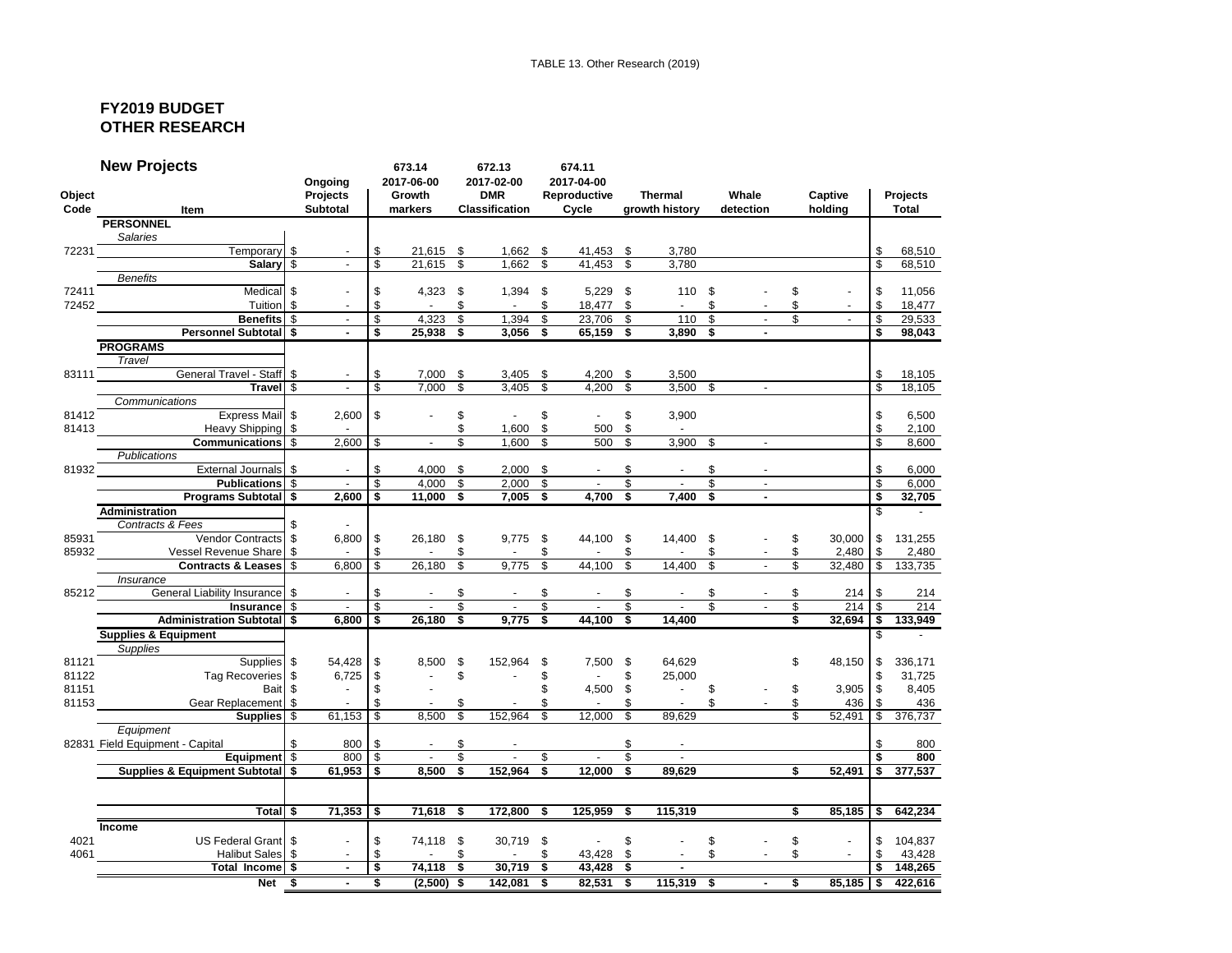# *IPHC Income and Expenses*

Consolidated General & Supplemental FY2020 Budget Oct. 1, 2019 to Sept. 30, 2020

| <i><b>Income</b></i>     |                  | <b>Expenses</b>                    |                  |
|--------------------------|------------------|------------------------------------|------------------|
| <b>Contributions</b>     |                  | <b>Core IPHC Activities</b>        |                  |
| United States \$         | 4,532,000        | Administration \$                  | 1,988,967        |
| Canada \$                | 1,618,270        | Scientific \$                      | 3,504,831        |
|                          |                  | Catch Sampling \$                  | 618,082          |
| <b>Fish Sales Income</b> |                  | <b>Survey Expenses</b>             |                  |
| FIS Program \$           | 5,010,861        | SSA Expenses \$                    | 5,576,617        |
| Other Research \$        |                  |                                    |                  |
| <b>Other Income</b>      |                  | <b>Research Activities</b>         |                  |
| Grants & Contracts \$    | 516,029          | Field Research \$                  |                  |
| Interest Income \$       | 16,125           | Other Research \$                  | 575,000          |
| Misc. Income \$          |                  |                                    |                  |
|                          |                  | Transfer to Restricted Accounts \$ |                  |
| Total FY2020 Income      | \$<br>11,693,285 | Total FY2020 Expenses              | \$<br>12,263,497 |

Unrestricted Funds Balance \$ 2,196,817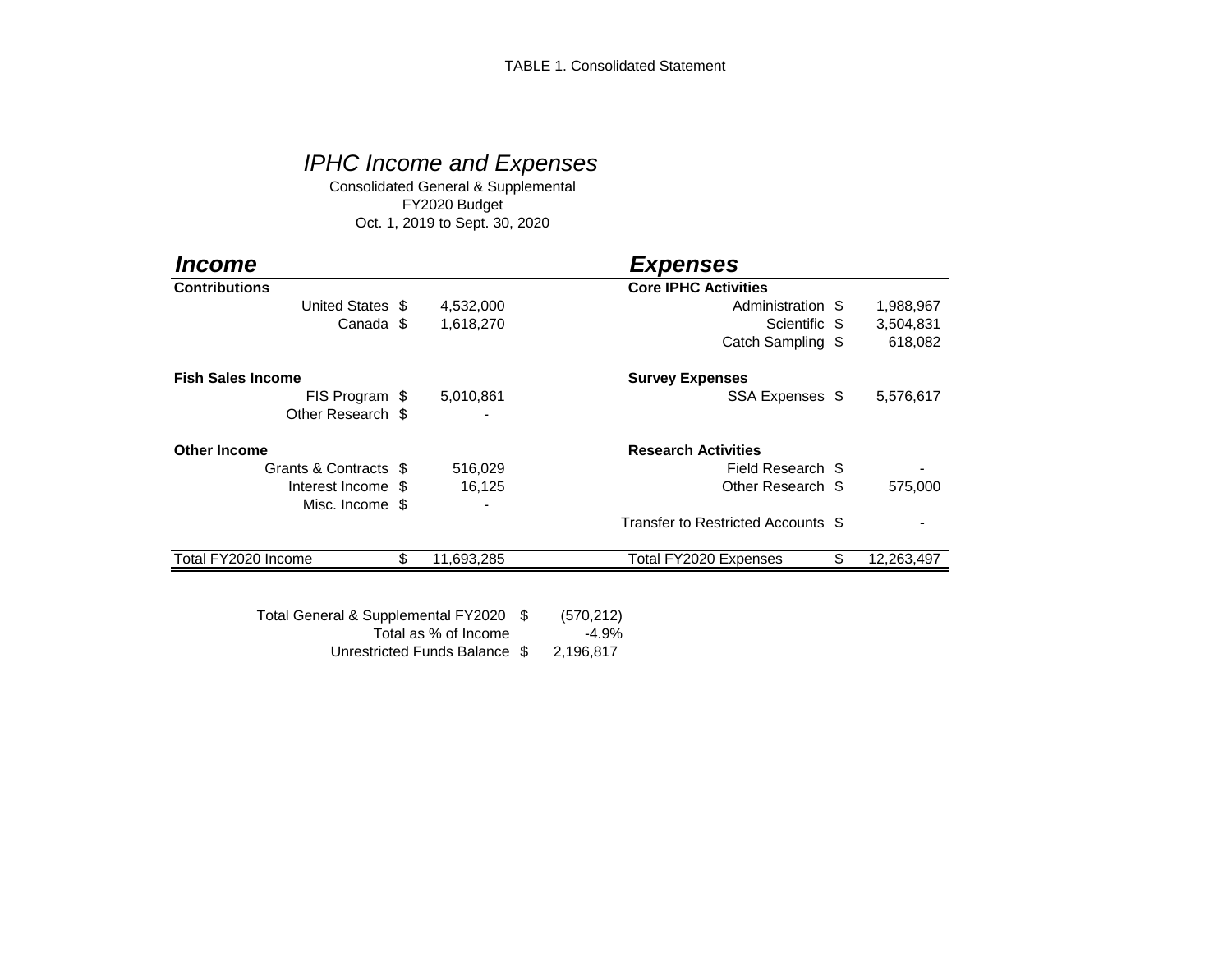## International Pacific Halibut Commission Income and Expenses - FY2020 Budget

|                         | <b>INCOME</b>                   |         | FY 2020    |
|-------------------------|---------------------------------|---------|------------|
| General                 |                                 |         |            |
|                         | Carry over from Prior FY        | \$      | 295,062    |
|                         | <b>US Contributions</b>         | \$      | 4,532,000  |
|                         | <b>CDN Contributions</b>        | \$      | 1,546,270  |
|                         | <b>CDN Pension Funding</b>      | \$      | 72,000     |
|                         | Interest                        | \$      | 5,000      |
|                         | Other income                    | \$      |            |
|                         | <b>UW Lease Payments</b>        | \$      |            |
|                         | <b>Current FY Income</b>        | \$      | 6,155,270  |
|                         | Appropriations Income Total     | \$      | 6,450,332  |
| Supplemental            |                                 |         |            |
|                         | Supplemental Offset             | \$      | 6,116,829  |
|                         | (fish sales, contracts, grants) |         |            |
| <b>TOTAL INCOME</b>     |                                 | \$      | 12,567,160 |
|                         |                                 |         |            |
|                         | <b>EXPENSES</b>                 |         |            |
| <b>Operations</b>       |                                 |         |            |
|                         | Personnel                       | \$      | 4,922,490  |
|                         | Programs                        | \$      | 476,890    |
|                         | Administration                  | \$      | 984,711    |
|                         | Supplies                        | .<br>\$ | 302,538    |
|                         | Sub-total                       | \$      | 6,686,629  |
| <b>Stock Assessment</b> |                                 |         |            |
|                         | <b>Survey Personnel</b>         | \$      | 554,027    |

| <b>GENERAL ACCOUNT CARRYOVER \$</b> |                          |    | 303,914    |
|-------------------------------------|--------------------------|----|------------|
| <b>TOTAL EXPENSES</b>               |                          |    | 12,263,247 |
|                                     | Sub-total SSA Surveys \$ |    | 5,576,617  |
| <b>Survey Supplies</b>              |                          | \$ | 1,286,673  |
| <b>Survey Vessels and Contracts</b> |                          | \$ | 3,556,468  |
| <b>Survey Programs</b>              |                          | \$ | 179,450    |
| <b>UUIVEY I GIJUIIIIGI</b>          |                          | Ψ  | JJT. JZ 1  |

Version Date  $0.9$ 

Comments<br>Interim Meeting Draft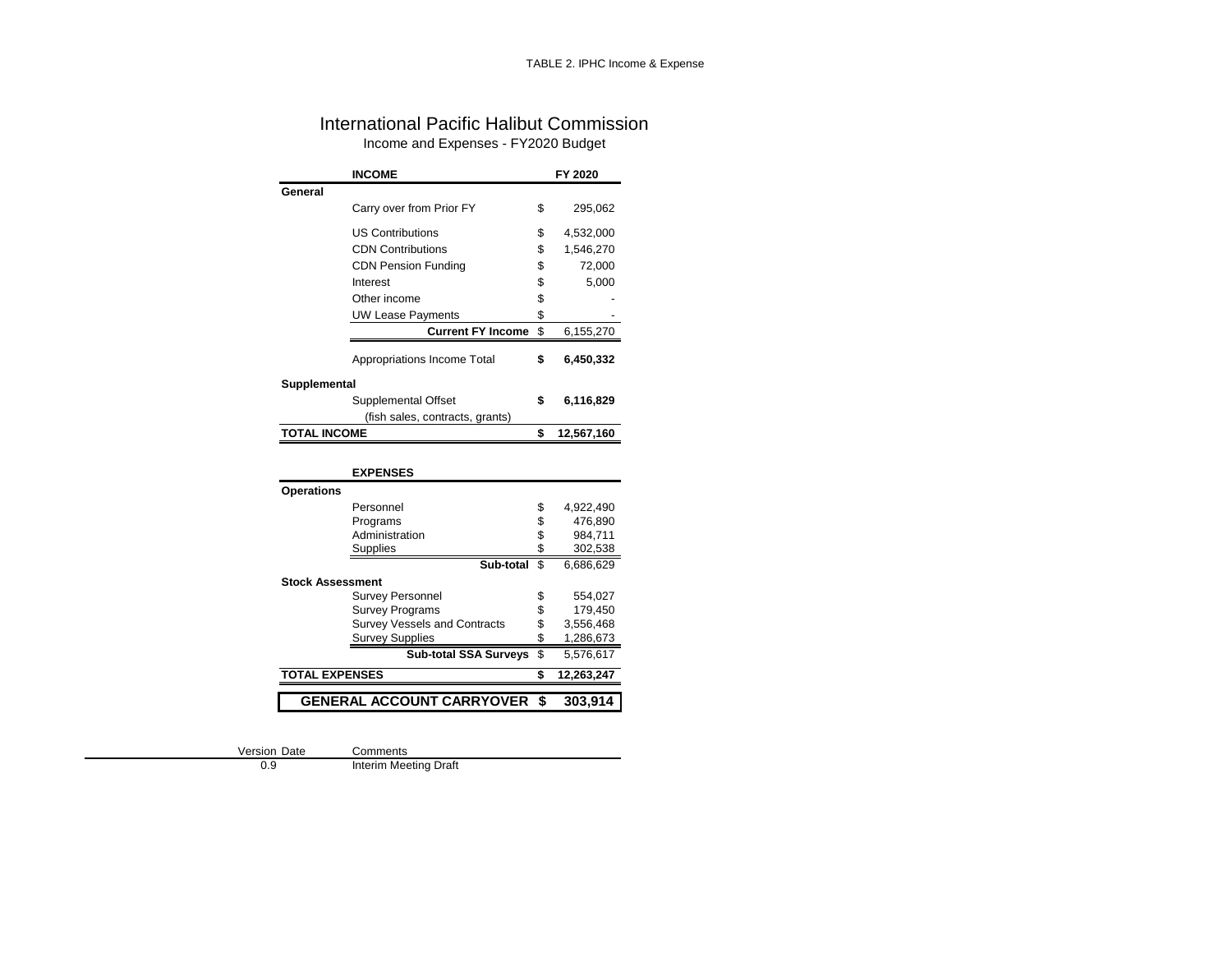#### Opening Fund Balance as of October 1, 2018

| Leave Liability (30)            |    | <b>Notes</b> | Income                   |                               | <b>Budget</b> |           |
|---------------------------------|----|--------------|--------------------------|-------------------------------|---------------|-----------|
| <b>Beginning Balance</b>        | \$ | 62,348       |                          | Carryover                     |               |           |
| Interest Earned                 |    | 623          |                          | Carryover from prior FY       | \$            | 2,471,967 |
| Expenses                        |    |              |                          | <b>Fish Sales</b>             |               |           |
| <b>Funds Transferred</b>        |    |              |                          | Halibut Proceeds - FIS        | S             | 4,954,510 |
| <b>Fund Balance</b>             |    | 62,971       |                          | <b>Bycatch Proceeds - FIS</b> |               | 56,351    |
|                                 |    |              |                          | <b>DMR Classification</b>     |               |           |
| <b>Medical Annuitants (40)</b>  |    |              |                          | Reproductive Cycle Project    |               |           |
| <b>Beginning Balance</b>        |    | 459.772      |                          |                               |               |           |
| <b>Interest Earned</b>          |    | 4.598        |                          | <b>Grants &amp; Contracts</b> |               |           |
| Expenses                        |    | (86,002)     |                          | NMFS - Sampling Grant         |               | 469,929   |
| <b>Funds Transferred</b>        |    |              | <b>Additional Funds</b>  | NMFS - Sablefish logbooks     |               |           |
| <b>Fund Balance</b>             |    | 378,368      |                          | <b>NPRB - Growth Markers</b>  |               |           |
|                                 |    |              |                          | SK- DMR Classification        |               |           |
| <b>Reserve Account (50)</b>     |    |              |                          | <b>DFO Rockfish Contract</b>  |               | 34,520    |
| <b>Beginning Balance</b>        |    | 1,000,000    |                          | <b>WDFW Rockfish Contract</b> |               | 11,580    |
| Interest Earned                 |    | 10,000       |                          |                               |               |           |
| Expenses                        |    |              |                          | Other Income                  |               |           |
| <b>Funds Transferred</b>        |    |              | (10,000) To Supplemental | Misc. Income                  |               |           |
| <b>Fund Balance</b>             |    | 1,000,000    |                          | Rollover from Reserve         |               | 10,000    |
|                                 |    |              |                          | Interest                      |               | 1,125     |
| <b>Scholarship Account (60)</b> |    |              |                          | <b>Current FY Income</b>      | \$            | 5,538,015 |
| <b>Beginning Balance</b>        |    | 240,578      |                          |                               |               |           |
| <b>Interest Earned</b>          |    | 2,406        |                          | <b>Income Total</b>           | S             | 8,009,982 |

| Interest Earned              | 2.406     | <b>Income Total</b>                    |        | 8 |
|------------------------------|-----------|----------------------------------------|--------|---|
| Expenses                     |           |                                        |        |   |
| <b>Funds Transferred</b>     | -         | Expenses                               | Budget |   |
| <b>Fund Balance</b>          | 242.984   | Supplemental                           |        |   |
|                              |           | Administration                         |        |   |
| <b>Total Retricted Funds</b> | 1.684.323 | <b>Transfer to Restricted Accounts</b> |        |   |

# Expected Investment 1.00%<br>Rate

#### **Restricted Accounts Supplemental Account**

| Beginning Balance<br>62,348<br>\$<br>Carryover<br><b>Interest Earned</b><br>Carryover from prior FY<br>\$<br>623<br><b>Fish Sales</b><br>Expenses<br><b>Funds Transferred</b><br>Halibut Proceeds - FIS<br>\$<br><b>Fund Balance</b><br>62,971<br><b>Bycatch Proceeds - FIS</b><br><b>DMR Classification</b><br><b>Medical Annuitants (40)</b><br>Reproductive Cycle Project<br>Beginning Balance<br>459,772<br>\$<br><b>Grants &amp; Contracts</b><br>4,598<br>NMFS - Sampling Grant<br>(86,002)<br><b>Additional Funds</b><br>NMFS - Sablefish logbooks<br>\$<br>\$<br><b>NPRB - Growth Markers</b><br>378,368<br>SK- DMR Classification<br><b>DFO Rockfish Contract</b><br>\$<br>1,000,000<br><b>WDFW Rockfish Contract</b><br>\$<br>10,000<br>Other Income<br>(10,000) To Supplemental<br>Misc. Income<br>\$ | \$                             |               |
|------------------------------------------------------------------------------------------------------------------------------------------------------------------------------------------------------------------------------------------------------------------------------------------------------------------------------------------------------------------------------------------------------------------------------------------------------------------------------------------------------------------------------------------------------------------------------------------------------------------------------------------------------------------------------------------------------------------------------------------------------------------------------------------------------------------|--------------------------------|---------------|
|                                                                                                                                                                                                                                                                                                                                                                                                                                                                                                                                                                                                                                                                                                                                                                                                                  |                                |               |
|                                                                                                                                                                                                                                                                                                                                                                                                                                                                                                                                                                                                                                                                                                                                                                                                                  |                                | 2,471,967     |
|                                                                                                                                                                                                                                                                                                                                                                                                                                                                                                                                                                                                                                                                                                                                                                                                                  |                                |               |
|                                                                                                                                                                                                                                                                                                                                                                                                                                                                                                                                                                                                                                                                                                                                                                                                                  | \$                             | 4,954,510     |
|                                                                                                                                                                                                                                                                                                                                                                                                                                                                                                                                                                                                                                                                                                                                                                                                                  | \$                             | 56,351        |
|                                                                                                                                                                                                                                                                                                                                                                                                                                                                                                                                                                                                                                                                                                                                                                                                                  | \$                             |               |
|                                                                                                                                                                                                                                                                                                                                                                                                                                                                                                                                                                                                                                                                                                                                                                                                                  | \$                             |               |
| <b>Interest Earned</b><br>Expenses<br><b>Funds Transferred</b><br><b>Fund Balance</b><br><b>Reserve Account (50)</b><br><b>Beginning Balance</b><br><b>Interest Earned</b><br>Expenses<br><b>Funds Transferred</b>                                                                                                                                                                                                                                                                                                                                                                                                                                                                                                                                                                                               |                                |               |
|                                                                                                                                                                                                                                                                                                                                                                                                                                                                                                                                                                                                                                                                                                                                                                                                                  |                                |               |
|                                                                                                                                                                                                                                                                                                                                                                                                                                                                                                                                                                                                                                                                                                                                                                                                                  | \$                             | 469,929       |
|                                                                                                                                                                                                                                                                                                                                                                                                                                                                                                                                                                                                                                                                                                                                                                                                                  | \$                             |               |
|                                                                                                                                                                                                                                                                                                                                                                                                                                                                                                                                                                                                                                                                                                                                                                                                                  | \$                             |               |
|                                                                                                                                                                                                                                                                                                                                                                                                                                                                                                                                                                                                                                                                                                                                                                                                                  | \$                             |               |
|                                                                                                                                                                                                                                                                                                                                                                                                                                                                                                                                                                                                                                                                                                                                                                                                                  | \$                             | 34,520        |
|                                                                                                                                                                                                                                                                                                                                                                                                                                                                                                                                                                                                                                                                                                                                                                                                                  | \$                             | 11.580        |
|                                                                                                                                                                                                                                                                                                                                                                                                                                                                                                                                                                                                                                                                                                                                                                                                                  |                                |               |
|                                                                                                                                                                                                                                                                                                                                                                                                                                                                                                                                                                                                                                                                                                                                                                                                                  |                                |               |
|                                                                                                                                                                                                                                                                                                                                                                                                                                                                                                                                                                                                                                                                                                                                                                                                                  | \$                             |               |
| \$<br><b>Fund Balance</b><br>Rollover from Reserve<br>1,000,000                                                                                                                                                                                                                                                                                                                                                                                                                                                                                                                                                                                                                                                                                                                                                  | \$                             | 10,000        |
| Interest                                                                                                                                                                                                                                                                                                                                                                                                                                                                                                                                                                                                                                                                                                                                                                                                         | \$                             | 1,125         |
| Scholarship Account (60)                                                                                                                                                                                                                                                                                                                                                                                                                                                                                                                                                                                                                                                                                                                                                                                         | <b>Current FY Income</b><br>\$ | 5,538,015     |
| Beginning Balance<br>240,578<br>\$                                                                                                                                                                                                                                                                                                                                                                                                                                                                                                                                                                                                                                                                                                                                                                               |                                |               |
| <b>Interest Earned</b><br>2,406                                                                                                                                                                                                                                                                                                                                                                                                                                                                                                                                                                                                                                                                                                                                                                                  | <b>Income Total</b><br>\$      | 8,009,982     |
| Expenses                                                                                                                                                                                                                                                                                                                                                                                                                                                                                                                                                                                                                                                                                                                                                                                                         |                                |               |
| <b>Funds Transferred</b><br>Expenses<br>\$                                                                                                                                                                                                                                                                                                                                                                                                                                                                                                                                                                                                                                                                                                                                                                       |                                | <b>Budget</b> |
| \$<br><b>Fund Balance</b><br>Supplemental<br>242.984                                                                                                                                                                                                                                                                                                                                                                                                                                                                                                                                                                                                                                                                                                                                                             |                                |               |
| Administration                                                                                                                                                                                                                                                                                                                                                                                                                                                                                                                                                                                                                                                                                                                                                                                                   | \$                             | 250           |
| <b>Total Retricted Funds</b><br>\$<br><b>Transfer to Restricted Accounts</b><br>1,684,323                                                                                                                                                                                                                                                                                                                                                                                                                                                                                                                                                                                                                                                                                                                        | \$                             |               |
| Sub-Total                                                                                                                                                                                                                                                                                                                                                                                                                                                                                                                                                                                                                                                                                                                                                                                                        | \$                             | 250           |
| Offset to General Account                                                                                                                                                                                                                                                                                                                                                                                                                                                                                                                                                                                                                                                                                                                                                                                        | \$                             | 6,116,829     |
| <b>Total Expenses</b>                                                                                                                                                                                                                                                                                                                                                                                                                                                                                                                                                                                                                                                                                                                                                                                            | \$                             | 6,117,079     |
| Balance                                                                                                                                                                                                                                                                                                                                                                                                                                                                                                                                                                                                                                                                                                                                                                                                          |                                |               |